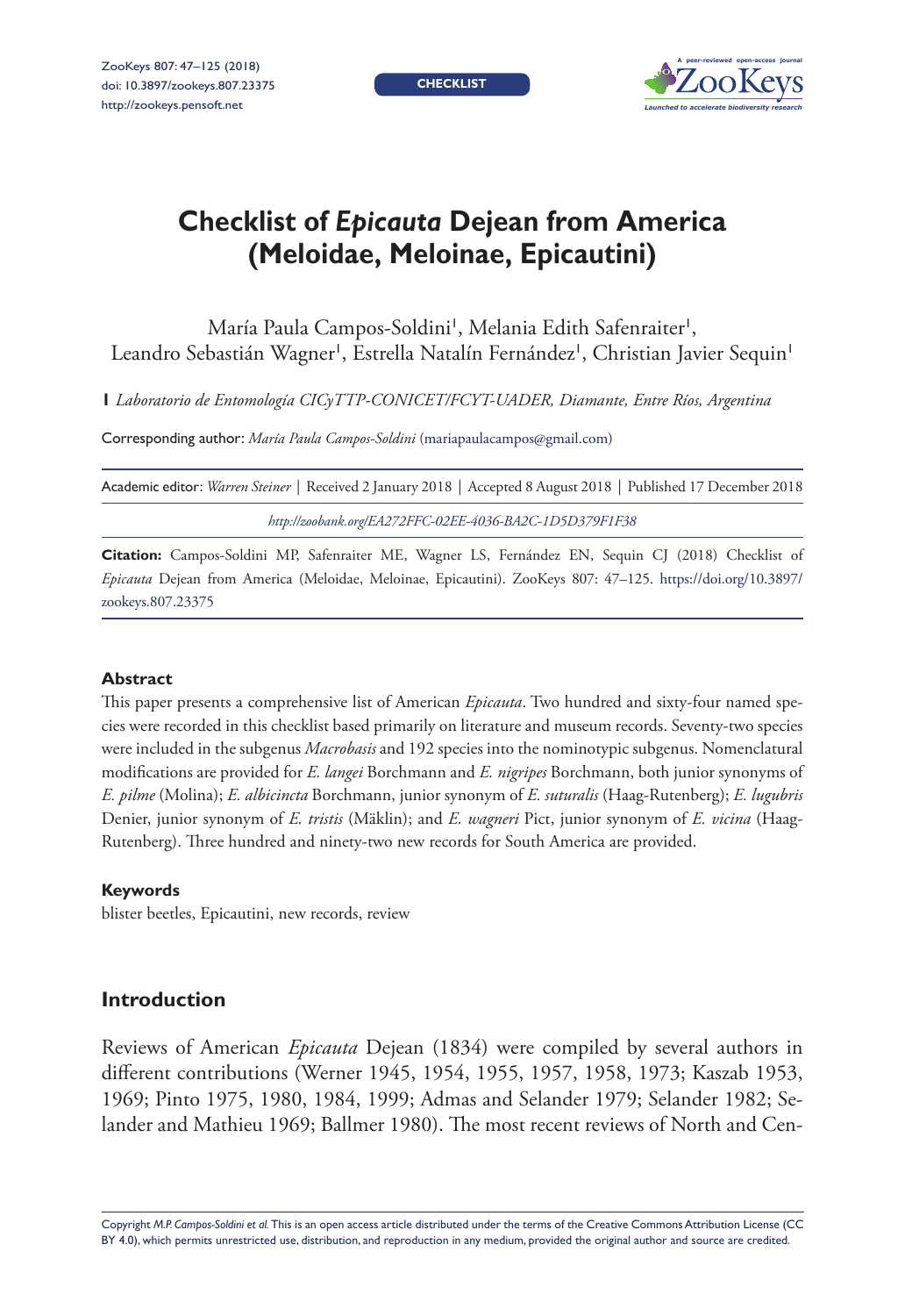tral America were compiled by Pinto (1999) and García-París et al. (2007) and they listed a total of 173 and 124 respectively. There are no contributions for South America that include *Epicauta* in a catalogue. The reviews are gathered mostly from works dating to the last century, such as Berg 1881, 1883; Burmeister 1881; Horn 1873; Brèthes 1910, 1915; Borchmann 1917, 1930, 1937, 1940; Denier 1933a, b, 1934, 1935a, b, 1940; Pic 1928; Blackwelder 1945; Werner 1945, 1954, 1955; Martínez 1951, 1952, 1954, 1955, 1958, 1959, 1992; MacSwain 1956; Adams and Selander 1979; Selander 1981a b, 1982, 1984, 1991; Selander and Mathieu 1969; Agafitei and Selander 1980; Kaszab 1959, 1960; 1963a, b; and Pinto 1975, 1980, 1984, 1991. In fact, the South American species are listed in the old catalogue of Blackwelder (1945) which includes others North and Central American *Epicauta* species. The need to verify and update the checklist of Americas *Epicauta* became evident after the authors presented numerous new records for South America and saw the need to include all species of *Epicauta* in a single and updated catalogue.

# **Materials and methods**

The species of *Epicauta* were arranged in the order of the reviews of Pinto (1991) and the distribution data were compiled analysing all the available publications and museum data from the following institutions: Museo de La Plata, La Plata, Argentina (**MLPA**) (see Campos-Soldini et al. 2009), Instituto y Fundación Miguel Lillo, Tucumán, Argentina (**IMLA**), Museo de Ciencias Naturales "Florentino Ameghino" (**MCNFA**), and Museo Argentino de Ciencias Naturales 'Bernardino Rivadavia', Buenos Aires, Argentina (**MACN**), and the private collection of Barriga-Tuñón.

For seasonal distribution and information on larval stages see Selander and Weddle (1969), Pinto (1980, 1991), Bologna (1991), and Pinto and Bologna (1999). For identification keys to *Macrobasis* and the nominotypical subgenus from North and Central America see Pinto (1991). For host plants and identification keys to *E. bella* group, *E. vittata* group, and *E. maculata* group from South America see Campos-Soldini (2011), Campos-Soldini and Roig-Juñent (2011), and Campos-Solidni and Roig-Juñent (2015), respectively. Junior synonyms are provided for each species when applicable.

### **Results**

Two hundred and sixty- four named species are recorded in this checklist based primarily on the literature and museum records. Seventy- two species are included in the subgenus *Macrobasis* and 192 species into the nominotypic subgenus. Nomenclatural modifications are provided for *E. langei* Borchmann and *E. nigripes* Borchmann junior synonym of *E. pilme* (Molina), *E. albicincta* Borchmann junior synonym of *E. suturalis*  (Haag-Rutenberg), *E. lugubris* Denier junior synonym of *E. tristis* (Mäklin) and *E. wagneri* Pict junior synonym of *E. vicina* (Haag-Rutenberg). Three hundred and nine-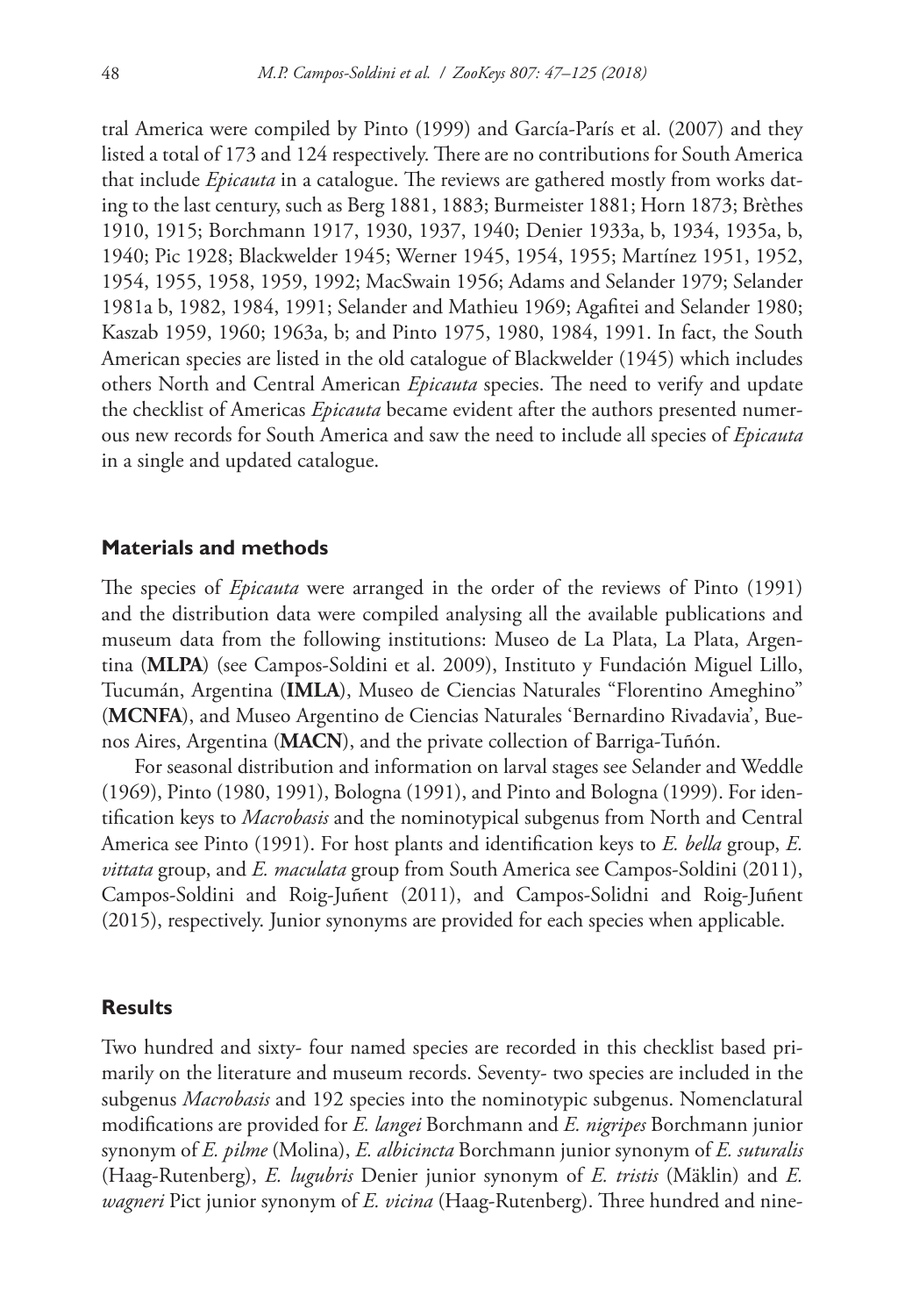ty-two new records for South America are provided for the following species: *E. adspersa* (Klug); *E. aemula* (Fischer); *E. albomarginata* (Mäklin); *E. anthracina* (Erichson); *E. assimilis* (Haag-Rutembreg); *E. aterrima* (Klug); *E. avellanea* Denier; *E. aymara* Denier; *E. bosqi* Denier; *E. bruchi* Borchmann; *E. brunneipennis* (Haag-Rutembreg); *E. carmelita* (Haag-Rutenberg); *E. caustica* Rojas; *E. clericalis* (Berg); *E. costipennis* Borchmann; *E. curticollis* Borchmann; *E. diagramma* (Burmeister); *E. excavata* (Klug); *E. flavogrisea* (Burmeisteir); *E. floydwerneri* Martínez; *E. franciscana* Denier; *E. fulvicornis*  (Burmeister); *E. fumosa* (Germar); *E. grammica* (Fischer); *E. griseonigra* (Fairmaire); *E. hieroglyphica* (Haag-Rutenberg); *E. inconstants* (Fischer); *E. koehleri* Denier; *E. kraussi*  (Haag-Rutenberg); *E. leopardina* (Hagg-Rutenberg); *E. lizeri* Denier; *E. luctifera* (Fairmaire); *E. minutepunctata* Borchmann; *E. missionum* (Berg); *E. montei* Denier; *E. nattereri* Haag-Rutenberg; *E. nigropunctata* Blanchard); *E. philaemata* (Klug); *E. pilme*  Molina; *E. pluvialis* Borchmann; *E. pullata* (Berg); *E. purpureiceps* (Berg); *E. riojana*  (Fairmaire); *E. rutilifrons* Borchmann; *E. sanguinithorax* (Haag-Rutenberg); *E. semivittata* (Fairmaire); *E. subvittata* (Erichson); *E. suturalis* (Haag-Rutenberg); *E. talpa*  (Haag-Rutenberg); *E. tristis* (Mäklin); *E. vicina* (Haag-Rutenberg); *E. vidua* (Klug); *E. xanthomera* (Fischer); *E. xanthocephala* (Klug); *E. yungana* Denier; and *E. zebra*  (Dohrn) (Figs 1–9). *Epicauta rutilifrons* is the only species with its new records not mapped because it did not have reference points.

# **Checklist**

# **Epicautini Denier, 1935**

### *Epicauta* **Dejean, 1834**

**†** *Epicauta sanctoruensis* Zaragoza-Caballero & Velasco-de León, 2003

### **Species of** *Epicauta* **(***Maculata***)**

### *Epicauta* **(***Macrobasis***)** *alastor* **Skinner, 1904**

*Epicauta alastor* Skinner, 1904: 217; Werner 1945: 436; 1954: 27; Werner et al. 1966: 46; Selander and Mathieu 1969: 15; Pinto 1991: 69.

**Distribution.** Mexico, United States.

**Location.** Mexico: Sinaloa, Sonora. United States: Arizona, California, Texas.

# *Epicauta* **(***Macrobasis***)** *albida* **(Say, 1824)**

*Lytta albida* Say, 1824: 305. *Lytta luteicornis* LeConte, 1854: 84. *Cantharis albida*: Gemminger and Harold 1870: 2147.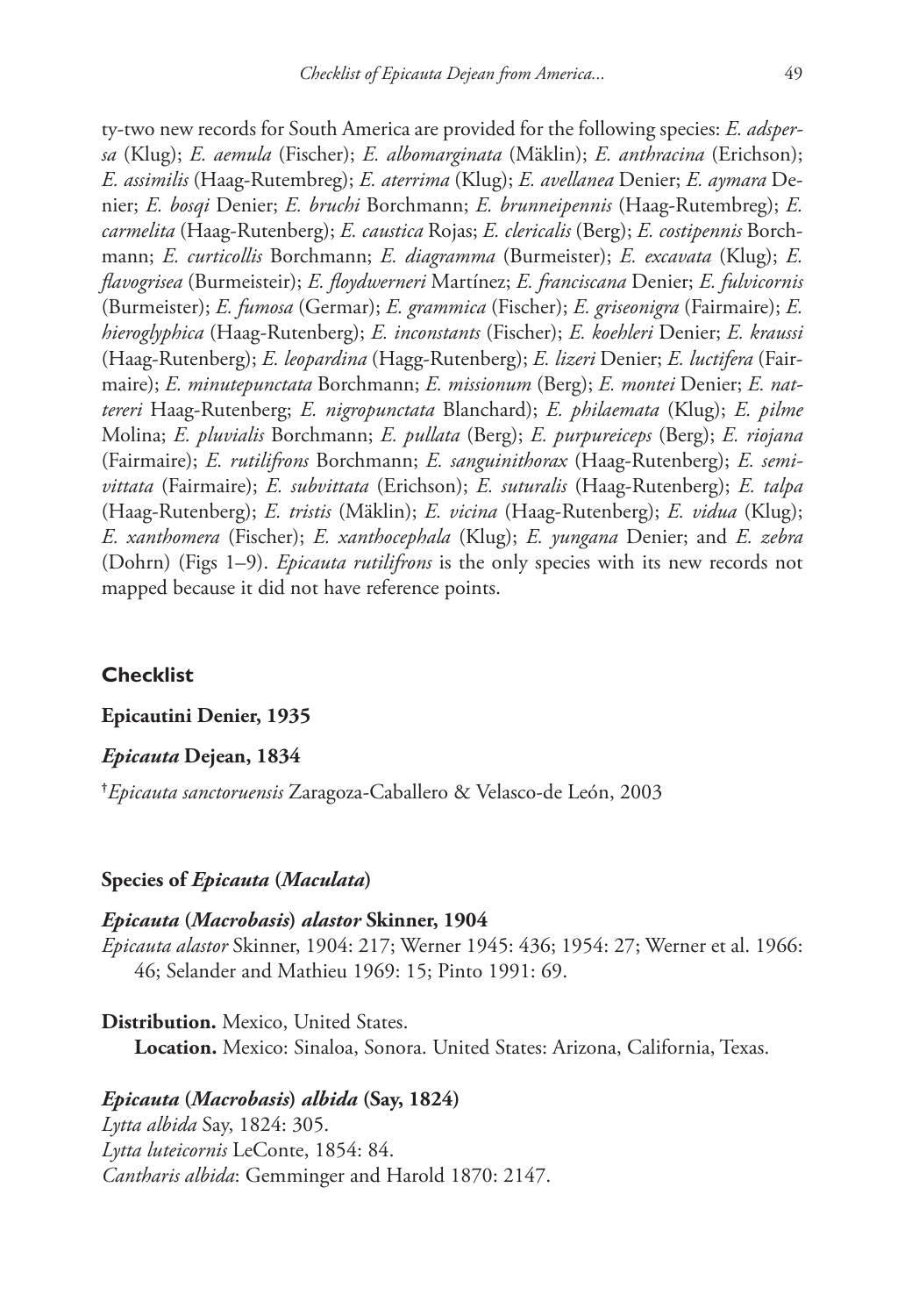*Macrobasis albida*: LeConte, 1863–66: 68; Horn 1873: 89; Snow 1879: 69; Dugès 1889: 57; Champion 1891–93: 397; Chittenden 1903: 26; Fall and Cockerell 1907: 209.

*Epicauta albida*: Denier 1935: 152; Werner 1945: 511; Blackwelder 1945: 482; Dillon 1952: 403; MacSwain 1956: 55; Parker and Wakeland 1957: 26; Selander and Mathieu 1969: 110; Pinto 1991: 69.

# **Distribution.** Mexico, United States.

**Location.** Mexico: Coahuila, Nuevo León, Tamaulipas. United States: Arizona, Colorado, Kansas, Nebraska, New Mexico, Oklahoma, Texas, Wyoming.

### *Epicauta* **(***Macrobasis***)** *alpina* **Werner, 1944**

*Epicauta alpina* Werner, 1944: 67; Werner et al. 1966: 49; Pinto 1991: 80.

**Distribution.** United States. **Location.** United States: Arizona, New Mexico, Texas.

# *Epicauta* **(***Macrobasis***)** *apicalis* **Dugès, 1889**

*Epicauta apicalis* Dugès, 1889: 410; Denier 1935: 152; Blackwelder 1945: 482; Pinto 1991: 75.

**Distribution.** Mexico. **Location.** Mexico: Nayarit.

*Epicauta* **(***Macrobasis***)** *arizonica* **Werner, 1944**

*Epicauta arizonica* Werner, 1944: 72; 1966: 48; Selander 1982: 797; Pinto 1991: 71.

# **Distribution.** Mexico, United States.

**Location.** Mexico: Baja California Sur, Chihuahua, Nayarit, Sonora. United States: Arizona.

### *Epicauta* **(***Macrobasis***)** *atricolor* **Champion, 1892**

*Epicauta atricolor* Champion, 1892: 419; Denier 1935: 152; Blackwelder 1945: 482; Werner 1954: 27; 1958: 1; Pinto 1982: 405; 1991: 80; 1991: 80.

**Distribution.** Mexico.

**Location.** Mexico: Morelos, Oaxaca, Veracruz.

### *Epicauta* **(***Macrobasis***)** *atripilis* **Champion, 1892**

*Epicauta atripilis* Champion, 1892: 410; Denier 1935: 152; Blackwelder 1945: 482; Pinto 1991: 75.

# **Distribution.** Mexico.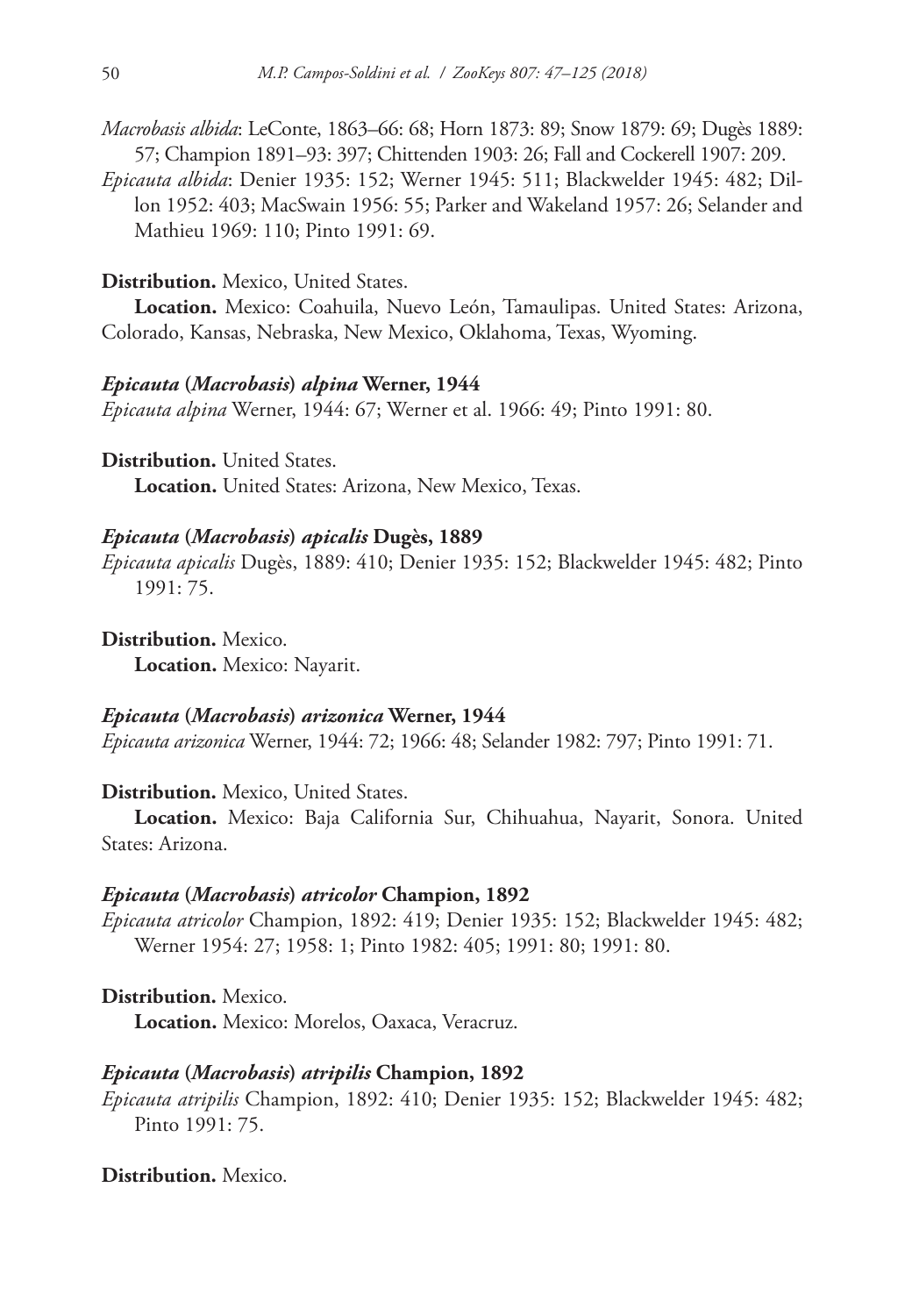**Location.** Mexico: Oaxaca, Veracruz.

# *Epicauta* **(***Macrobasis***)** *atrivittata* **(LeConte, 1854)**

*Lytta atrivittata* LeConte, 1854: 224. *Macrobasis atrivittis* [sic]: LeConte 1863–66: 68 (lapsus calami). *Cantharis atrivittata*: Gemminger and Harlod 1870: 2148. *Macrobasis atrivittata*: Horn 1873: 90; Snow 1907: 186; Fall and Cockerell 1907: 209. *Epicauta atrivittata*: Denier 1935: 152; Selander and Mathieu 1969: 88; Pinto 1991: 70.

### **Distribution.** Mexico, United States.

**Location.** Mexico: Chihuahua, Coahuila, Durango. United States: Arizona, New Mexico, Texas.

### *Epicauta* **(***Macrobasis***)** *balli* **Werner, 1945**

*Epicauta balli* Werner, 1945: 460; Werner et al. 1966: 34; Pinto 1991: 81.

**Distribution.** United States. **Location.** United States: Arizona.

### *Epicauta* **(***Macrobasis***)** *bekeri* **(Dugès, 1889)**

*Epicauta bekeri* Dugès, 1889: 113. *Macrobasis bekeri*: Champion 1892: 400. *Epicauta bekeri*: Denier 1935: 153; Blackwelder 1945: 482; Werner 1949: 76; Pinto 1991: 72.

**Distribution.** Mexico. **Location.** Mexico: Colima, Durango, Morelos, Nayarit.

# *Epicauta* **(***Macrobasis***)** *bipunctata* **Werner, 1958**

*Epicauta bipunctata* Werner, 1958: 7; Selander and Ahafitei 1982: 200; Pinto 1991: 81.

**Distribution.** Mexico. **Location.** Mexico: Guerrero, Jalisco, Morelos.

### *Epicauta* **(***Macrobasis***)** *borrei* **Werner, 1958**

*Lytta fumosa* Haag-Rutenberg, 1880: 40, nec Germar, 1824. *Cantharis borrei* Dugès, 1881: 145. *Macrobasis borrei* Horn, 1885: 107. *Macrobasis fumosa*: Champion 1899: 178. *Epicauta borrei*: Denier 1935: 153; Blackwelder 1945: 482; Pinto 1991: 81.

# **Distribution.** Mexico.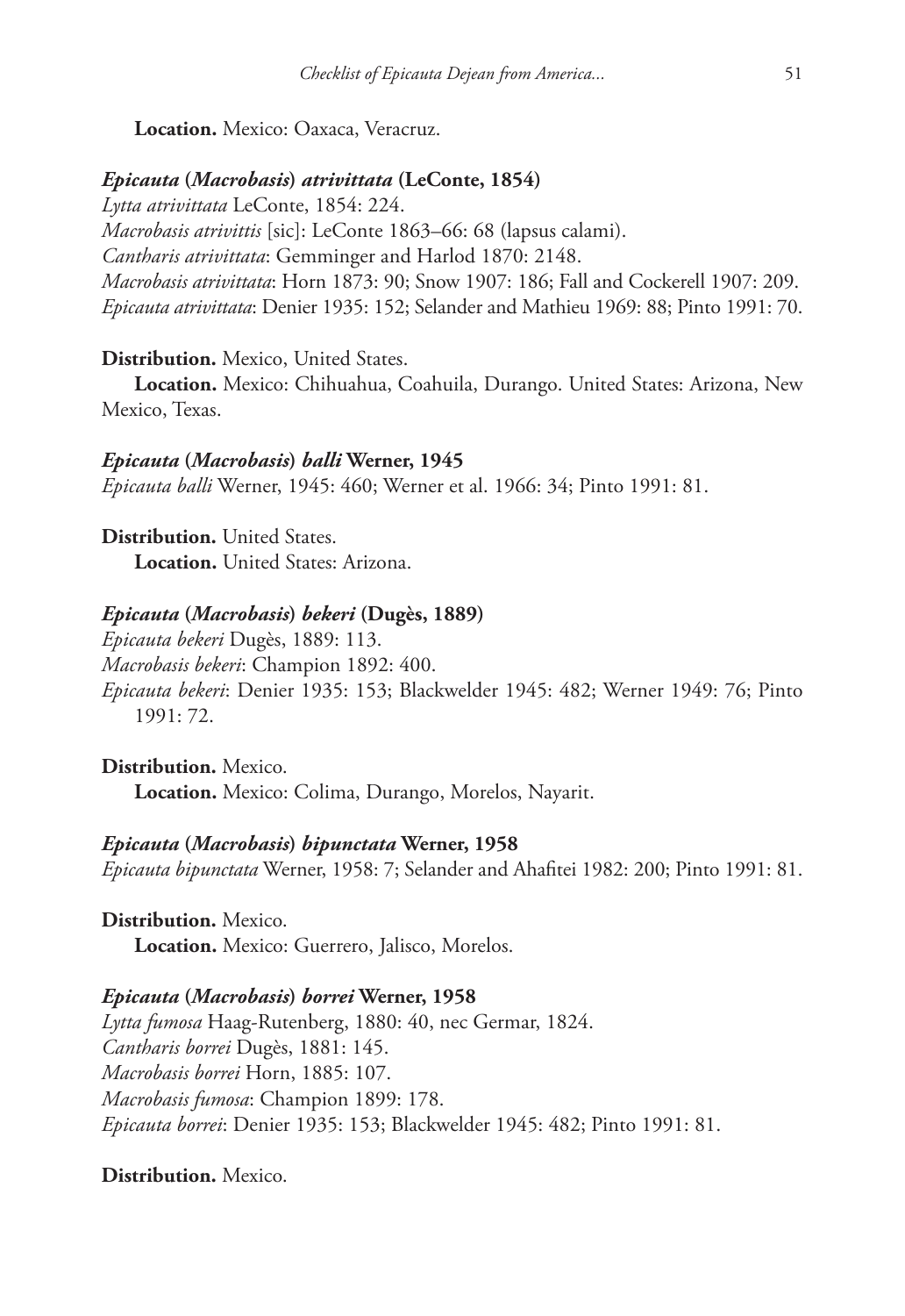**Location.** Mexico: Aguascalientes, Durango, Guanajuato, Jalisco, Mexico, Michoacán, Zacatecas.

### *Epicauta* **(***Macrobasis***)** *candezi* **(Haag-Rutenberg, 1880)**

*Lytta candezi* Haag-Rutenberg, 1880: 43. *Epicauta diversicornis*: Champion 1892: 399 (in part). *Epicauta candezi*: Werner 1949: 76; Pinto 1991: 72.

**Distribution.** El Salvador, Guatemala, Mexico.

**Location.** El Salvador and Guatemala: country labeled only. Mexico: Chiapas, Yucatán.

### *Epicauta* **(***Macrobasis***)** *cinereiventris* **Champion, 1892**

*Epicauta cinireiventris* Champion, 1892: 411; Denier 1935: 154; Blackwelder 1945: 483; Pinto 1991: 75.

**Distribution.** Mexico.

**Location.** Mexico: Chiapas, Guerrero.

#### *Epicauta* **(***Macrobasis***)** *croceicincta* **Dugès, 1881**

*Cantharis croceicincta* Dugès, 1881: 143; Champion 1892: 42. *Epicauta croceicincta*: Denier 1935: 154; Blackwelder 1945: 483; Werner 1954: 27; Pinto 1991: 75.

**Distribution.** Mexico. **Location.** Mexico: Guanajuato, Jalisco.

# *Epicauta* **(***Macrobasis***)** *disparilis* **(Champion, 1892)**

*Macrobasis disparilis* Champion, 1892: 398. *Epicauta disparilis*: Denier 1935: 154; Blackwelder 1945: 483; Werner 1973: 463; Pinto 1991: 78.

**Distribution.** Mexico. **Location.** Mexico: Guerrero, Puebla.

# *Epicauta* **(***Macrobasis***)** *distorta* **(Champion, 1892)**

*Macrobasis distorta* Champion, 1892: 396. *Epicauta distorta*: Denier 1935: 154; Blackwelder 1945: 483; Werner 1973: 463; Pinto 1991: 79.

**Distribution.** Costa Rica, Honduras, Mexico, Nicaragua. **Location.** Mexico: Guerrero.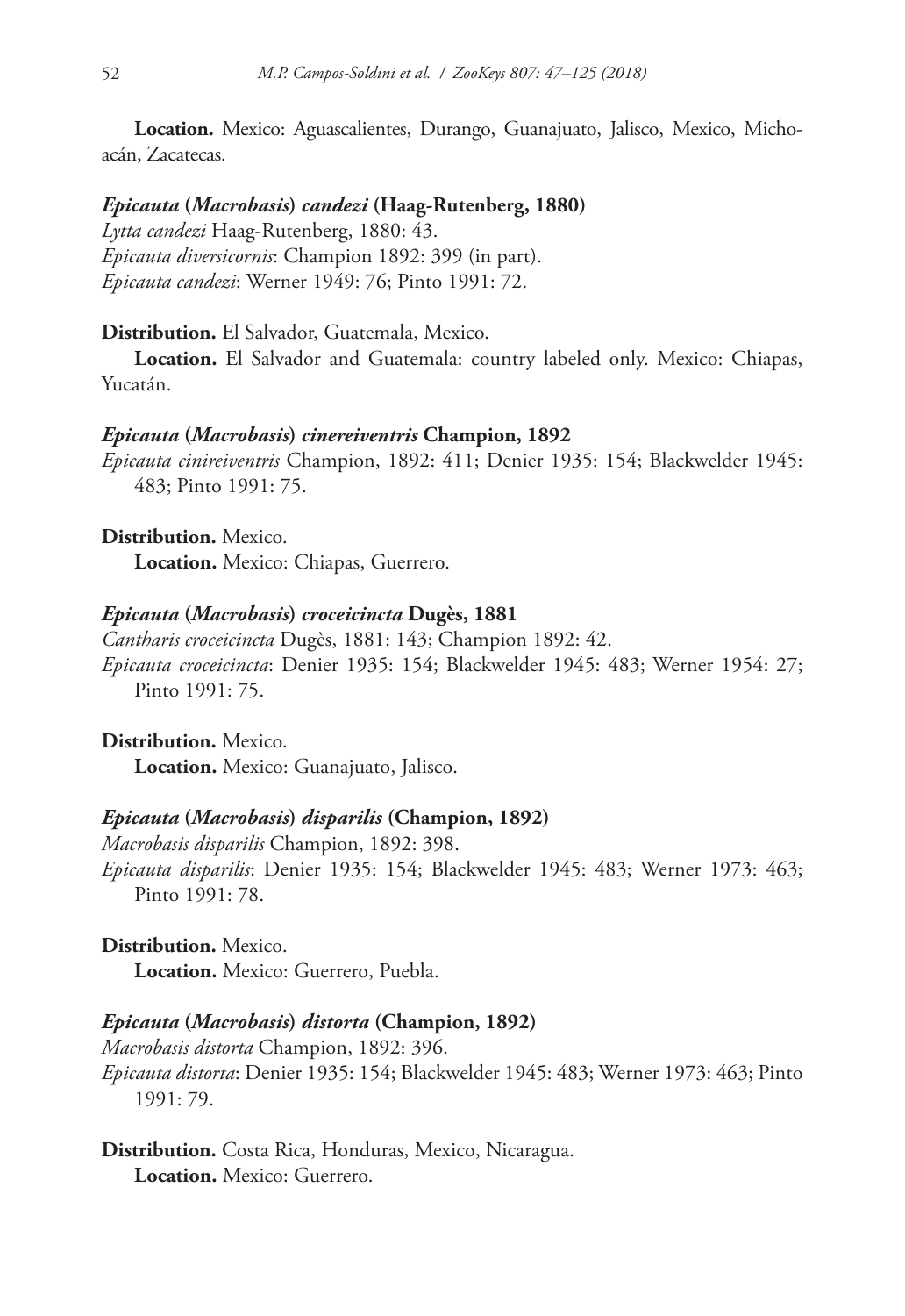### *Epicauta* **(***Macrobasis***)** *diversicornis* **(Haag-Rutenberg, 1880)**

*Lytta diversicornis* Haag-Rutenberg, 1880: 42. *Lytta pallida* Haag-Rutenberg, 1880: 42. *Macrobasis flavens* Dugès, 1889: 58. *Epicauta diversicornis*: Denier 1935: 154; Blackwelder 1945: 483; Werner 1949: 76; Pinto 1991: 72.

# **Distribution.** Mexico.

**Location.** Mexico: Guerrero, Hidalgo, Jalisco, Mexico, Michoacán, Morelos, Sinaloa, Sonora.

# *Epicauta* **(***Macrobasis***)** *dohrni* **(Haag-Rutenberg, 1880)**

*Lytta dohrni* Haag-Rutenberg, 1880: 45. *Lytta bimaculosa* Kirsch, 1886: 336. *Lytta bogotensis* Pic, 1916: 9. *Epicauta dohrni*: Champion 1892: 409; Denier 1935: 22; Blackwelder 1945: 483; Pinto 1991: 73.

**Distribution.** Colombia, Panama: country labeled only.

### *Epicauta* **(***Macrobasis***)** *evanescens* **Champion, 1892**

*Epicauta evanescens* Champion, 1892: 412; Denier 1935: 155; Blackwelder 1945: 483; Pinto 1991: 76.

**Distribution.** Guatemala, Mexico. **Location.** Guatemala: country labeled only. Mexico: Chiapas.

### *Epicauta* **(***Macrobasis***)** *excors* **(Fall, 1909)**

*Macrobasis excors* Fall, 1909: 166. *Epicauta excors*: Denier 1935: 155; Werner 1945: 503; Pinto 1991: 79.

**Distribution.** Mexico. **Location.** Mexico: Baja California Sur.

# *Epicauta* **(***Macrobasis***)** *fabricii* **(LeConte, 1853)**

*Lytta cinerea* Fabricius, 1798: 119, nec *Meloe cinereous* Forster, 1771. *Lytta fabricii* LeConte, 1853: 343. *Lytta debilis* LeConte, 1853: 344. *Cantharis fabricii*: Gemminger and Harold 1980: 2150. *Epicauta murinoides* Dillon, 1952: 409. *Epicauta fabricii*: Werner et al. 1966: 46; Selander 1982: 820; Pinto 1991: 74.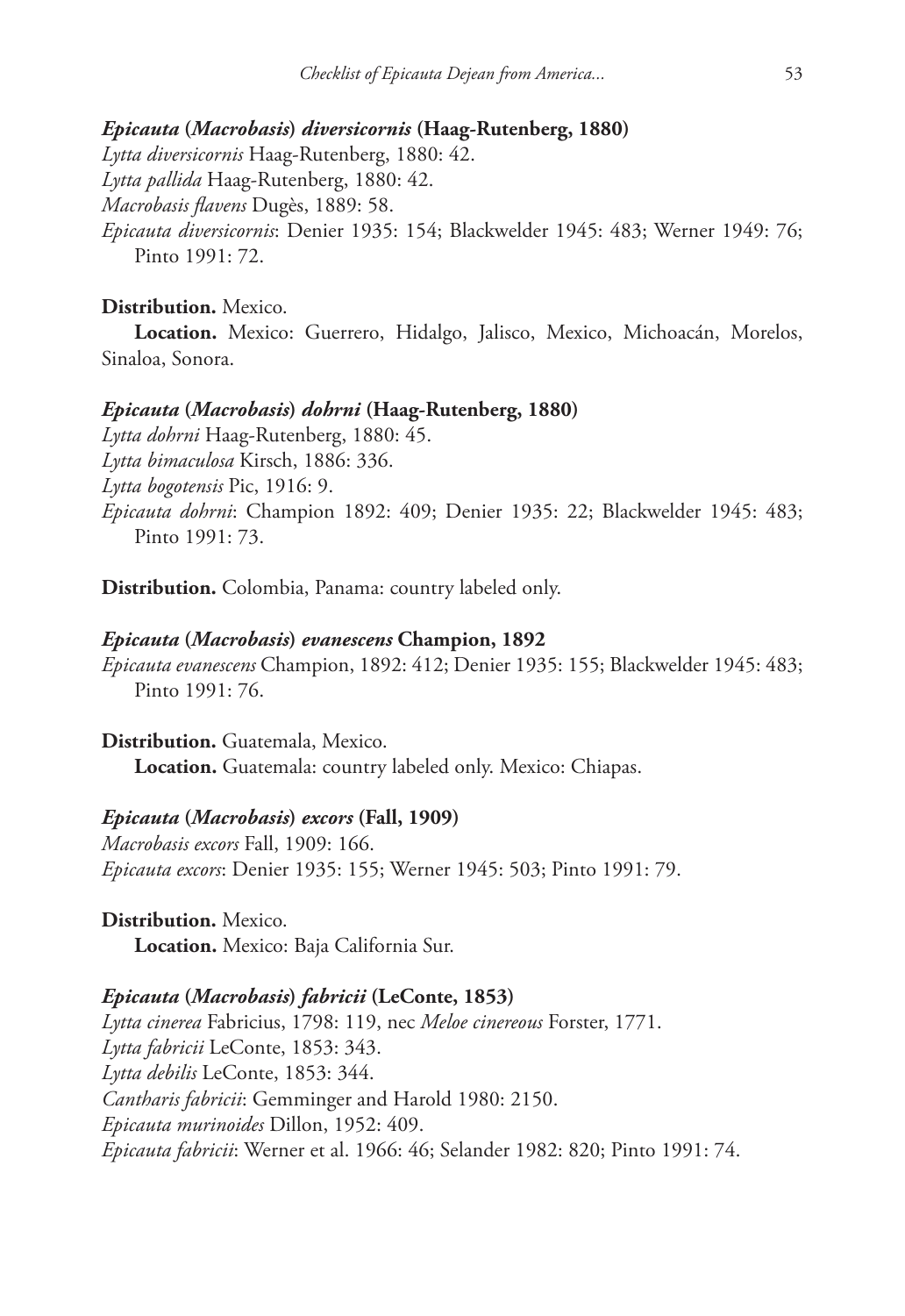# **Distribution.** Canada, United States.

**Location.** Canada: Manitoba. United States: Arizona, Colorado, Kansas, Montana, Nebraska, North Dakota, Oklahoma, South Dakota, Texas, Utah.

# *Epicauta* **(***Macrobasis***)** *flagellaria* **(Erichson, 1848)**

*Lytta flagellaria* Erichson, 1848: 566. *Cantharis flagellaria*: Gemminger and Harold 1870: 2150. *Lytta intermedia* Haag-Rutenberg, 1880: 56. *Epicauta intermedia*: Blackwelder 1945: 483. *Epicauta flagellaria*: Blackwelder 1945: 483; Werner 1949: 76; Pinto 1991: 72.

**Distribution.** Colombia: Barranquilla, Tolima, Panama, Trinidad, Venezuela.

### *Epicauta* **(***Macrobasis***)** *flavocinerea* **(Blatchely, 1910)**

*Macrobasis flavocinereus* Blatchely, 1910: 1359. *Epicauta flavocinerea*: Denier 1935: 155; Werner 1945: 499; Pinto 1991: 74.

# **Distribution.** Canada, United States.

**Location.** Canada: New Brunswick. United States: Colorado, Iowa, Maine, Massachusetts, Michigan, Minnesota, Montana, Nebraska, New Hampshire, North Dakota, South Dakota, Wisconsin, Wyoming.

### *Epicauta* **(***Macrobasis***)** *forticornis* **(Haag-Rutenberg, 1880)**

*Lytta forticornis* Haag-Rutembeerg, 1880: 41. *Epicauta forticornis*: Denier 1935: 155; Blackwelder 1945: 483; Werner 1949: 75; Pinto 1991: 72.

**Distribution.** Mexico. **Location.** Mexico: Guerrero, Morelos, Nayarit, Yucatán.

### *Epicauta* **(***Macrobasis***)** *funesta* **(Chevrolat, 1834)**

*Lytta funesta* Chevrolat, 1834: 3. *Cantharis funesta*: Gemminger and Harold 1870: 2150. *Epicauta funesta*: Champion 1892: 410; Denier 1935: 155; Blackwelder 1945: 483; Selander and Agafitei 1982: 200; Pinto 1991: 76.

**Distribution.** Mexico. **Location.** Mexico: Puebla, Veracruz.

# *Epicauta* **(***Macrobasis***)** *gissleri* **(Horn, 1878)**

*Macrobasis gissleri* Horn, 1878: 58.

*Epicauta gissleri*: Denier 1935: 155; Werner 1945: 496; Werner et al. 1966: 52; Pinto 1991: 78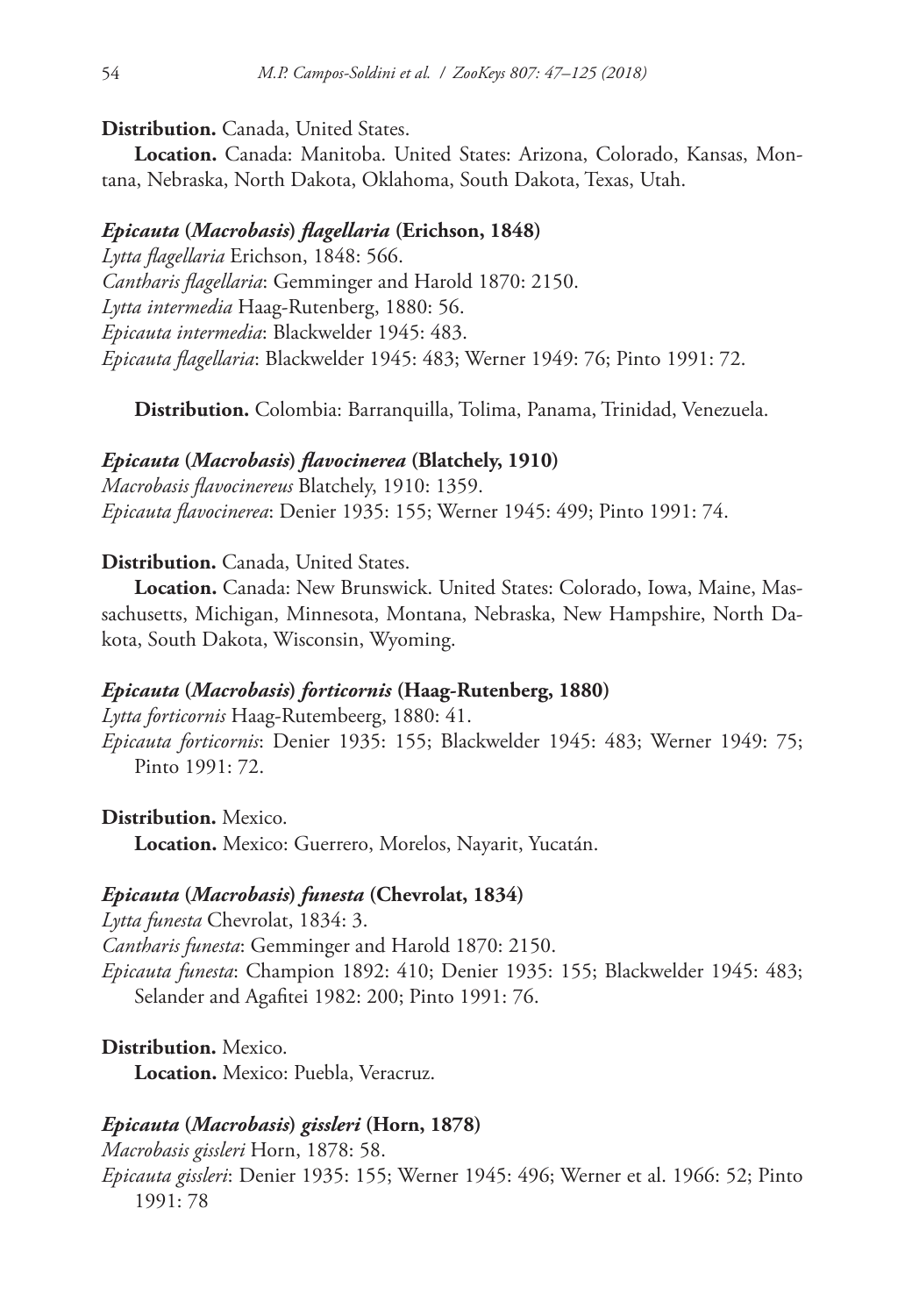**Distribution.** United States. **Location.** United States: Arizona, New Mexico, Texas.

### *Epicauta* **(***Macrobasis***)** *haroldi* **(Haag-Rutenberg, 1880)**

*Lytta haroldi* Haag-Rutenberg, 1880: 44. *Epicauta haroldi*: Champion 1892: 410; Denier 1935: 156; Blackwelder 1945: 483; Werner 1958: 1; Pinto 1991: 76.

**Distribution.** Costa Rica, Guatemala.

### *Epicauta* **(***Macrobasis***)** *hirsutipubescens* **(Maydell, 1934)**

*Macrobasis hirustipubescens* Maydell, 1934: 334. *Epicauta virgulata*: Werner 1945: 512 (in part). *Epicauta hirustipubescens*: Denier 1940: 420; Werner 1949: 110; Werner et al. 1966: 51; Pinto 1991: 83.

### **Distribution.** Mexico, United States.

**Location.** Mexico: Chihuahua, Coahulia, Durango, Sonora. United States: Arizona, New Mexico, Texas.

### *Epicauta* **(***Macrobasis***)** *humeralis* **(Dugès, 1889)**

*Macrobasis humeralis* Dugès, 1889: 58; Champion, 1892: 400. *Epicauta humeralis*: Denier 1935: 156; Werner 1949: 76; Pinto 1991: 72.

**Distribution.** Mexico.

**Location.** Mexico: Morelos, Jalisco, Nayarit.

### *Epicauta* **(***Macrobasis***)** *immaculata* **(Say, 1824)**

*Lytta immaculate* Say, 1824: 304.

*Lytta articularis* Say, 1824: 304.

*Lytta fulvescens* LeConte, 1854: 447.

*Cantharis fulvescens*: Gemminger and Harold 1870: 2150.

*Cantharis immaculata*: Gemminger and Harold 1870: 2151.

*Macrobasis fulvescens*: LeConte 1863-66: 68; Snow 1879: 69.

*Macrobasis immaculate*: LeConte 1863-66: 68; Horn 1873: 93; Ulke 1875: 862; Chittenden 1903: 26; Blatchley 1910: 1359; Milliken 1921: 7; Hatch and Ortenburger 1930: 13; Böving and Craighead 1931: 96; Carruth 1931: 53; Gilberston and Horsfall 1940: 5; Montgomery and Amos 1941: 254; Schwitzgebel and Wilbur 1942: 42.

*Cantharis basalis* Dugès, 1881: 144; 1889: 71.

*Macrobasis basalis*: Champion 1892: 402.

*Epicauta immaculata*: Denier 1935: 156; Werner 1945: 489; Dillon 1952: 407; Mac-Swain 1956: 52; Selander and Mathieu 1969: 113; Pinto 1991: 70.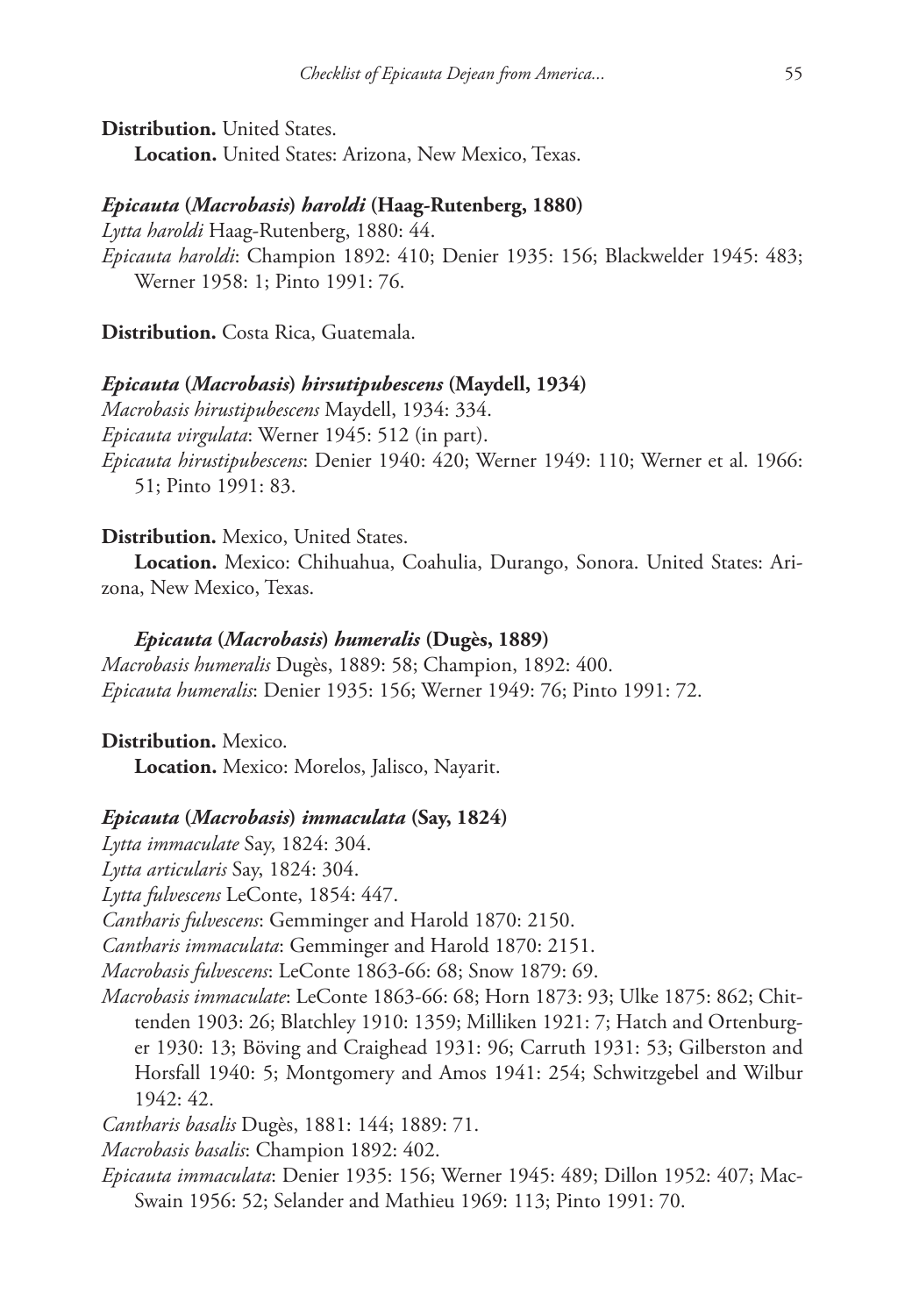**Distribution.** Mexico, United States.

**Location.** Mexico: Coahuila, Tamaulipas, Veracruz. United States: Alabama, Arkansas, Colorado, Georgia, Illinois, Indiana, Iowa, Kansas, Kentucky, Louisiana, Mississippi, Missouri, Nebraska, New Mexico, Ohio, Oklahoma, South Dakota, Tennessee, Texas, West Virginia.

### *Epicauta* **(***Macrobasis***)** *ingrata* **Fall, 1907**

*Epicauta ingrata* Fall, 1907: 258; Denier 1935: 156; Werner et al. 1966: 45; Pinto 1991: 77

**Distribution.** United States.

**Location.** United States: Arizona, Colorado, New Mexico.

*Epicauta* **(***Macrobasis***)** *isthmica* **Werner, 1949**

*Epicauta isthmica* Werner, 1949: 72; Pinto 1991: 73.

**Distribution.** Belize, Costa Rica, Honduras, Mexico, Nicaragua, Panama.

**Location.** Belize, Costa Rica, Hondura, Nicaragua, and Panama. Mexico: Querétaro, Veracruz.

### *Epicauta* **(***Macrobasis***)** *labialis* **(Dugès, 1881)**

*Cantharis labialis* Dugès, 1881: 145. *Macrobasis labialis*: Dugès 1889: 86. *Ganospasta labialis*: Champion 1892: 403. *Epicauta labialis*: Selander 1954: 86; Werner 1958: 19; Pinto 1991: 81.

**Distribution.** Mexico. **Location.** Mexico: Guanajuato, Jalisco.

#### *Epicauta* **(***Macrobasis***)** *languida* **(Horn, 1895)**

*Macrobasis languida* Horn, 1895: 252. *Epicauta languida*: Denier 1935: 156; Blackwelder 1945: 483; Werner 1945: 501; 1954: 113; Pinto 1991: 90.

**Distribution.** Mexico. **Location.** Mexico: Baja California Sur.

### *Epicauta* **(***Macrobasis***)** *lauta* **(Horn, 1885)**

*Macrobasis lauta* Horn, 1885: 108.

*Epicauta compressicollis* Champion, 1892: 427.

*Epicauta macroflexi* Dillon, 1952: 414.

*Epicauta lauta*: Denier 1935: 156; Vaurie 1950: 86; Werner 1954: 27; Werner et al. 1966: 47; Selander 1982: 797; Pinto 1991: 78.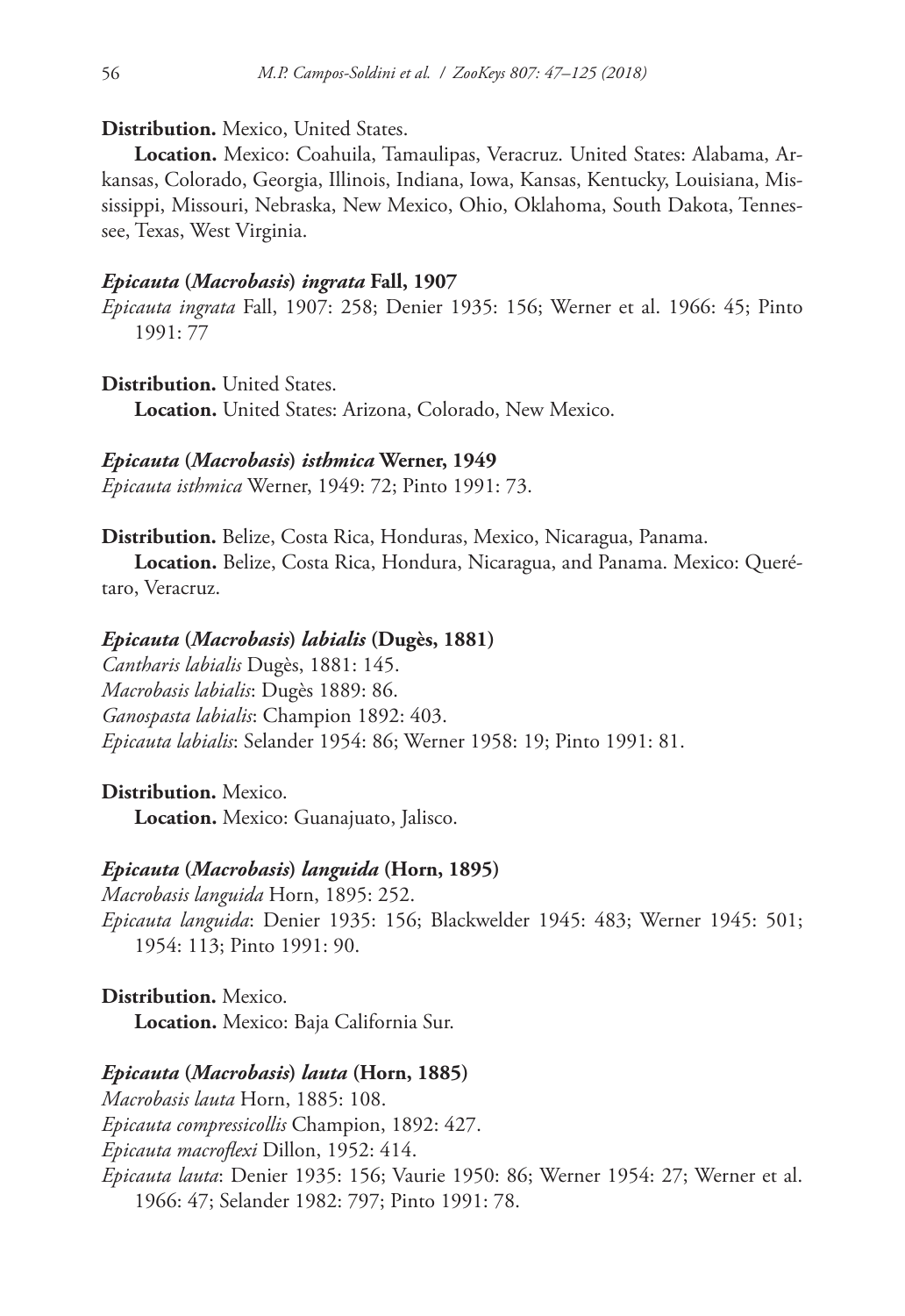*Epicauta lauta rossi* Werner, 1949: 108. *Epicauta lauta lauta*: Selander 1954: 86.

### **Distribution.** Mexico, United States.

**Location.** Mexico: Baja California Sur, Chihuahua, Coahuila, Durango. United States: Arizona, California, New Mexico, Texas.

### *Epicauta* **(***Macrobasis***)** *leoni* **Dugès, 1889**

*Epicauta leoni* Dugès, 1889: 15; Denier 1935: 156; Blackwelder 1945: 483; Werner 1958: 15; Selander and Agafitei 1982: 200; Pinto 1991: 82.

**Distribution.** Mexico. **Location.** Mexico: Michoacán, Nuevo León, San Luis Potosí, Tamaulipas.

### *Epicauta* **(***Macrobasis***)** *liebecki* **Werner, 1944**

*Epicauta liebecki* Werner, 1944: 72; Werner et al. 1966: 49; Pinto 1991: 73.

**Distribution.** United States. **Location.** United States: Arizona.

### *Epicauta* **(***Macrobasis***)** *linearis* **(LeConte, 1858)**

*Lytta linearis* LeConte, 1858: 23.

*Epicauta linearis*: Denier 1935: 156; Werner 1945: 513; Selander 1954: 86; Werner et al. 1966: 56; Pinto 1991: 83.

# **Distribution.** Mexico, United States.

**Location.** Mexico: Chihuahua, Durango. United States: Arizona, New Mexico, Texas.

### *Epicauta* **(***Macrobasis***)** *longicollis* **(LeConte, 1853)**

*Lytta longicollis* LeConte, 1853: 343. *Macrobasis longicollis*: LeConte 1863-66: 68; Horn 1873: 90; Champion 1891-93: 397; Snow 1906: 174; Fall and Cockerell 1907: 209; Cockerell and Harris 1925: 31. *Cantharis longicollis*: Gemminger and Harold 1870: 2151.

*Epicauta longicollis*: Denier 1935: 156; 1940: 421; Blackwelder 1945: 483; Werner 1945: 508; Vaurie 1950: 35; Dillon 1952: 406; MacSwain 1956: 56; Selander and Mathieu 1969: 109; Pinto 1991: 71.

# **Distribution.** Mexico. United States.

**Location.** Mexico: Chihuahua, Coahuila. United States: Arizona, Colorado, Missouri, New Mexico, Texas.

# *Epicauta* **(***Macrobasis***)** *maculifera* **(Maydell, 1934)**

*Macrobasis maculifera* Maydell, 1934: 335.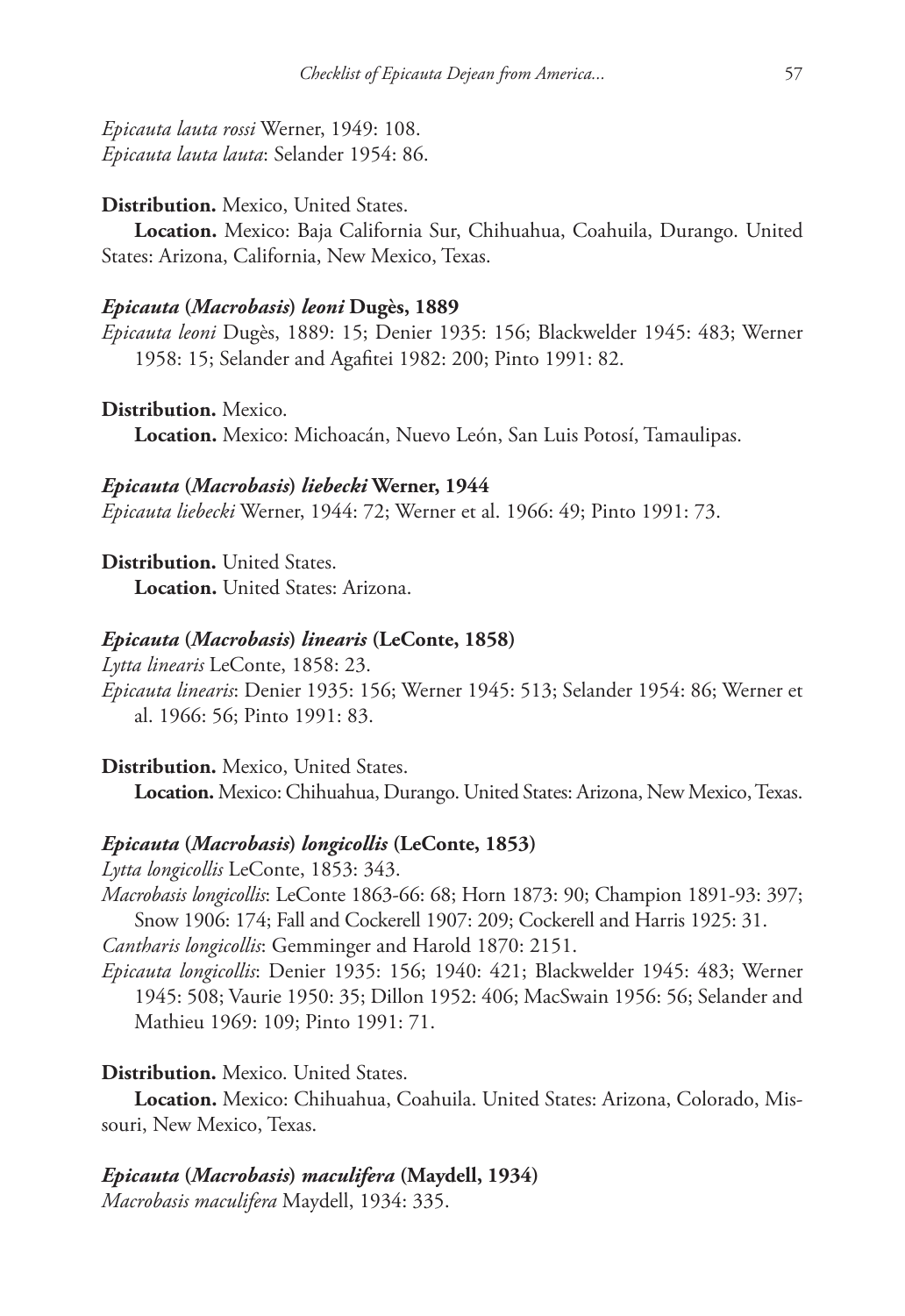*Epicauta maculifera*: Denier 1940: 421; Werner 1945: 514; 1973: 463; Werner et al. 1966: 50; Pinto 1991: 79.

**Distribution.** United States. **Location.** United States: Arizona.

# *Epicauta* **(***Macrobasis***)** *melanochroa* **Wellman, 1910**

*Cantharis nigra* Dugès, 1870: 161. *Epicauta nigra*: Dugès 1889: 76, nec Woodhouse 1800. *Epicauta melanochroa* Wellman, 1910: 24 (n. repl. name); Werner 1958: 11; Pinto 1991: 82

# **Distribution.** Mexico.

**Location.** Mexico: Guanajuato, Jalisco, Mexico, Michoacán, Morelos, Nayarit, Querétaro.

### *Epicauta* **(***Macrobasis***)** *mimetica* **(Horn, 1875)**

*Cantharis mimetica* Horn, 1875: 154. *Epicauta mimetica*: Werner 1945: 453; 1958: 17.

**Distribution.** United States.

**Location.** United States: Texas.

# *Epicauta* **(***Macrobasis***)** *murina* **(LeConte, 1853)**

*Cantharis unicolor* Kirby, 1837: 241, nec *Cantharis unicolor* Faldermann, 1835. *Lytta murina* LeConte, 1853: 344. *Cantharis murina*: Gemminger and Harold 1870: 2152. *Epicauta murina*: Werner 1945: 499; Pinto 1991: 74.

# **Distribution.** Canada, United States.

**Location.** Canada: New Brunswick. United States: Colorado, Iowa, Maine, Massachusetts, Michigan, Minnesota, Montana, Nebraska, New Hampshire, North Dakota, South Dakota, Wisconsin, Wyoming.

*Epicauta* **(***Macrobasis***)** *nigritibialis* **Werner, 1958** *Epicauta nigritibialis* Werner, 1958: 5; Pinto 1991: 82.

**Distribution.** Mexico. **Location.** Mexico: Coahuila.

### *Epicauta* **(***Macrobasis***)** *niveolineata* **(Haag-Rutenberg, 1880)**

*Lytta niveolineata* Haag-Rutenberg, 1880: 46. *Epicauta niveolineata*: Denier 1935: 158; Blackwelder 1945: 483; Werner 1958: 4; Selander and Agafitei 1982: 200; Pinto 1991: 82.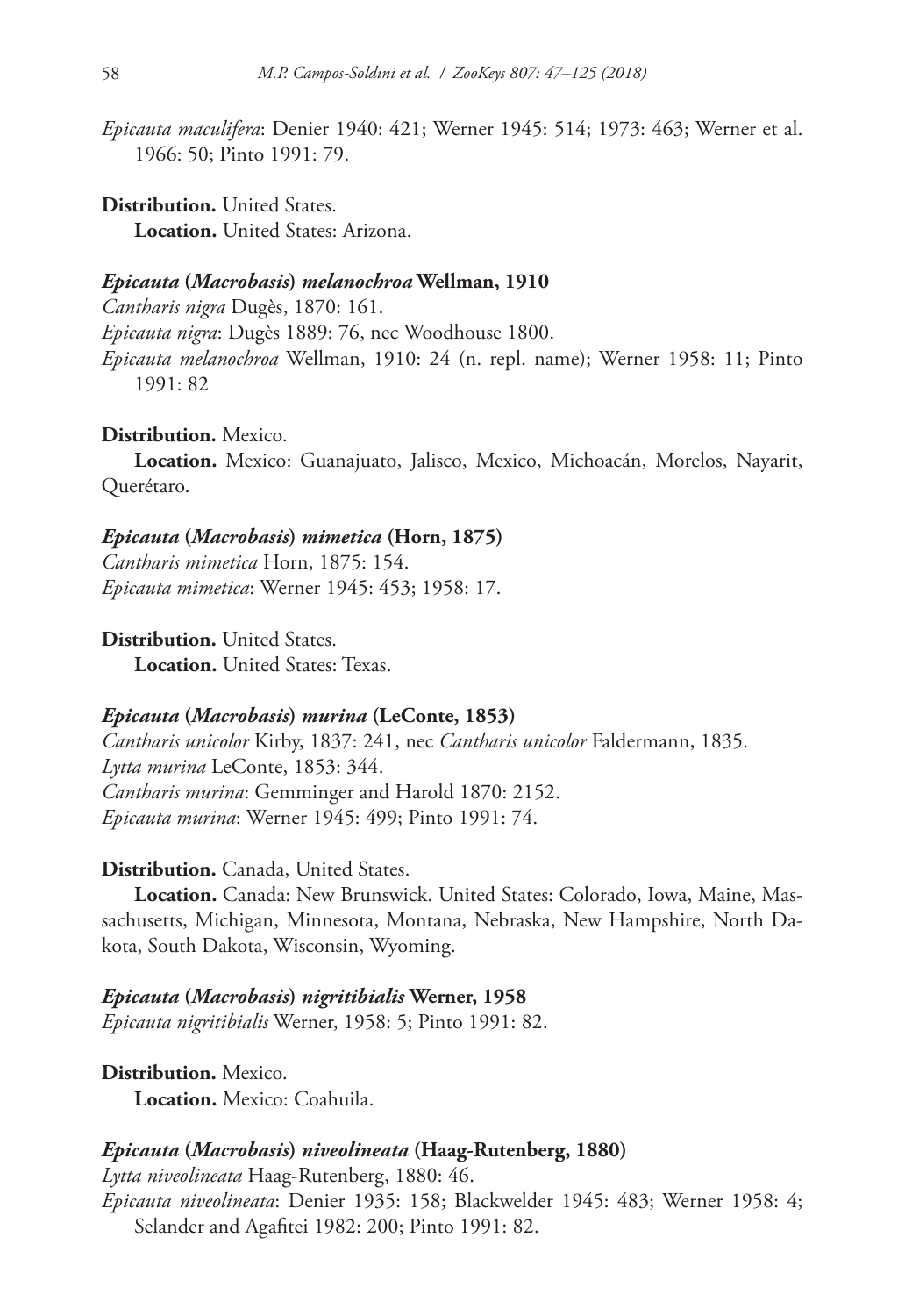**Distribution.** Mexico. **Location.** Mexico: Chiapas, Guerrero, Oaxaca, Veracruz.

### *Epicauta* **(***Macrobasis***)** *ochrea* **(LeConte, 1853)**

*Lytta ochrea* LeConte, 1853: 342. *Cantharis ochrea*: Gemminger and Harold 1870: 2152. *Cantharis protarsalis* Dugès, 1877: 62. *Macrobasis ochrea*: Champion 1892: 401. *Epcicauta monoliformis* Dillon, 1950: 103. *Epicauta ochrea*: Denier 1935: 158; Blackwelder 1945: 484; Werner 1945: 495; 1954: 106; Werner et al. 1966: 52; Pinto 1991: 78.

**Distribution.** Mexico, United States.

**Location.** Mexico: Guanajuato, Sonora. United States: Arizona, Oklahoma, Texas, Utah.

### *Epicauta* **(***Macrobasis***)** *pacifica* **Maydell, 1934**

*Epicauta pacifica* Maydell, 1934: 330; Denier 1940: 421; Blackwelder 1945: 484; Pinto 1991: 76.

**Distribution.** Mexico. **Location.** Mexico: Jalisco.

### *Epicauta* **(***Macrobasis***)** *parkeri* **Werner, 1944**

*Epicauta parkeri* Werner, 1944: 71; 1945: 497; Werner et al. 1966: 53; Pinto 1991: 78.

**Distribution.** United States. **Location.** United States: Arizona, Colorado, New Mexico.

### *Epicauta* **(***Macrobasis***)** *polingi* **Werner, 1944**

*Epicauta polingi* Werner, 1944: 71; Werner et al. 1966: 48; Selander 1982: 804; Pinto 1991: 73.

*Epicauta luteola* Dillon, 1952: 411.

### **Distribution.** Mexico, United States.

**Location.** Mexico: Chihuahua, Coahuila, Durango, Nuevo León, Tamaulipas. United States: Arizona, Texas.

*Epicauta* **(***Macrobasis***)** *prosopidis* **Werner, 1973** *Epicauta prosopidis* Werner, 1973: 461; Pinto 1991: 79.

**Distribution.** Mexico. **Location.** Mexico: Durango.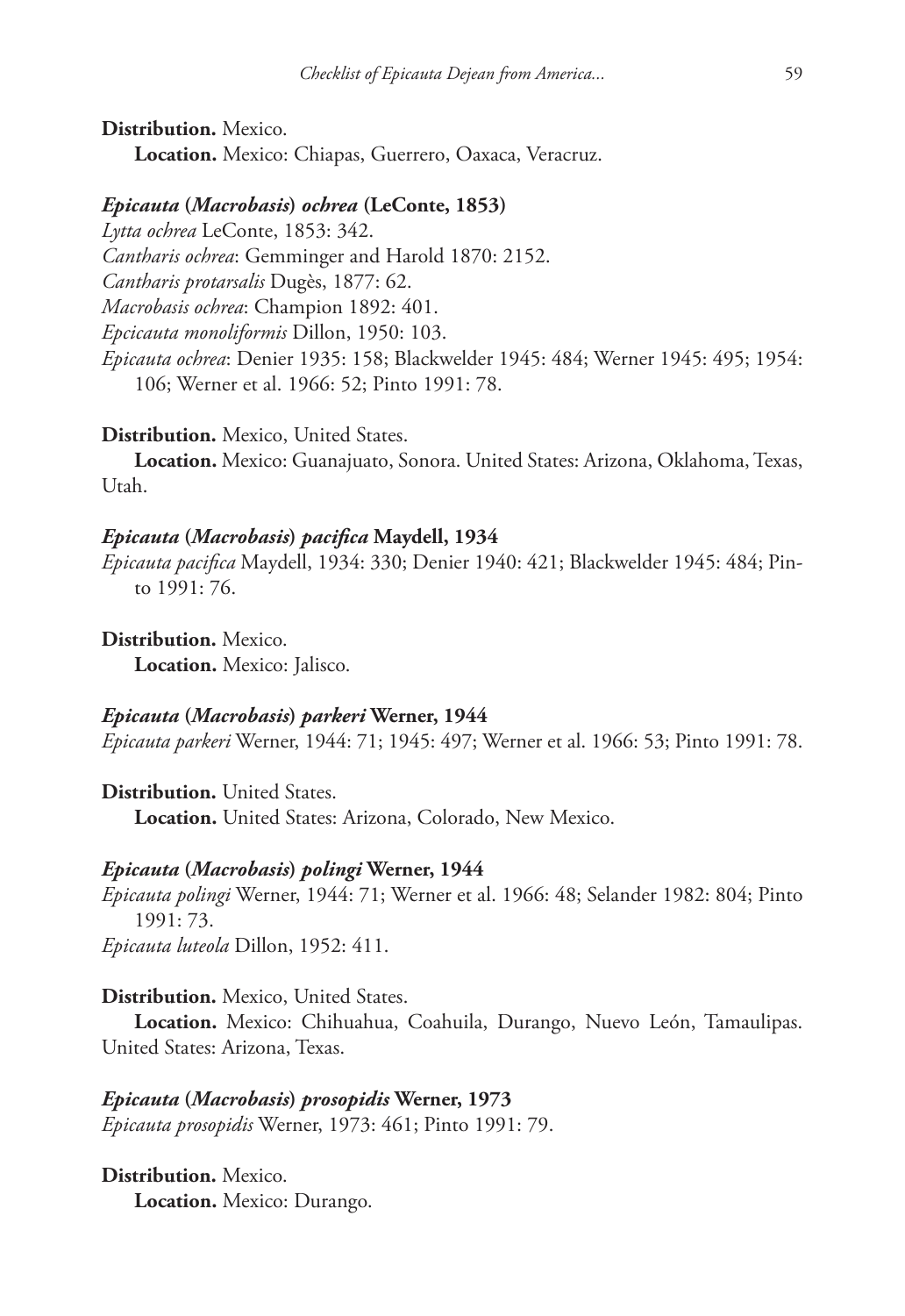### *Epicauta* **(***Macrobasis***)** *punctum* **(Dugès, 1870)**

*Cantharis punctum* Dugès, 1870: 158. *Epicauta punctum*: Champion 1892: 410; Blackwelder 1945: 484; Pinto 1991: 76.

**Distribution.** Mexico. **Location.** Mexico: Morelos, Oaxaca.

# *Epicauta* **(***Macrobasis***)** *purpurea* **(Horn, 1885)**

*Macrobasis purpurea* Horn, 1885: 108. *Epicauta purpurea*: Werner 1945: 504; 1973: 463; Werner et al. 1966: 50; Pinto 1991: 79.

**Distribution.** Mexico, United States.

**Location.** Mexico: Durango, Sinaloa, Sonora. United States: Arizona.

# *Epicauta* **(***Macrobasis***)** *segmenta* **(LeConte, 1853)**

*Lytta segmenta* LeConte, 1853: 343. *Apterospasta segmentata*: LeConte 1862: 272; 1863-66: 68. *Macrobasis segmenta*: Horn 1873: 93; Champion 1891-93: 401; Chittenden 1903: 26; Snow 1906: 174; 1907: 150; Carruth 1931: 54; Whelan 1939: 118. *Macrobasis cinctothorax* Dugès, 1889: 65. *Epicauta segmenta*: Blackwelder 1945: 484; Selander and Mathieu 1969: 116; Pinto

1991: 71.

### **Distribution.** Mexico, United States.

**Location.** Mexico: Chihuahua, Coahuila, Durango, Sinaloa, Sonora. United States: Arizona, California, Kansas, Nebraska, New Mexico, Oklahoma, South Dakota, Texas, Wyoming.

### *Epicauta* **(***Macrobasis***)** *selanderorum* **Werner, 1958**

*Epicauta selanderorum* Werner, 1958: 6; Pinto 1991: 82.

**Distribution.** Mexico. **Location.** Mexico: Jalisco, Michoacán, Querétaro.

# *Epicauta* **(***Macrobasis***)** *stigmata* **(Dugès, 1870)**

*Cantharis stigmata* Dugès, 1870: 159. *Lytta neglecta* Haag-Rutenberg, 1880: 54. *Epicauta stigmata*: Denier 1935: 159; Blackwelder 1945: 484; Werner 1958: 9; Pinto 1982, Pinto 1991: 82.

# **Distribution.** Mexico.

**Location.** Mexico: Guanajuato, Jalisco, Mexico, Michoacán, Morelos, Querétaros, Puebla, Tlaxcala.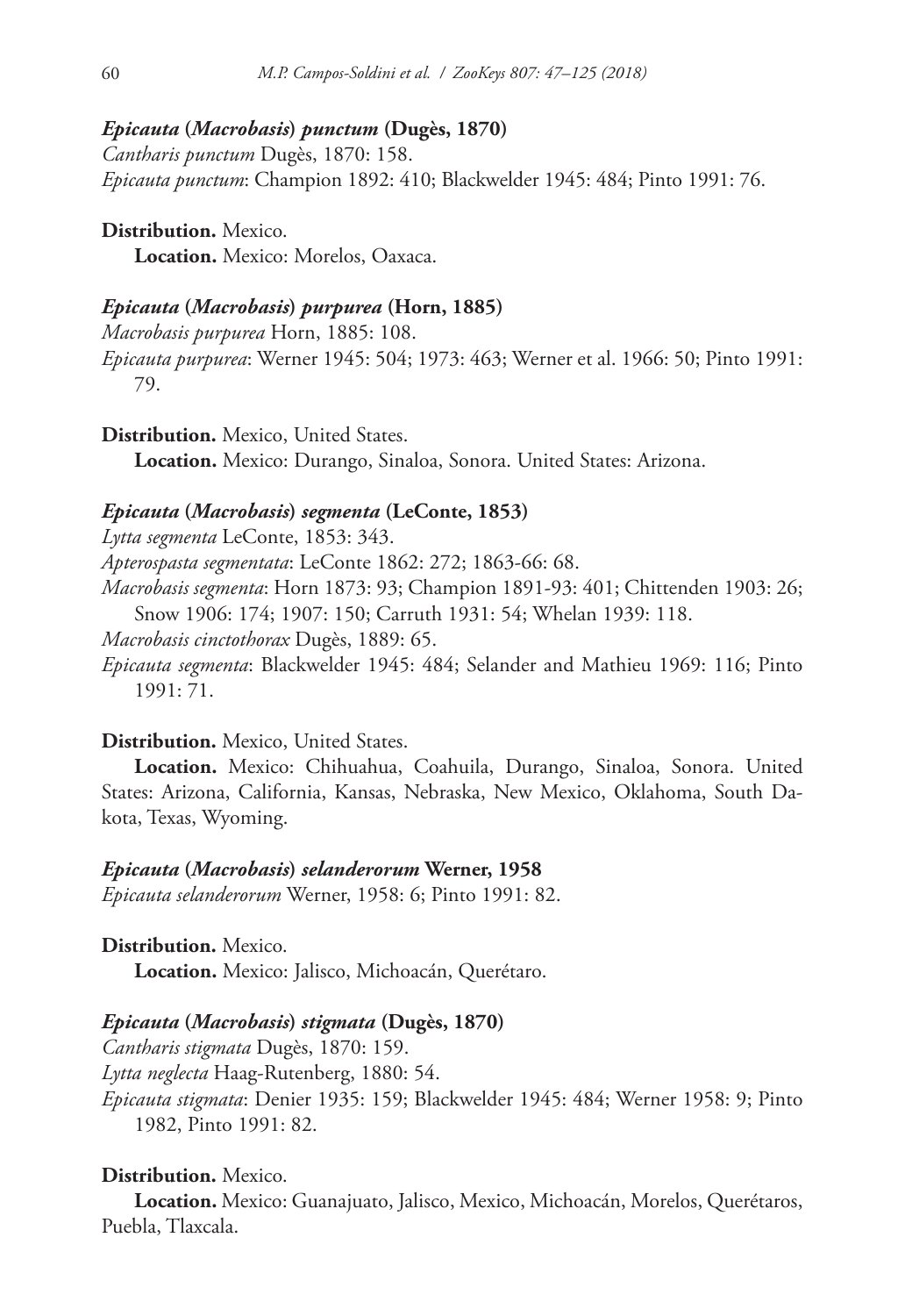# *Epicauta* **(***Macrobasis***)** *subglabra* **(Fall, 1922)**

*Macrobasis subglabra* Fall, 1922: 173. *Epicauta subglabra*: Denier 1935: 159; Werner et al. 1966: 47; Pinto 1991: 74.

# **Distribution.** Canada, United States.

**Location.** Canada: Alberta, Manitoba, Saskatchewan. United States: Arizona, Idaho, Michigan, New Mexico, North Dakota, South Dakota.

# *Epicauta* **(***Macrobasis***)** *sublineata* **(LeConte, 1854)**

*Lytta sublineata* LeConte, 1854: 447. *Cantharis sublineata*: Gemminger and Harold 1870: 2154. *Macrobasis sublineata*: LeConte 1863-66: 68; Horn 1873: 94. *Macrobasis megacephala* Champion, 1892: 402. *Epicauta reinhardi* Dillon, 1952: 413. *Epicauta sublineata*: Selander and Mathieu 1969: 116; Pinto 1991: 71.

**Distribution.** Mexico, United States. **Location.** Mexico: Coahuila, Nuevo León, Tamaulipas. United States: Texas.

### *Epicauta* **(***Macrobasis***)** *tenella* **(LeConte, 1854)**

*Lytta tenella* LeConte, 1854: 23. *Cantharis tenella*: Gemminger and Harold 1870: 2154. *Epicauta merkeliana* Horn, 1891: 43. *Epicauta tenella*: Horn 1891: 43; Denier 1935: 159; Selander 1954: 87; Werner et al. 1966: 45; Pinto 1991: 79.

### **Distribution.** Mexico, United States.

**Location.** Mexico: Baja California, Chihuahua, Durango, Sonora. United States: Arizona, California, New Mexico, Nevada, Texas.

### *Epicauta* **(***Macrobasis***)** *tenuemarginata* **Werner, 1958**

*Epicauta tenuemarginata* Werner, 1958: 13; Pinto 1991: 83.

**Distribution.** Mexico. **Location.** Mexico: Jalisco, Michoacán.

*Epicauta* **(***Macrobasis***)** *tenuicornis* **(Champion, 1892)** *Macrobasis tenuicornis* Champion, 1892: 400. *Epicauta tenuicornis*: Werner 1954: 27; Pinto 1991: 73.

**Distribution.** Mexico. **Location.** Mexico: Guerrero, Michoacan, Morelos, Puebla.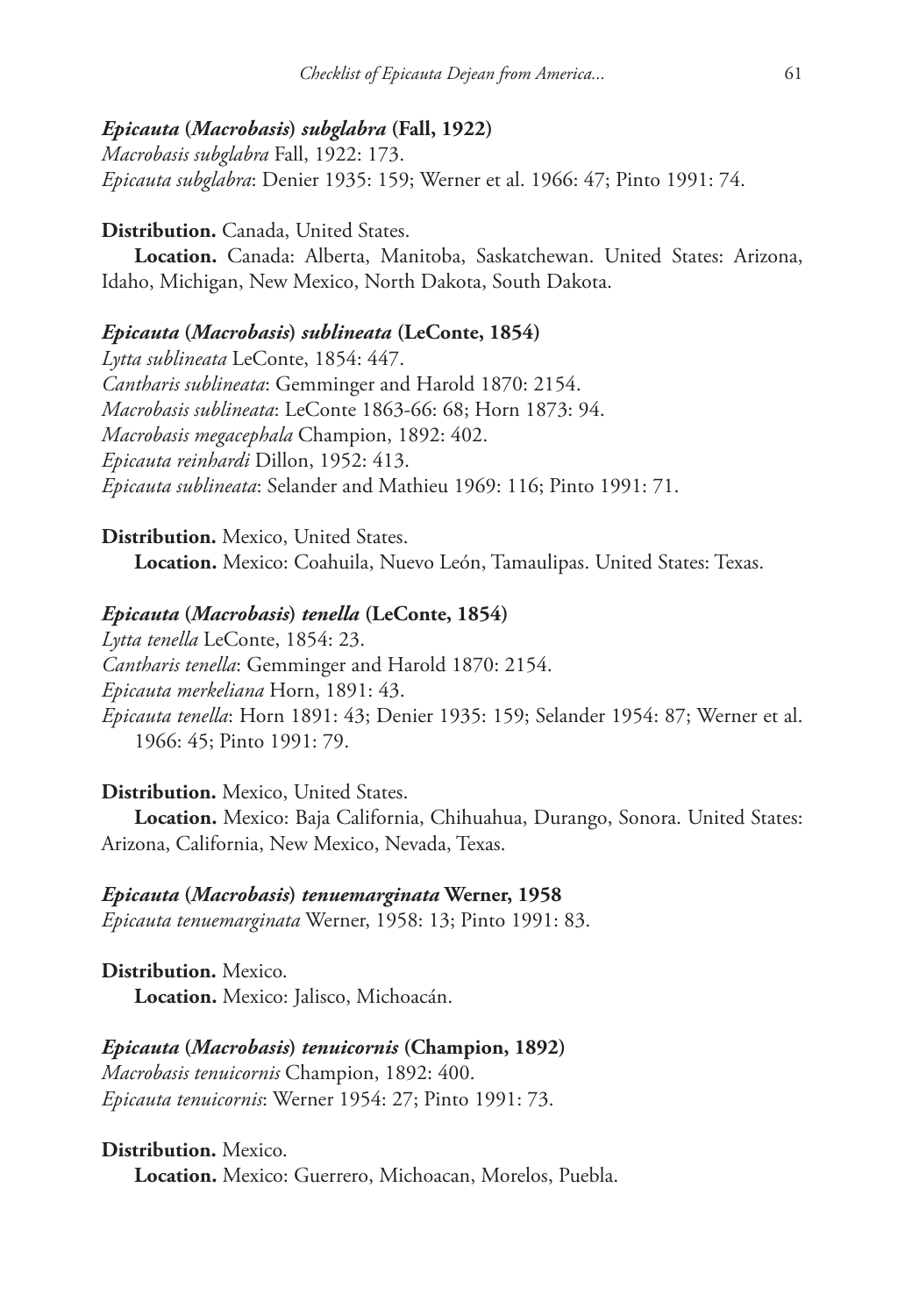### *Epicauta* **(***Macrobasis***)** *tenuilineata* **(Horn, 1894)**

*Macrobasis tenuilineata* Horn, 1894: 436.

*Epicauta tenuilineata*: Denier 1935: 159; Blackwelder 1945: 484; Werner 1945: 502; Werner et al. 1966: 35; Pinto 1991: 80.

**Distribution.** Mexico, United States. **Location.** Mexico: Baja California Sur. United States: Arizona, California.

# *Epicauta* **(***Macrobasis***)** *tenuis* **(LeConte, 1853)**

*Lytta tenuis* LeConte, 1853: 343. *Cantharis tenuis*: Gemminger and Harold 1870: 2154. *Epicauta tenuis*: Denier 1935: 159; 1940: 422; Werner 1945; Pinto 1991: 80.

**Distribution.** United States.

**Location.** United States: Florida, Georgia, South Carolina.

### *Epicauta* **(***Macrobasis***)** *terminata* **(Dugès, 1870)**

*Cantharis terminata* Dugès, 1870: 157; Gemminger and Harold 1870: 2154. *Epicauta terminata*: Dugès 1889: 78; Champion 1892: 409; Denier 1935: 159; Blackwelder 1945: 484; Selander 1954: 88; Pinto 1991: 77.

### **Distribution.** Mexico.

**Location.** Mexico: Colima, Guerrero, Jalisco, Michoacán, Oaxaca, Puebla, Veracruz.

# *Epicauta* **(***Macrobasis***)** *texana* **Werner, 1944**

*Epicauta texana* Werner, 1944: 73; Selander and Mathieu 1969: 110; Pinto 1991: 71.

**Distribution.** Mexico, United States.

**Location.** Mexico: Durango. United States: Arizona, New Mexico, Texas.

#### *Epicauta* **(***Macrobasis***)** *torsa* **(LeConte, 1853)**

*Lytta torsa* LeConte, 1853: 343. *Epicauta torsa*: Denier 1935: 159; 1940: 422; Werner 1945: 508; 1973: 463; Arnold 1976: 28; Pinto 1991: 79.

# **Distribution.** United States.

**Location.** United States: Alabama, Florida, Massachusetts, Mississippi, North California, Oklahoma, Texas.

### *Epicauta* **(***Macrobasis***)** *tripartita* **Champion, 1892**

*Epicauta tripartita* Champion, 1892: 421; Denier 1935: 159; Blackwelder 1945: 484; Vaurie 1950: 25; Werner 1958: 4; Pinto 1991: 83.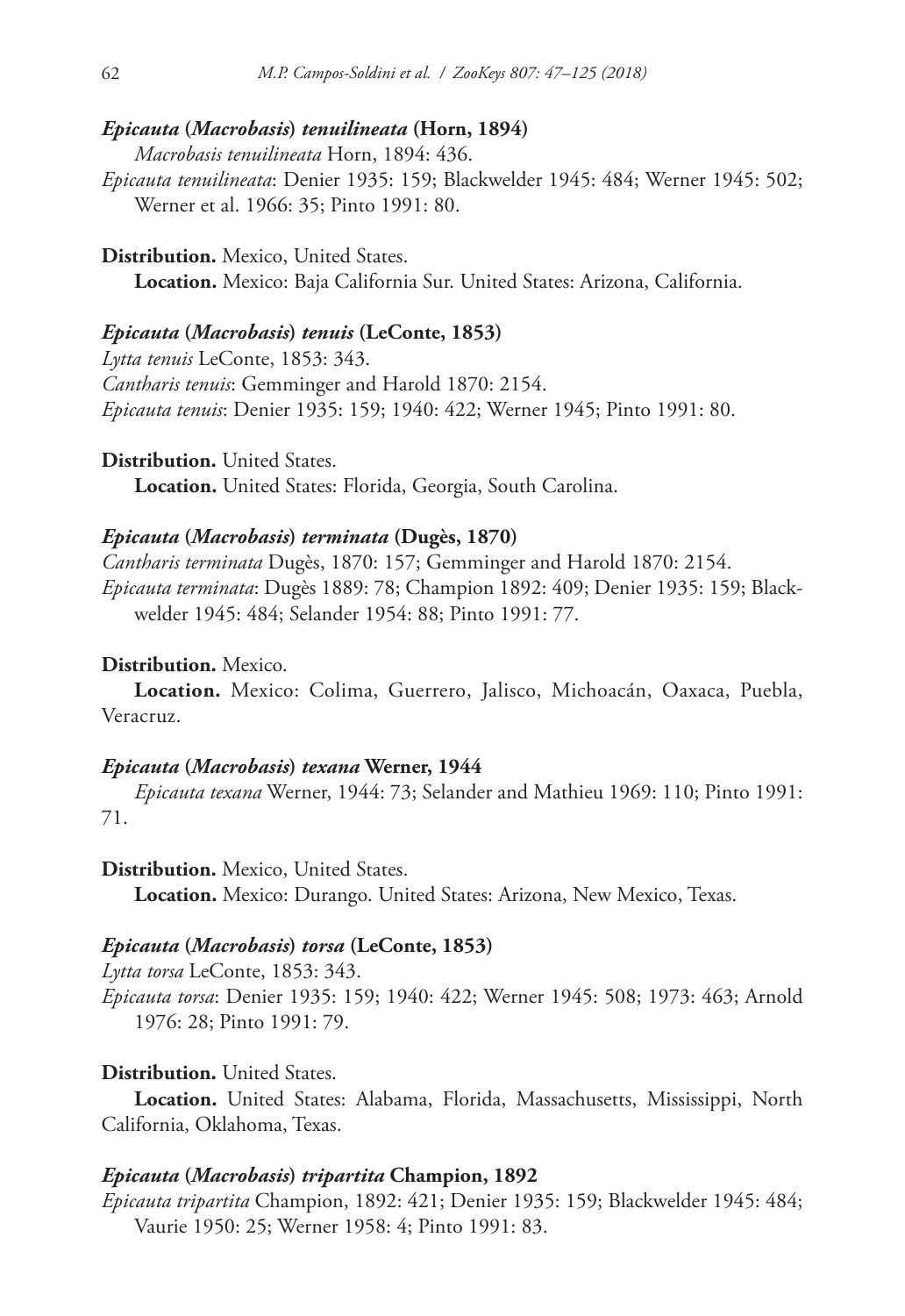**Distribution.** Mexico. **Location.** Mexico: Chihuahua, Nayarit, Sinaloa.

#### *Epicauta* **(***Macrobasis***)** *triquetra* **Werner, 1958**

*Epicauta triquetra* Werner, 1858: 15; Pinto 1991: 83.

**Distribution.** Mexico. **Location.** Mexico: San Luis Potosí.

### *Epicauta* **(***Macrobasis***)** *unicalcarata* **Champion, 1892**

*Epicauta unicalcarata* Champion, 1892: 412; Denier 1935: 160; Blackwelder 1945: 484; Pinto 1982: 406; Pinto 1991: 77.

**Distribution.** Mexico. **Location.** Mexico: Guerrero.

#### *Epicauta* **(***Macrobasis***)** *uniforma* **Werner, 1944**

*Epicauta uniforma* Werner, 1944: 67; 1945: 452; 1958: 5; Werner et al. 1966: 49; Selander and Agafitei 1982: 138; 1982: 201; Pinto 1991: 83.

# **Distribution.** Mexico, United States.

**Location.** Mexico: Chihuahua, Durango, Sonora, Zacatecas. United States: Arizona, Colorado, New Mexico, Texas.

### *Epicauta* **(***Macrobasis***)** *valida* **(LeConte, 1853)**

*Lytta segmentata* LeConte, 1853: 342 (in part). *Lytta valida* LeConte, 1858: 39. *Apterospasta valida*: LeConte 1862: 272; 1863-66: 68. *Macrobasis segmentata*: Horn 1873: 93 (in part); Carruth 1931: 54 (in part). *Epicauta segmenta*: Werner 1945: 490 (in part). *Epicauta valida*: Selander & Mathieu, 1969: 118; Pinto 1991: 71.

# **Distribution.** United States.

**Location.** United States: Colorado, Kansas, Louisiana, Nebraska, New Mexico, Oklahoma.

# *Epicauta* **(***Macrobasis***)** *virgulata* **(LeConte, 1866)**

*Macrobasis virgulata* LeConte, 1866: 156. *Epicauta virgulata*: Denier 1935: 169; Werner 1945: 512 (in part); 1949: 108; Werner et al. 1966: 51; Pinto 1991: 83.

# **Distribution.** Mexico, United States.

**Location.** Mexico: Baja California Norte, Baja California Sur, Sinaloa, Sonora. United States: Arizona, California.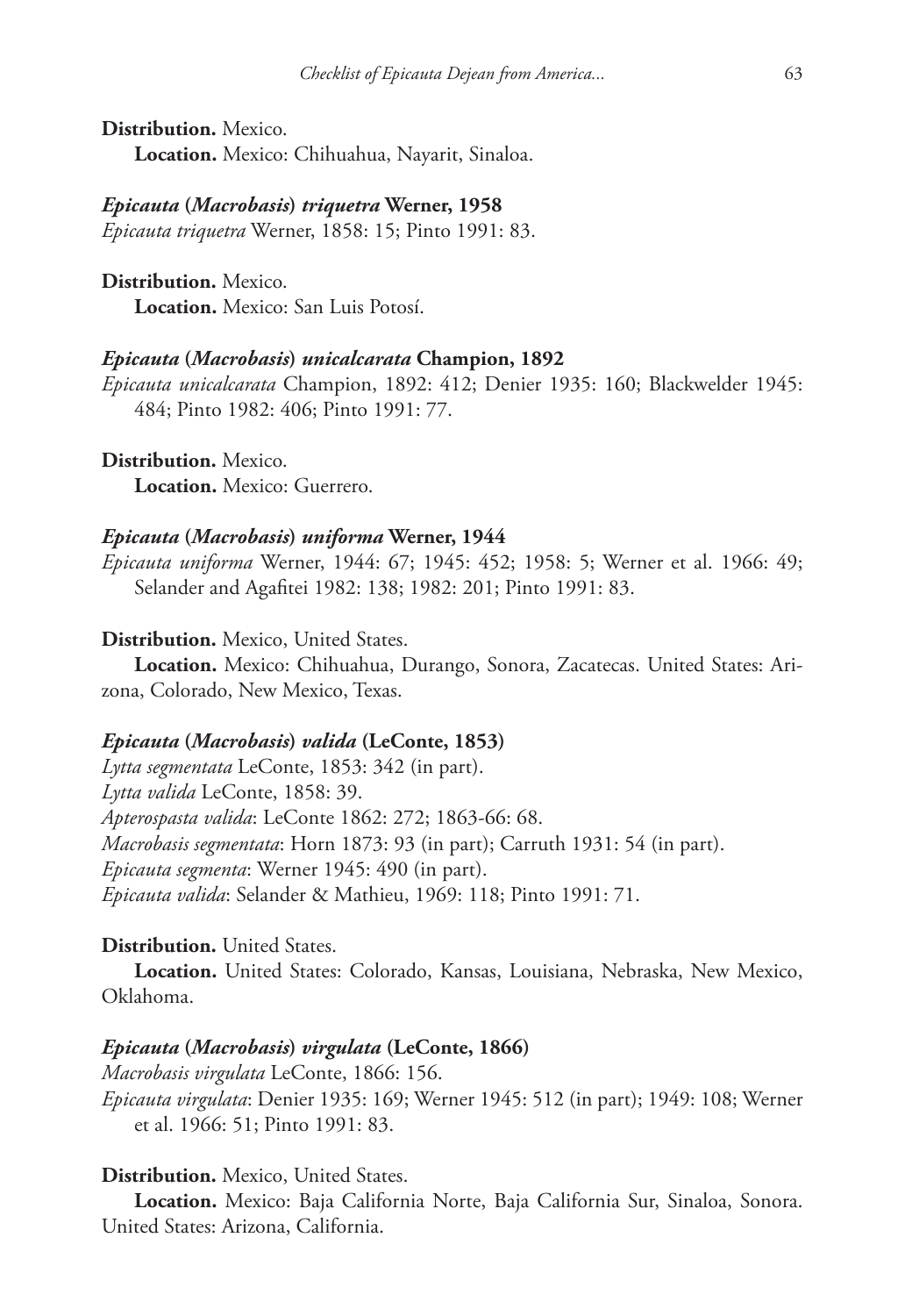# **Species of** *Epicauta* **(***Epicauta***)**

### *Epicauta* **(***Epicauta***)** *abadona* **Skinner, 1904**

*Epicauta abadona* Skinner, 1904: 217; Denier 1935: 152; Werner et al. 1966: 37; Adams and Selander 1979: 249; Pinto 1991: 347. *Epicauta abadona*: Maydell 1934: 331 (*lapsus*). *Epicauta mutchleri* Maydell, 1934: 331.

**Terra typica.** *E. abadona*, Holotype male, Phoenix, Arizona; ANSP. *E. mutchleri*, Holotype male, Phoenix, Arizona; AMNH.

**Distribution.** Mexico, United States.

**Location.** Mexico: Sinaloa, Sonora. United States: Arizona.

### *Epicauta* **(***Epicauta***)** *abeona* **Pinto, 1980**

*Epicauta abeona* Pinto, 1980: 69; 1991: 272.

**Terra typica.** Holotype male, Ixtlán del Río, Nayarit; LACM. **Distribution.** Mexico. **Location.** Mexico: Aguascalientes, Distrito Federal, Jalisco, Mexico, Nayarit.

# *Epicauta* **(***Epicauta***)** *adspersa* **(Klug, 1825)**

*Lytta adspersa* Klug, 1825: 434.

*Epicauta conspersa* Curtis, 1845: 472.

- *Cantharis adspersa* Burmeister, 1881: 29; Berg 1881: 307; Gemminger and Harold 1870: 2147.
- *Epicauta adspersa*: Bruch 1914: 403; Borchmann 1917: 70; Denier 1935b: 152; Bosq 1943: 10; Blackwelder 1945: 482; Di Iorio 2004: 165; Campos-Soldini and Roig-Juñent 2015: 20; Pinto and Bologna 2016: 205.

**Terra typica.** one Type (s?) Mendoza, Argentina; MLPA location unknown. **Distribution.** Argentina, Brazil, Peru, Uruguay.

**Location.** Argentina: Buenos Aires, Córdoba, Chubut, Entre Ríos, La Pampa, La Rioja, Mendoza, Neuquén, Río Negro, Salta, San Juan, Santa Fe, Santiago del Estero, Tucumán. Brazil. Peru: Junin. Uruguay: Montevideo.

**New records** (Figure1): Argentina: Buenos Aires (Flores, La Plata, Las Martinetas, San Nicolás, Tandil); Chubut (Trelew); Córdoba (Calamuchita, El Sauce, Río IV, Salsacate, Villa María); Entre Ríos (Concordia, Diamante, Federación, Gualeguaychú, Villaguay) La Pampa (General Pico); La Rioja (Nonogasta, Villa Unión); Mendoza (Cacheuta, Los Pejecitos, Puesto la Obligación, San Rafael, Santa Rosa, Uspallata); Neuquén (Zapala); Río Negro (Choele Cheol); Santa Fe (Reconquista, Rosario); San Juan (Caligasta, Valle Fértil, Villa Nueva, Zonda). Brazil: Mato Grosso (states labeled only). Uruguay: Montevideo (Canelones, Maldonado, Minas, Peñarol, Piriapolis, Punta del Este) [MLPA, Barriga-Tuñón, IADIZA, FIMLA, MACN].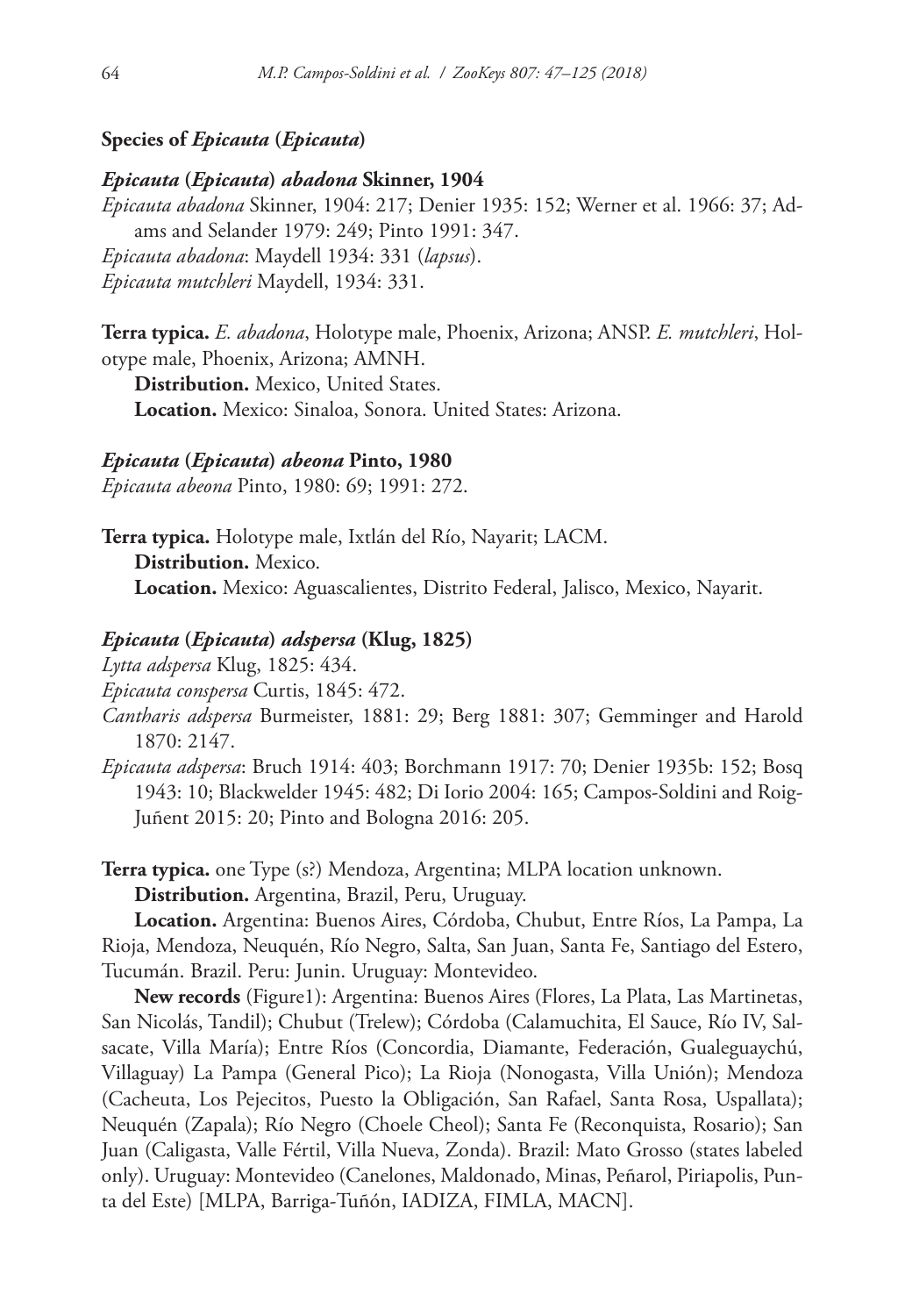

**Figure 1.** New distribution records for: *E. adspersa*; *E. aemula*; *E. albomarginata*; *E. anthracina*; *E. assimilis*; and *E. aterrima*.

# *Epicauta* **(***Epicauta***)** *aemula* **(Fischer, 1827)**

*Cantharis aemula* Fischer, 1827: 20; Gemminger and Harold 1870: 2147. *Lytta aemula* Hagg-Rutenberg, 1880: 53. *Epicauta aemula*: Borchmann 1917: 70; Denier 1935: 152; Blackwelder 1945: 482; Adams and Selander 1979: 255.

**Terra typica.** Type (s?) Brazil; location unknown.

**Distribution.** Bolivia, Brazil.

**Location.** Bolivia: Coroico. Brazil: São Paulo.

**New records** (Figure 1): Brazil: Minas Gerais (Viçosa); Bello Horizonte (Minas); Rio de Janerio (Itatiaia) [MLPA].

# *Epicauta* **(***Epicauta***)** *afoveata* **Werner, 1949**

*Epicauta afoveata* Werner, 1949: 103; 1955: 5; Pinto 1972: 256; 1991: 135.

**Terra typica.** Holotype male, Borrego, California; MCZC.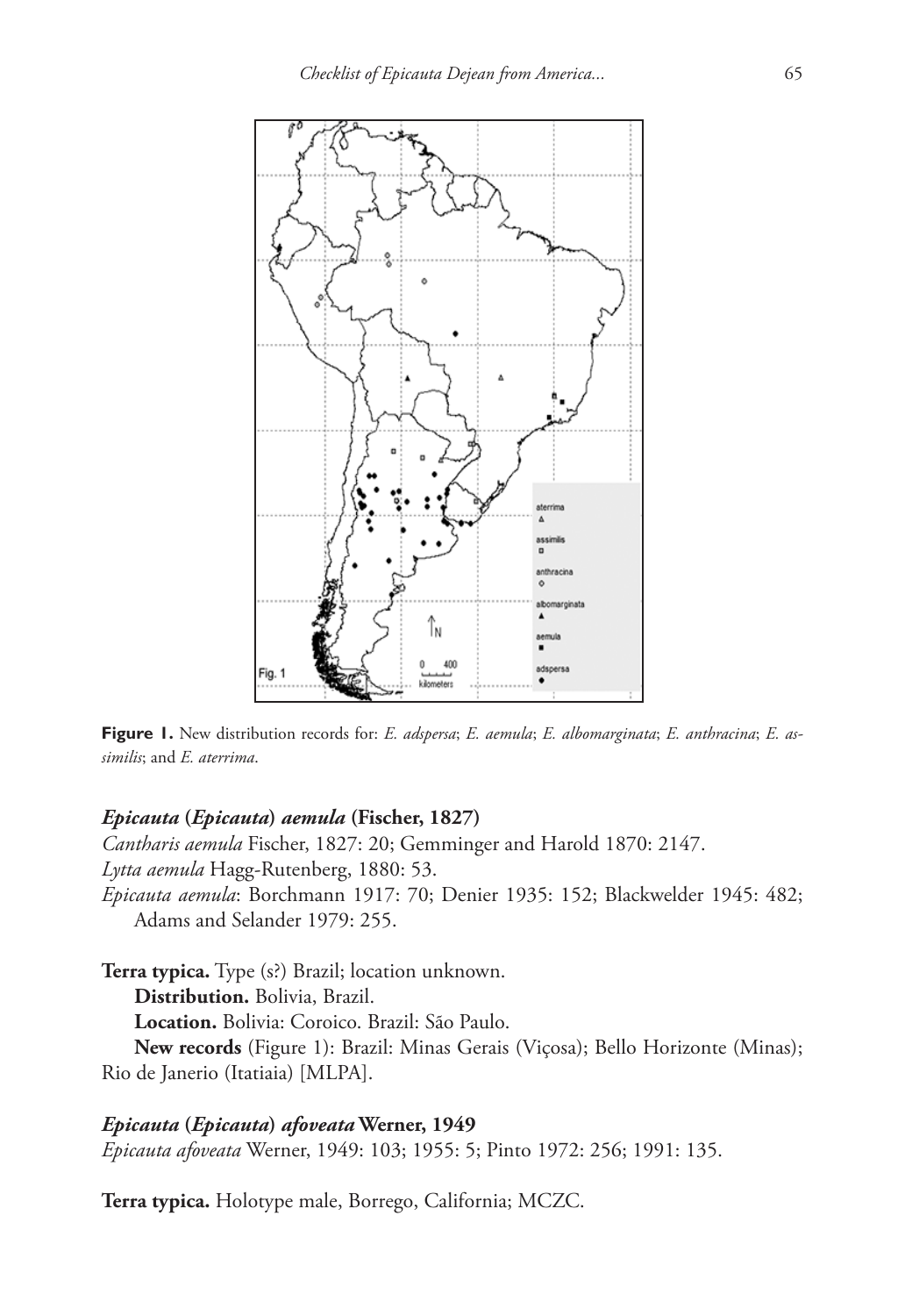**Distribution.** Mexico, United States.

**Location.** Mexico: Baja California Norte, Cedros Island. United States: California.

# *Epicauta* **(***Epicauta***)** *albolineata* **(Dugès, 1877)**

*Cantharis albolineata* Dugès, 1877: 64; Vázquez and Zaragoza 1979: 579.

*Epicauta albolineata*: Dugès 1889: 84; Champion 1892: 416; Denier 1935: 152; Blackwelder 1945: 482; Werner 1945: 451; Kaszab 1960: 285; Werner et al. 1966: 23; Pinto 1991: 114.

*Epicauta duplicata* Casey, 1891: 172.

*Epicauta costaricensis* Kaszab, 1960: 284.

**Terra typica.** Holotype male, Tupataro, Guanajuato, Mexico; UNAM.

**Distribution.** Costa Rica, Guatemala, Mexico, United States.

**Location.** Costa Rica: Belvedero, Santa Elena. Guatemala: Purulha. Mexico: Aguascaliente, Colima, Guanajuato, Guerrero, Jalisco, Mexico, Michoacán, Morelos, Nayarit, San Luis Potosí, Sonora. United States: Arizona.

# *Epicauta* **(***Epicauta***)** *albomarginata* **(Mäklin, 1875)**

*Cantharis albomarginata* Mäklin, 1875: 625. *Epicauta albomarginata*: Denier 1935: 152; Denier 1940: 419; Blackwelder 1945: 482. *Epicauta denieri* Pic, 1933: 26; Denier 1935: 152. *Epicauta limbaticollis* Pic, 1924: 2; Denier 1935: 152.

**Terra typica.** Unknown.

**Distribution.** Bolivia, Paraguay, Peru.

**Location.** Bolivia: Lagunillas, Santa Cruz. Paraguay: San Carlos, Río Apa, between Punta Apa and Vella Vista; Santa Cruz. Peru.

**New records** (Figure 1): Bolivia: Santa Cruz (departament labeled only) [MLPA].

### *Epicauta* **(***Epicauta***)** *alphonsii* **Horn, 1874**

*Epicauta Maura* LeConte, 1851: 162; Horn 1873: 97; Fall 1901: 184; Moore 1937: 42. *Lytta Maura*: LeConte 1853: 339.

*Epicauta alphonsii* Horn, 1874: 364; Denier 1935: 152; Pinto 1991: 138.

*Epicauta punticollis*: MacSwain 1943: 364.

*Epicauta californica* Werner, 1945: 479 (n. repl. name for *E. Maura* LeC, 1851, nec Faldeman, 1833); Werner 1955: 3; Middlekauf 1958: 9, 10; Pinto 1972: 256; Doyen and Opler 1973: 308.

**Terra typica.** *E. maura* LeConte, lectotype male (designated by Werner 1945), California; MCZC. *E. alphonsii* Horn holotype female, Mariposa Co., California; MCZC.

**Distribution.** United States.

**Location.** United States: California.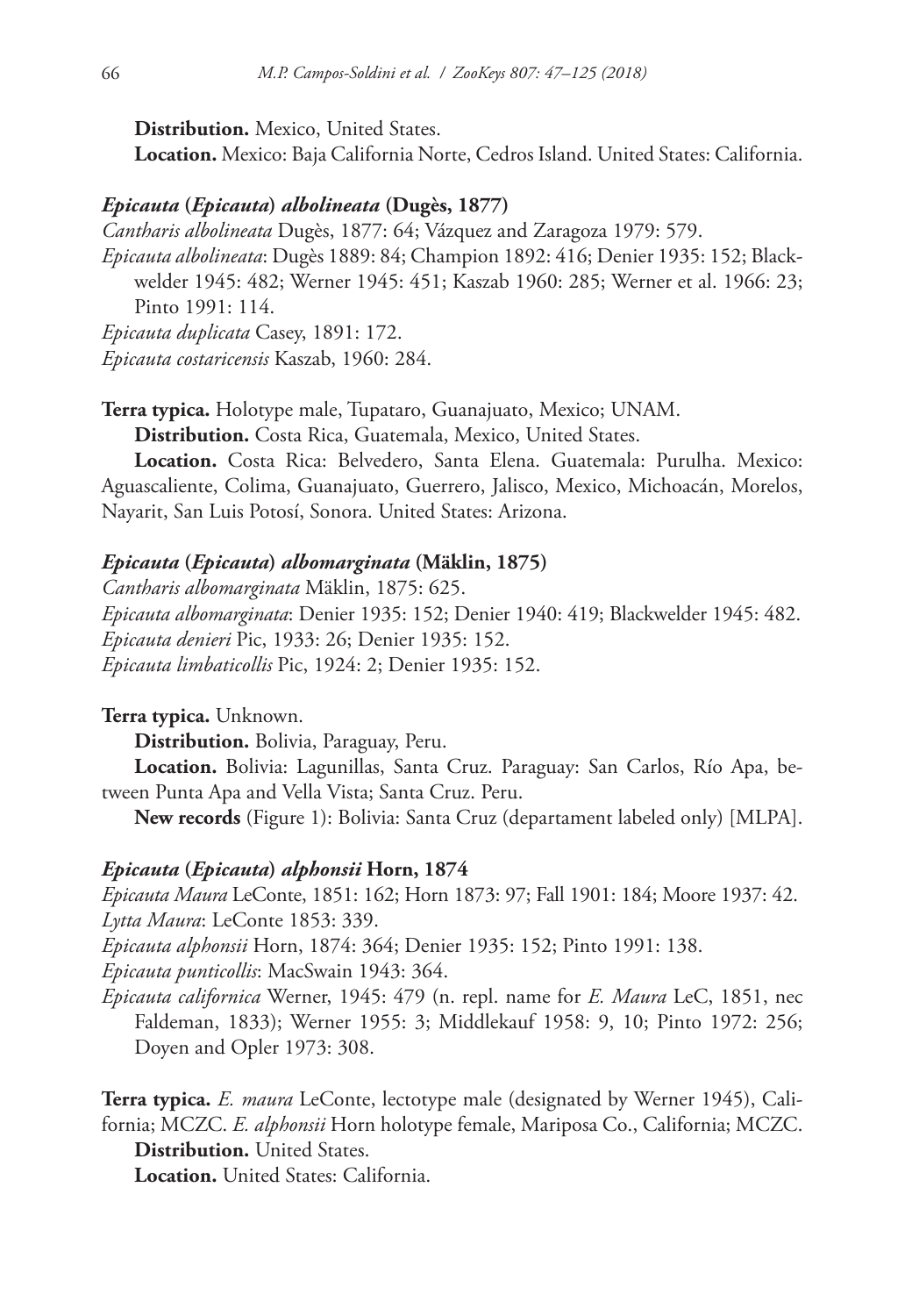### *Epicauta* **(***Epicauta***)** *andersoni* **Werner, 1944**

*Epicauta andersoni* Werner, 1944: 66; 1945: 444; Vaurie 1950: 23; Werner et al. 1966: 40; Arnold 1976: 24; Pinto 1978: 57; 1980: 54; 1991: 273.

**Terra typica.** Holotype male, Gallo Springs, New Mexico; USNM.

**Distribution.** Mexico, United States.

**Location.** Mexico: Chihuahua. United States: Arizona, Colorado, Kansas, New Mexico, Oklahoma, Utah.

# *Epicauta* **(***Epicauta***)** *anthracina* **(Erichson, 1848)**

*Lytta anthracina* Erichson, 1848: 566. *Epicauta anthracina*: Blackwelder 1945: 482; Kaszab 1960: 41; Pinto and Bologna 2016: 205.

**Terra typica.** Unknown.

**Distribution.** Brazil, Guyana, Peru.

**Location.** Brazil: Amazonas. Guayana. Peru: Coronel Portillo.

**New records** (Figure 1): Brazil: Amazonas (Manicoré, Tefé). Peru: Coronel Portillo (Pucallpa; Río Ucayali) [MLPA].

### *Epicauta* **(***Epicauta***)** *apache* **Pinto, 1980**

*Epicauta maculata*: Werner 1945: 441 (in part); 1949: 96; Dillon 1952: 393 (in part); Werner et al. 1966: 38; Pinto 1975: 429; Arnold 1976: 23. *Epicauta apache* Pinto, 1980: 62; 1991: 273.

**Terra typica.** Holotype male Willcox, Arizona; CASC.

**Distribution.** Mexico, United States.

**Location.** Mexico: Chihuahua, Sonora. United States: Arizona, Colorado, Kansas, Nebraska, Oklahoma, Texas.

# *Epicauta* **(***Epicauta***)** *apure* **Adams & Selander, 1979**

*Epicauta apure* Adams & Selander, 1979: 255.

**Terra typica.** Holotype male, San Fernando, Apure, Venezuela; AMNH. **Distribution.** Venezuela, Trinidad, Tobago.

**Location.** Venezuela: Apure, Monagas. Trinidad: George. Tobago: country labeled only.

# *Epicauta* **(***Epicauta***)** *aragua* **Adams & Selander, 1979**

*Epicauta grammica*: Denier 1933: 39 (in part); 1935: 20 (in part). *Epicauta aragua* Adams & Selander, 1979: 251.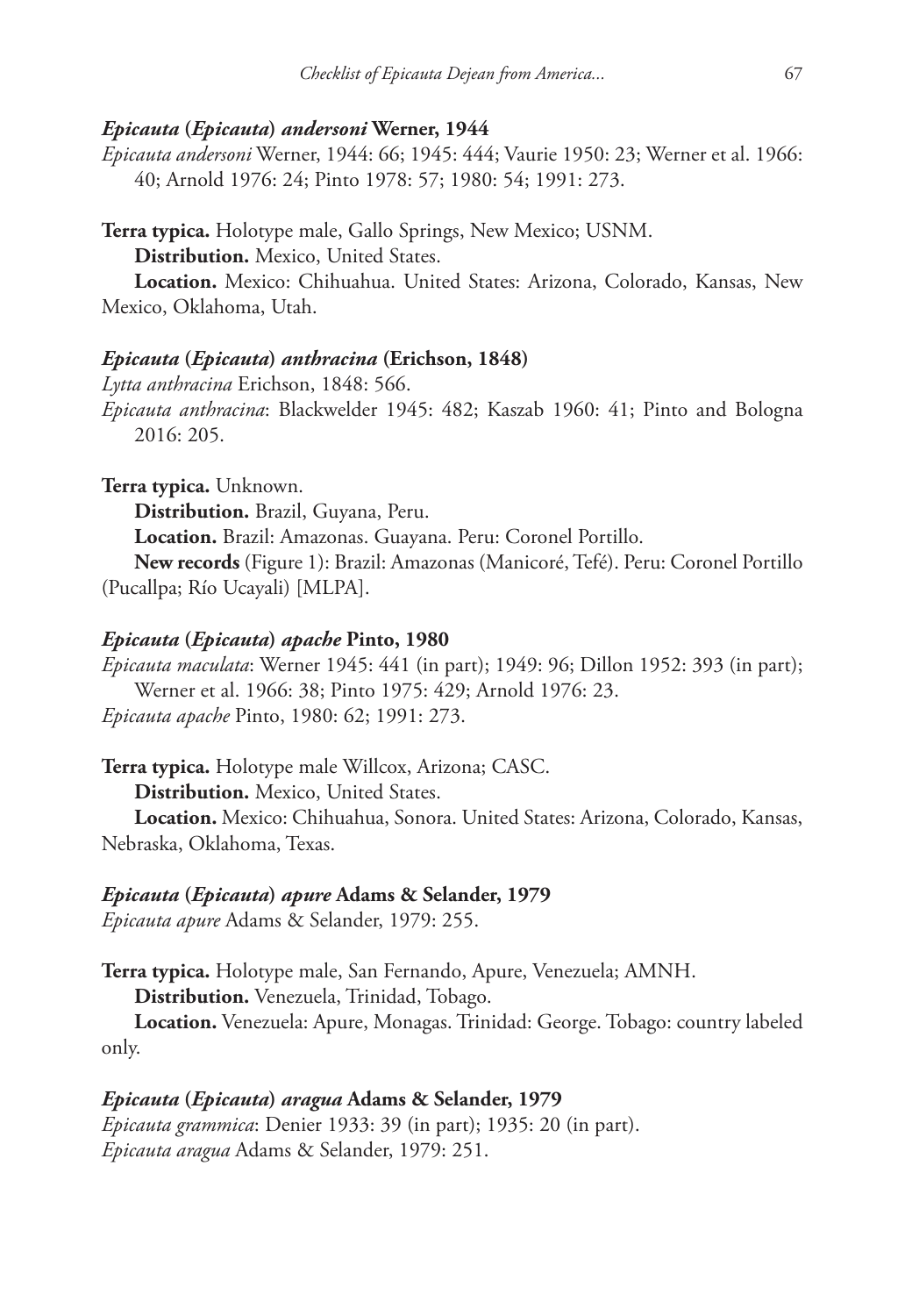**Terra typica.** Holotype male, Maracay, Aragua, Venezuela; AMNH.

**Distribution.** Colombia, Costa Rica, El Salvador, Honduras, Panama, Venezuela. **Location.** Colombia: Magdalena, Meta, Santander. Costa Rica: Guanascaste, San José Higuito. El Salvador: La Libertad, San Salvador. Honduras: Copán, Francisco Morazán. Panama: Canal Zone, Chiriquí, Coclé. Venezuela: Apure, Aragua, Bolivar, Carabobo, Distrito Federal, Guarico, Miranda, Monagas, Portuguesa, Trujillo, Zulia.

### *Epicauta* **(***Epicauta***)** *assimilis* **(Haag-Rutembreg, 1880)**

*Lytta assimilis* Haag-Rutenberg, 1880: 26.

*Epicauta assimilis*: Denier 1935: 152; Blackwelder 1945: 482.

**Terra typica.** Type (s?) Rio Grande, Brazil; "Mus. Vind. and Haag-Rutenberg (in part); ZSBS.

**Distribution.** Argentina: Chaco, Córdoba, Misiones, Tucumán. Brazil. Paraguay: Alto Paraná. Uruguay: Cerro Largo.

**New records** (Figure 1): Argentina: Chaco (Charata); Córdoba (Calamuchita); Misiones (Puerto Aguirre); Tucumán (Villa Monti). Paraguay: Alto Paraná. Uruguay: Cerro Largo [MLPA, MACN].

#### *Epicauta* **(***Epicauta***)** *aspera* **Werner, 1944**

*Epicauta aspera* Werner, 1944: 70; 1945: 488; 1949: 105; Werner et al. 1966: 41; Arnold 1976: 24; Pinto 1991: 141.

**Terra typica.** Holotype male Salida, Colorado; MCZC.

**Distribution.** United States.

**Location.** United States: Arizona, Colorado, Kansas, New Mexico, Oklahoma, Texas.

# *Epicauta* **(***Epicauta***)** *aterrima* **(Klug, 1825)**

*Lytta aterrima* Klug, 1825: 432; Burmeister 1881: 27.

*Cantharis aterrima*: Gemminger and Harold 1870: 2148; Berg 1881: 305.

*Epicauta aterrima*: Bruch 1911: 403; Borchmann 1917: 71; Denier 1935: 152; Blackwelder 1945: 482.

**Terra typica.** Type (s?) Brazil; MLPA.

**Distribution.** Argentina, Brazil.

**Location.** Argentina: Corrientes, Puerto Cazador. Brazil: Amazonas.

**New records** (Figure 1): Argentina: Corrientes (Puerto Cazador). Brazil: Bello Horizonte (Minas); Goyas (Río Verde); Río de Janeiro (State labeled only) [MLPA].

#### *Epicauta* **(***Epicauta***)** *atomaria* **(Germar, 1821)**

*Lytta atomaria* Germar, 1821: 154; Burmeister 1881: 29; Berg 1881: 307; Martínez 1992: 5.

*Lytta punctata* Germar, 1824: 287.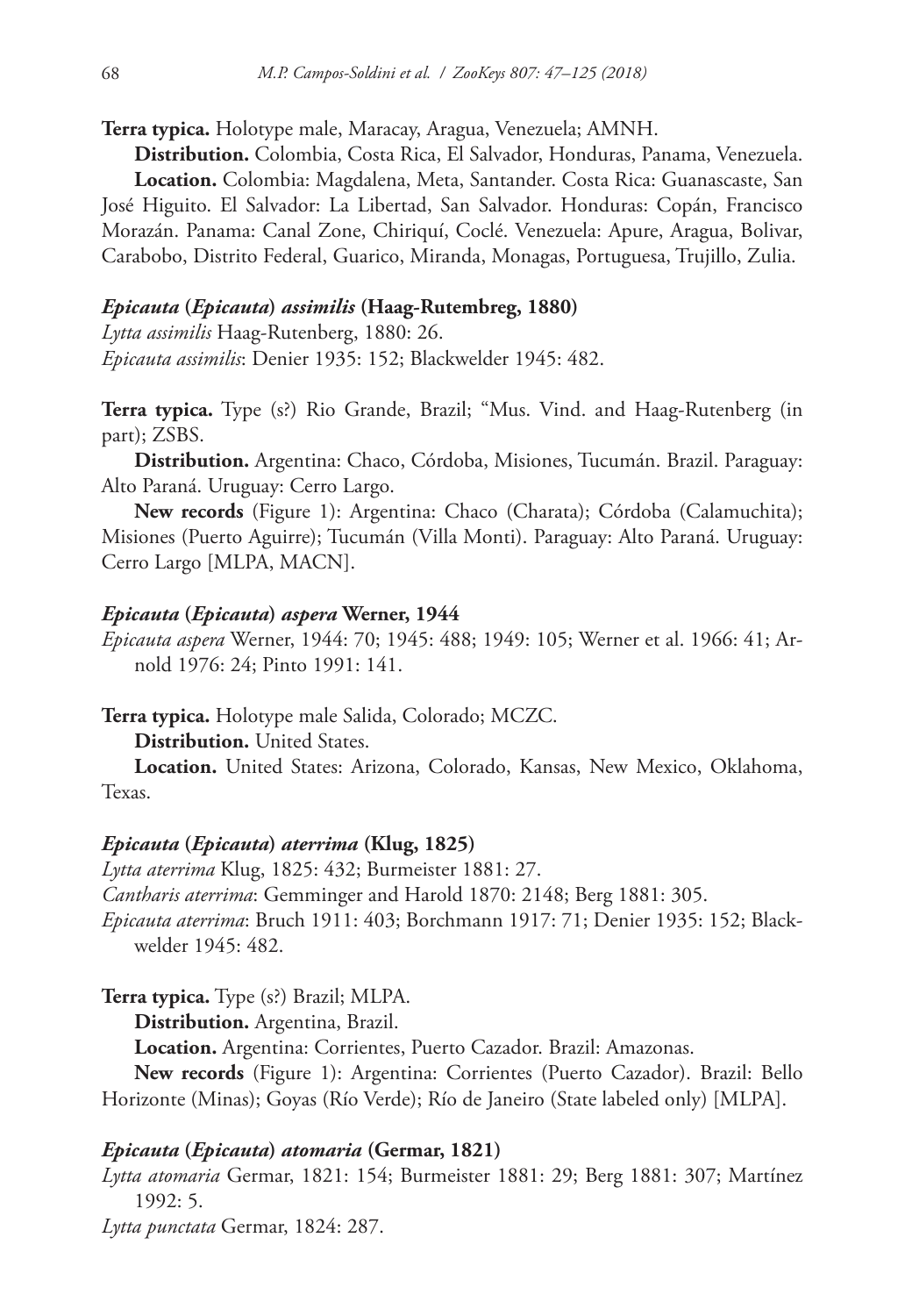*Cantharis germari* Fischer, 1827: 24.

*Cantharis atomaria*: Gemminger and Harold 1870: 2148.

*Epicauta atomaria*: Bruch 1914: 403; Borchmann 1917: 70; Denier 1935b: 152; Bosq 1943: 10; Hayward 1942: 22; Blackwelder 1945: 482; Viana and Williner 1974: 15; Martínez 1992: 5; Di Iorio 2004: 167; Campos-Soldini 2015: 22.

**Terra typica.** *Lytta atomaria*: Type (s?) Brazil.

**Distribution.** Argentina, Bolivia, Brazil, Paraguay, Uruguay.

**Location.** Argentina: Buenos Aires, Catamarca, Córdoba, Corrientes, Entre Ríos, Formosa, Jujuy, Mendoza, Misiones, La Pampa, La Rioja, Río Negro, Santiago del Estero, Salta, San Juan, San Luis, Salta, Tucumán. Bolivia: Chiquitos, Río Negro, Santa Cruz, Santiago, Tarija. Brazil: Encruzilhada, Rio Prado, Cafapara. Paraguay: Asunción, Cordillera, Departamento de San Pedro, Guaira. Uruguay: Maldonado, Montevideo, Cerro Largo.

### *Epicauta* **(***Epicauta***)** *atrata* **(Fabricius, 1775)**

*Lytta atrata* Fabricius, 1775: 260; 1781: 329; 1801: 79.

*Meloe trichrus* Pallas, 1798: 100.

*Lytta coracina* Illiger, 1804: 171 (unnecessary repl. name for *atrata* Fabricius, see Werner 1945: 470).

*Cantharis trichrus*: Fischer 1827: 23.

*Lytta atrata convolvuli* Melsheimer, 1846: 53.

*Cantharis trichrus*: Gemminger and Harold 1870: 2155.

*Lytta convolvuli*: Le Conte 1866: 157; Horn 1873: 97.

*Epicauta convoluli*: LeConte 1866: 157; Horn 1873: 97.

*Cantharis convolvuli*: Gemminger and Harold 1870: 2149.

- *Epicauta trichrus*: Horn 1875: 153; Wickham 1896: 34; Blatchley 1910: 1361; Chittenden 1911: 92; Ulke 1902: 54; Sherman 1913: 246; Mutchler and Weiss 1924: 9, 18; Carruth 1931: 51
- *Epicauta trichura* Wellman, 1910: 24 (unnecessary replacement name for *trichrus* Pallas; see Werner 1945: 470); Denier 1935: 159.

*Epicauta pensylvanica*: Borchmann 1917: 79; Staig, 1940: 135.

*Epicauta atrata*: Werner 1945: 470; Dillon 1952: 387; Pinto 1975: 451; 1991: 294; Arnold 1976: 26; Selander 1981: 757; 1982: 812; Staines 1983: 46; Berríos-Ortíz 1985: 180; Lago and Mann 1987: 5; Pinto 1991: 294.

**Terra typica.** *E. atrata* Lectotype (sex?) (designated by Werner 1945) America, GUHC. *E. trichrus*, type locality unknown. *E. convolvuli*, type locality unknown.

**Distribution.** Canada, Mexico, United States.

**Location.** Canada: Manitoba. Mexico: Nuevo León, San Luis Potosí, Tamaulipas. United States: Alabama, Arkansas, District to Columbia, Florida, Georgia, Illinois, Indiana, Iowa, Kansas, Kentucky, Louisiana, Maine, Maryland, Michigan, Mississippi, Missouri, Montana, Nebraska, New Jersey, New York, North Dakota, Ohaio, Oklahoma, Pennsylvania, Sotuh Carolina, South Dakota, Texas, Virginia, West Virginia, Wyoming.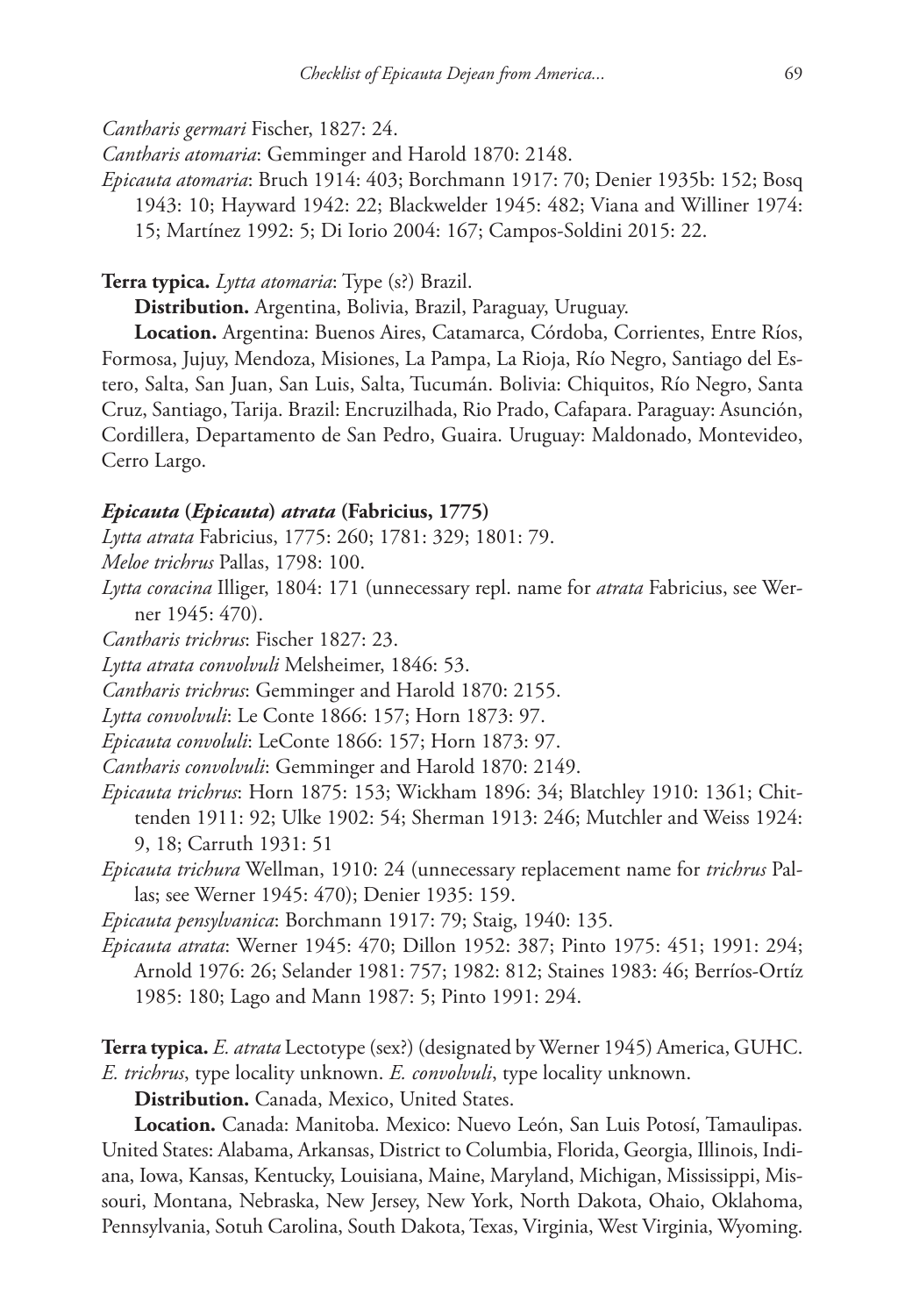# *Epicauta* **(***Epicauta***)** *atropos* Pinto, 1991

*Epicauta atropos* Pinto, 1991: 299.

**Terra typica.** Holotype female, Mitchel, Nebraska; CASC. **Distribution.** Canada, United States. **Location.** Canada: Alberta. United States: Arizona, Colorado, Kansas, Montana, Nebraska, Oklahoma, South Dakota, Utah.

# *Epicauta* **(***Epicauta***)** *avellanea* **Denier, 1834**

*Epicauta avellanea* Denier, 1934.

**Terra typica.** Holotype male, Córdoba: Valle de los Reartes. MACN. **Distribution.** Argentina. **Location.** Argentina: Córdoba (Valle de los Reartes).

**New records** (Figure 2): Argentina: Córdoba (Calamuchita, Valle de los Reartes) [MLPA].

# *Epicauta* **(***Epicauta***)** *aymara* **Denier, 1935**

*Epicauta aymara* Denier, 1935: 152.

**Terra typica.** Holotype male, Vilaconta; MLPA. Allotype female and paratype male and female, Vilaconta; DEI.

**Distribution.** Peru: Apurímac. **New records** (Figure 2): Peru: Apurímac (Andahuaylas) [FIMLA].

# *Epicauta* **(***Epicauta***)** *basimaculata* **(Hagg-Rutenberg, 1880)**

*Lytta basimaculata* Haag-Rutenberg, 1880: 48. *Cantharis rufescens* Dugès, 1881: 48. *Epicauta rufescens*: Dugès 1889: 75. *Epicauta basimaculata*: Champion 1892: 406; Blackwelder 1945: 482; Pinto 1982: 407; 1991: 240.

**Terra typica.** *E. basimaculata* lectotype male (designated by Pinto 1982) Mexico; ZSMC.

**Distribution.** Guatemala, Mexico.

**Location.** Guatemala: San Marcos, Talisman. Mexico: Chiapas, Colima, Guerrero, Jalisco, Mexico, Michoacán, Morelos, Nayarit, Oaxaca, Veracruz.

# *Epicauta* **(***Epicauta***)** *batesii* **Horn, 1875**

*Epicauta batesii* Horn, 1875: 153; Sherman 1913: 468; Staines 1983: 46. *Epicauta batesi*: Mutchler and Weiss 1924: 10, 18; Denier 1935: 153; Selander 1984: 3; Pinto 1991: 302.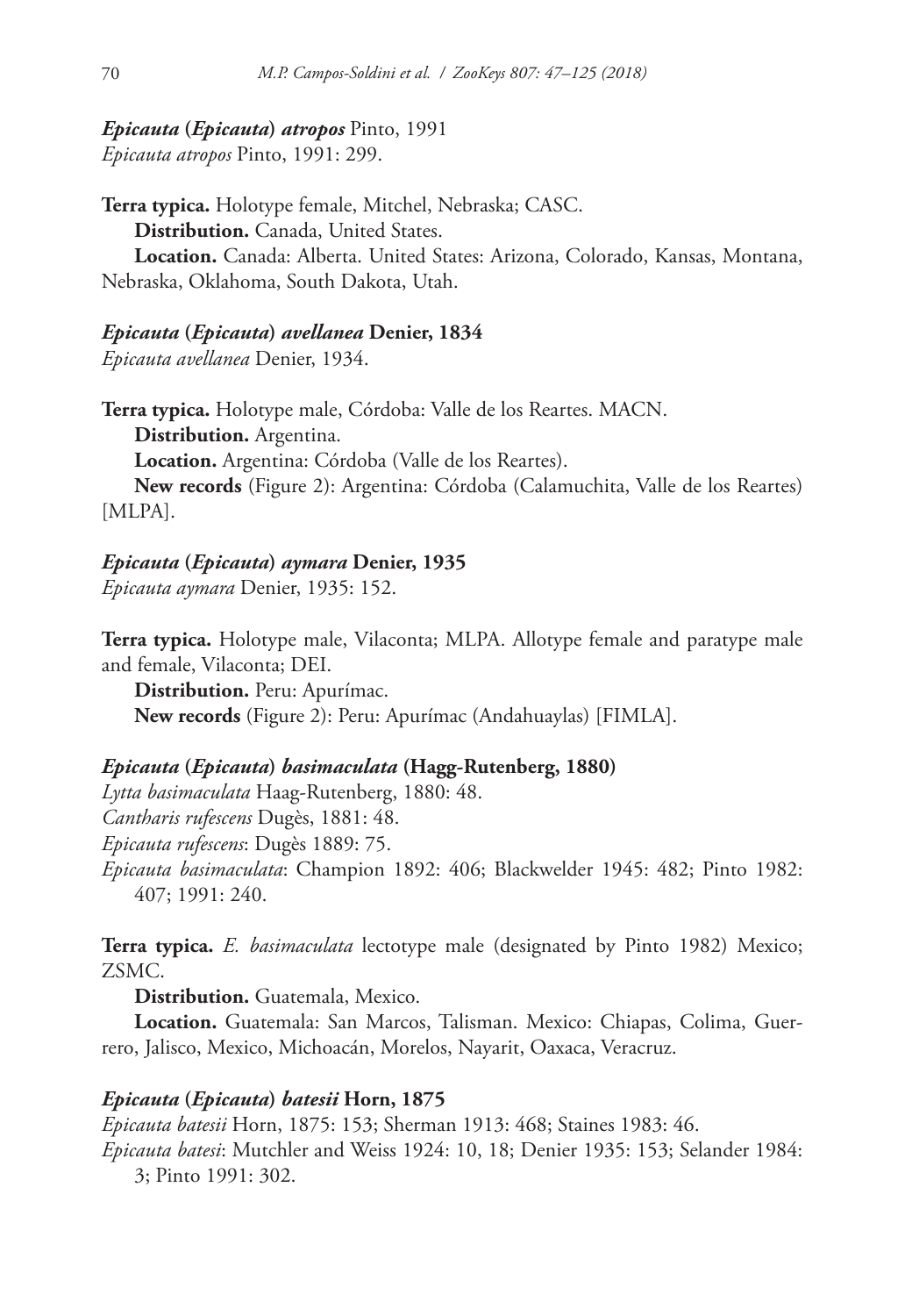

**Figure 2.** New distribution records for: *E. avellanea*; *E. aymara*; *E. bosqi*; *E. bruchi*; *E. brunneipennis*; and *E. carmelita*.

**Terra typica.** Lectotype female (designated by Werner 1945), Savannah, Georgia; MCZC. **Distribution.** United States.

**Location.** United States: Florida, Georgia, New Jersey, Mississippi, North Carolina, South Carolina.

# *Epicauta* **(***Epicauta***)** *bella* **Mäklin, 1875**

- *Epicauta bella* Mäklin, 1875: 631; Borchmann 1917: 71; Denier 1935b: 153; Blackwelder 1945: 482; Campos-Soldini 2011: 578.
- *Lytta exclamationis* Berg, 1889: 120; Bruch 1914: 405; Borchmann 1917: 94.
- **Terra typica.** Type (s?) *Lytta exclamationis*, Tandil, Argentina; Uruguay; MLPA. **Distribution.** Argentina, Bolivia, Uruguay. **Location.** Argentina: Buenos Aires, Tandil. Uruguay (country labeled only).

# *Epicauta* **(***Epicauta***)** *bispinosa* **Werner, 1949**

*Epicauta bispinosa* Werner, 1949: 95; Werner et al. 1966: 39; Pinto 1975: 435; 1980: 23, 42; 1991: 118; Arnold 1976: 27; Selander 1981: 780; Selander and Agafitei 1982: 138.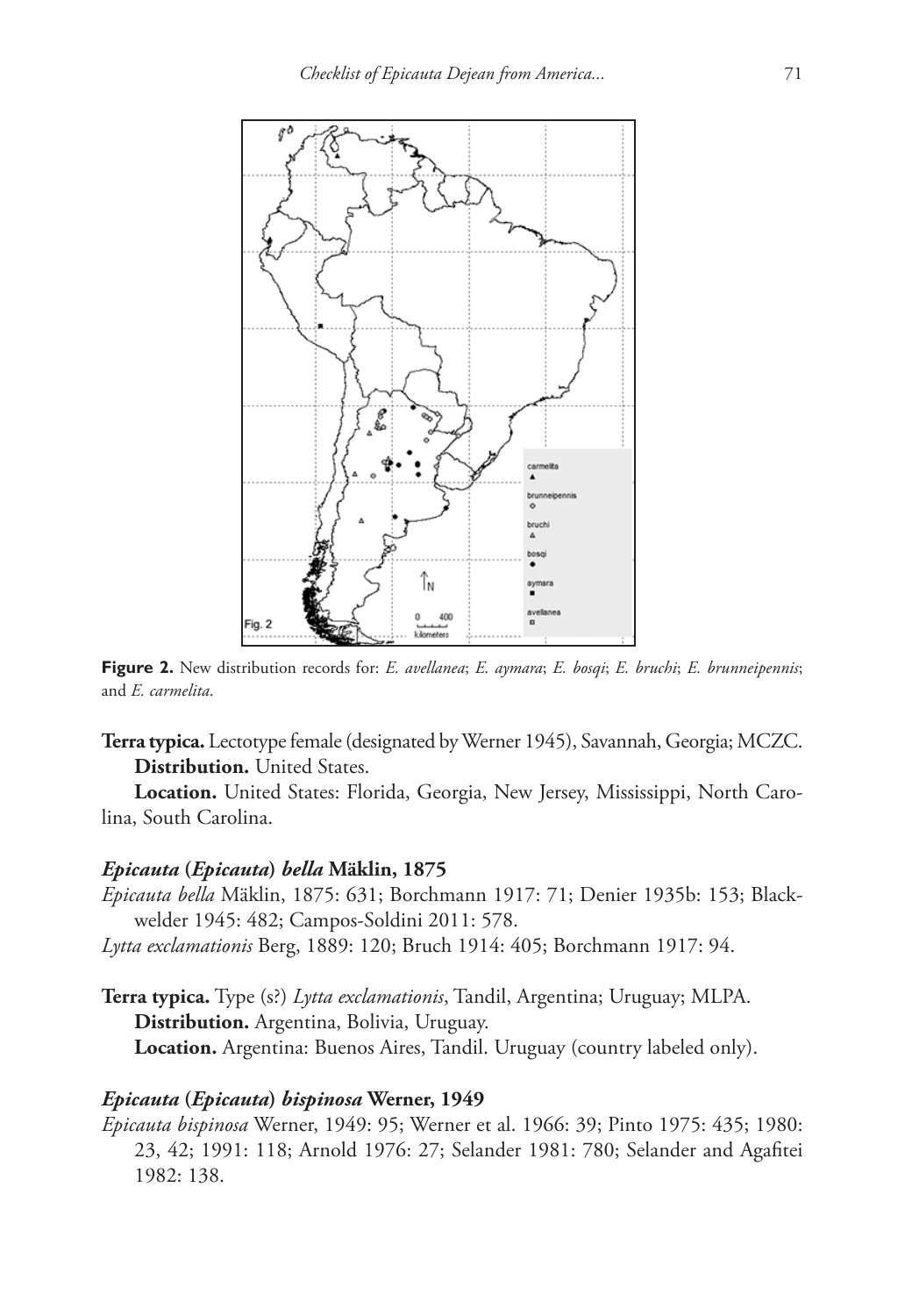**Terra typica.** Holotype male, east of Sonoita, Arizona; MCZC. **Distribution.** United States. **Location.** United States: Colorado, Kansas.

# *Epicauta* **(***Epicauta***)** *boliviensi* **Kaszab, 1963**

*Epicauta boliviensis* Kaszab, 1963.

**Terra typica.** Holotype male, Bolivia, Cochabamba; SUNM. **Distribution.** Bolivia. **Location.** Bolivia: Cochabamba.

### *Epicauta* **(***Epicauta***)** *borchmanni* **Denier, 1935**

*Epicauta borchmanni* Denier, 1935: 153; Blackwelder 1945: 482.

**Terra typica.** Holotype and Allotype (sex?) Jujuy; MLPA. **Distribution.** Argentina. **Location.** Argentina: Jujuy.

### *Epicauta* **(***Epicauta***)** *borgmeieri* **Denier, 1935**

*Epicauta borgmeieri* Denier, 1935: 153; Blackwelder 1945: 482.

**Terra typica.** Holotype male (?) Campos Grande, Mato Grosso, Brazil; MLPA. **Distribution.** Brazil. **Location.** Brazil: Mato Grosso, Campo Grande, Porto Murthino.

### *Epicauta* **(***Epicauta***)** *bosqi* **Denier, 1935**

*Epicauta bosqi* Denier, 135: 135; Bosq 1943: 11; Blackwelder 1945: 482; Viana and Williner 1974: 11; Hayward 1960: 22; Di Iorio 2004: 168; Campos-Soldini and Roig-Juñent 2011: 24.

**Terra typica.** Holotype female, Rosario, Santa Fe, Argenitna, MLPA. **Distribution.** Argentina.

**Location.** Argentina: Buenos Aires, Chaco, Córdoba, Corrientes, Entre Ríos, Formosa, Misiones, Neuquén, Salta, Santa Fe, Santiago del Estero.

**New records** (Figure 2): Argentina: Buenos Aires (Villa Gesel); Córdoba (Baratelli, Calamuchita, Calchín); Formosa (Laguna Yema); Salta (Güemez); Santa Fe (Quebrada Bulava, La Rubia, Recreo, Rosario, Santa Fe, Santo Tomé) [IADIZA, Barriga-Tuñón, MLPA, MACN, MCNFA].

# *Epicauta* **(***Epicauta***)** *brasilera* **Selander, 1981**

*Epicauta brasilera* Selander, 1981: 587.

**Terra typica.** Holotype male, São Domingo, Mato Grosso do Sul, Brazil; MNH.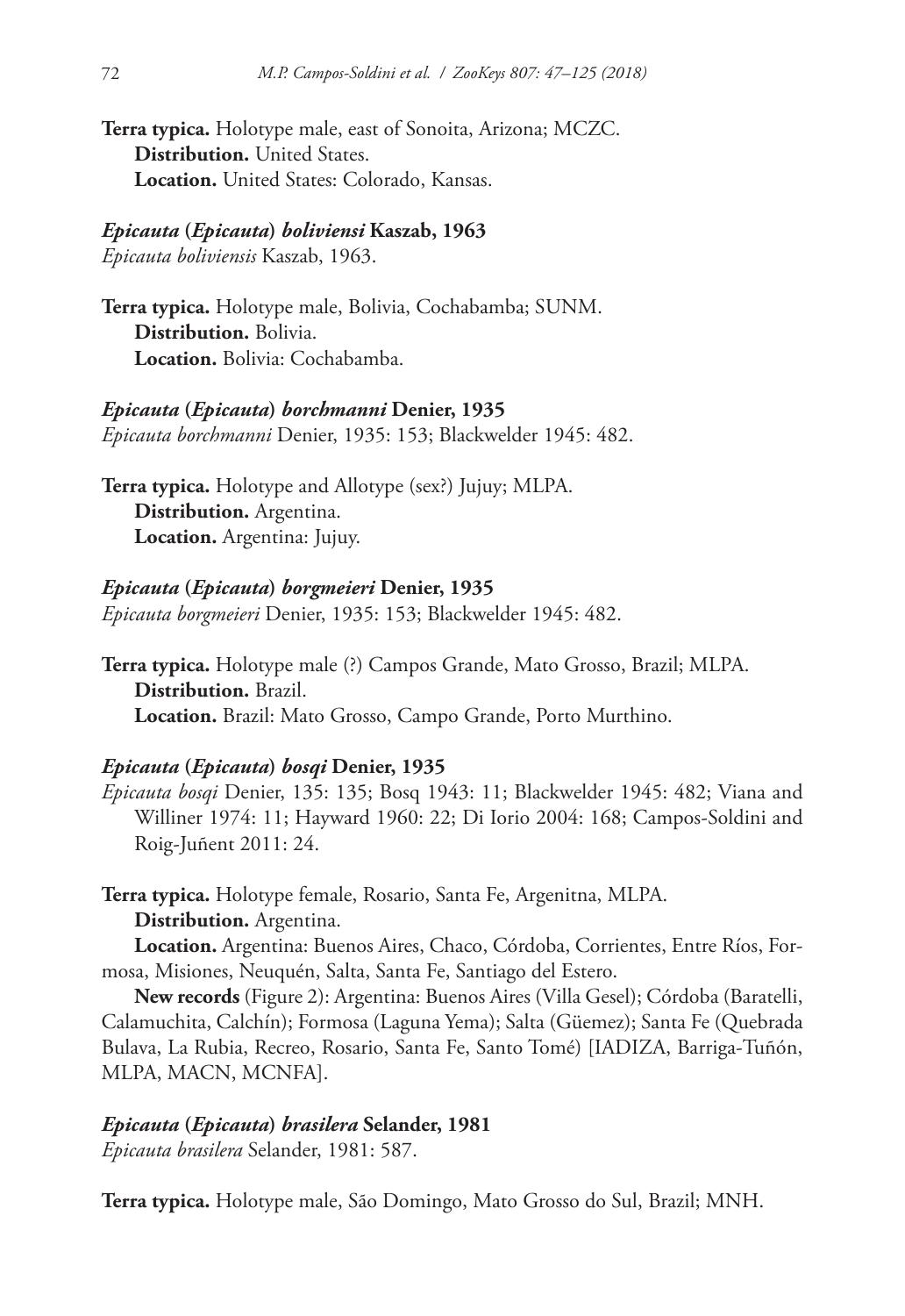**Distribution.** Brazil.

**Location.** Brazil: Goiás, Mato Grosso, Mato Grosso do Sul, São Paulo.

### *Epicauta* **(***Epicauta***)** *bruchi* **Borchmann, 1930**

*Epicauta bruchi* Borchmann, 1930: 93; Denier 1935b: 154; Blackwelder 1945: 482; Martínez 1992: 5; Di Iorio 2004: 168.

**Terra typica.** Type (s?) Catamarca: Santa María, Tucumán: Tafí del Valle; MACN. **Distribution.** Argentina.

**Location.** Argentina: Catamarca, Chubut, Córdoba, Mendoza, Misiones, Neuquén, Salta, Tucumán. Perú (country labeled only).

**New records** (Figure 2): Argentina: Catamarca (La Ciénaga, Valle de Santa María); Chubut (Province labeled only); Córdoba (Capilla del Monte); Mendoza; Misiones; Neuquén; Salta (Cafayate); Tucumán (La Quebradita, Tafí del Valle) [MLPA, FIMLA, MACN].

### *Epicauta* **(***Epicauta***)** *brunnea* **Werner, 1944**

*Epicauta brunnea* Werner, 1944: 67; 1945: 454; Dillon 1952: 400; Werner et al. 1966: 33; Pinto 1982: 402; 1991: 217.

*Epicauta innomina* Dillon, 1952: 401.

**Terra typica.** *E. brunnea* holotype male, Alpine, Texas; MCZ.

**Distribution.** Mexico, United States.

**Location.** Mexico: Chihuaha, Sinaloa, Sonora. United States: Arizona, New Mexico, Texas.

# *Epicauta* **(***Epicauta***)** *brunneipennis* **(Haag-Rutenberg, 1880)**

*Lytta brunneipennis* Haag-Rutenberg, 1880: 29.

*Cantharis brunneipennis*: Burmeister 1881: 24; Berg 1881: 304.

*Epicauta brunneipennis*: Bruch 1914: 403; Borchmann 1917: 72; Denier 1935b: 154, 1940: 419; Blackwelder 1945: 482; Viana and Williner 1974: 14; Di Iorio 2004: 168; Campos-Soldini and Roig-Juñent 2011: 579.

**Terra typica.** Type (s?) Buenos Aires; ZSBS.

**Distribution.** Argentina, Brazil, Paraguay, Uruguay.

**Location.** Argentina: Buenos Aires, Catamarca, Chaco, Córdoba, Corrientes, Chaco, Entre Ríos, Formosa, Mendoza, Misiones, Salta, San Luis, Tucumán. Brazil: São Paulo. Uruguay.

**New records** (Figure 2): Argentina: Entre Ríos (Chajarí, Parque Nacional el Palmar); Chaco (Resistencia); Córdoba (Salsacate); Corrientes (Ibarreta); Formosa (Bartolomé de las Casas, Parque Río Pilcomayo, Pirané); Misiones (Departamentode Concepción); Salta (Chicoana, La Viña, Orán, Sumalago); San Luis (San Gerónimo); Santa Fe (Villa Ana); Tucumán (province labeled only). Uruguay: country labeled only [MLPA, Barriga-Tuñón, FIMLA, MACN].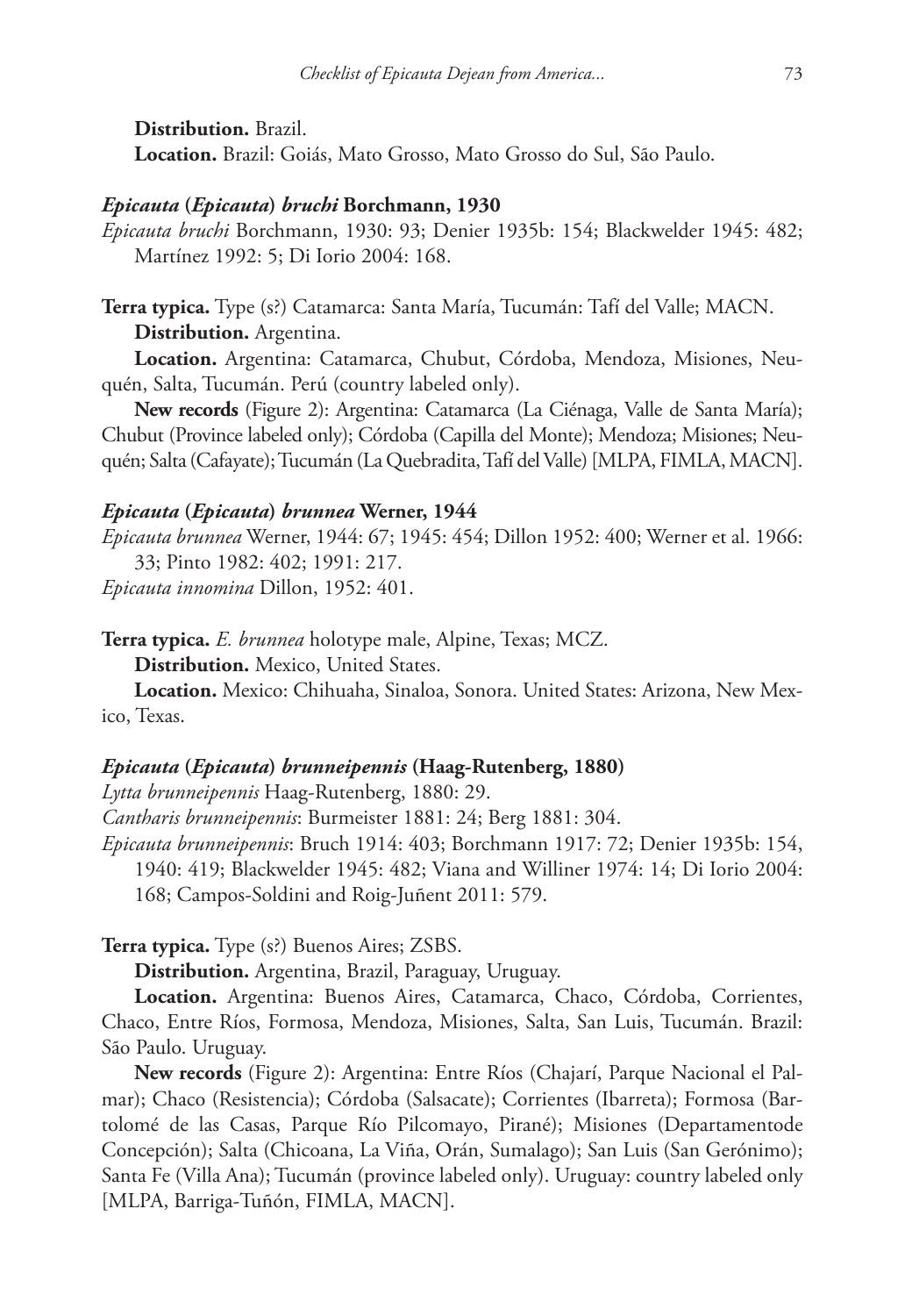### *Epicauta* **(***Epicauta***)** *bucephala* **Kaszab, 1960**

*Epicauta bucephala* Kaszab, 1960: 406; Pinto and Bologna 2016: 205.

**Terra typica.** Holotype male and Allotype female, Andahuaylas, Peru; SMB. **Distribution.** Peru. **Location.** Peru: Andahuaylas, 3800 m; Apurimac.

# *Epicauta* **(***Epicauta***)** *callosa* **LeConte, 1866**

*Epicauta callosa* LeConte, 1866: 158; Horn 1973: 99; Packard 1889: 225; Milliken 1921: 6; Carruth 1931: 52; Denier 1935: 154; Gilberston and Horsfall 1940: 20; Werner 1945: 468; 1949: 103; Vaurie 1950: 29; Dillon 1952: 384; Selander 1954: 24; Parker and Wakeland 1957: 26; Burke 1963: 53; Werner et al. 1966: 43; Goeden 1971; Rees 1973: 179; Arnold 1976: 25; Pinto 1977: 141; 1991: 304. *Cantharis callosa*: Gemminger and Harold 1870: 2148. *Epicauta pseudocallosa* Dillon, 1952: 387.

**Terra typica.** *E. callosa*, Lectotype female (designated by Werner 1945) Nebraska; MCZC. *E. pseudocallosa*, Holotype male, MacLennon Co., Texas; TAMU.

**Distribution.** Mexico, United States.

**Location.** Mexico: Chihuahua, Coahuila, Nuevo León, Tamaulipas. United States: Arizona, Arkansas, Colorado, Kansas, Louisiana, Montana, Nebraska, New Mexico, Oklahoma, South Dakota, Texas, Wyoming.

# *Epicauta* **(***Epicauta***)** *candidata* **Champion, 1892**

*Epicauta candidata* Champion, 1892: 426; Denier 1935: 154; Blackwelder 1945: 482; Dillon 1952: 395; Pinto 1991: 120.

**Terra typica.** Holotype female, Villa Lerdo, Durango; BMNH. Pinto (1991) indicates that the type is damage.

**Distribution.** Mexico, United States.

**Location.** Mexico: Chihuahua, Coahuila, Durango, Zacatecas. United States: Texas.

# *Epicauta* **(***Epicauta***)** *carmelita* **(Haag-Rutenberg, 1880)**

*Lytta carmelita* Haag-Rutenberg, 1880: 46.

*Epicauta carmelita*: Dugès 1889: 61; Champion 1892: 417; Maydell 1934: 332; Denier 1935: 154; 1940: 419; Pinto 1982: 407; 1991: 123; Mathieu 1983: 158.

**Terra typica.** Lectotype male (designated by Pinto, 1982) "N. Granada (former name of Colombia and Panama); BMNH.

**Distribution.** Colombia, Costa Rica, Guatemala, Honduras, Mexico, Nicaragua, Panama, Venezuela.

**Location.** Costa Rica: Bebedero, Canas, La Pacifica, Santa Elena, Taboga. Guatemala: Coatepeque, Jalpatagua, San Sebastián. Honduras: Guaimaca, La Paz, Siquate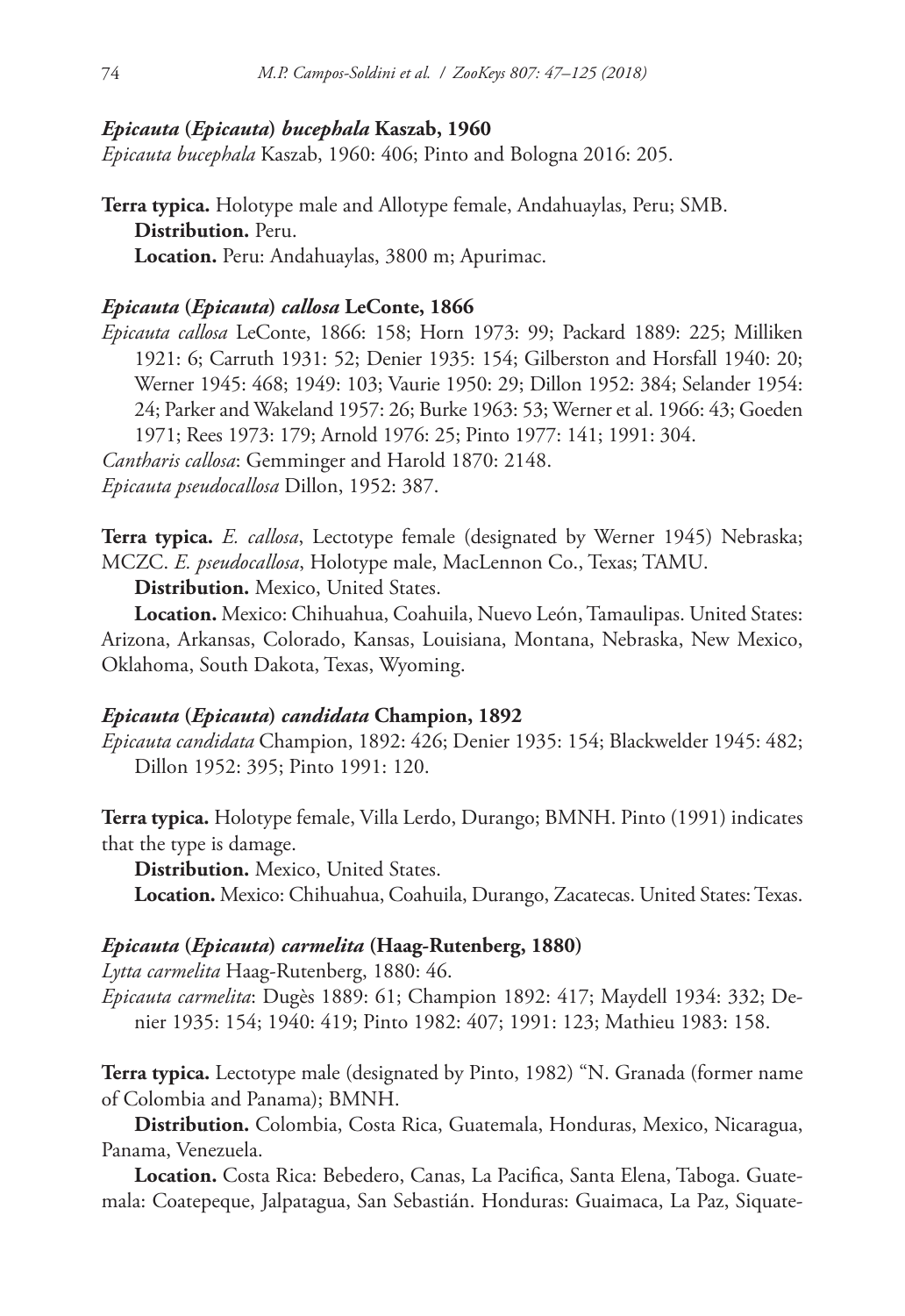peque, Zamorano. Mexico: Chiapas, Oaxaca, Veracruz. Nicaragua: Chontales, Rivas. Panama: Canal Zone, El Coronero. Venezuela: Merida.

**New records** (Figure 2): Venezuela: Mérida (Mérida) [MLPA].

# *Epicauta* **(***Epicauta***)** *cardui* **(Dugès, 1889)**

*Henons* [sic] *conferta*: Dugès 1869: 102. *Henons cardui* Dugès, 1889: 36; Champion 1891: 368; Van Dayke 1928: 409, 411. *Epicauta cardui*: Pinto 1991: 174.

**Terra typica.** Neotype male (designated by Pinto, 1991), Toluca, Mexico.

**Distribution.** Mexico.

**Location.** Mexico: Aguascalientes, Colima, Distrito Federal, Durango, Guanajuato, Jalisco, Mexico, Michoacán, Morelos, Oaxaca, Querétaro.

### *Epicauta* **(***Epicauta***)** *castadiva* **Pinto, 1991**

*Epicauta castadiva* Pinto, 1991: 176.

**Terra typica.** Holotype male, south of Valle Nacional (4200'), Oaxaca, Mexico; CASC. **Distribution.** Mexico. **Location.** Mexico: Oaxaca.

### *Epicauta* **(***Epicauta***)** *caustica* **Rojas, 1857**

*Epicauta caustica* Rojas, 1857: 441; Denier 1935: 22; Blackwelder 1945: 482; Selander 1981: 584.

*Cantharis caustica*: Gemminger and Harold 1870: 2148. *Lytta caustica*: Haag-Rutenberg 1880: 53.

**Terra typica.** Neotype male (designated by Selander,1981) San Juan de las Morras, Guarico, Venezuela.

**Distribution.** Panamá, Venezuela.

**Location.** Argentina: Córdoba; Misiones. Panamá: Canal Zone. Venezuela: Apure, Aragua, Bolívar, Carabobo, Guarico, Zulia. Paraguay: Villa Florida

**New records** (Figure 3): Argentina: Córdoba (Calamuchita, San Miguel de los Ríos, Yacanto); Misiones (Pindapoy). Paraguay: Villa Florida [MLPA, MACN].

# *Epicauta* **(***Epicauta***)** *cavernosa* **(Courbon, 1855)**

*Cantharis cavernosa* Courbon, 1855: 1006.

*Cantharis cavernosa*: Gemminger and Harold 1870: 2148.

*Cantharis cavernosa*: Berg 1881: 306.

*Cantharis nigropunctata* Burmeister, 1881: 28 (partim); Berg 1881: 306; Bruch 1914: 404; Borchmann 1917: 72.

*Epicauta cavernosa*: Borchmann 1917: 72; Bruch 1914: 404; Blackwelder 1945: 482; Viana and Williner 1974: 15; Campos-Soldini and Roig-Juñent 2015: 24.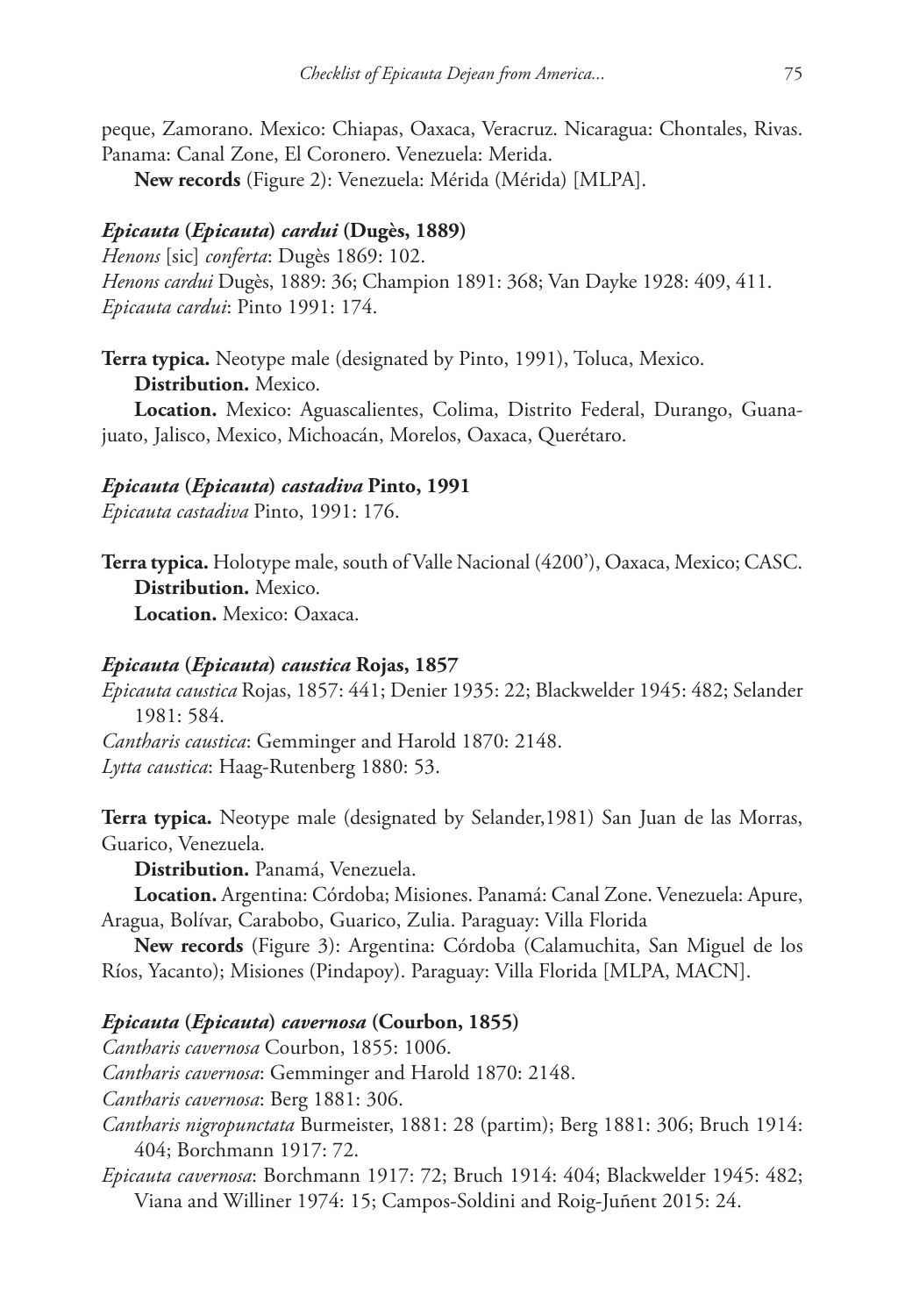# **Terra typica.** Unknown.

**Distribution.** Argentina, Brazil, Uruguay.

**Location.** Argentina: Buenos Aires, Córdoba, Mendoza, San Luis. Brazil: country labeled only. Uruguay: Cerro Pelado, Cerro Largo, Cuchilla de Melo, Fraile Muerto, Punta del Este, Chuy.

### *Epicauta* **(***Epicauta***)** *caviceps* Horn, 1873

*Epicauta caviceps* Horn, 1873: 99; 1874: 37; 1891: 43; Van Dyke 1928: 129; Maydell 1934: 329; Denier 1935: 154; Werner 1945: 481; Werner et al. 1966: 42; Pinto 1972: 256; 1991: 142.

*Epicauta caviceps*: MacSwain 1956: 59.

**Terra typica.** Lectotype male (designated by Werner, 1945) Arizona; MCZC. **Distribution.** United States. **Location.** United States: Arizona, California, Nevada, Utha.

### *Epicauta* **(***Epicauta***)** *cazieri* **Dillon, 1952**

*Epicauta cazieri* Dillon, 1952: 394; Pinto 1975: 441; 1991: 119.

**Terra typica.** Holotype male, Sierra Blanca, Texas; AMNH. **Distribution.** United States. **Location.** United States: Kansas, New Mexico.

### *Epicauta* **(***Epicauta***)** *cicatrix* **Werner, 1951**

*Epicauta cicatrix* Werner, 1951: 5; Pinto 1991: 144.

**Terra typica.** Holotype male, Presidio, Texas; USNM. **Distribution.** United States. **Location.** United States: Texas.

# *Epicauta* **(***Epicauta***)** *cinctipennis* **(Chevrolat, 1834)**

*Lytta cinctipennis* Chevrolat, 1834: 59. *Cantharis cinctipennis*: Dugès,1869: 101; 1870: 126. *Epicauta cinctipennis*: Dugès 1889: 85; Champion 1892: 420; Denier 1935: 154; Blackwelder 1945: 483; Wirth 1956: 22; Pinto 1982: 403, 407; 1991: 164.

**Terra typica.** *E. cinctipennis* Lectotype male (designated by Pinto 1982) Mineral del Zimapan, Mexico; UZMH.

**Distribution.** Mexico, United States.

**Location.** Mexico: Guanajuato, Hidalgo, Morelos, Nuevo León, Puebla, Querétaro, San Luis Potosí. United States: Arizona, New Mexico, Texas.

# *Epicauta* **(***Epicauta***)** *cinerea* **(Forster, 1771)**

*Meloe cinerea* Forster, 1771: 62.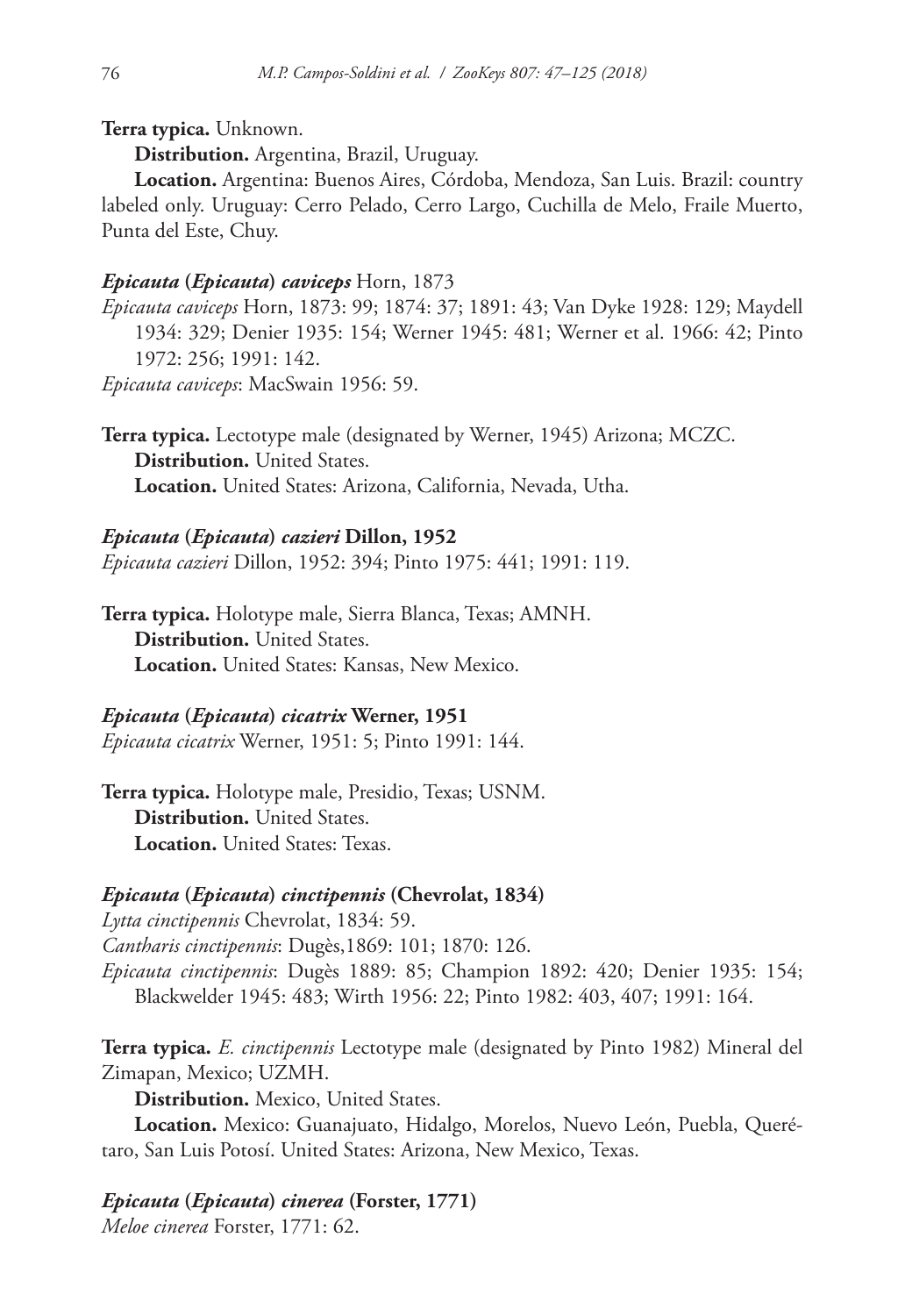

**Figure 3.** New distribution records for: *E. clericalis*; *E. costipennis*; *E. curticollis*; *E. diagramma*; *E. dilatipennis*; and *E. excavata*.

*Meloe cinerea*: Pallas 1798: 98.

*Meloe clematides* Woodhouse, 1800: 213.

*Epicauta fissilabris* LeConte, 1850: 232; Horn 1873: 102; 1885: 111; Gibson 1912: 87; Blackwelder 1945: 483; Werner 1945: 456.

*Lytta cinerea*: LeConte 1853: 339.

*Lytta fissilabris*: LeConte 1853: 339.

*Cantharis cinerea*: Gemminger and Harold 1870: 2148.

*Epicauta cinerea*: Horn 1873: 101 (in part); 1875: 153; Denier 1935: 154; Sherman 1913: 246; Carruth 1931: 300; 1970: 1786; Rees 1973: 181; Arnold 1976: 21; Staines 1983: 47.

*Epicauta* (*Epicauta*) *cinerea*: MacSwain 1956: 48; Pinto 1991: 177.

**Terra typica.** *E. cinerea*, *E. clematides* both unknown, Pinto (1991); *E. fissilabris* Holotype female, Kakabeka [Falls], Lake Superior; MCZC.

**Distribution.** Canada, United States.

**Location.** Canada: Manitoba, Ontario, Saskatchewan. United States: Alabama, Arkansas, Colorado, Connecticut, Florida, Georgia, Illinois, Iowa, Kansas, Kentucky, Louisiana, Maine, Maryland, Massachusetts, Michigan, Minnesota, Mississippi, Mis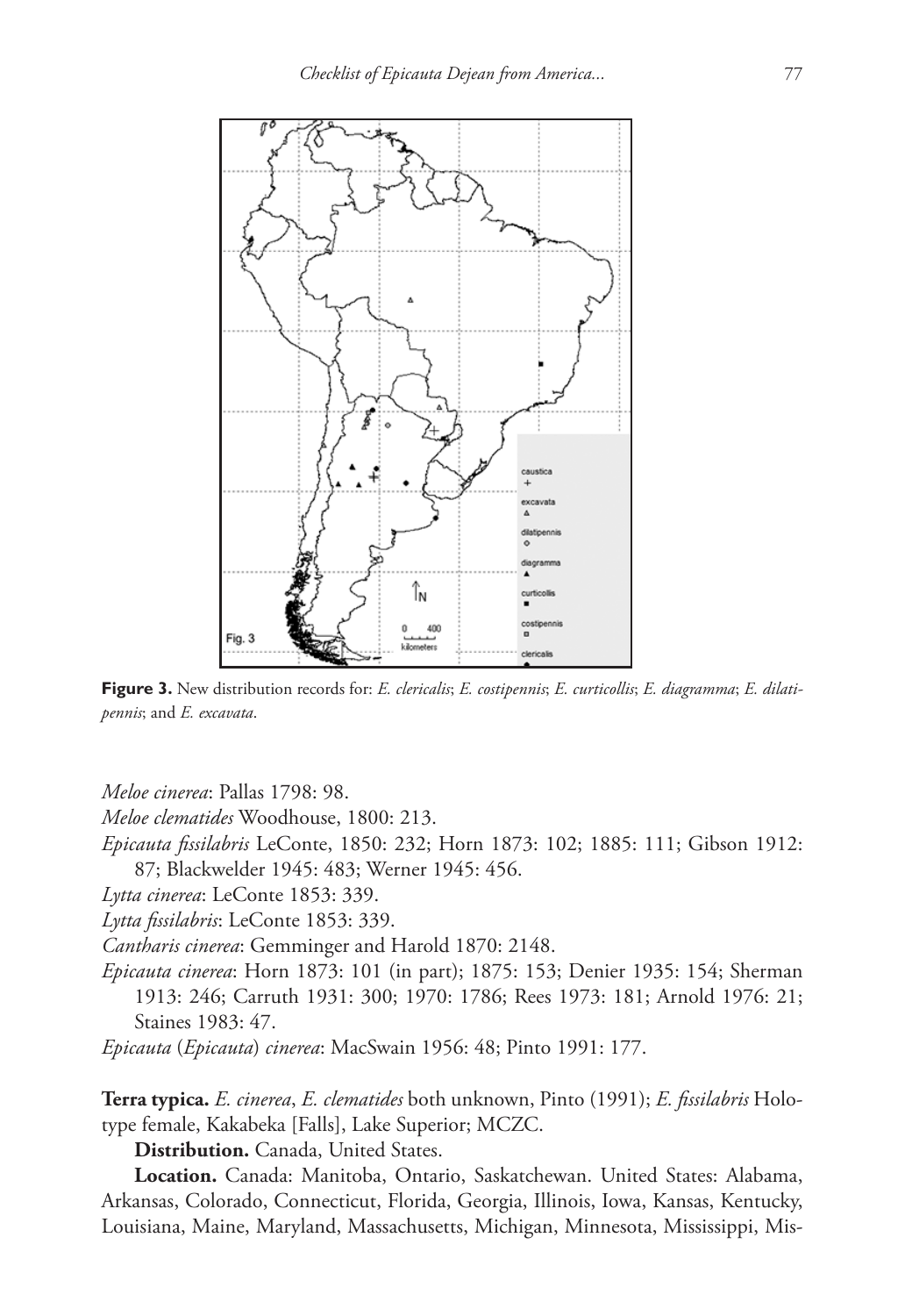souri, Montana, Nebraska, New Hampshire, New Jersey, New York, North Carolina, North Dakota, Ohio, Oklahoma, Pennsylvania, Rhode Island, South Carolina, Tennessee, Texas, Virginia, West Virginia, Wisconsin.

### *Epicauta* **(***Epicauta***)** *circellaris* **Borchmann, 1942**

*Epicauta circellaris* Borchmann, 1942; Pinto and Bologna 2016: 205.

**Terra typica.** Type (s?), Peru; type locality unknown. **Distribution.** Peru.

### *Epicauta* **(***Epicauta***)** *clericalis* **(Berg, 1881)**

*Cantharis clericalis* Berg, 1881: 308.

*Epicauta clericalis*: Borchmann 1917: 73; Bruch 1914: 404; Denier 1935: 154; Blackwelder 1945: 483; Campos-Soldini and Roig-Juñent 2011: 25.

*Epicauta luteolineata* var. *brevebasalis* Pic, 1933: 26.

*Epicauta luteolineata* var. *discolineata* Pic, 1933: 26; Denier 1935: 154; Blackwelder 1945: 483.

**Terra typica.** Holotype male (sex?) Misiones, Argentina, MLPA.

**Distribution.** Argentina.

**Location.** Argentina: Buenos Aires, Córdoba, Chaco, Entre Ríos, Formosa, Jujuy, Mendoza, Misiones, San Juan, Santa Fe, Santiago del Estero, Tucumán.

**New records** (Figure 3): Argentina: Buenos Aires (Villa Gesel); Córdoba (El Sauce); Jujuy (Ledesma); Santa Fe (Rosario) [Barriga-Tuñón, MLPA].

# *Epicauta* **(***Epicauta***)** *conferta* **(Say, 1824)**

*Meloe confertus* Say, 1824: 281.

*Henous techanus* Haldemann, 1952: 377.

*Henous confertus*: LeConte 1853: 330; Riley 1877: 562; Champion 1891: 368; Van Dyke 1928: 410; Carruth 1931: 54; Gilberston and Horsfall 1940: 19; Horsfall 1942: 93; 1943: 20.

*Henous texanus*: LeConte 1883: 167; Vaurie 1950: 25; Selander and Pinto 1967: 411; Selander and Weddler 1969: 32; Rees 1973: 183; Arnold 1976: 20; Agafitei and Selander 1980: 11; Selander 1981: 777; Selander and Agafitei 1982: 141; Berríos-Ortíz 1985: 180. Pinto1991: 210.

*Epicauta* (*Henous*) *conferta*: MacSwain 1956: 45.

**Terra typica.** *E. conferta* Neotype female (designated by Werner 1945) Dallas, Texas; MCZC.

**Distribution.** Mexico, United States.

**Location.** Mexico: Chihuaha, Nuevo León. United States: Arkansas, Illinois, Iowa, Kansas, Missouri, Nebraska, New Mexico, Oklahoma, South Dakota, Texas.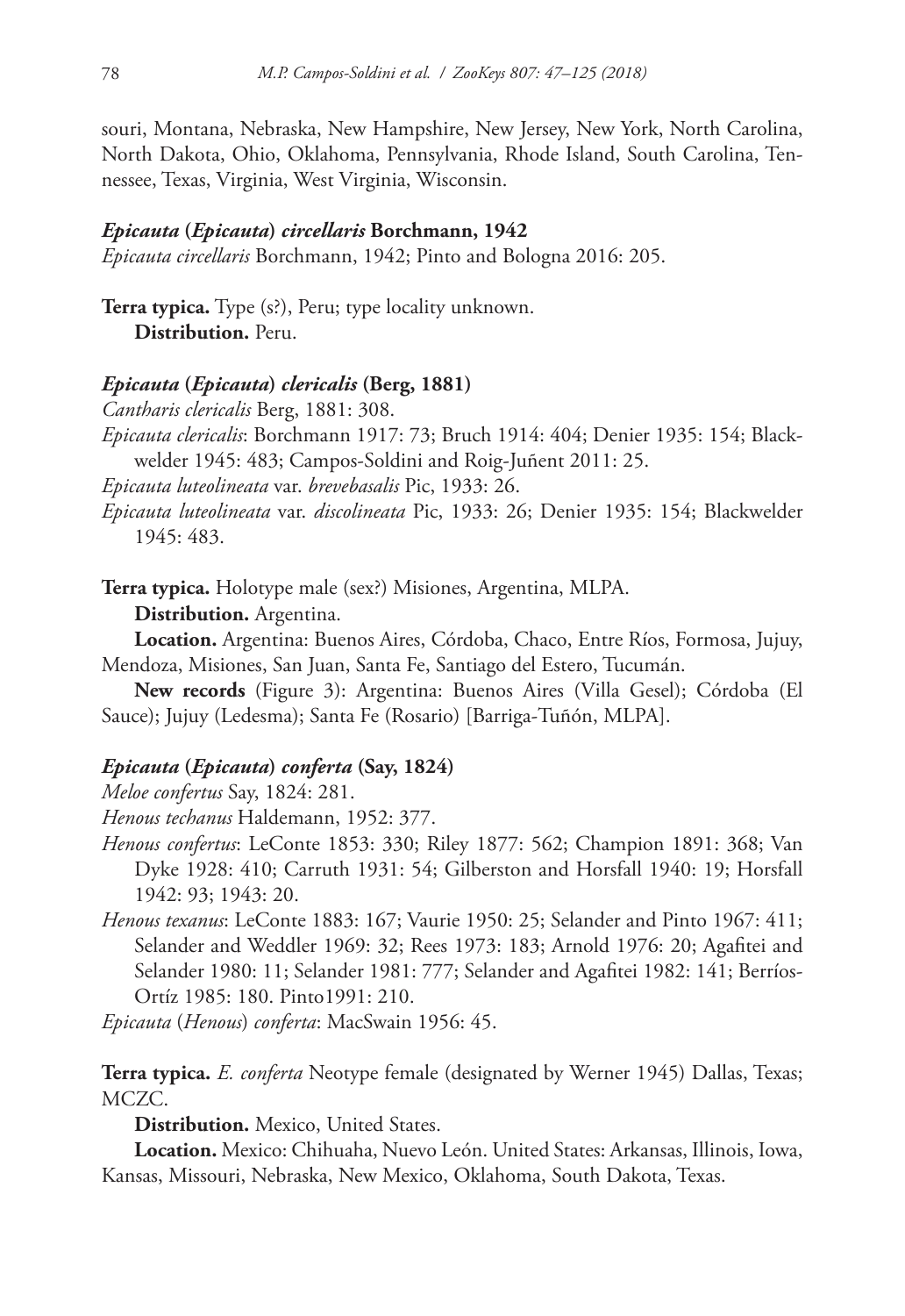### *Epicauta* **(***Epicauta***)** *convergenta* **Kaszab, 1963**

*Epicauta convergenta* Kaszab, 1963: 338; Pinto and Bologna 2016: 205.

**Terra typica.** Holotype male, Machupichu, Cuzco, Peru; SUNM. **Distribution.** Peru. **Records.** Peru: Cusco.

# *Epicauta (Epicauta) cora* **García-París & Ruiz, 2013**

*Epicauta cora* García-París & Ruiz, 2013: 59.

**Terra typica.** Holotype sex?) Nayarit, Huaynamota, Los Sabinos, Mexico; CNIN-IBUNAM.

**Distribution.** Mexico. **Lacality records.** Mexico: Nayarit, Río Huaynamota, Los Sabinos.

# *Epicauta* **(***Epicauta***)** *corvina* **(LeConte, 1858**)

*Lytta corvina* LeConte, 1858: 21. *Cantharis corvina*: Gemminger and Harold 1870: 2149. *Epicauta corvina*: Horn 1873: 96, 102; 1885: 111; Dugès 1877: 66; Champion 1892: 418; Milliken 1921: 6; Cockerell and Harris 1925: 32; Carruth 1931: 52; Denier 1935: 154; Blackwelder 1945: 483; Werner 1945: 446; Vaurie 1950: 23; Dillon 1952: 389; Werner et al. 1966: 32; Pinto 1973: 968; 1977: 139; 1991: 220; Arnold 1976: 19; Pinto and Mayor 1986: 602.

**Terra typica.** Lectotype female (designated by Werner 1945) Valley of the Gila, Arizona; MCZC.

**Distribution.** Mexico, United States.

**Location.** Mexico: Chihuahua, Coahuila, Durango, Sinaloa, Sonora. United States: Arizona, Colorado, Iowa, Nebraska, New Mexico, Oklahoma, South Dakota, Texas, Wyoming.

#### *Epicauta* **(***Epicauta***)** *corybantica* Pinto, 1991

*Epicauta corybantica* Pinto, 1991: 145. *Epicauta alphonsii*: Fall 1901: 184; Werner 1945: 480; 1955: 3; Pinto 1972: 256. *Epicauta alphonsei*: Moore 1937: 42.

**Terra typica.** Holotye male, S. Adelanto, San Bernardino Co., California. **Distribution.** United States. **Location.** United States: California.

# *Epicauta* **(***Epicauta***)** *costata* **(LeConte, 1854)**

*Lytta costata* LeConte, 1854: 84; 1858: 23.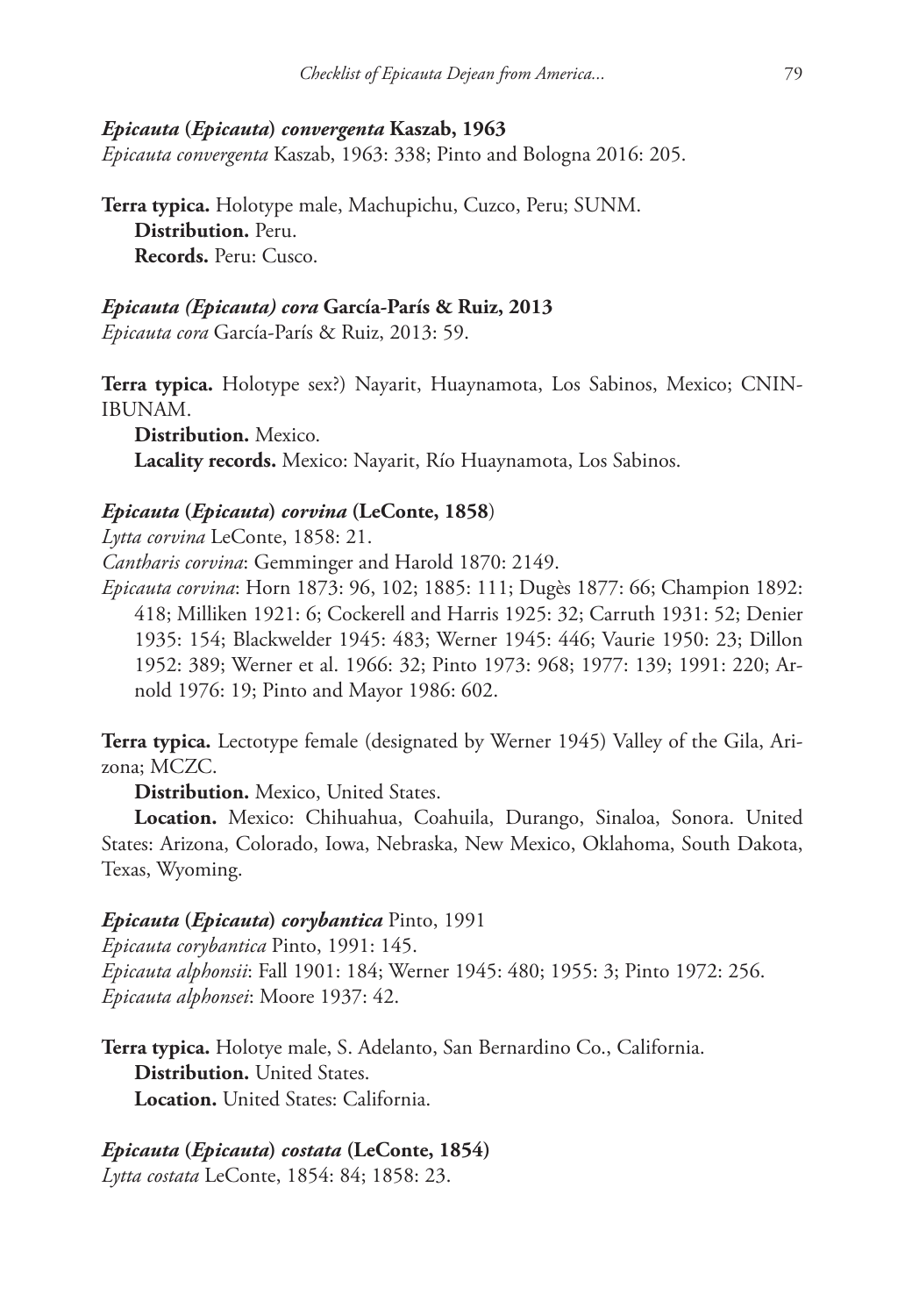*Pleuropompha costata*: LeConte 1862: 273; LeConte and Horn 1883: 421; Cockerell and Harris 1925: 30; Werner 1943: 31; 1945: 426; Vaurie 1950: 38; Dillon 1952: 378; Gupta 1965: 457; 1971: 14; Werner et al. 1966: 53; Goeden 1971: 47, 48; Pinto 1973: 957; 1977: 135; Arnold 1976: 30; Selander 1981: 780.

*Cantharis costata*: Gemminger and Harold 1870: 2149.

*Epicauta costata*: Pinto 1984: 381; 1991: 228; Pinto and Mayor 1986: 602.

**Terra typica.** Holotype female Frontera (Rio Grande), New Mexico: MCZC. **Distribution.** Mexico, United States.

**Location.** Mexico: Chihuahua, Coahuila, Durango, Sonora. United States: Arizona, California, New Mexico, Oklahoma, Texas.

### *Epicauta* **(***Epicauta***)** *costipennis* **Borchmann, 1930**

*Epicauta costipennis* Borchmann, 1930: 93; Denier 1935: 154; Blackwelder 1945: 483; Campos-Soldini et al. 2009: 4.

**Terra typica.** Type (s?) Troquero, Jujuy; MACN. **Distribution.** Argentina. **Location.** Argentina: Jujuy. **New records** (Figure 3): Argentina: Jujuy (Torquero) [MLPA].

### *Epicauta* **(***Epicauta***)** *crassitarsis* **Maydell, 1935**

*Epicauta crassitarsis* Maydell, 1935: 72; Denier 1940: 419; Werner 1945: 439; Werner et al. 1966: 38; Adams and Selander 1979: 234; Pinto 1991: 241.

**Terra typica.** Holotype male, Tempe, Arizona; USNM. **Distribution.** Mexico, United States. **Location.** Mexico: Sinaloa, Sonora. United States: Arizona.

### *Epicauta* **(***Epicauta***)** *crucerea* **Selander, 1981**

*Epicauta crucerea* Selander, 1981: 589.

**Terra typica.** Holtype male, Chiquitos, Santa Cruz, Bolivia; MNH. **Distribution.** Bolivia. **Location.** Bolivia: Santa Cruz (San José de Chiquitos, 700 m).

### *Epicauta* **(***Epicauta***)** *cupraeola* **(Dugès, 1869)**

*Cantharis cupraeola* Dugès, 1869: 112; Horn 1885: 107; Vásquez and Zaragoza 1979: 578. *Cantharis rufipedes* Dugès, 1870: 163. *Cantharis cinctella* Dugès, 1877: 59. *Lytta subvittata* Haag-Rutenberg, 1880: 47; Pinto, 1982: 47. *Epicauta insignis* Horn, 1885: 110; Werner 1945: 437; Dillon 1952: 397; Werner et al. 1966: 37; Pinto 1977: 137.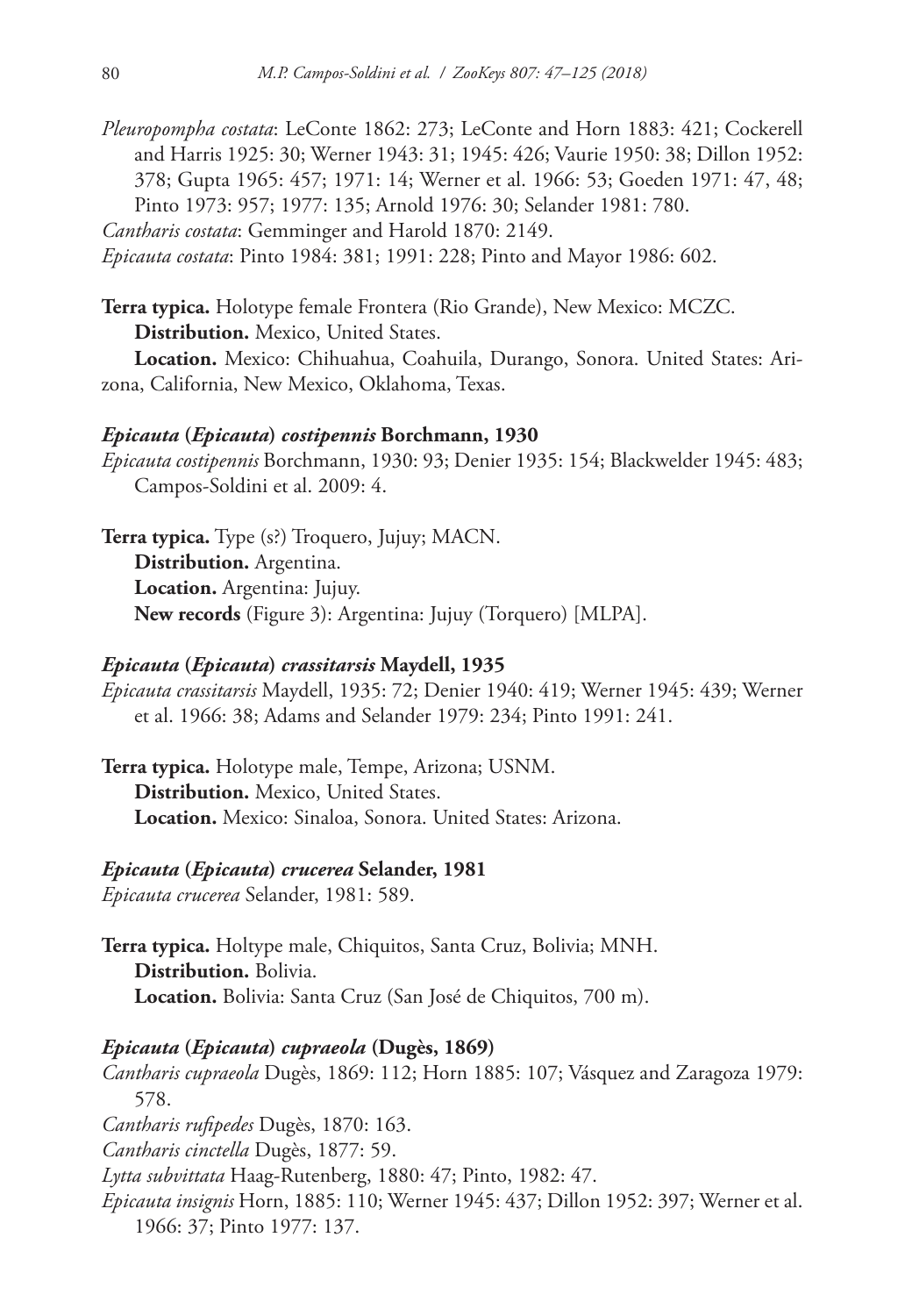*Epicauta rufipedes*: Dugès 1889: 64; Champion 1892: 407; Denier 1935: 22; Vaurie 1950: 17; Selander 1954: 87; 1959: 210; Pinto 1982: 404.

*Epicauta cinctella*: Dugès 1889: 69.

- *Epicauta vittula* Beauregard, 1889: 113 (n repl. name for *E. subvittata* (Haag-Rutenberg) nec Erichson, 1848).
- *Epicauta cupraeola*: Champion 1982: 408; Dugès 1889: 69; Denier 1935: 152; 1940: 419; Blackwelder 1945: 483; Pinto 1991: 244; García-París and Ruiz 2013.

**Terra typica.** *E. cupraeola* Holotype male, "en los cerros de Guanajauto" lost. Neotype male (designated by Pinto 1991); BMNH. *E. rufipedes* Types (s) Hacienda de la Noria, Michoacán, Mexico; CASC. *E. cinctella* Type (s) states of Veracruz, Mexico, lost; Neotype male (designated by Pinto, 1991); CASC. *E. subvittata* Lectotype male (designated by Pinto 1982) Mexico; UZMH. *E. insignis* Lectotype male (designated by Werner, 1945) Arizona; MCZC.

**Distribution.** Costa Rica, El Salvador, Guatemala, Honduras, Mexico, Nicaragua, United States.

**Location.** Costa Rica: Alajuela, Bebedero, Cabo Santa Elena, La Pacifica, Las Canas, Leberia, Palo Verde, Turrialba, Turrubales. El Salvador: La Unión, Quezaltepeque, San Andrés, San Salvador. Guatemala: Guatemala, Managua, Rabinal, Sacapulas, Salama, San Gerónimo, Zacapa. Honduras: Siguatepeque, Tegucigalpa. Mexico: Aguascalientes, Campeche, Chiapas, Chihuahua, Cohauila, Colima, Distrito Federal, Durango, Guanajuato, Guerrero, Jalisco, Mexico, Michoacán, Morelos, Nayarit, Quintana, San Luis de Potosí, Sinaloa, Sonora, Veracruz, Yucatán, Zacatecas. Nicaragua: Chontales, Jinotega, Managua, Nandaime, Rivas. United States: Arizona, New Mexico.

# *Epicauta* **(***Epicauta***)** *curticollis* **Borchmann, 1930**

*Epicauta curticollis* Borchmann, 1930: 92.

**Terra typica.** Type (s?) male and female, Santa Trinidad, Paraguay; type locality unknown.

**Distribution.** Argentina: Misiones. Brazil: Mina Gerais. Paraguay (country labeled only).

**New records** (Figure 3): Argentina: Misiones (Province labeled only). Brazil: Mina Gerais (Diamantina) [MLPA].

### *Epicauta* **(***Epicauta***)** *curvicornis* **(Haag-Rutenberg, 1880)**

*Lytta curvicornis* Haag-Rutenberg, 1880: 54. *Lytta funebris* Haag-Rutenberg, 1880: 44. *Macrobasis antennalis* Dugès 1881: 148; 1889: 54. *Epicauta curvicornis*: Champion 1892: 406; Dinier 1935: 154; Blackwelder 1945: 483 Pinto 1982: 407; 1984: 378; 1991: 264.

*Epicauta* (*Epicauta*) *curvicornis*: Werner 1973: 461.

**Terra typica.** *E. curvicornis* Lectotype male (designated by Pinto 1982) Mirador, Veracruz, Mexico; BMNH.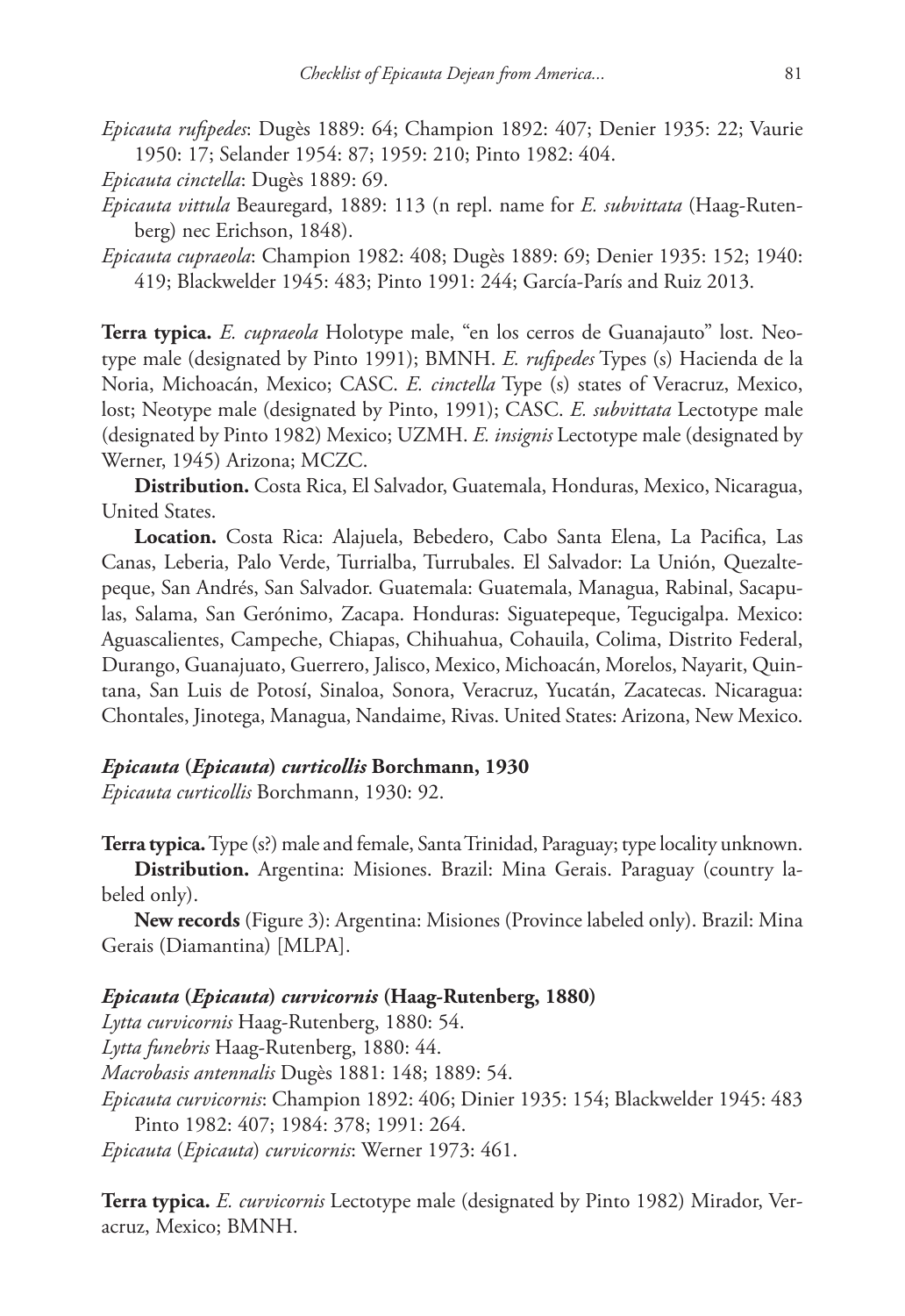**Distribution.** Mexico. **Location.** Mexico: Guerrero, Michoacán, Morelos, Oaxaca, Puebla, Veracruz.

### *Epicauta* **(***Epicauta***)** *delicata* **Mathieu, 1983**

*Epiauta delicata* Mathieu, 1983: 158; Pinto 1984: 381; 1991: 230.

**Terra typica.** Holotype male, Paila, Coahuila. **Distribution.** Mexico. **Location.** Mexico: Coahuila.

### *Epicauta* **(***Epicauta***)** *diagramma* **(Burmeister, 1881)**

*Cantharis diagramma* Burmeister, 1881: 24.

*Cantharis griseonigra*: Berg 1881: 304 (*partim*).

*Lytta griseonigra*: Borchmann 1917: 405 (*partim*).

*Epicauta diagramma*: Denier 1935b: 154; 1940: 419; Blackwelder 1945: 483; Campos-Soldini 2011: 580.

**Terra typica.** Type (s?) Uruguay; type locality unknown.

**Distribution.** Argentina, Uruguay.

**Location.** Argentina: Buenos Aires: Tandil; Mendoza; San Juan; San Luis. Uruguay (country labeled only).

**New records** (Figure 3): Argentina: Mendoza (Cerro Cacheuta); San Juan (Las Tumanas, Valle Fértil); San Luis (San Gerónimo) [IADIZA, Barriga-Tuñón, FIMLA, MACN].

### *Epicauta* **(***Epicauta***)** *diana* **Pinto, 1991**

*Epicauta diana* Pinto, 1991: 253. García-París and Ruiz 2013.

**Terra typica.** Holotype male, Villa Unión, Sinaloa, Mexico; CASA. **Distribution.** Mexico. **Location.** Mexico: Oaxaca, Sinaloa.

#### *Epicauta* **(***Epicauta***)** *dilaticornis* **Borchmann, 1952**

*Epicauta dilaticornis* Borchmann, 1952; Pinto and Bologna 2016: 205.

**Terra typica.** Holotype female, Peru, Pampa de Cangallo; type locality unknown. **Distribution.** Peru.

**Location.** Peru: Ayacucho; Pampa de Cangallo, 3450 m; Querobamba; Tayapampa 4025 m.

### *Epicauta* **(***Epicauta***)** *dilatipennis* **Pic, 1916.**

*Epicauta dilatipennis* Pic, 1916: 8; Denier 1935b: 154, 1940: 419; Blackwelder 1945: 483; Campos-Soldini and Roig-Juñent 2015: 26.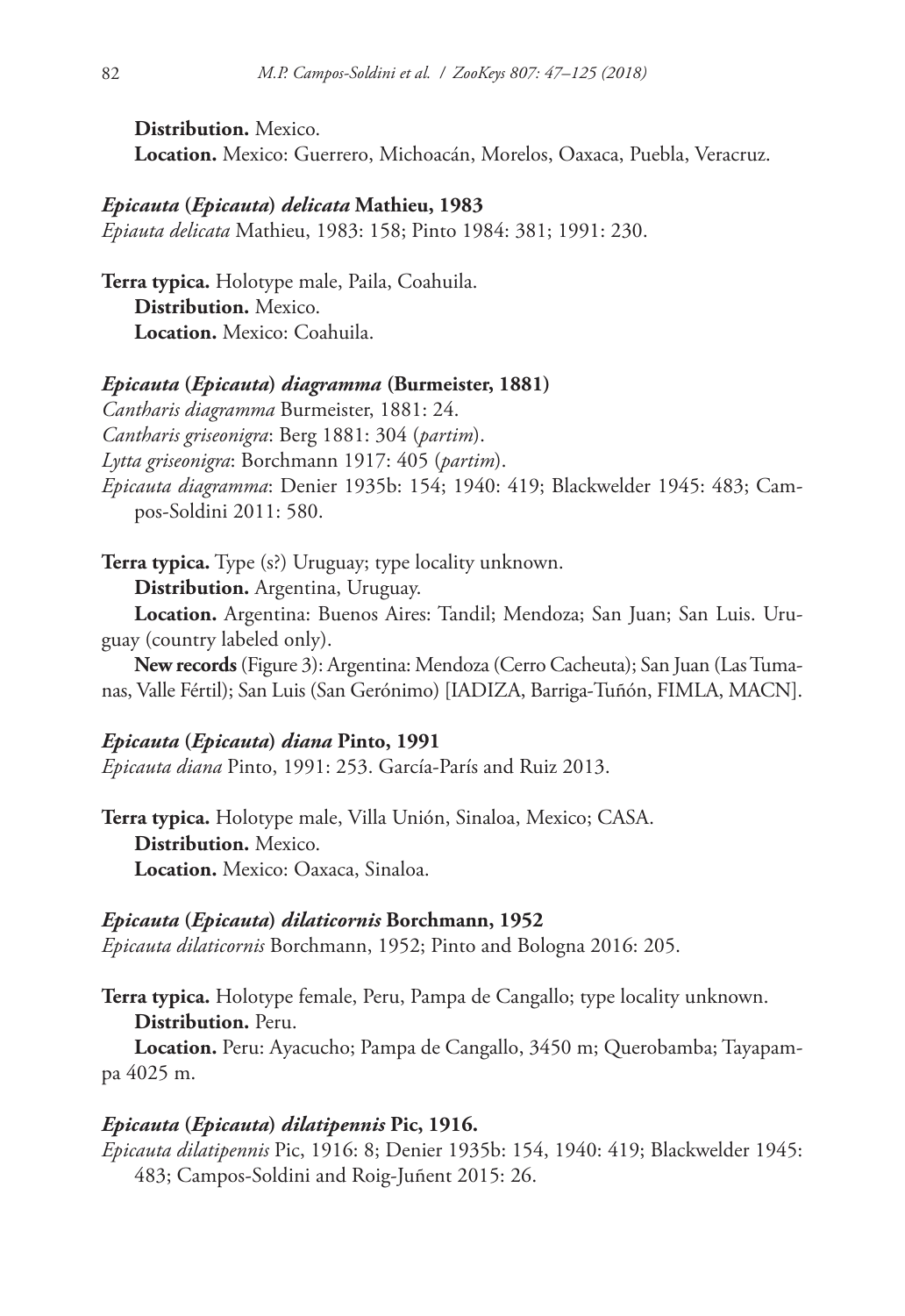**Terra typica.** Unknown.

**Distribution.** Argentina.

**Location.** Argentina: Misiones, Santiago del Estero. **New records** (Figure 3): Argentina: Santiago del Estero (San Ignacio) [MACN].

## *Epicauta* **(***Epicauta***)** *diversipubescens* **Maydell, 1934**

*Epicauta diversipubescens* Maydell, 1934: 333; Denier 1940: 420; Werner 1945: 487; 1949: 106, 108; 1954: 110; 1955: 5; Pinto 1991: 147.

**Terra typica.** Holotype male, Albuquerque, New Mexico; USNM. **Distribution.** United States. **Location.** United States: New Mexico, Texas.

## *Epicauta* **(***Epicauta***)** *emarginata* **Champion, 1892**

*Epicauta emarginata* Champion, 1892: 426; Vaurie 1950: 30; Denier 1935: 155; Blackwelder 1945: 483; Werner 1954: 105; Werner et al. 1966: 44; Pinto 1982: 407; 1991: 307.

*Epicauta calcarata* Werner, 1944: 70; 1945: 477; Dillon 1952: 416.

**Terra typica.** *E. emarginata*, Lectotype male (designated by Pinto 1982) San Isidro, Coahuila, Mexico; BMNH.

**Distribution.** Mexico, United States.

**Location.** Mexico: Chihuahua, Coahuila. United States: Arizona, New Mexico, Texas.

#### *Epicauta* **(***Epicauta***)** *ennsi* **Werner, 1957**

*Epicauta ennsi* Werner, 1957: 97; Hoebeke 1978: 4; Pinto 1991: 308.

**Terra typica.** Holotype male, north of Rockport, Aransas Co., Texas; SEMC. **Distribution.** United States. **Location.** United States: Texas.

#### *Epicauta* **(***Excavata***)** *excavata* **(Klug, 1825)**

*Cantharis excavata* Klug, 1825: 440; Gemminger and Harold 1870: 2150 *Cantharis sulcifrons* Chevrolat, 1829: 135; Gemminger and Harold 1870: 2154 *Epicauta excavata*: Borchmann 1917: 74; Denier 1935: 155, 1940: 420; Blackwelder 1945: 483. Martinez 1992: 5–6; Di lorio 2004: 168; Campos-Soldini and Roig-Juñent 2011: 26.

**Terra typica.** Unknown.

**Distribution.** Argentina, Brazil, Paraguay.

**Location.** Argentina: Misiones, Jujuy, Salta. Brazil: Río Grande do Soul. Chile: Huasco. Paraguay: San Pedro.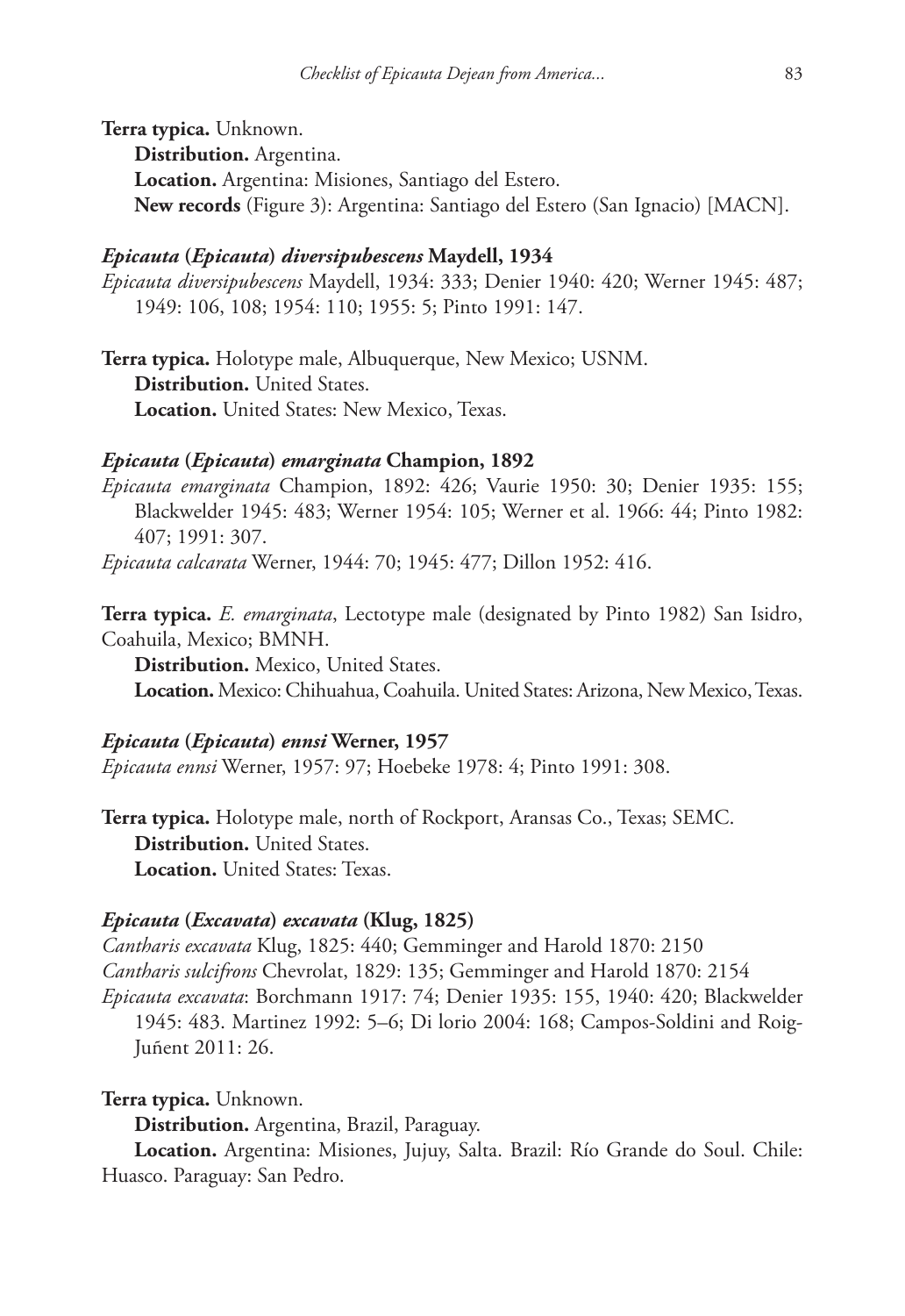**New records** (Figure 3): Argentina: Misiones (Departamento de Concepción, Departamento de Santa María, San Ignacio); Salta (El Abisal, Coronel Moldes, Corralito, La Viña, Rosario de Lerma, Sumalago). Brazil: Matto Grosso (Rancho Grande). Chile: Huasco (Canto del Agua). Paraguay: San Pedro (Cororo) [Barriga-Tuñón, MACN].

## *Epicauta* **(***Epicauta***)** *excavatifrons* **Maydell, 1934**

*Epicauta excavatifrons* Maydell, 1934: 330; Denier 1940: 420; Werner 1945: 484; 1955: 5; Selander 1984: 3; Pinto 1991: 149.

**Terra typica.** Holotype female, Ocala, Marion Co., Florida; ANSP. **Distribution.** United States. **Location.** United States: Alabama, Florida, Mississippi.

*Epicauta (Epicauta) falcolarandina* **García-París et. al., 2016** *Epicauta falcolarandina* García-París, Ruiz, Sánchez-Vialas & López-Estrada, 2016: 946.

**Terra typica.** Holotype female, Venezuela, Parapara; CNIN-IBUNAM. **Distribution.** Venezuela. **Location.** Venezuela: Falcon, Lara.

#### *Epicauta* **(***Epicauta***)** *fallax* **Horn, 1885**

*Epicauta fallax* Horn, 1885: 111; Fall 1901: 184; Denier 1935: 155; Werner 1945: 450; 1954: 108; Ballmer 1980: 83; Pinto 1991: 332. *Epicauta ensiformis* Werner, 1944: 68.

**Terra typica.** *E. fallax*, Lectotype male (designated by Pinto 1991) Owens Valley, California; MCZC.

**Distribution.** United States. **Location.** United States: California.

#### *Epicauta* **(***Epicauta***)** *ferruginea* **(Say, 1824)**

*Lytta ferruginea* Say, 1824: 298; LeConte 1853: 341.

*Cantharis ferruginea*: Gemminger and Harold 1870: 2150.

*Epicauta ferruginea*: LeConte 1866; Horn 1873: 153; 1875: 153; 1891: 43; Champion 1892: 425; Wickham 1896: 34; Milliken 1921: 6; Carruth 1931: 51; Denier 1935: 155; Werner 1945: 465; Vaurie 1950: 28; Dillon 1952: 386; Parker and Wakeland 1957: 26; Gupta 1965: 454; Hatch 1965: 107; Werner et al. 1966: 43; Church 1967: 756; Rees 1973: 187; Arnold 1976: 25; Kumar et al. 1976: 23; Lavigne 1976: 755; Pinto 1991: 309.

**Terra typica.** Neotype female (designated by Werner 1945) Cambridge, Nebraska; MCZC.

**Distribution.** Canada, Mexico, United States.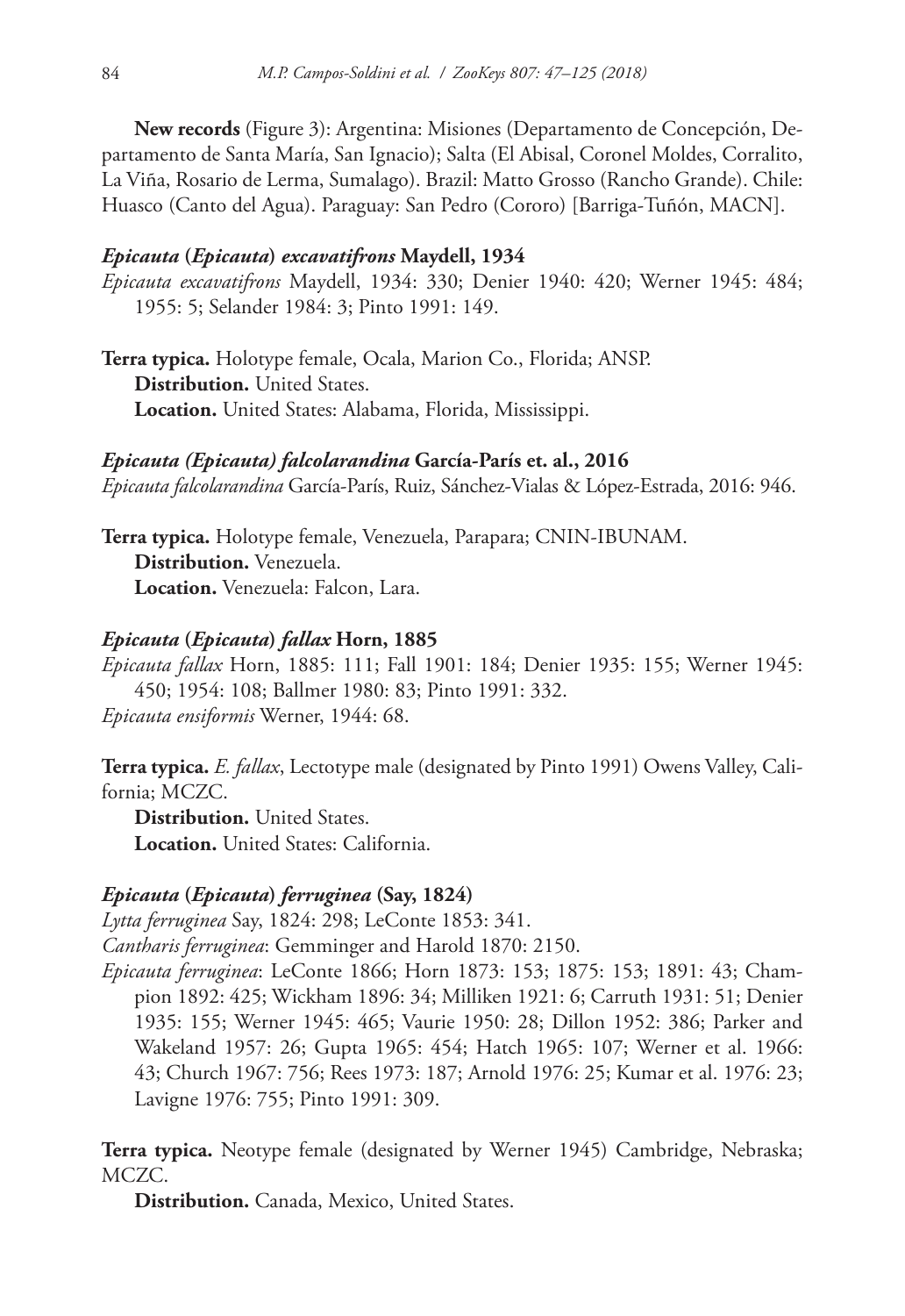**Location.** Tipical Race: Canada: Alberta, Manitoba, Saskatchewan. Mexico: Chihuahua. United States: Arizona, Colorado, Idaho, Kansas, Missouri, Montana, Nebraska, Nevada, New Mexico, North Dakota, Oklahoma, South Dakota, Texas, Utah, Wyoming. East Race: United State: Texas.

#### *Epicauta* **(***Epicauta***)** *flavogrisea* **(Burmeisteir, 1881)**

*Lytta flavogrisea* Haag-Rutenberg, 1880: ?. *Cantharis flavogrisea* Burmeister, 1881: 29. *Epicauta flavogrisea*: Denier 1935: 155; Blackwelder 1945: 483;

**Terra typica.** Type (s?) Buenos Aires: Bahía Blanca; presumably in ZSBS. **Distribution.** Argentina: Buenos Aires. Paraguay. **New records** (Figure 4): Argentina: Buenos Aires (Sierra de la Ventana) [MACN].

#### *Epicauta* **(***Epicauta***)** *flobcina* **Pinto, 1991**

*Epicauta flobcina* Pinto, 1991: 182.

**Terra typica.** Holotype male, Easton, Pennsylvania; CASC. **Distribution.** United States.

**Location.** United States: Alabama, District of Columbia, Georgia, Illinois, Iowa, Kentucky, Massachusetts, Maryland, Minnesota, Nebraska, New Hampshire, New Jersey, New York, North Carolina, Pennsylvania, Virginia, West Virginia, Wisconsin.

#### *Epicauta* **(***Epicauta***)** *floridensis* Werner, 1944

*Epicauta floridensis* Werner, 1944: 68; 1945: 458; Arnold 1976: 22; Staines 1983: 47; Selander 1984: 3; Pinto 1991: 184. *Epicauta pseudosolani*: Dillon 1952: 395 (in part).

**Terra typica.** Holotype male, Sebring, Florida; MCZC. **Distribution.** United States.

**Location.** United States: Alabama, Florida, Illinois, Louisiana, Missippi, Missouri, New Jersey, Oklahoma, South Carolina, Texas.

## *Epicauta* **(***Epicauta***)** *floydwerneri* **Martínez, 1955**

*Lytta rubriceps* Blanchard, 1843: 200*.*

*Epicauta floydwerneri* Martínez, 1955: 58; 1992: 6. (New name for *E. rubriceps* (Blanchard, 1843), not *E. rubriceps* (Redtenbacher, 1842)).

**Terra typica.** Type (s?) Santa Cruz, Bolivia; MNHN, location unknown. **Distribution.** Argentina, Bolivia, Brazil, Paraguay.

**Location.** Argentina: La Rioja, Mendoza, Jujuy, Misiones, Salta. Bolivia: Santa Cruz de la Sierra, El Cidral, Estación de Experimentación Agrícola Saavedra. Brazil: Parabía. Paraguay: Colonia Nueva Italia, Departamento de Amambay.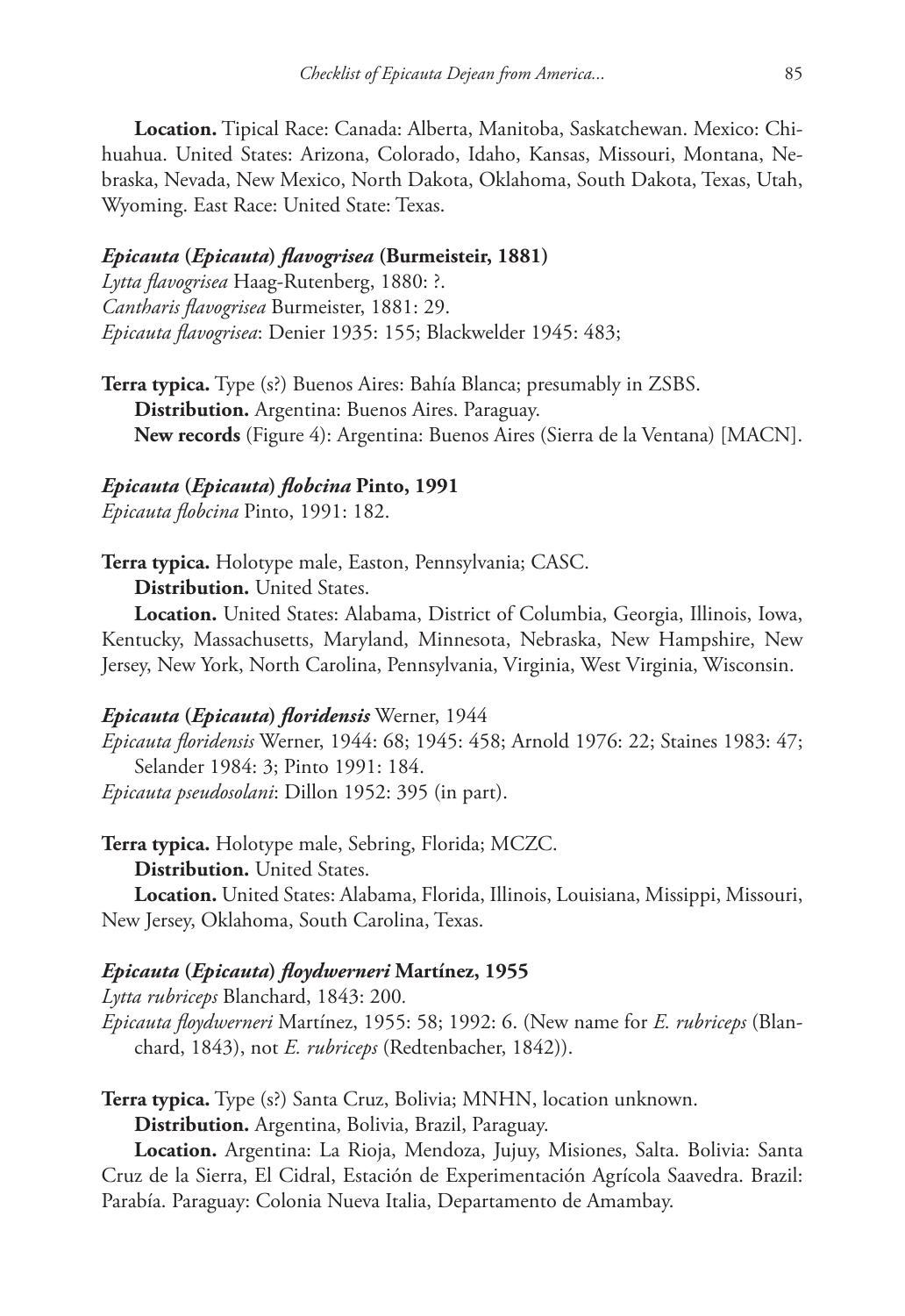**New records** (Figure 4): Argentina: Misiones (Concepción); Salta (Alemanía, Capiazuti, Chiloana, Coronel Moldes, La Viña, Pocitos, Rosario de Lerma, San Martín, Sumalago). Paraguay: Departamento de Amambay [Barriga-Tuñon, MACN].

#### *Epicauta* **(***Epicauta***)** *fortis* **Werner, 1944**

*Epicauta fortis* Werner, 1944: 69; 1945: 466; Vaurie 1950: 28; Dillon 1952: 386; Werner et al. 1966: 43; Pinto 1975: 451; Arnold 1976: 25; Pinto 1991: 25.

**Terra typica.** Holotype male, Phoenix, Arizona; MCZC.

**Distribution.** Mexico, United States.

**Location.** Typical Race: Mexico: Baja California Norte, Baja California Sur, Chihuahua, Sonora. United States: Arizona, California, Kansas, Nevada, New Mexico, Oklahoma, Texas. East Texas Race: Mexico: Tamaulipas. United States: Texas.

#### *Epicauta* **(***Epicauta***)** *franciscana* **Denier, 1935**

*Epicauta franciscana* Denier, 1935: 155; Blackwelder 1945: 483; Campos-Soldini et al. 2009: 4.

**Terra typica.** Holotype male, Rosario, Santa Fe, Argentina; MLPA.

**Distribution.** Argentina, Uruguay.

**Location.** Argentina: Buenos Aires, Santa Fe, La Rioja. Uruguay: Cerro Largo (Departament labeled).

**New records** (Figure 4): Argentina: Santa Fe (Rosario) [MLPA].

### *Epicauta* **(***Epicauta***)** *fuliginosa* **(Oliver, 1795)**

*Cantharis fuliginosa* Oliver, 1795: 14. *Epicauta fuliginosa*: Borchmann 1917: 75.

**Terra typica.** Type (s?) unspecified locality; location, possibly in the MNHN. **Distribution.** Colombia: country labeled only.

#### *Epicauta* **(***Epcauta***)** *fulvicornis* **(Burmeister, 1881)**

*Cantharis fulvicornis* Burmeister, 1881: 29; Berg, 1881: 307.

*Epicauta fulvicornis*: Bruch 1914: 404; Denier 1935: 155; Bosq 1943: 11; Hayward 1942: 22; Blackwelder 1945: 483; Martínez 1992: 6; Di Iorio 2004: 168; Campos-Soldini and Roig-Juñent 2011: 26.

*Epicauta testaceicornis* Pic, 1916: 8.

*Lytta fulvicornis*: Borchmann 1917: 94.

*Epicauta fourcadei* Denier, 1939: 179; Blackwelder 1945: 483; Campos-Soldini et al. 2009: 4.

**Terra typica.** two Types *Cantharis fulvicornis*, Mendoza, province labeled only; MACN. Holotype (sex?) *Epicauta fourcadei*, Argentina; MLPA.

1–3) is deposited at MLPA (La Plata, Argentina).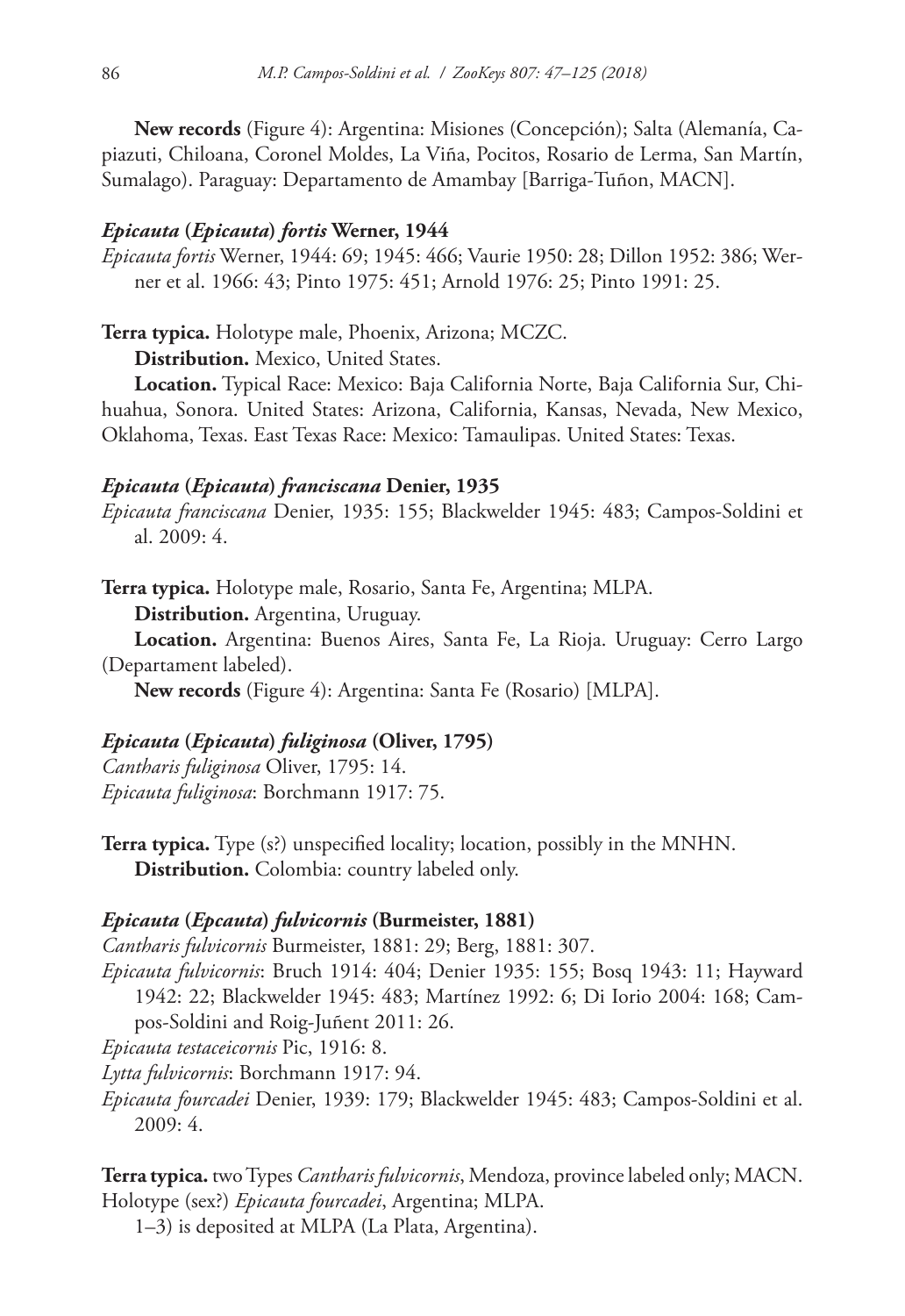

**Figure 4.** New distribution records for: *E. flavogrisea*; *E. floydwerneri*; *E. franciscana*; *E. fulvicornis*; *E. fumosa*; and *E. grammica*.

**Distribution.** Argentina, Paraguay.

**Location.** Argentina: Chaco, Corrientes, Entre Ríos, Fromosa, La Rioja, Misiones, Santa Fe, Santiago del Estero, Salta, Tucumán.

**New records** (Figure 4): Argentina: Chaco (General Vedia, Río Tapengo); Formosa (Clorinda, Las Lomitas); Misioines (Chulumani, Iguazú) [MLPA, FIMLA, MACN].

#### *Epicauta* **(***Epicauta***)** *fumosa* **(Germar, 1824)**

*Lytta fumosa* Germar, 1824: 173. *Cantharis fumosa*: Gemminger and Harold 1870: 2150. *Anomalonyx fumosus* Denier, 1935: 161. *Anomalonychus fumosus* Sailor, 1940: 46; Kaszab 1963: 340. *Epicauta fumosa*: Borchmann 1917: 75; Blackwelder 1945: 483; Pinto 1984: 378.

**Terra typica.** *Anomalonychus fumosus* Holotype male, Alotype female and one Paratype, Santa Catharina, Brazil in the Sammlung des Museums G. Frey. *Anomalonyx fumosus*; MLPA location unknown.

**Distribution.** Argentina, Brazil.

**Location.** Argentina: Misiones. Brazil: Goyaz.

**New records** (Figure 4): Argentina: Misiones (Province labeled only). Brazil: Goyaz [MACN].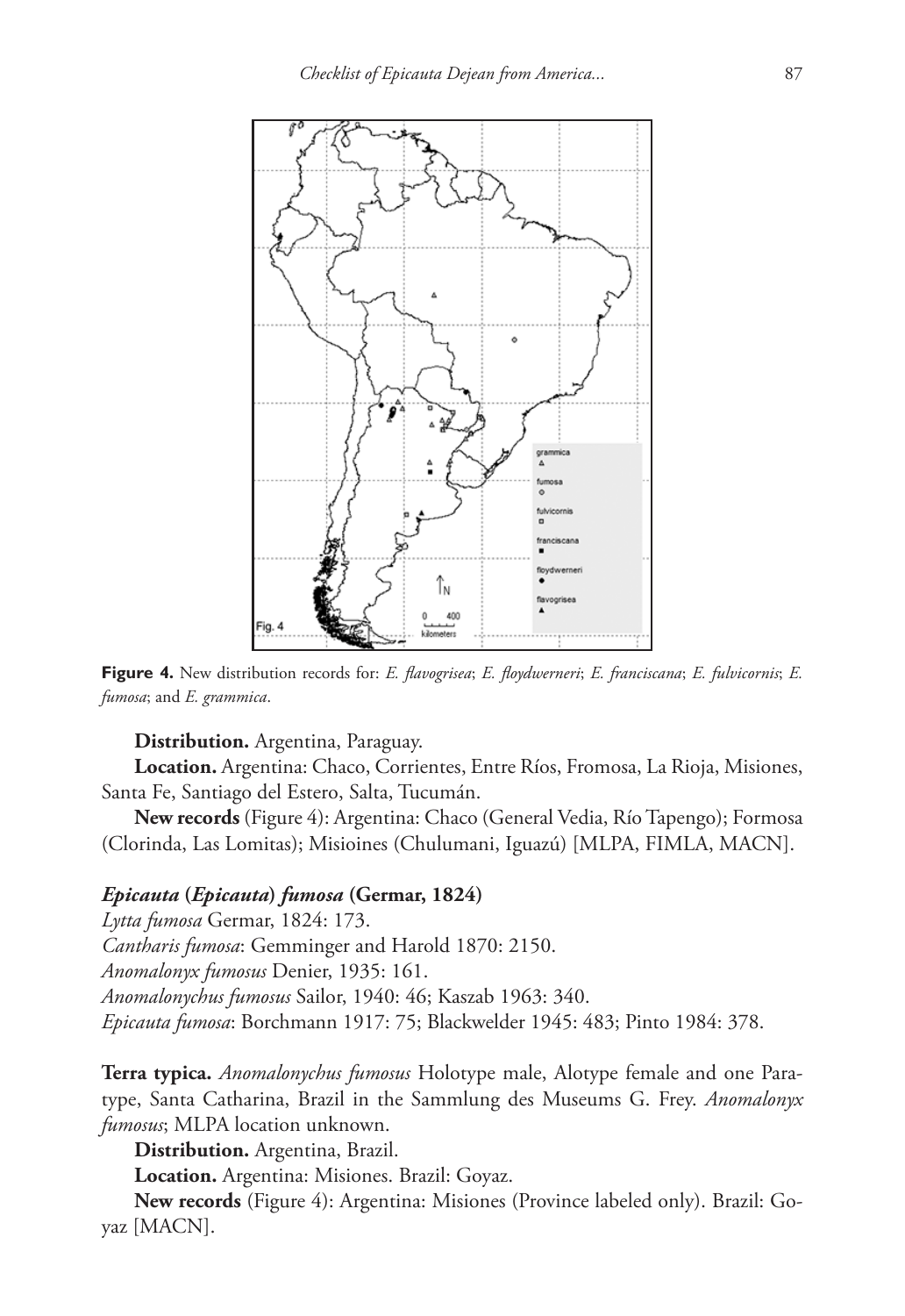#### *Epicauta* **(***Epicauta***)** *funebris* **Horn, 1873**

*Epicauta funebris* Horn, 1873: 102; Milliken 1921: 6; Denier 1935: 23; Horsfall 1943: 41; Werner 1945: 447; Dillon 1952: 389; Selander and Weddle 1969: 37; Rees 1973: 188; Arnold 1976: 20; Selander 1981: 777; Pinto 1977: 141; 1991: 186.

*Epicauta cinerea*: Riley 1877: 551, 561; Chittenden 1903: 24; Milliken 1921: 6; Rees 1973: 181

*Epicauta pestifera* Werner, 1949: 100 (n, repl. name for *E. solani* Werner, 1945 nec Denier, 1940); Gupta 1965: 455; Selander and Weddler 1969: 37; Arnold 1976: 21; Adams and Selander 1979: 173, 217; Selander 1981: 777; 1982: 427; 1984: 3; Staines 1983: 48; Lago and Mann 1987: 5; MacCormik and Carrel 1987: 310; Blodgett and Higging 1988: 1461

*Epicauta* (*Epicauta*) *solani*: MacSwain 1956: 46.

**Terra typica.** *E. funebris* Lectotype (designated by Werner 1945) Texas; MCZC. *E. pestifera* Holotype male, Norwood Pennsylvania; MCZC.

**Distribution.** United States.

**Location.** United States: Alabama, Arkansas, Connecticut, Delaware, District of Columbia, Florida, Georgia, Illinois, Indiana, Louisiana, Maryland, Massachusetts, Michigan, Minnesota, Mississippi, Missouri, Nebraska, New Hampshire, New Jersey, New York, North Carolina, Ohio, Oklahoma, Pennsylvania, Rhode Island, South Carolina, South Dakota, Tennessee, Texas, Virginia, West Virginia, Wisconsin.

#### *Epicauta* **(***Epicauta***)** *geniculata* **(Haag-Rutenberg, 1880)**

*Lytta geniculata* Haag-Rutenberg, 1880: 28. *Epicauta geniculata*: Blackwelder 1945: 483.

**Terra typica.** Type (?s) Brazil, presumably in ZSBS. **Distribution.** Argentina, Brazil, countries labeled only.

#### *Epicauta* **(***Epicauta***)** *grammica* **(Fischer, 1827)**

*Cantharis grammica* Fischer, 1827: 19; Gemminger and Harold 1870: 2151.

*Epicauta grammica*: Borchmann 1917: 75; Denier 1935: 155, 1940: 420; Blackwelder 1945: 483; Martínez 1992: 6; Campos-Soldini and Roig-Juñent 2011: 27.

*Epicauta fidelis* Brethes, 1925: 14.

**Terra typica.** *Cantharis grammica*, Type (s?) Brazil; RMM, present location unknown. *E. fidelis* Holotype (?) Santa Fe, Argentina; MACN.

**Distribution.** Argentina, Bolivia, Brazil, Colombia, Costa Rica, El Salvador, Guatemala, Honduras, Panama, Paraguay, Uruguay and Venezuela.

**Location.** Argentina: Chaco, Córdoba, Corrientes, Entre Ríos, Formosa, Jujuy, Misiones, Salta, Santa Fe, Rio Negro, Santa Fe, Salta, Tucumán. Paraguay: Departamento de San Pedro. Bolivia: Cochabamba. Brazil: Mato Grosso, Minas Gerais, São Paulo. Colombia: Magdalena, Meta, Santander, Vélez, Guanacaste, Puntarenas, San José, Coyolar. El Salvador: La Libertad. Guatemala: Izabal, Cuyotenango. Honduras: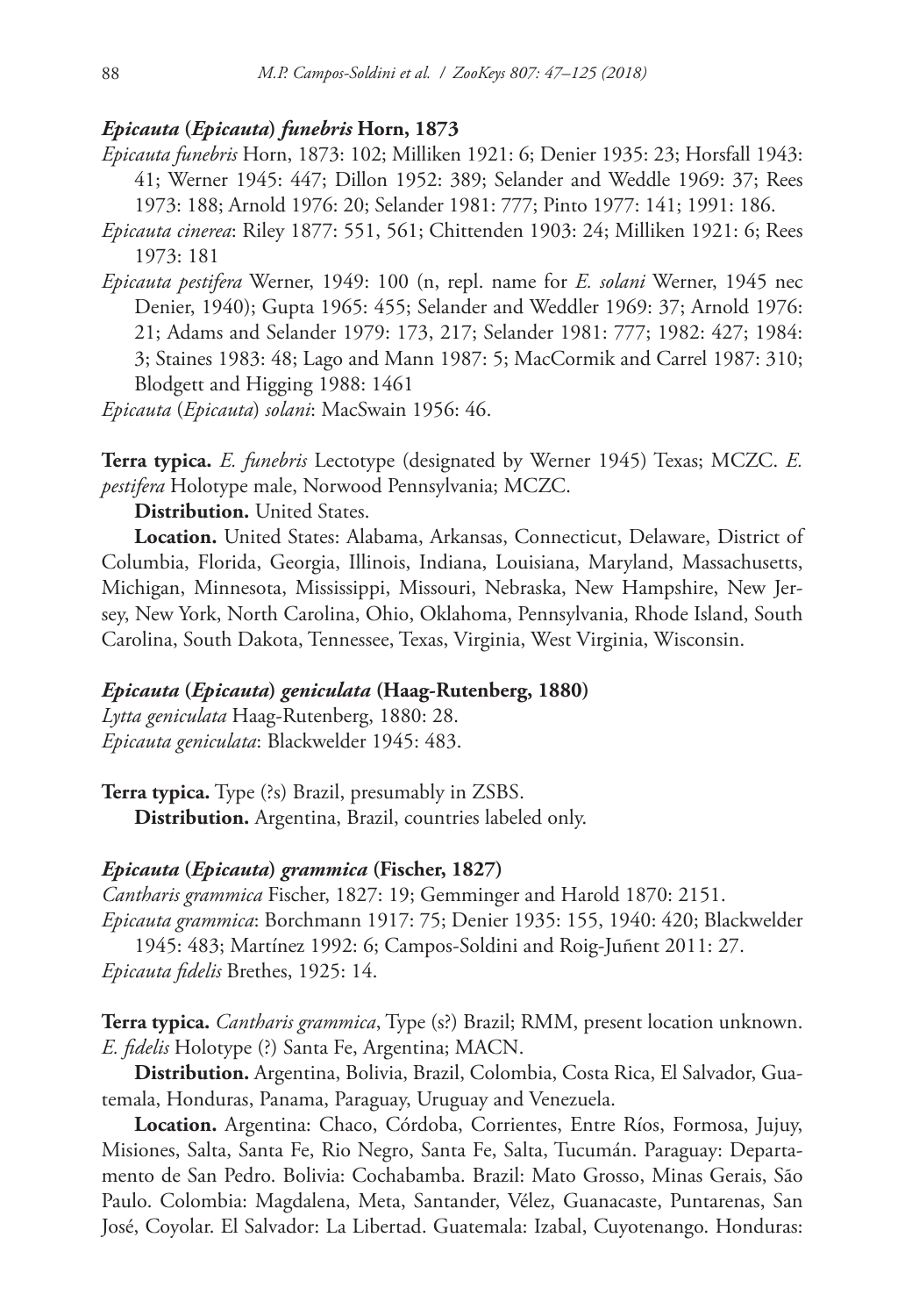Copán, Francisco Morazón. Panama: Canal Zone, Coclé, Panamá. Uruguay: Rio Negro. Venezuela: Apure, Aragua, Bolívar, Carabobo, Distrito Federal, Miranda, Monagas, Portuguesa, Sucre, Trujillo, Zulia.

**New records** (Figure 4): Argentina: Chaco (Resistencia, Saenz Peña); Corrientes (Santo Tomé); Entre Ríos (Concordia, Parque Nacional el Palmar); Formosa (Campos Villafañe, Río Pilcomayo); Jujuy (Ledesma); Misiones (Iguazú, Piñalito, Santa María); Salta (Cafayate, Las Lajitas, Paso del Rey, Sumalao); Santa Fe (Piquete). Brazil: Mato Grosso (Rancho Grande) [Barriga-Tuñon, MLPA, MACN].

#### *Epicauta* **(***Epicauta***)** *griseonigra* **(Fairmaire, 1873)**

*Cantharis griseonigra* Fairmaire, 1873: 73; Berg 1881: 304 (partim).

*Cantharis centralis* Burmeister, 1881: 25.

*Lytta griseonigra*: Bruch 1914: 405 (partim).

*Epicauta centralis* var*. ochraceocincta* Pic, 1916: 22

*Epicauta griseonigra*: Borchmann 1917: 76 (partim); Denier 1935b: 156 (partim); Blackwelder 1945: 483 (partim); Viana and Williner 1974: 15; Martínez 1992: 6–7; Campos-Soldini 2011: 581.

*Epicauta centralis*: Borchmann 1917: 72; Bruch 1914: 404; Blackwelder 1945: 483; Di Iorio 2004: 168.

**Terra typica.** *Cantharis centralis*, Type (s?) Córdoba, La Rioja, Santiago del Estero; MHNP.

**Distribution.** Argentina, Uruguay.

**Location.** Argentina: Catamarca, Córdoba, Entre Ríos, Formosa, La Rioja, Mendoza, Salta, San Juan, San Luis, Santiago del Estero, Tucumán. Uruguay: country labeled only.

**New records** (Figure 5): Argentina: Córdoba (Calamuchita, El Sauce, Mansilla); Formosa (Bartolomé de las Casas, El Colorado, Laguna Yema); Salta (Chioacán, Salta Forestal); San Juan (Las Tunas); San Luis (El Balde, San Gerónimo) [Barriga Tuñón].

#### *Epicauta* **(***Epicauta***)** *heterodera* **Horn, 1891**

*Epicauta heterodera* Horn, 1891: 43; Maydell 1934: 333; Denier 1935: 156; Werner 1945: 478; Selander 1984: 3; Pinto 1991: 315.

*Epicauta watsoni* Blatchley, 1918: 58.

**Terra typica.** *E. heterodera* Lectotype female (designated by Werner 1945) northern Florida; MCZC. *E. watsoni*, Holotype female, near Gainsville, Florida; PURC.

**Distribution.** United States.

**Location.** United States: Alabama, Florida, Georgia, Louisiana, Mississippi, North Carolina.

## *Epicauta* **(***Epicauta***)** *hieroglyphica* **(Haag-Rutenberg, 1880)**

*Lytta hieroglyphica* Haag-Rutenberg, 1880: 26. *Epicauta hieroglyphica*: Borchmann 1917: 76; Blackwelder 1945: 483.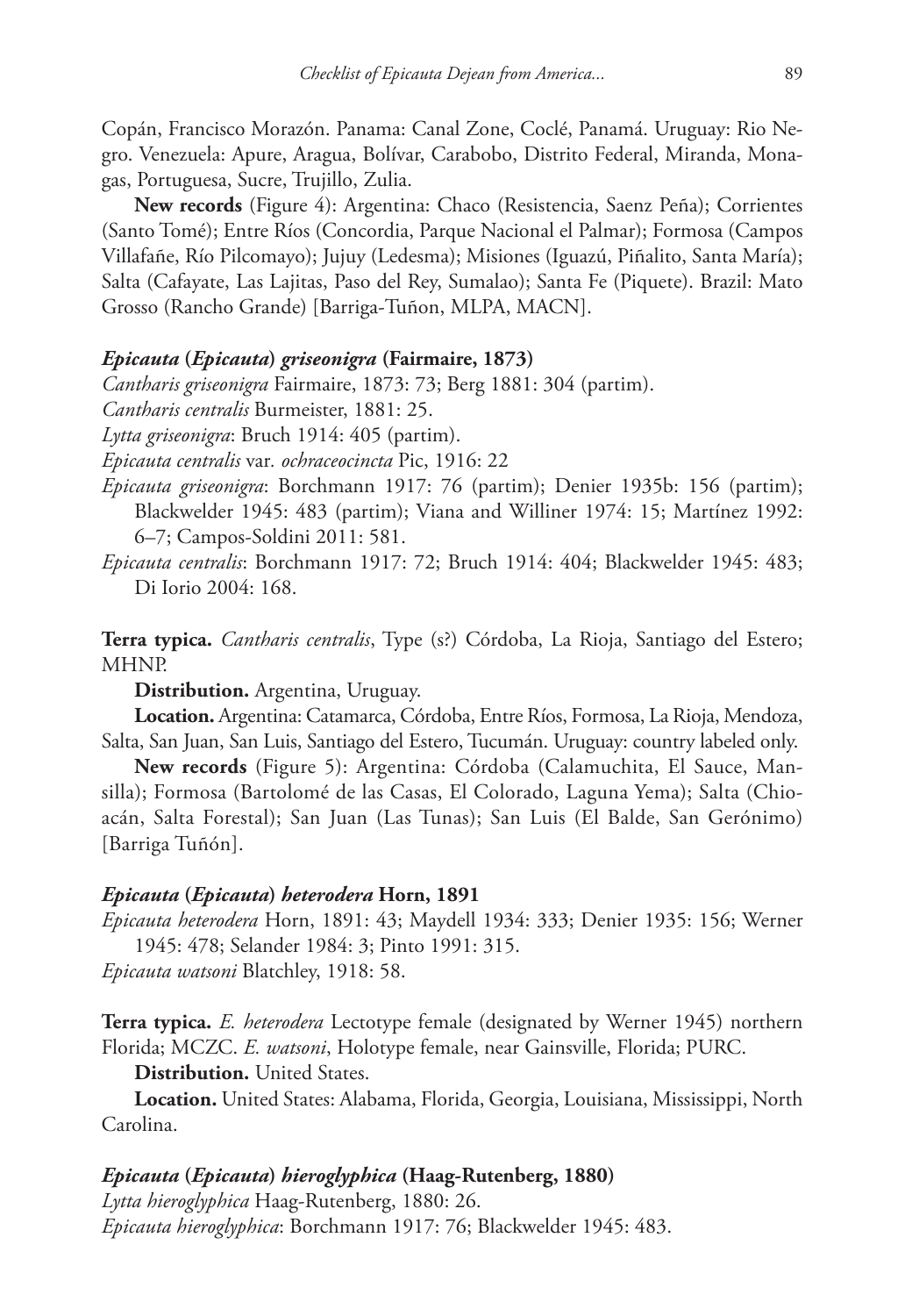- **Terra typica.** Type (s?) Brazil; presumably in ZSBS.
	- **Distribution.** Colombia and Brazil, countries labeled only.
	- **New records** (Figure 5): Colombia: Barranquilla (Distrit labeled only) [MLPA].

## *Epicauta* **(***Epicauta***)** *horni* **Champion, 1892**

*Cantharis cinerea* Dugès, 1869: 160.

*Cantharis vicina* Dugès, 1881: 147 (inappropriate repl. name). Horn 1885: 107. *Epicauta vicina*: Dugès 1889: 70.

- *Epicauta horni*: Champion 1892: 412 (n. repl. name of *E. cinereas* (Dugès), nec Foster, 1771; and for *E. vicina* (Dugès), nec Haag-Rutenberg, 1880); Denier 1935: 156; Blackwelder 1945: 483; Pinto 1991: 274.
- **Terra typica.** Neotype male (designated by Pinto 1991) Guanajuato, Mexico; BMNH. **Distribution.** Mexico. **Location.** Mexico: Colima, Guanajuato, Tamaulipas.

#### *Epicauta* **(***Epicauta***)** *hubbelli* **Werner, 1973**

*Epicauta* (*Epicauta*) *hubbelli* Werner, 1973: 460. *Epicauta hubbelli*: Pinto 1984: 378; 1991: 266.

**Terra typica.** Holotype male, Mexico, Chaipas; MCZC. **Distribution.** Mexico. **Location.** Mexico: Chiapas; Oaxaca.

#### *Epicauta* **(***Epicauta***)** *imitatrix* **Kaszab, 1960**

*Epicauta imitatrix* Kaszab, 1960: 405; Pinto and Bologna 2016: 205.

**Terra typica.** Holotype male and Allotype female, Puna de Andahuaylas, 4000 m, Peru; SMB.

**Distribution.** Peru. **Location.** Peru: Apurímac, Ayacucho, Huanta, 2660 m.

#### *Epicauta* **(***Epicauta***)** *impressifrons* **Van Dayke, 1928**

*Epicauta impressifrons* Van Dayke, 1928: 262; 1929: 129; Denier 1935: 156; Werner 1945: 482; 1945: 482; 1949: 103, 105; 1955: 5; Pinto 1972: 256; 1991: 150.

**Terra typica.** Holotype male, Plam Springs, Riverside Co., California; CASC. **Distribution.** United States. **Location.** United States: California.

#### *Epicauta* **(***Epicauta***)** *inconstants* **(Fischer, 1827)**

*Cantharis inconstants* Fischer, 1827: 17; Gemminger and Harold 1870: 2151. *Epicauta inconstants*: Borchmann 1917: 76; Denier 1935: 156; 1940: 420; Blackwelder 1945: 483.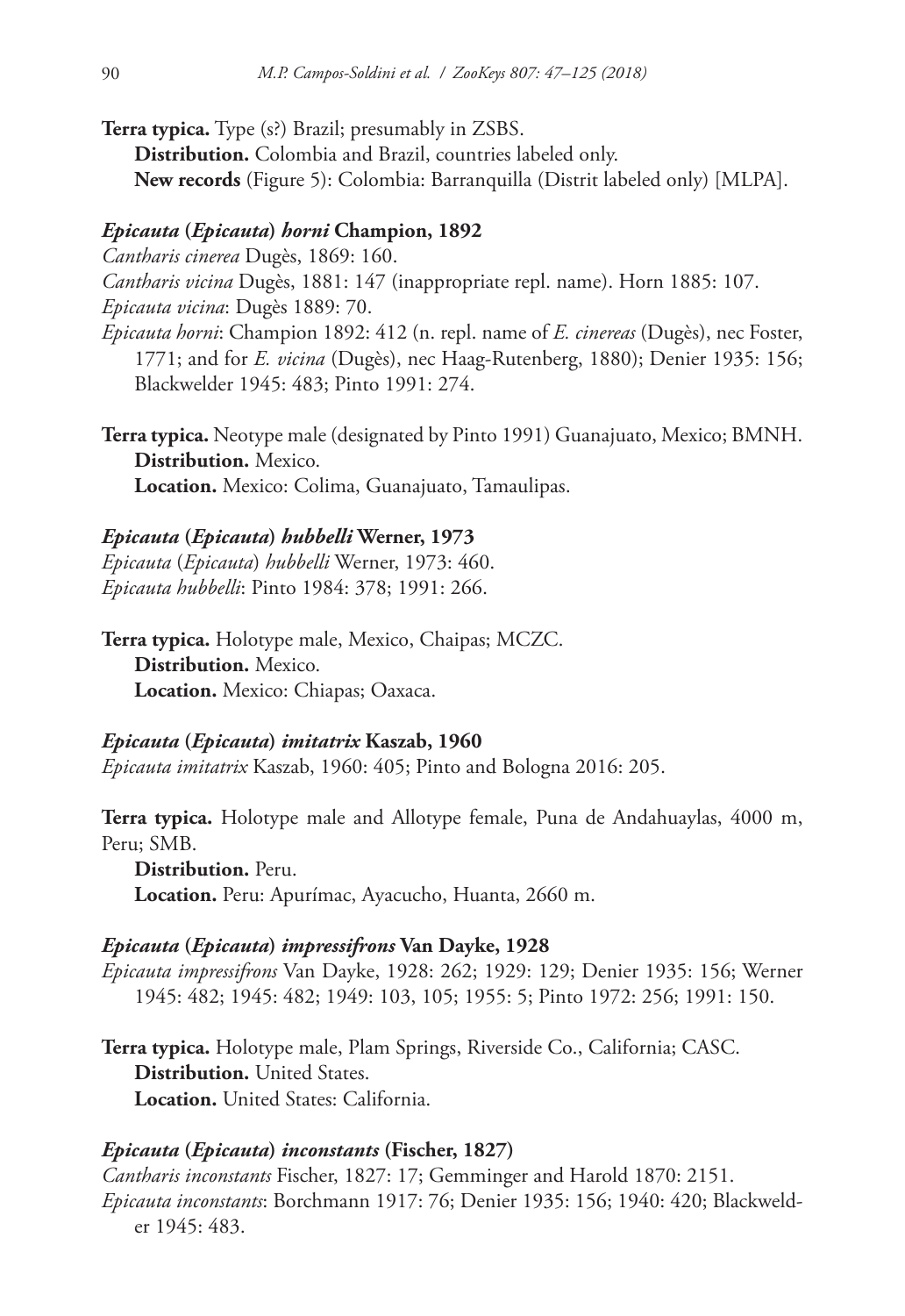

**Figure 5.** New distribution records for: *E. griseonigra*; *E. hieroglyphica*; *E. inconstants*; *E. leopardina*; *E. koehleri*; and *E. kraussi*.

**Terra typica.** Unknown.

**Distribution.** Paraguay, Brazil. **Location.** Paraguay: Villeta. Brazil (Country labeled only). **New records** (Figure 5): Paraguay: Villeta (Colonia Nueva Italia) [MLPA].

#### *Epicauta* **(***Epicauta***)** *insueta* **Werner, 1955**

*Epicauta insueta* Werner, 1955: 11; Pinto 1991: 151.

**Terra typica.** Holotype male, Toluca, Mexico; AMNH. **Distribution.** Mexico. **Location.** Mexico: Toluaca.

#### *Epicauta* **(***Epicauta***)** *jeffersi* **Pinto, 1980**

*Epicauta normalis*: Werner, 1949: 96 (in part); Werner et al. 1966: 38 (in part); Arnold 1976: 23. *Epicauta jeffersi* Pinto, 1980: 56; 1991: 275.

**Terra typica.** Holotype male, southeast of Willcox, Arizona; CASC. **Distribution.** United States. **Location.** United States: Arizona, Colorado, Oklahoma.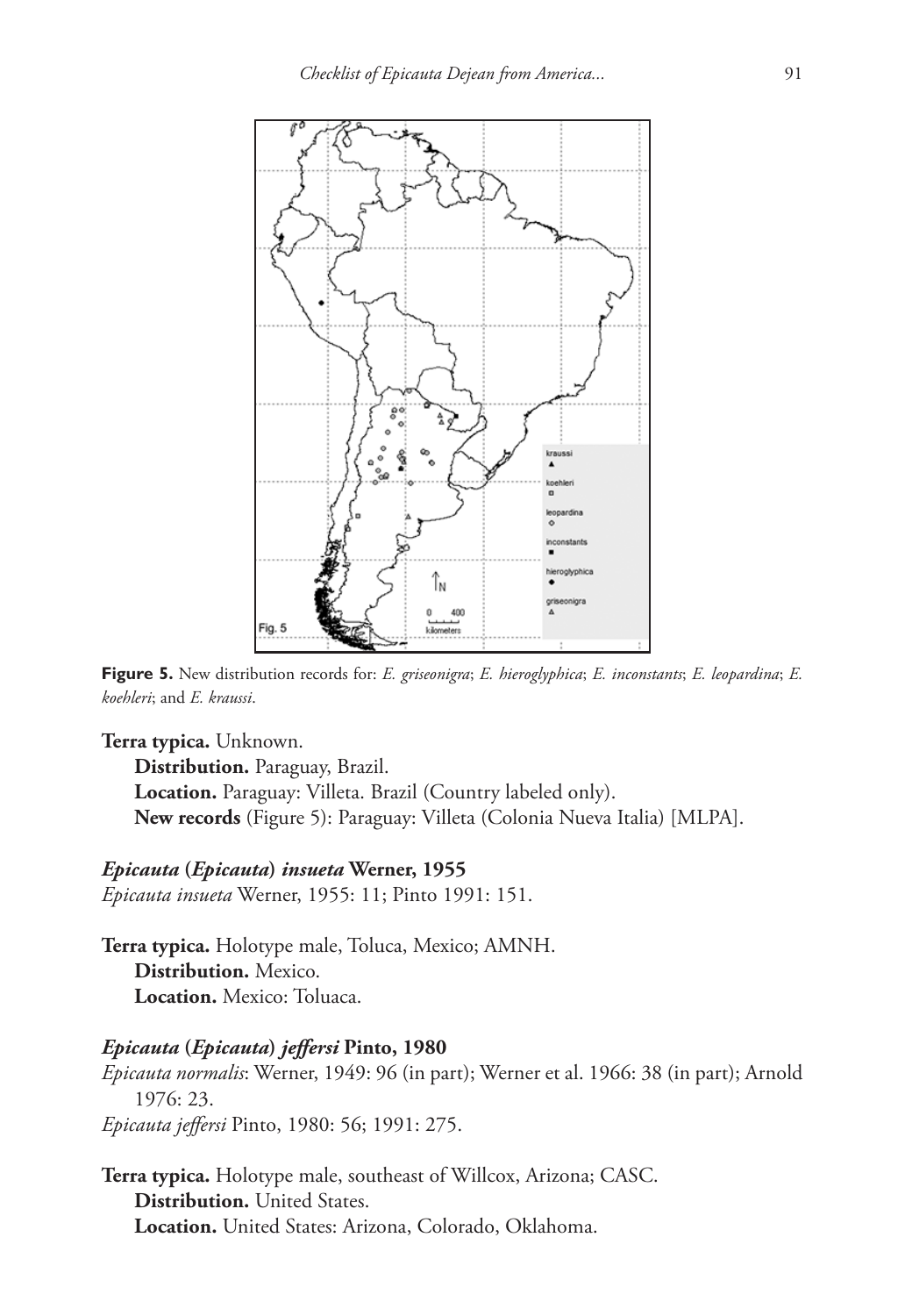## *Epicauta* **(***Epicauta***)** *jimenezi* **Dugès, 1889**

*Epicauta jimenezi* Dugès, 1889: 73; Champion 1892: 417; Denier 1935: 156; Vaurie 1950: 23; Blackwelder 1945: 483; Werner 1954: 110; Werner et al. 1966: 32; Vázquez and Zaragoza 1979: 580; Pinto 1991: 222.

*Epicauta nigropilosa* Maydell, 1934: 332; Denier 1940: 421.

**Terra typica.** *E. jimenezi* Holotype (sex?) Guadalajara, Mexico; UNAM. *E. nigropilosa* Holotype (sex?) Guadalajara, Mexico; UNAM.

**Distribution.** Mexico, United States.

**Location.** Mexico: Durango, Jalisco, Sinaloa, Sonora. United States: Arizona.

#### *Epicauta* **(***Epicauta***)** *kansanas* **Werner, 1944**

*Epicauta kansanas* Werner, 1944: 70; 1945: 476; Ballamer 1980: 84; Pinto 1991: 332.

**Terra typica.** Holotype male, type locale unknown, erroneously labeled "Sedgewick Co., Kansas"; USNM.

**Distribution.** United States. **Location.** United States: Kansas.

#### *Epicauta* **(***Epicauta***)** *koehleri* **Denier, 1940**

*Epicauta koehleri* Denier, 1940: 420; Bosq 1943: 11; Viana and Williner 1974: 11; Di Iorio 2004: 168; Campos-Soldini and Roig-Juñent 2015: 28.

**Terra typica.** Holotye male, Allotype female, Santa Fe: Sancti Spiritu; MLPA, location unknown.

**Distribution.** Argentina, Bolivia.

**Location.** Argentina: Buenos Aires, Chubut Mendoza, Golfo San Jorge, Neuquén, San Juan, Santa Cruz, Santa Fe, Río Negro. Bolivia: Nor Yungas, La Paz.

**New records** (Figure 5): Argentina: Formosa (Bermejo, Laguna Yema); Neuquén (Lago Verde, San Martín de los Andes, Río Agrio) [IADIZA, FIMLA, MACN].

#### *Epicauta* **(***Epicauta***)** *koehleri* **var.** *solani* **Denier, 1940**

*Epicauta koehleri* var. *solani* Denier, 1940: 421.

**Terra typica.** Holotype and Allotype (sex?), Argentina; MLPA, location unknown. **Distribution.** Argentina. **Location.** Argentina: Mendoza, Neuquén, San Juan, Santa Cruz.

### *Epicauta* **(***Epicauta***)** *korytkowskii* **Kaszab, 1978**

*Epicauta korytkowskii* Kaszab, 1978: 331; Pinto and Bologna 2016: 205.

**Terra typica.** Type (s?) Santa Cruz, Peru; type locality unknown. **Distribution.** Peru.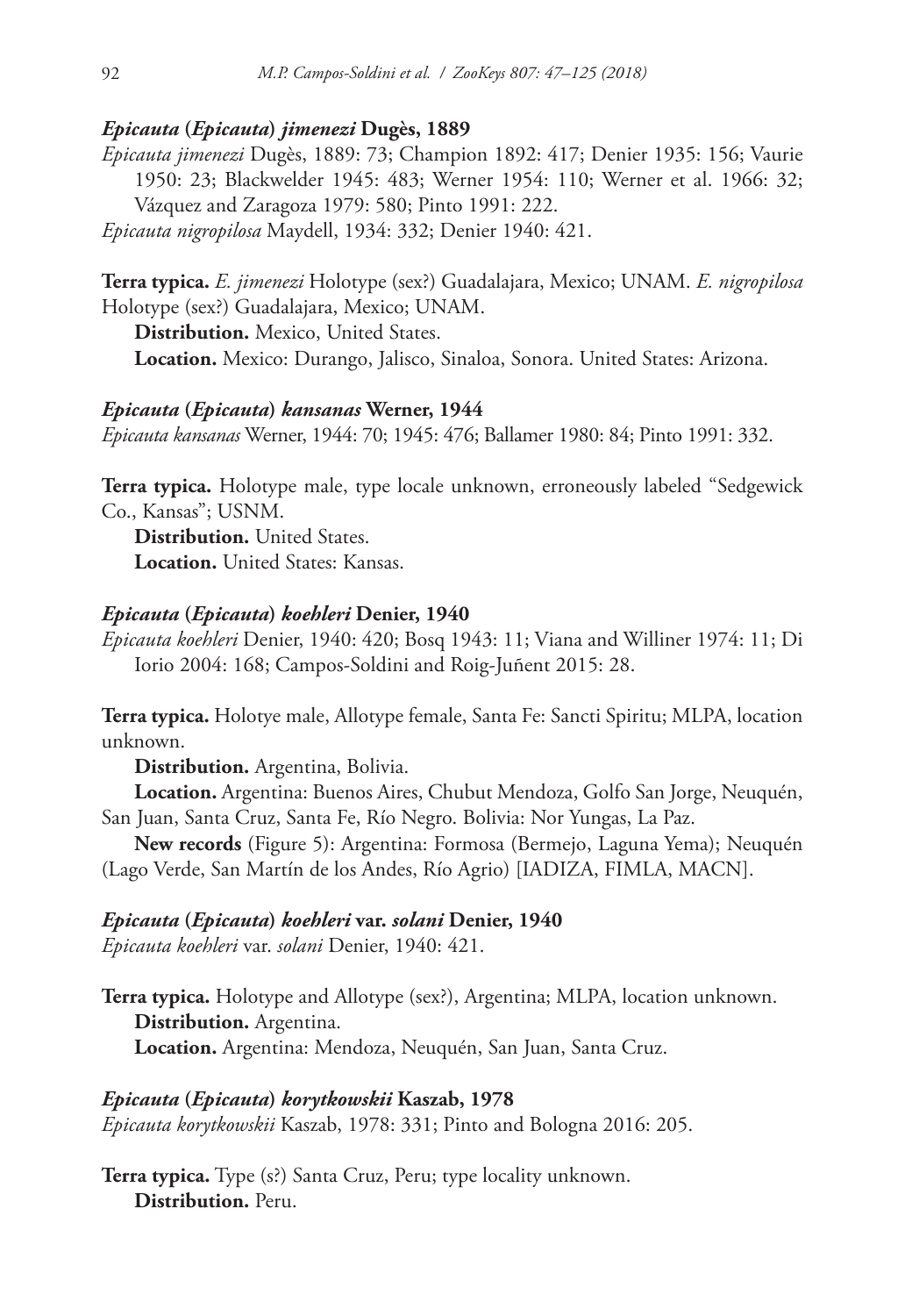**Location.** Peru: Cajamarca; Santa Cruz.

*Epicauta* **(***Epicauta***)** *kraatzi* **(Haag-Rutenberg, 1880)** *Lytta kraatzi* Haag-Rutenberg, 1880: 22. *Epicauta kraatzi*: Borchmann 1917: 76.

**Terra typica.** Type (s?) Brazil; presumably in ZSBS. **Distribution.** Brazil (Country labeled only).

*Epicauta* **(***Epicauta***)** *kraussi* **(Haag-Rutenberg, 1880)** *Lytta kraussi* Haag-Rutenberg, 1880: 25. *Epicauta kraussi*: Borchmann 1917: 97.

**Terra typica.** Type (s?) Irisanga, Brazil, in the collection of the "Mus. Vind. and Haag-Rutenberg (in part); ZSBS.

**Distribution.** Argentina: Córdoba. Brazil: Goyaz (Río Verde). **New Records** (Figure 5): Argentina: Córdoba (Calamuchita) [MLPA].

#### *Epicauta* **(***Epicauta***)** *laevicornis* **Werner, 1973**

*Epicauta* (*Epicauta*) *laevicornis* Werner, 1973: 458. *Epicauta laevicornis*: Pinto 1984: 378; 1991: 267.

**Terra typica.** Holotyopes male, Mountains and canyons north of Ajijie, Jalisco, Mexico; MCZC.

**Distribution.** Mexico. **Location.** Mexico: Colima, Guerrero, Jalisco, Mexico, Michoacán.

*Epicauta* **(***Epicauta***)** *latitarsis* **(Haag-Rutenberg, 1880)** *Lytta latitarsis* Haag-Rutenberg, 1880: 33.

*Epicauta latitarsis*: Blackwelder 1945: 483; Pinto and Selander 2016: 205.

**Terra typica.** Type (s?) Peru, Coll: Haag-Rutenberg; presumably in ZSBS. **Distribution.** Peru. **Location.** Peru: Ayacucho.

## *Epicauta* **(***Epicauta***)** *leopardina* **(Hagg-Rutenberg, 1880)**

*Lytta leopardina* Haag-Rutenberg, 1880: 30. *Cantharis leopardina*: Burmeister 1881: 24; Berg, 1881: 304. *Epicauta leopardina*: Bruch 1914: 404; Borchmann 1917: 77; Denier 1935: 156; Bosq 1934: 327; 1942: 11; Blackewelder 1945: 483; Viana and Williner 1974: 11; Martinez 1992: 7; Di Iorio 2004: 169; Campos-Soldini and Roig-Juñent 2015: 27.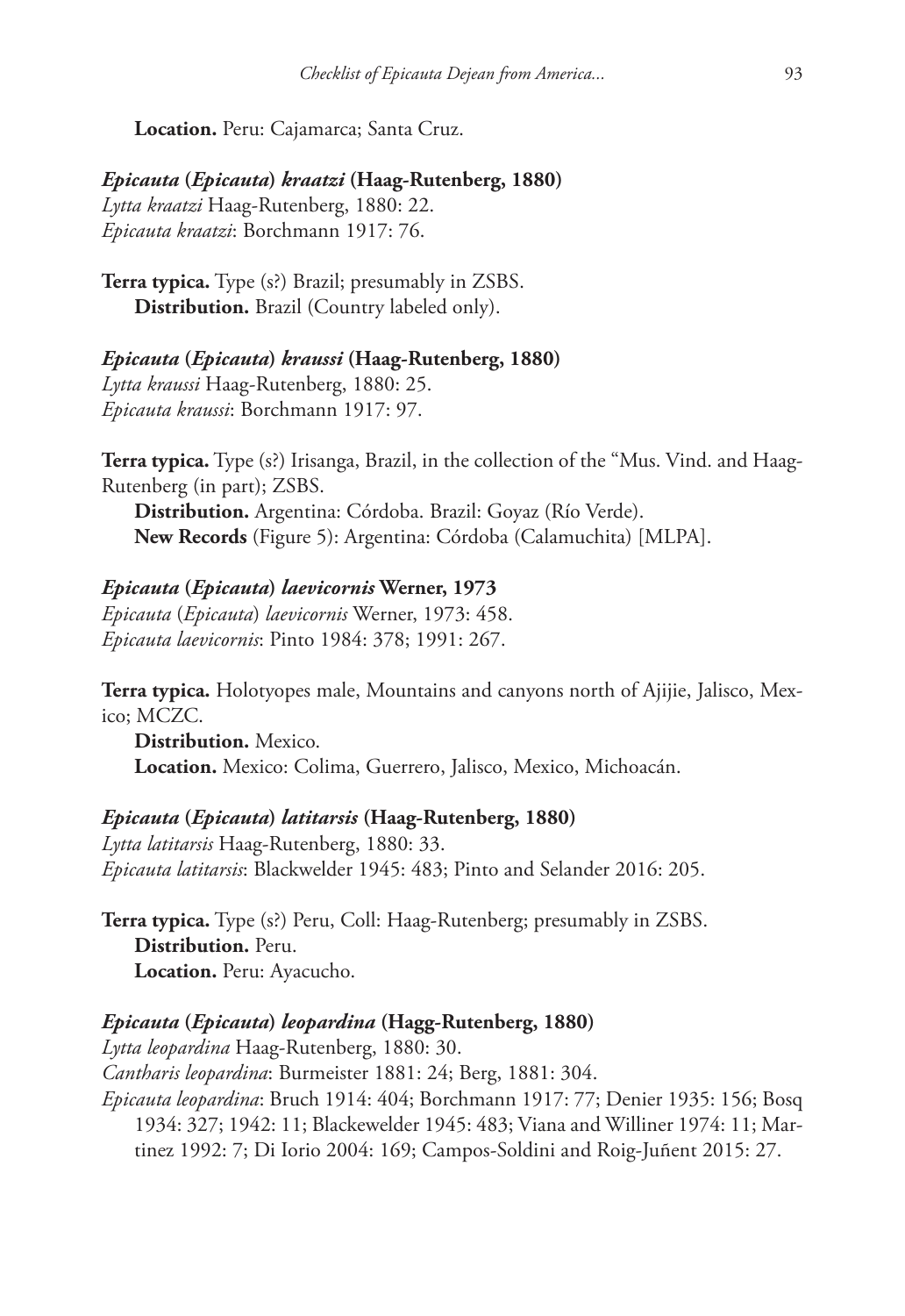**Terra typica.** Syntipes (sex?) Córdoba, Argentina; in the Haag-Rutenberg Collection, ZSBM.

**Distribution.** Argentina, Brazil, Colombia.

**Location.** Argentina: Buenos Aires, Catamarca, Córdoba, Chaco, Entre Ríos, Formosa, Mendoza, Misiones, Neuquén, Salta, San Juan, San Luis, Santa Fe, Santiago del Estreo, Tucumán. Brazil: Goyaz, Río de Janeiro. Colombia: Atlántico.

**New records** (Figure 5): Argentina: Catamarca (Andalgalá); Córdoba (Agua de Oro, Calamuchita, Cruz del Eje, Ischilín Quilino, La Falda, Laboulage, La Falda); La Rioja (Talamuyuna); Formosa (Laguna Yema, Palmar Largo); Mendoza (Desaguadero, Lavalle, Ñacuñan); Salta (Alemanía, Carapari, Figueroa, María Juana, Piquete); San Juan (Las Rumanas, Valle Féritl); San Luis (Balde, San Gerónimo); Santa Fe (Arrufo, Colastiné Sur, La Rubia, Recreo, Rincón Norte, San Cristobal); Tucumán (Gobernador Garmendia) [IADIZA, FIMLA, MACN, MLPA, MCNFA].

#### *Epicauta* **(***Epicauta***)** *leucocoma* **Champion, 1892**

*Epicauta leucocoma* Champion, 1892: 425; Denier 1935: 156; Pinto 1982: 407; 1991: 254.

**Terra typica.** Lectotype male (designated by Pinto 1982) Tepanistlahuaca (= Tepanixtlahuaca) Oaxaca, Mexico.

**Distribution.** Mexico. **Location.** Mexico: Guerrero, Jalisco, Oaxaca.

#### *Epicauta* **(***Epicauta***)** *limbaticollis* **Pic, 1924**

*Epicauta limbaticollis* Pic, 1924: 32; Pinto and Bologna 2016: 205.

**Terra typica.** Type (s?) Peru; type locality unknown. **Distribution.** Peru: country labeled only.

#### *Epicauta* **(***Epicauta***)** *lizeri* **Denier, 1934**

*Epicauta lizeri* Denier, 1934: 271; Denier 1940: 421; Blackwelder 1945: 483; Campos-Soldini et al. 2009: 5; Campos-Soldini and Roig Juñent 2015: 29.

**Terra typica.** Holotype, allotype, and eight paratypes (sex?), Argentina: MLPA; two paratypes, location unknown; MACN.

**Distribution.** Argentina, Bolivia.

**Location.** Argentina: Catamarca, Chaco, Jujuy, La Rioja, Salta, Santa Cruz, Santiago del Estero, Tucumán. Bolivia: Santa Cruz.

**New records** (Figure 6): Argentina: Salta (province labeled only); Tucumán (Tafí del Valle). Bolivia: Santa Cruz (Lagunilla); [MLPA, FIMLA, MACN, MLPA].

#### *Epicauta* **(***Epicauta***)** *luctifera* **(Fairmaire, 1873)**

*Cantharis luctifera* Fairmaire, 1873: 534; Berg 1881: 303.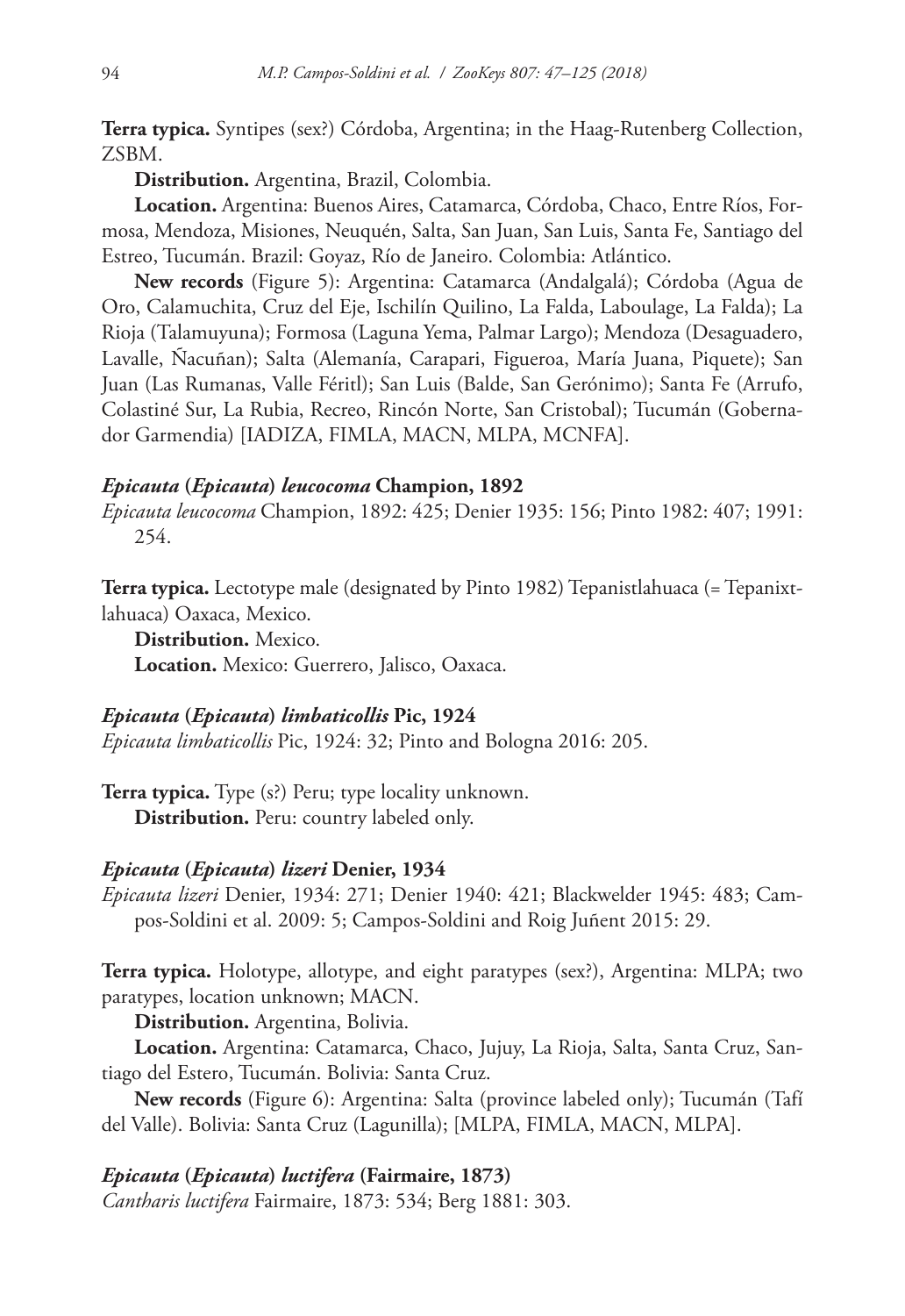*Cantharis leucoloma* Burmeister, 1881: 22.

*Lytta luctifera*: Bruch 1914: 405.

*Epicauta luctifera*: Borchmann 1917: 77; Bosq 1943: 11; Hayward 1942: 23; Blackwelder 1945: 483; Viana and Williner 1974: 14; Di Iorio 2004: 169; Campos-Soldini 2011: 582.

**Terra typica.** *Cantharis leucocoma*, Type (s?) Uruguay; type locality unknown.

**Distribution.** Argentina, Uruguay.

**Location.** Argentina: Buenos Aires; Córdoba, San Luís, Tucumán. Uruguay (Montevideo).

**New records** (Figure 6): Argentina: Córdoba (Calamuchita, El Sauce). Uruguay: Florida (Arroyo Chico); Montevideo: (Minas) [Barriga-Tuñón, MLPA].

#### *Epicauta* **(***Epicauta***)** *luteolineata* **Pic, 1933**

*Epicauta luteolineata* Pic, 1933: 25.

*Epicauta missionum* var *luteolineata*: Denier 1935: 157; 1940: 421; Blackwelder 1945: 483; Di Iorio 2004: 169; Campos-Soldini and Roig-Juñent 2011: 38.

**Terra typica.** Syntypes (sex?), "Río Salado" Argentina; type locality unknown.

**Distribution.** Argentina.

**Location.** Argentina: Mendoza, Misiones, Santa Fe; Salta, Santiago del Estero, Tucumán.

#### *Epicauta* **(***Epicauta***)** *maculata* **(Say, 1823)**

*Lytta maculata* Say, 1823: 298; LeConte 1853: 340.

*Lytta conspersa* LeConte, 1853: 340; 1866: 158.

*Cantharis maculata*: Gemminger and Harold 1870: 2151.

*Epicauta maculata*: LeConte 1866: 158; Denier 1935;156; Gilberston and Horsfall 1940: 14; Larson 1943: 480; Werner 1944: 65; 1945: 441; 1949: 95 (in part); Vauri 1950: 19; Dillon 1952: 393; (in part); Arnold 1976: 23; Pinto 1980: 64; 1991: 275; Bouseman 1986: 366.

*Cantharis punctata*: Dugès 1870: 161.

*Epicauta media* Dugès, 1889: 82.

*Epicauta conspersa*: Champion 1892: 413.

*Epicauta nogales* Werner, 1944: 65; 1945: 442; 1949: 96; Dillon 1952: 391; Werner et al. 1966: 39; Pinto 1975: 430.

**Terra typica.** *E. maculata*: Neotype male (designated by Werner 1945) Indianola, Nebraska; MCZC. *E. conspersa* Lectotype male (designated by Werner 1945) Missoury. *E. punctata* apparently lost. *E. media* Holotype male, Nogales, Arizona; MCZC.

**Distribution.** Canada, Guatemala, Mexico, United States.

**Location.** Canada: Manitoba, Saskatchewan. Guatemala: Chichicastenango, Huehuetenango. Mexico: Aguascalientes, Chihuahua, Coahuila, Distrito Federal, Du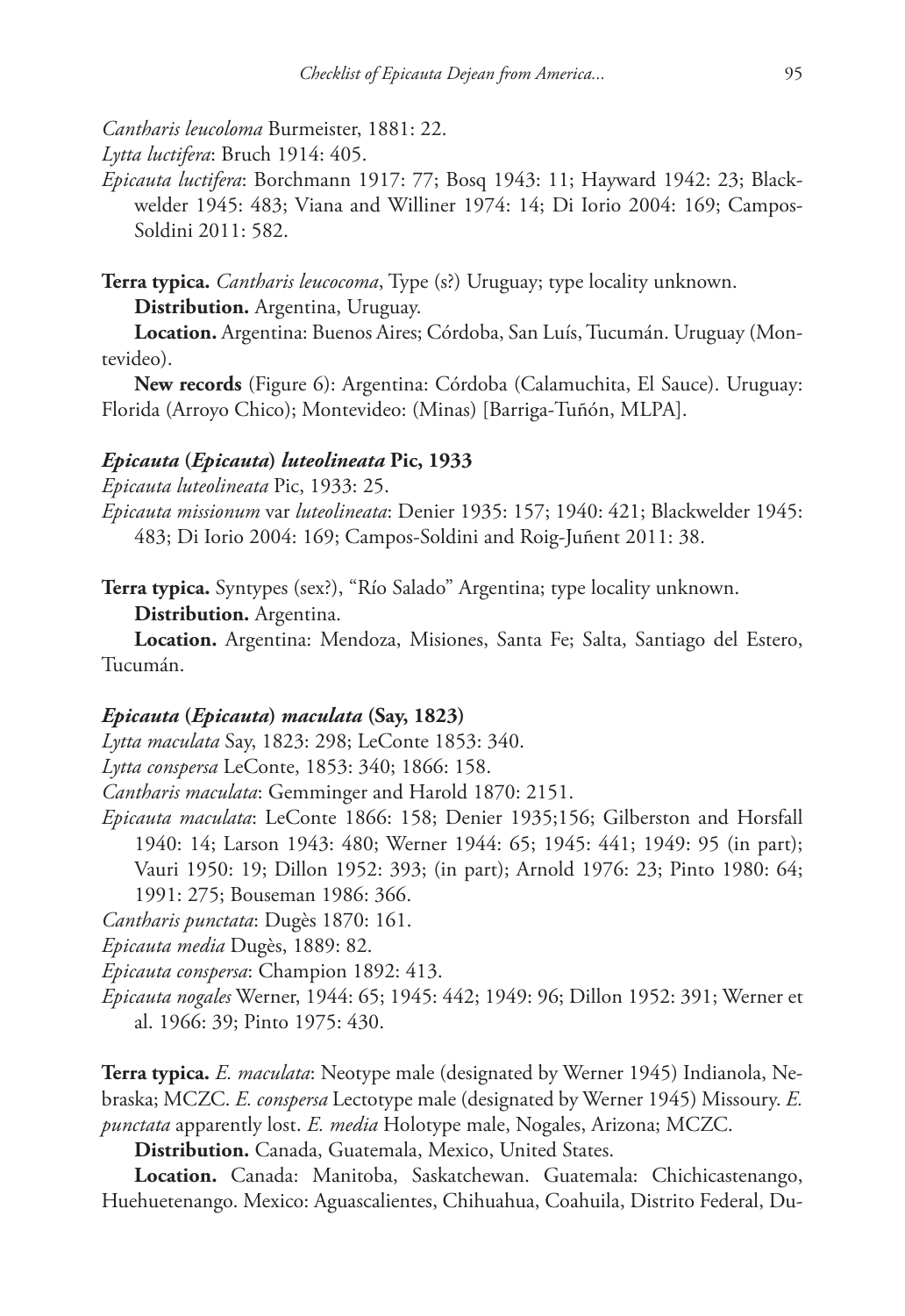rango, Guanajuato, Hidalgo, Jalisco, Michoacan, Nuevo León, Oaxaca, Queréteros, Sonora, Zacatecas. United States: Arizona, Colorado, Illinois, Iowa, Kansas, Montana, Nebraska, New Mexico, North Dakota, Oklahoma, South Dakota, Texas.

#### *Epicauta* **(***Epicauta***)** *magnomaculata* **Martin, 1932**

*Epicauta magnomaculata* Martin, 1932: 169; Maehler 1939: 65; Denier 1940: 421; Werner 1945: 445; Pinto 1980: 46; 1991: 276.

**Terra typica.** Holotype male, Ballart, Inyo Co., California; CASC. **Distribution.** United States. **Location.** United States: California.

## *Epicauta* **(***Epicauta***)** *major* **Pic, 1924**

*Cantharis marginata*: Dugès 1877: 59. *Epicauta marginata*: Dugès 1889: 78. *Epicauta cinerea*: Champion 1892: 421. *Epicauta cinctipennis major* Pic, 1924: 2. *Epicauta subatra*: Denier 1935: 22. *Epicauta major*: Pinto 1991: 191.

**Terra typica.** Syntypes from southern Tamaulipas and San Luis Potosí south; MNHP. **Distribution.** Costa Rica, Guatemala, Honduras, Mexico, Panama.

**Location.** Costa Rica: Carillo, Cartago, Dos Ríos, Hamburg Farm, Juan Viñas, La Estrella, San Carlos. Guatemala: Senahu, Panzos, Tikal. Honduras: Tela. Mexico: Campeche, Chiapas, Oaxaca, Quintana Roo, San Luis Potosí, Tabasco, Veracruz, Yucatan. Panama: Cerro Salud, Maje Island*.*

## *Epicauta* **(***Epicauta***)** *mexicana* **(Dugès, 1889)**

*Henous mexicanus* Dugès, 1889: 37; Champion, 1892: 369; Van Dyke 1928: 409. *Epicauta mexicana* Pinto, 1991: 196.

**Terra typica.** Lectotype male (designated by Pinto 1991) Mexico; HMNH. **Distribution.** Mexico. **Location.** Mexico: Hidalgo, Veracruz.

#### *Epicauta* **(***Epicauta***)** *minutepunctata* **Borchmann, 1930**

*Epicauta minutepunctata* Borchmann, 1930: 94; Denier 1935: 157; Blackwelder 1945: 483; Campos-Soldini and Roig-Juñent 2015: 31. *Epicauta rosilloi* Martínez, 1952: 255; Campos-Soldini and Roig-Juñent 2015.

**Terra typica**. Type (s?) Mendoza: Pedregal; MACN.

**Distribution.** Argentina.

**Location**. Argentina: Buenos Aires, Jujuy, Salta, San Luis: San Francisco, Tucumán.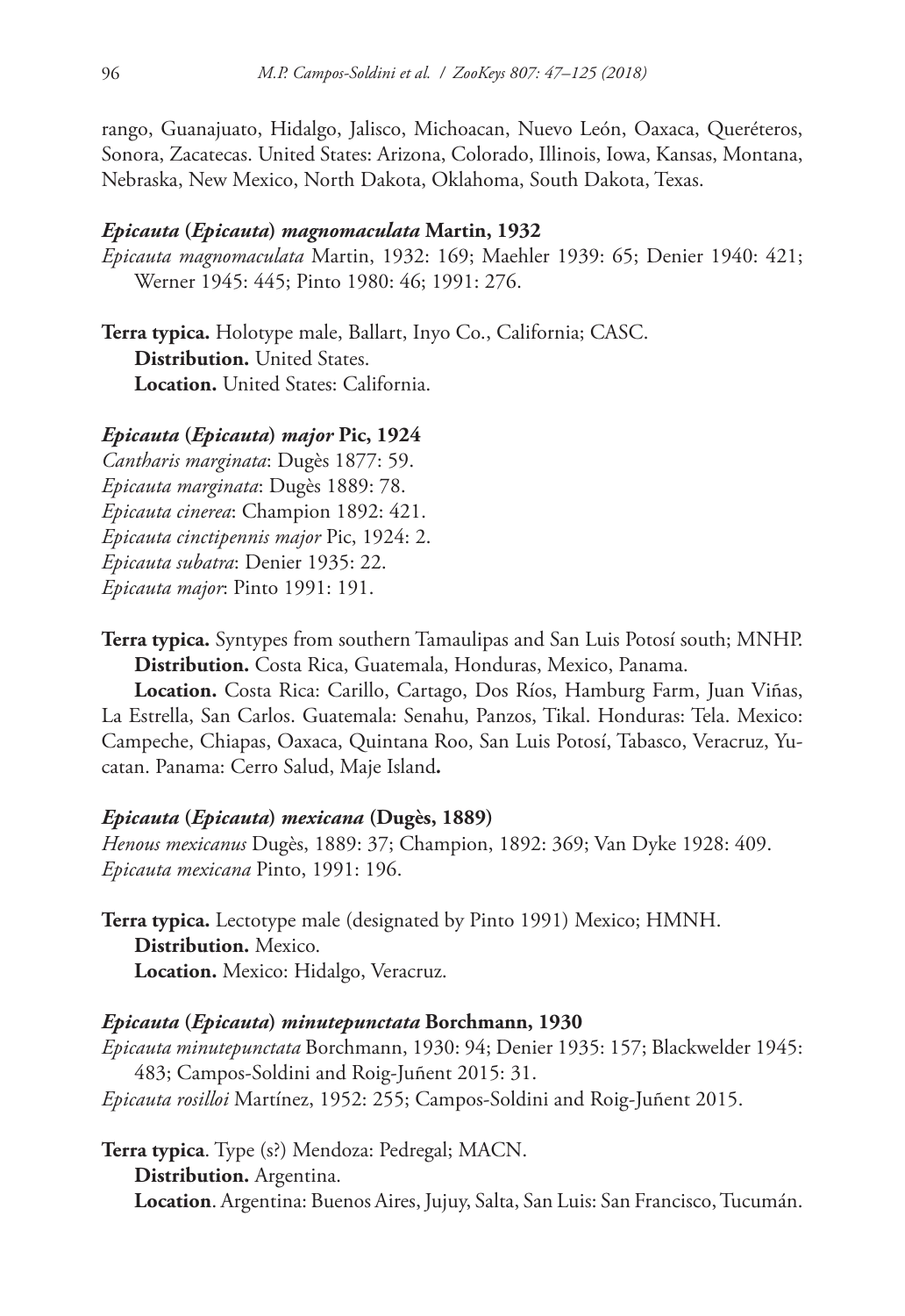

**Figure 6.** New distribution records for: *E. lizeri*; *E. luctifera*; *E. minutepunctata*; *E. missionum*; *E. montei*; and *E. nattereri.*

**New records** (Figure 6): Argentina: Buenos Aires (province labeled only); Entre Ríos (Concordia); Salta (Chicoana, Salta Forestal, Tabillar) San Luis (San Framcisco); Tucumán (Río Mediano) [MLPA, Barriga-Tuñón, FIMLA, MACN].

#### *Epicauta (Epicauta***)** *mirabilis* **Kaszab, 1963**

*Epicauta mirabilis* Kaszab, 1963: 338; Pinto and Bologna 2016: 205.

**Terra typica.** Holotype male, Ayacucho, Peru; SUNM. **Distribution.** Peru. **Location.** Peru: Ayacucho.

#### *Epicauta* **(***Epicauta***)** *missionum* **(Berg, 1881)**

*Cantharis missionum* Berg, 1881: 306.

*Cantharis clericalis* Berg, 1881: 308

*Epicauta missionum* Borchmann, 1971: 78; Denier 1935b: 157; Blackwelder 1945: 483; Campos-Soldini et al. 2009: 5; Campos-Soldini and Roig-Juñent 2015: 38. *Epicauta luteolineata* var. *brevebasalis* Pic, 1933: 26.

*Epicauta luteolineata* var. *discolineata* Pic, 1933: 26; Denier 1935: 154; Blackwelder, 1945: 483.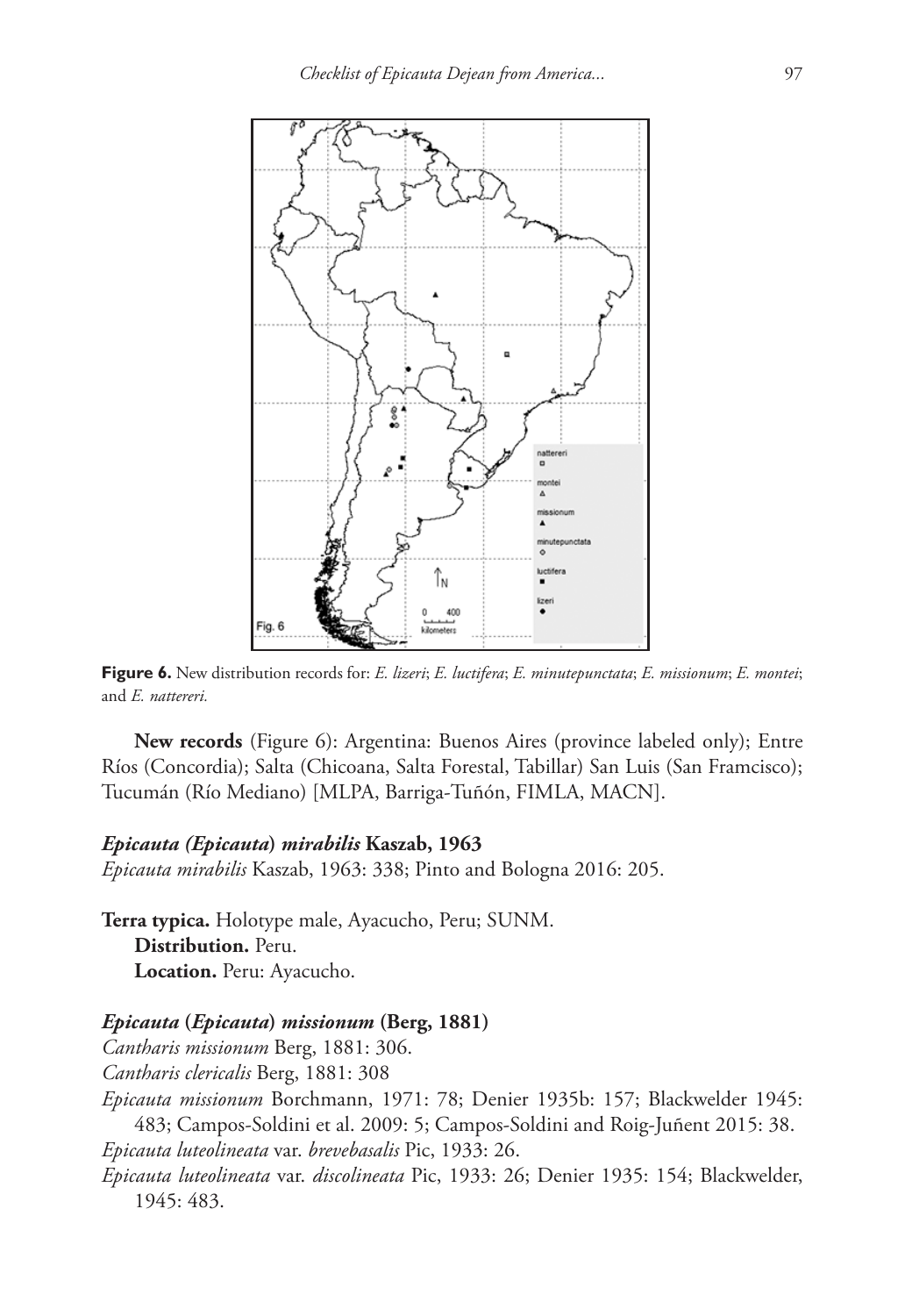*Epicauta missionum* var. *luteolineata*: Denier 1935b: 157; 1940: 421; Blackwelder 1945: 483; Di lorio 2004: 169.

*Epicauta clericalis* var. *discolineata*: Denier 1935: 154; Blackwelder 1945: 483.

**Terra typica.** Holotype female, Misiones, Argentina; MLPA.

**Distribution.** Argentina, Brazil, Uruguay.

**Location.** Argentina: Buenos Aires, Córdoba, Entre Ríos, Formosa, Jujuy, La Rioja, Mendoza, Misiones, Neuquén, Rosario, Salta, San Juan, San Luis, Santa Fe, Santiago del Estero, San Luis, Tucumán. Brazil: Matto Grosso. Paraguay: San Pedro de Cororo. Uruguay: Rivera.

**New records** (Figure 6): Argentina: San Luis (Las Lajitas, San Gerónimo); Misiones (Lagunilla). Brazil: Matto Grosso (Rancho Grande). Paraguay: San Pedro (Cororo). Uruguay: Rivera (Sierra de la Rivera) [Barriga-Tuñon].

#### *Epicauta* **(***Epicauta***)** *mixta* **Dugès, 1889**

*Lytta neglecta* Haag-Rutenberg, 1880: 54.

*Epicauta mixta* Dugès, 1889: 83; Vázquez and Zaragoza 1979: 580; Pinto 1982: 404; 1991: 224; Pinto and Mayor 1986: 602.

*Epicauta neglecta*: Champion 1982 (in major part).

**Terra typica.** Holotype (?) Oaxaca, Mexico; UNAM.

**Distribution.** Mexico.

**Location.** Mexico: Chiapas, Distrito Federal, Guerrero, Hidalgo, Mexico, Michoacán, Morelos, Oaxaca, Veracruz.

#### *Epicauta* **(***Epicauta***)** *modesta* **(Haag-Rutenberg, 1880)**

*Lytta modesta* Haag-Rutenberg, 1880: 53.

*Epicauta modesta*: Champion 1892: 423; Denier 1935: 157; Blackwelder 1945: 483; Pinto 1991: 125.

**Terra typica.** Holotype male, Mexico; ZSMC. **Distribution.** Mexico, country labeled only.

#### *Epicauta* **(***Epicauta***)** *monachica* **(Berg, 1883)**

*Lytta monachica* Berg, 1883: 68.

*Epicauta monachica*: Blanchard 1891: 495; Bruch 1914: 404; Borchmann 1917: 78; Denier 1935b: 157; Bosq 1934: 327; 1943: 11; Hayward 1942: 23; Blackwelder 1945: 483; Viana and Williner 1974: 87; Martinez 1992: 7; Di Iorio 2004: 170; Campos-Soldini et al. 2009: 5; Campos-Soldini and Roig-Juñent 2011: 39.

**Terra typica.** Lectotype female (designated by Adams and Selander 1979) Rodeo del Medio, Mendoza, Argentina; MLPA.

**Distribution.** Argentina, Bolivia, Brazil.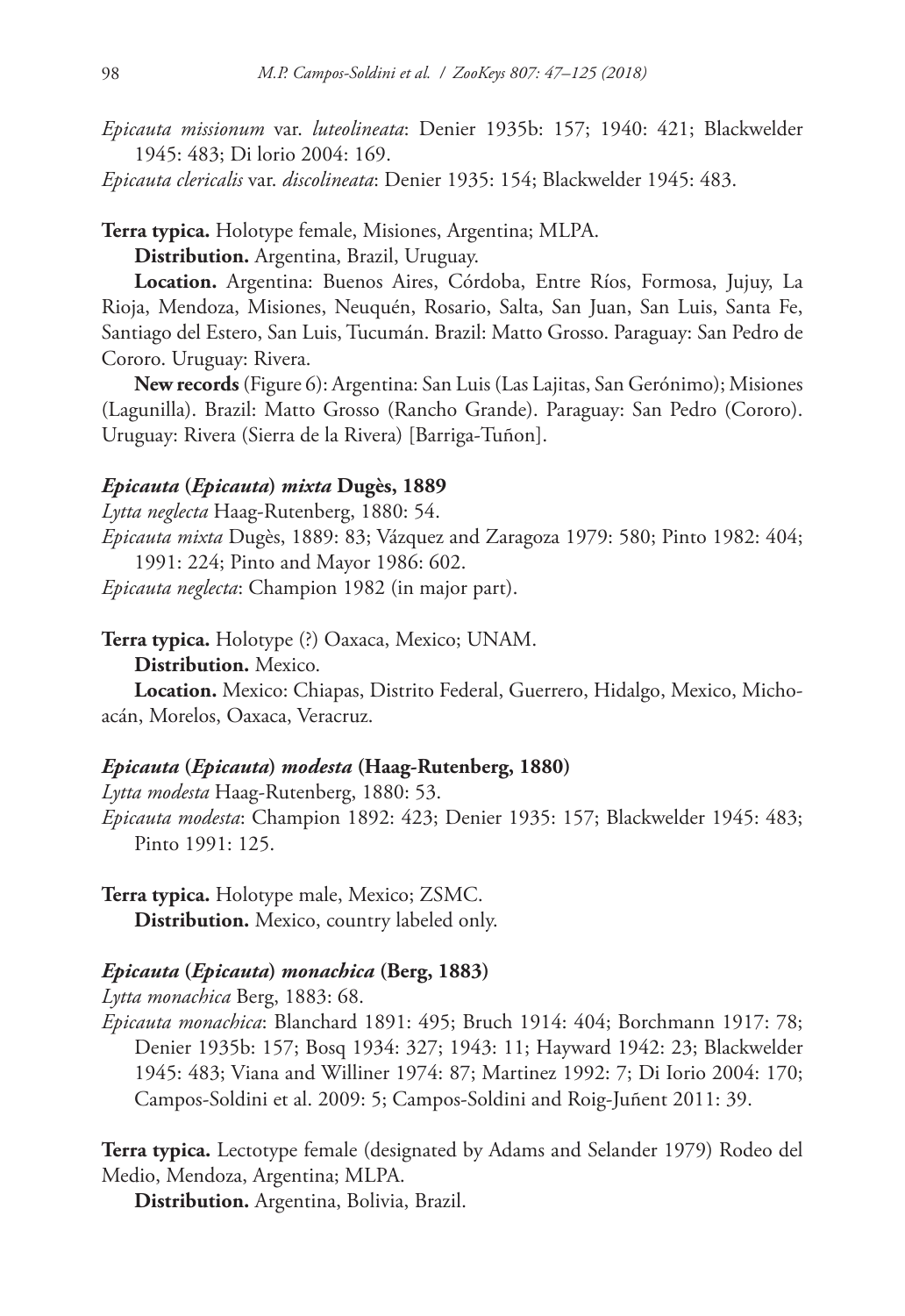**Location.** Argentina: Catamarca; Córdoba, Chaco, La Rioja: Chilecito, Quebrada de Olta, Santiago del Estero, Salta, Santa Fe, Catamarca, Córdoba, Corrientes, Chaco, Formosa, La Rioja, Mendoza, Misiones, Salta, San Juan, Santa Fe, Santiago del Estero, Tucumán. Bolivia: Lagunilla. Brazil: Mato Grosso.

#### *Epicauta* **(***Epicauta***)** *monrosi* **Kaszab, 1960**

*Epicauta monrosi* Kaszab, 1960: 402; Pinto and Bologna 2016: 205.

**Terra typica.** Holotype and Paratype male, Cuzco, 3200–4200 m, Peru; SUMB. **Distribution.** Peru. **Location.** Peru: Cusco.

#### *Epicauta* **(***Epicauta***)** *montara* **Ballmer, 1980**

*Epicauta montara* Ballmer, 1980: 85; Pinto 1991: 333.

**Terra typica.** Holotype male, Montara, San Mateo Co., California; CASC. **Distribution.** United States. **Location.** United States: California.

#### *Epicauta* **(***Epicauta***)** *montei* **Denier, 1935**

*Epicauta montei* Denier, 1935: 157; Blackwelder 1945: 483; DiIorio 2004: 170; Campos-Soldini et al. 2009: 5.

**Terra typica.** Holotype (sex?), Allotype (sex?) and Paratype (s?) Brazil: Mina Gerais, Bello Horizonte; Goyaz, Río Verde; Río de Janeiro, Mendes; Río Grande do Soul. Uruguay: Cerro Largo; in the Sección de Entomología del Instituto de Biología Vegetal de Río de Janeiro.

**Distribution.** Brazil, Uruguay.

**Location.** Argentina: Misiones. Brazil: Bello Horizonte (Mina Gerais); Goyaz: Rio Verde; Rio de Janeiro: Mendes; Rio Grande do Soul. Uruguay: Cerro Largo.

**New records** (Figure 6): Argentina: Misiones. Brazil: Goyaz: Rio Verde; Mina Gerais (Passa quatro) [MLPA].

#### *Epicauta* **(***Epicauta***)** *nattereri* **Haag-Rutenberg, 1880**

*Epicauta nattereri* Haag-Rutenberg, 1880: 78; Denier 1935: 157; Blackwelder 1945: 483.

**Terra typica.** Type (s?) Irizanga, Brazil; "Mus. Vind. and Haag-Rutenberg; ZSBS. **Distribution.** Brazil. **Location.** Brazil: Goyaz. **New records** (Figure 6): Brazil: Goyaz (Río Verde).

#### *Epicauta* **(***Epicauta***)** *nigrans* **Mäklin, 1875**

*Epicauta nigrans* Mäklin, 1875; Pinto and Bologna 2016: 205.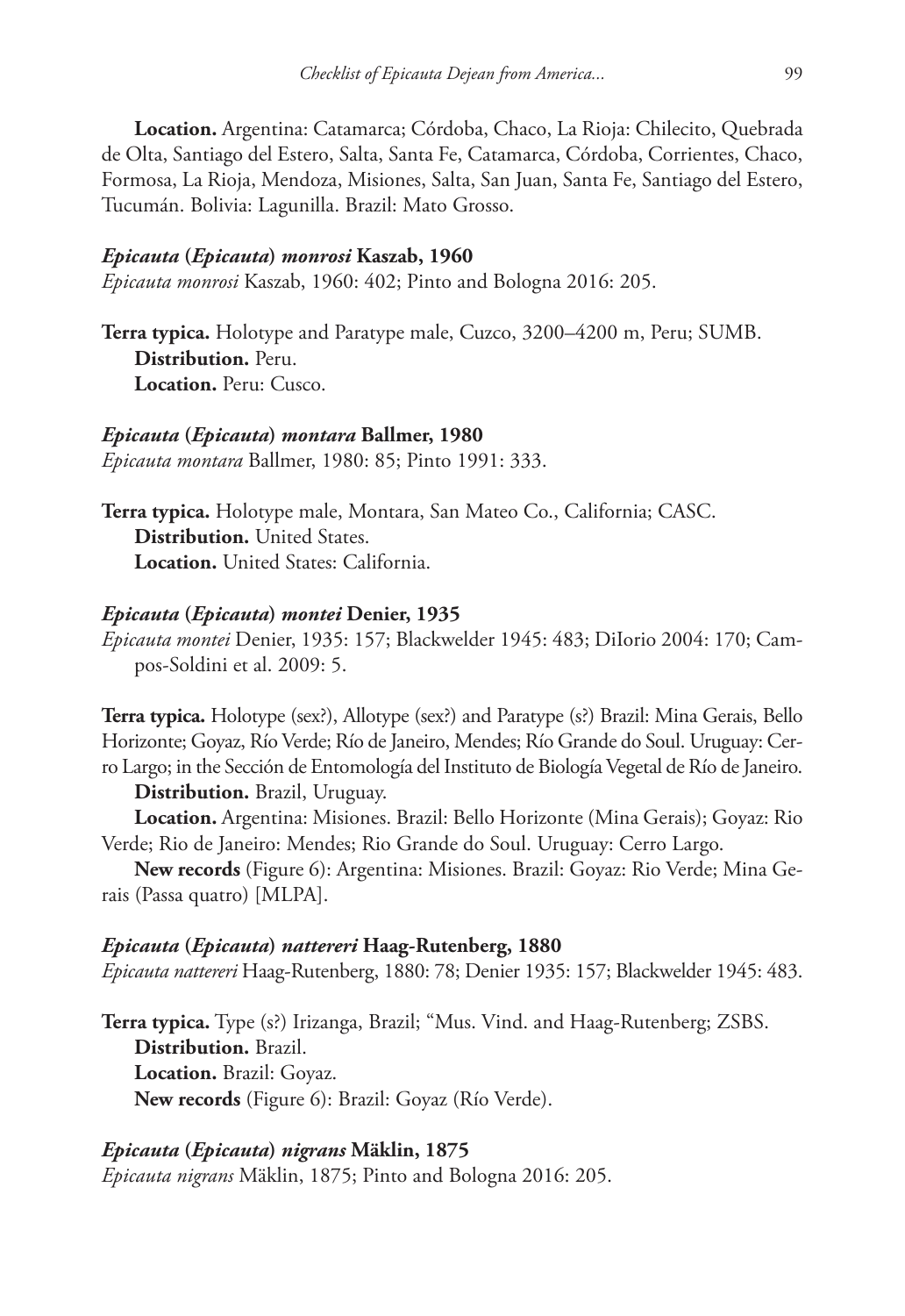**Terra typica.** Type (s?) Peru; type locality unknown.

**Distribution.** Peru (country labeled only).

## *Epicauta* **(***Epicauta***)** *nigropunctata* **(Blanchard, 1843)**

*Cantharis nigropunctata* Blanchard, 1843: 200; Gemminger and Harold 1870: 2152. *Cantharis nigropunctata*: Burmeister 1881: 28 (partim).

*Epicauta nigropunctata*: Borchmann 1917: 79; Denier 1935b: 158; Blackwelder 1945: 483; Bosq 1942: 11; Di Iorio 2004: 170; Campos-Soldini and Roig-Juñent 2015: 32.

*Epicauta breyeri* Denier, 1934: 273; 1935b: 154; Blackwelder 1945: 482.

**Terra typica.** *E. breyeri* Holotype male, Allotype female, La Rioja: Patquia; MACN; MLPA location unknown.

**Distribution.** Argentina, Bolivia, Brazil, Uruguay.

**Location.** Argentina: Catamarca, Chaco, Córdoba, Corrientes, Misiones, Mendoza, Salta. Bolivia Chulumaní, Coroico. Brazil: Parana. Uruguay: Montevideo.

**New records** (Figure 7): Argentina: Catamarca (Cuesta del Totoral); Chaco (El Zapallar); Córdoba (Calamuchita, La Serranita); Corrientes (Santo Tomé); Mendoza (Nihuil); Misiones (Apostoles, Iguazú, Pindapoy, San Ingacio, San Javier, Santa María); Salta (Cabra Corral, Corralito, El Alisal, José de Metan). Brazil: Parana (Guaraniacú) [MLPA, Barriga-Tuñón, MACN].

## *Epicauta* **(***Epicauta***)** *nigerrima* **(Dugès, 1870)**

*Cantharis nigerrima* Dugès, 1870: 161. *Epicauta nigerrima*: Dugès 1889: 77; Pinto 1991: 225.

*Epicauta corvina*: Horn 1885: 107; Champion 1892: 418; Werner 1945: 446.

**Terra typica.** Pinto (1991) indicates that three males in the Salle Collection (BMNH) are from León.

**Distribution.** Mexico.

**Location.** Mexico: Aguascaliente, Durango, Guanajuato, Jalisco, Michoacán, Nuevo León, Querétaro, Sinaloa.

## *Epicauta* **(***Epicauta***)** *nigritarsis* **(LeConte, 1853)**

*Lytta nigritarsis* LeConte, 1853: 340.

*Cantharis nigritarsis*: Gemminger and Harold 1870: 2152.

*Epicauta nigritarsis*: Horn 1873: 100; 1885: 111; Denier 1935: 158; Werner 1945: 438; 1949: 105; Dillon 1952: 396; Selander 1959: 211; Werner et al. 1966: 37; Arnold 1976: 23; Pinto 1977: 137; 1982: 403; 1991: 282; Adams and Selander 1979: 234; Pinto and Mayor 1986: 602.

*Epicauta hesitata* Dilon, 1952: 398.

*Epicauta* (*Epicauta*) *nigritarisis* Dillon, 1952: 398.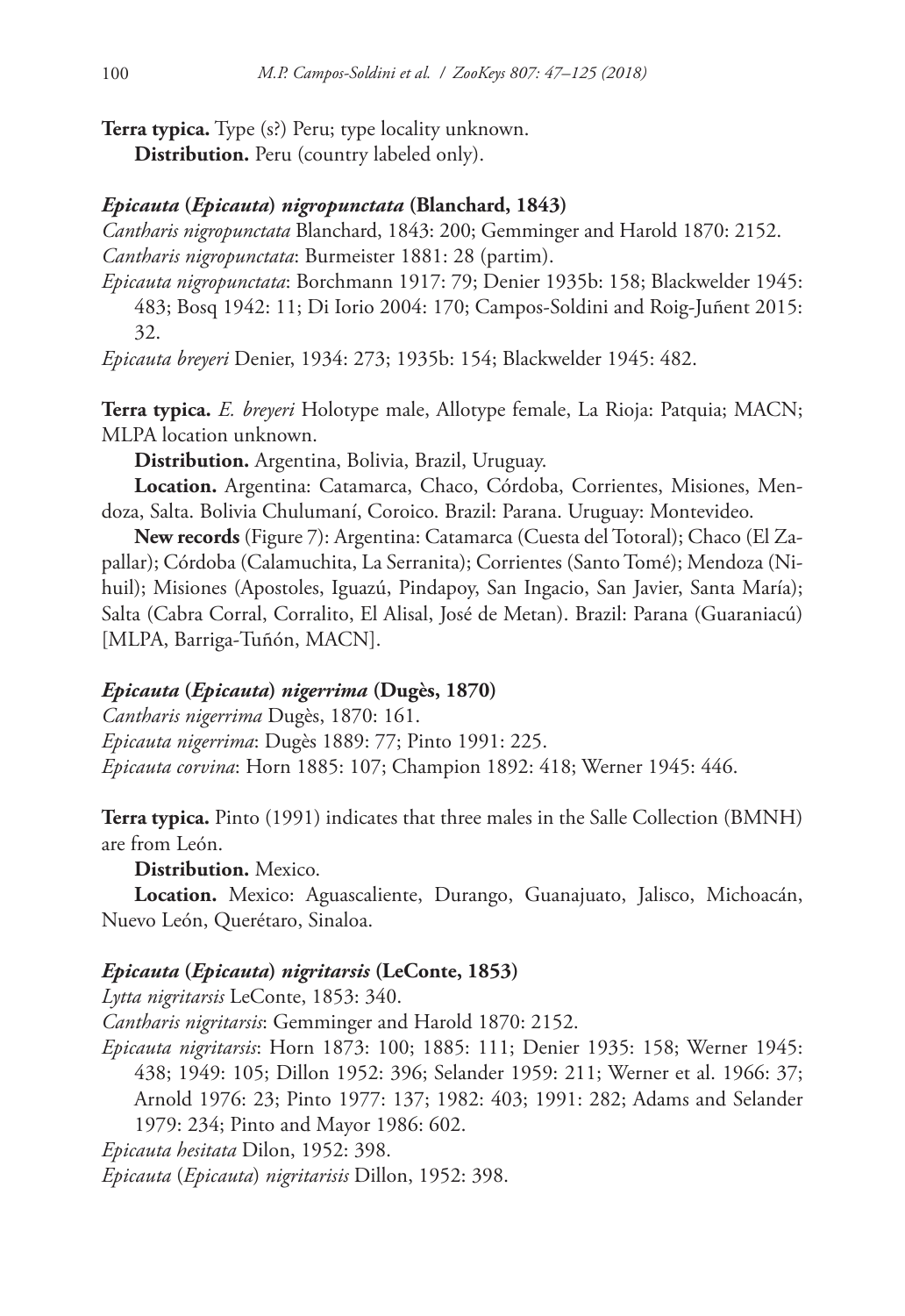**Terra typica.** *E. nigritarsis* Lectotype female (designated by Werner 1945) Mexican Boundary (Texas); MCZC. *E. hesitata* Holotype male, Belton, Texas; TAMU.

**Distribution.** Mexico, United States.

**Location.** Mexico: Coahulia, Nuevo León, Tamaulipas. United States: Arizona, New Mexico, Oklahoma, Texas.

#### *Epicauta* **(***Epicauta***)** *normalis* **Werner, 1944**

*Epicauta normalis* Werner, 1944: 65 (in part); 1949: 95 (in part); Vaurie 1950: 2 (in part); Dillon 1952: 392; Hatch 1965: 105; Werner et al. 1966: 38 (in part); Lavigne and Pfadt 1966: 7; Church 1967: 756; Kumar et al. 1967: 23; Rodgers and Lavigne 1972: 19; Pinto 1975: 430; 1980: 58; 1991: 277.

**Terra typica.** Holotype male, Bridgeport, California; MCZC.

**Distribution.** Canada, United States.

**Location.** Canada: Alberta, Saskatchewan. United States: Arizona, California, Colorado, Idaho, Kansas, Montana, Nevada, New Mwxico, North Dakota, South Dakota, Texas.

#### *Epicauta* **(***Epicauta***)** *obesa* **(Chevrolat, 1835)**

*Lytta obesa* Chevrolat, 1835: 81.

*Cantharis obesa*: Dugès 1870: 128; Gemminger and Harold 1870: 2152.

*Lytta mus* Haag-Rutenberg, 1880: 55.

*Epicauta obesa*: Dugès 1889: 66; Champion 1892: 424; Denier 1935: 158; Blackwelder 1945: 483; Werner 1949: 100; Pinto 1982: 403; 1991: 196.

*Epicauta auricomans* Champion, 1982: 424; Vaurie 1950: 28; Pinto 1982: 403.

*Epicauta ficta* Werner, 1949: 100; Arnold 1976: 21; Hoebeke 1978: 14.

*Epicauta pseudosolani* Dillon, 1952: 395.

**Terra typica.** *E. obesa* two syntypes (?) Toulepeck (=Toulepec), Mexico; UZMH. **Distribution.** Canada, Mexico, United States.

**Location.** Canada: Ontario. Mexico: Distrito Federal, Hidalgo, Jalisco, Michoacán, Morelos, Nuevo León, Puebla, Querétaro, San Luis Potosí, Tamaulipas, Veracruz. United States: Arkansas, Connecticut, Florida, Georgia, Illinois, Iowa, Massachusetts, Michigan, New Hampshire, New Mexico, North Carolina, New York, Ohio, Oklahoma, Pennsylvania, South Carolina, Texas, Wisconsin.

### *Epicauta* **(***Epicauta***)** *occidentalis* **Werner, 1944**

*Epicauta lemniscata*: Horn 1873: 100; Ortenburger and Hatch 1926: 144; Ingram 1927: 1; Ingram and Douglas 1932: 71; Horsfall 1943: 32 (in part); Douglas 1935: 686; Werner 1945: 463; Dillon 1952: 389.

*Epicauta vittata*: Bruner 1891: 15; Cockerell and Harris 1925: 31; Tafenelli and Bess 1968: 51.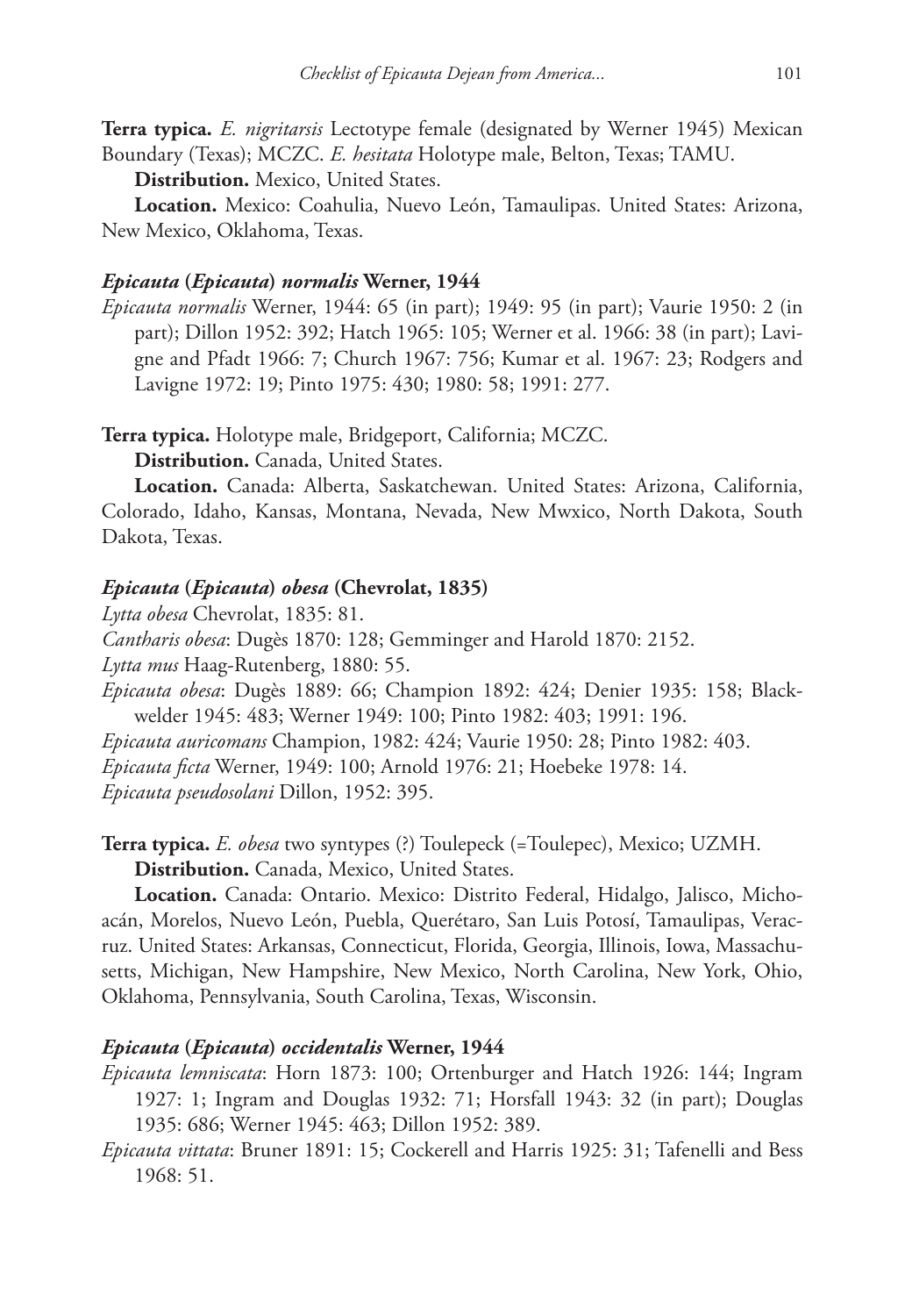

**Figure 7.** New distribution records for: *E. nigropunctata*; *E. philaemata*; *E. pilme*; *E. pluvialis*; *E. pullata*; and *E. purpureiceps*.

*Epicauta occidentalis* Werner, 1944: 69; 1945: 465; Dillon 1952: 399; Adams and Selander 1979: 246; Blodgett and Higgins 1988: 1456; Ray et al. 1989: 187; Pinto 1991: 348.

*Epicauta* (*Epicauta*) *lemniscata*: MackSwain 1956: 60.

**Terra typica.** Holotype male, Cambridge, Nebraska; MCZC.

**Distribution.** United States.

**Location.** United States: Alanbama, Arkansas, Colorado, Georgia, Illinois, Indiana, Kansas, Kentucky, Louisiana, Mississippi, Missouri, Nebraska, Oklahoma, South Dakota, Tennessee, Texas.

#### *Epicauta* **(***Epicauta***)** *ocellata* **(Dugès, 1870)**

*Cantharis ocellata* Dugès, 1870: 160; Horn 1885: 107. *Epicauta ocellata*: Champion 1892: 414; Denier 1935: 158; Blackwelder 1945: 483; Selander 1959: 211; Pinto 1980: 70; 1991: 278.

**Terra typica.** Neotype male (designated by Pinto, 1980) Atlixco, Mexico; CASC. **Distribution.** Mexico.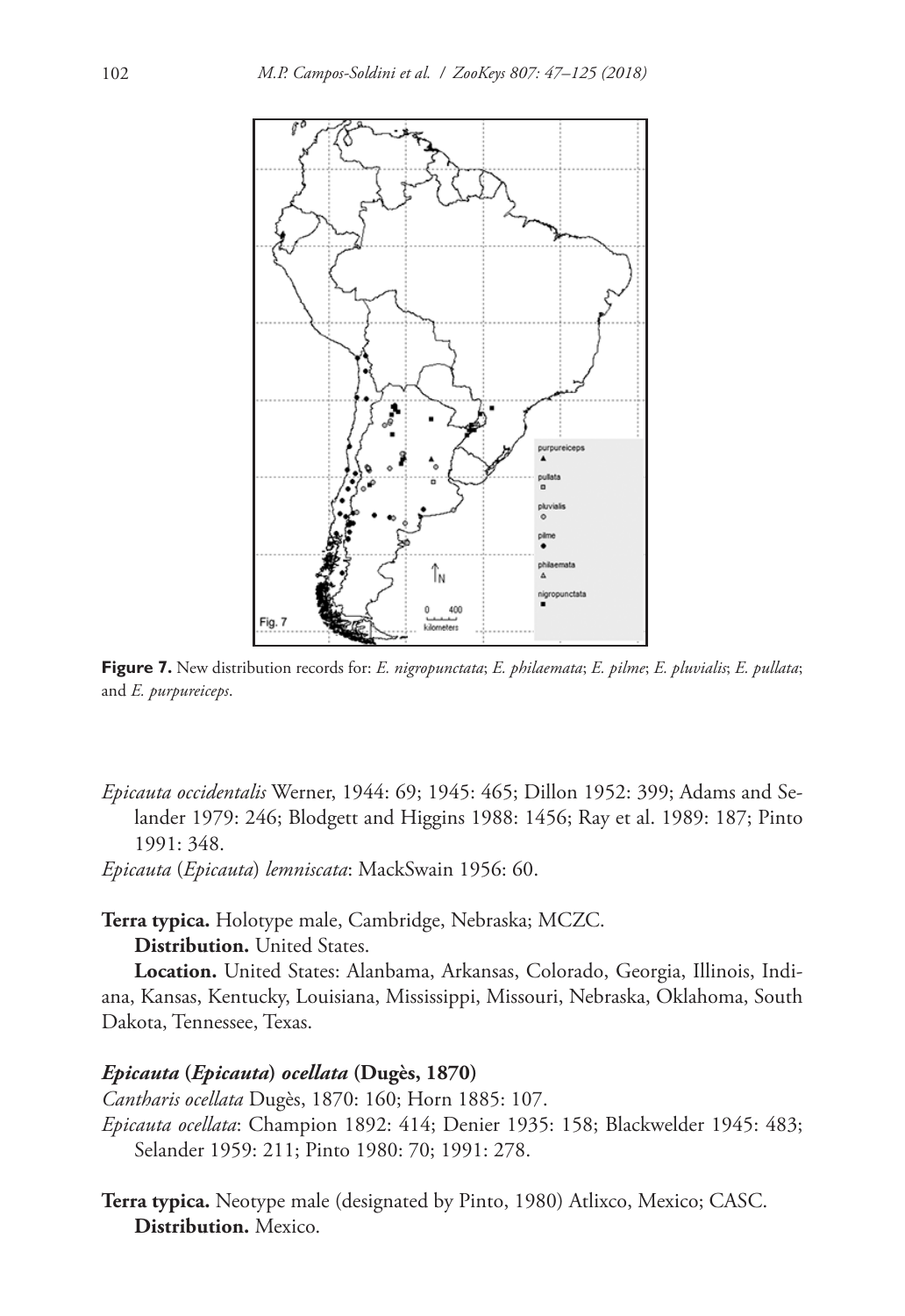**Location.** Mexico: Coahuila, Durango, Morelos, Oaxaca, San Luis Potosí.

*Epicauta* **(***Epicauta***)** *ochropus* **(Haag-Rutenberg, 1880)** *Lytta ochropus* Haag-Rutenberg, 1880: 28. *Epicauta ochropus*: Blackwelder 1945: 483.

**Terra typica.** Type (s?) Brazil, presumably in ZSBS. **Distribution.** Brazil, contry labeled only.

### *Epicauta* **(***Epicauta***)** *oregona* **Horn, 1875**

*Epicauta oregona* Horn, 1875: 153; Denier 1935: 158; Werner 1945: 461; Parker and Wakeland 1957: 26; 1975: 432; 1965: 105; Werner et al. 1966: 34; Church 1967: 755; Rees 1973: 199; Pinto 1975: 432, 435; 1980: 42; 1991: 286.

**Terra typica.** Lectotype male (designated by Werner 1945) Oregon; MCZC. **Distribution.** Canada, Unted States.

**Location.** Canada: Alberta, British Columbia, Manitoba, Saskatchewan. Unted States: Arizona, Colorado, Idaho, Montana, Nebraska, Nevada, New Mexico, Dakota, Utah, Washington.

#### *Epicauta* **(***Epicauta***)** *pardalis* **LeConte, 1866**

*Epicauta pardalis* LeConte, 1866: 157 (as race of *E. maculata*); Horn 1873: 96 (as species); Cahmpion 1892: 414; Denier 1935: 158; Blackwelder 1945: 484; Werner 1944: 65; 1945: 443; Vaurie 1950: 21; Dillon 1952: 392; Selander 1954: 87; Werner et al. 1966: 40; Pinto 1975: 43; 1980: 50; Ray et al. 1989: 187. *Epicauta* (*Epicauta*) *pardalis*: MacSwain 1956: 58; Pinto 1991: 278.

**Terra typica.** Lectotype male (designated by Werner 1945) Valley of the Gila; MCZC. **Distribution.** Mexico, United States.

**Location.** Mexico: Aguascalientes, Chihuahua, Coahuila, Durango, Sonora. United States: Arizona, New Mexico, Texas.

#### *Epicauta* **(***Epicauta***)** *parvula* **(Haldeman, 1853)**

*Meloe parvus* Haldeman, 1852: 377; LeConte 1853: 329.

*Meloe parvulus* Haldeman, 1853: 404 (n. repl. name for *M. parvus* Haldeman, nec Solier, 1851).

*Namaspis parvulus*: Van Dyke 1928: 411.

*Epicauta parva*: Werner 1945: 449; Kumar et al. 1976: 23; Lavigne 1976: 754; Agafitei and Selander 1980: 13.

*Epicauta parvula*: Pinto 1991: 212.

**Terra typica.** Type (s) Santa Fe (Pinto 1991) inthicates that the type (s) species is unknown.

**Distribution.** United States.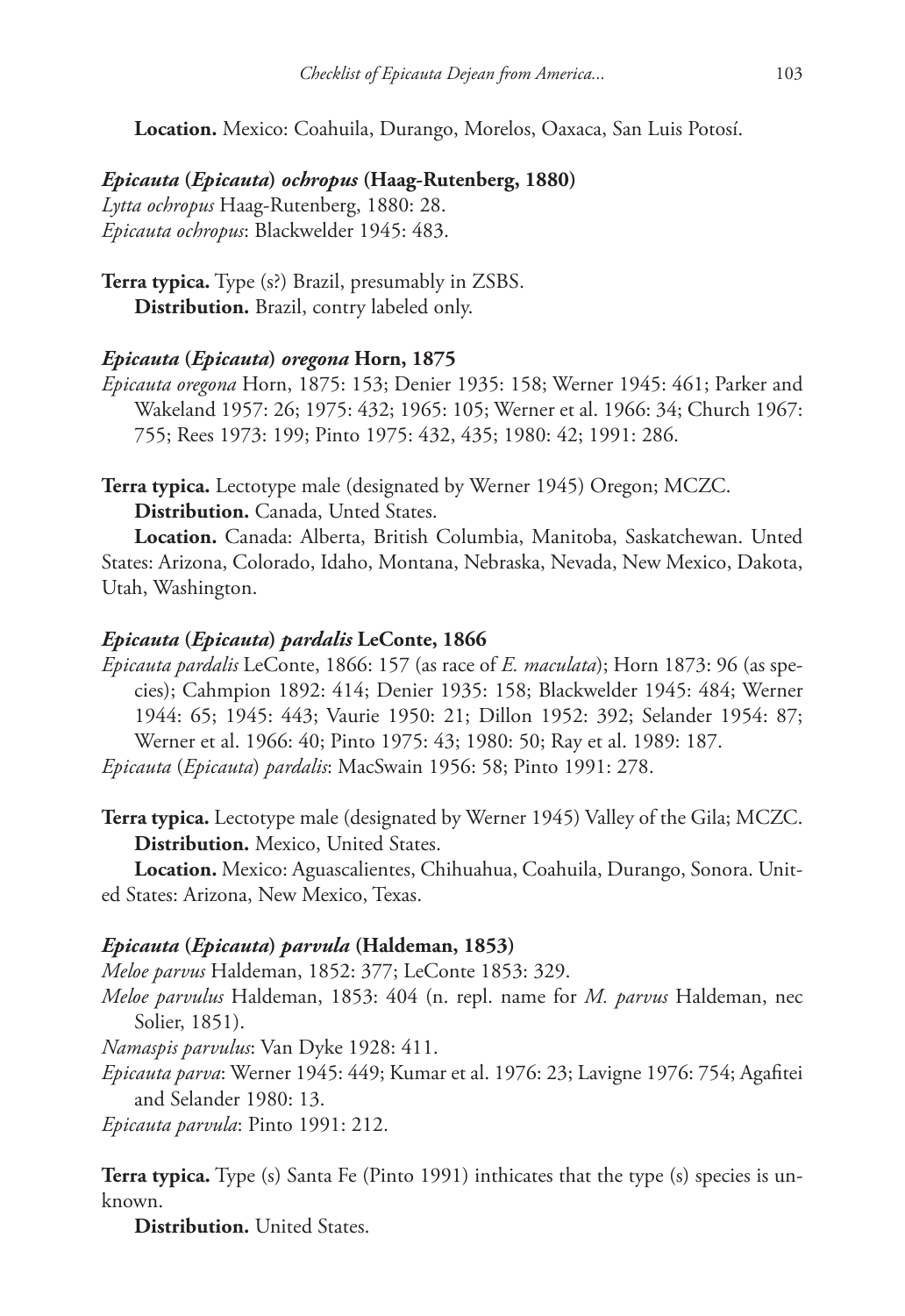**Location.** United States: Colorado, Kansas, Nebraska, New Mexico.

#### *Epicauta* **(***Epicauta***)** *pedalis* **LeConte, 1866**

*Epicauta pedalis* LeConte, 1866: 157; Horn 1873: 99; 1885: 111; 1894: 356; Denier 1935: 158; Werner 1945: 440; 1949: 93–95; Pinto 1991: 255. *Cantahris pedalis*: Gemminger and Harold 1870: 2152.

**Terra typica.** Lectotype male (designated by Werner 1945; erroneously as female) Cape San Lucas, Baja Calisfornia Sur, Mexico.

**Distribution.** Mexico.

**Location.** Mexico: Baja California Sur.

#### *Epicauta* **(***Epicauta***)** *pensylvanica* **(Degeer, 1775)**

*Cantharis pensylvanica* Degeer, 1775: 15.

*Meloe nigra* Woodhouse, 1800: 213.

*Lytta pensylvanica*: LeConte 1853: 339; 1854: 447.

*Lytta morio* LeConte, 1854: 447.

*Cantharis pennsylvanica*: Gemminger and Harold 1870: 2152.

*Epicauta pensylvanica*: Riley 1877: 561; Champion 1892: 418; Wickham 1896: 34; Ulke 1902: 54; Chittenden 1903: 25; 1911: 92; Blatchely 1910: 1363; Gibson 1912: 83; Sherman 1913: 246; Rau and Rau 1916: 260; Milliken 1921: 6; Mutchler and Weiss 1924: 10, 18; Cocerell and Harris 1925: 31; Gowdey 1926: 13; Carruth 1931: 52; Staig 1940: 135; Horsfall 1914: 114; 1943: 13; Denier 1935: 158; Blackwelder 1945: 484; Vaurie 1950: 25; Dillon 1952: 388; Selander 1954: 24; 1981: 757; 1982: 156, 427; 1984: 2; Selander and Bouseman 1960: 202; Parker and Wakeland 1957: 26; Gupta 1965: 454; Werner et al. 1966: 33; Church 1967: 754; Mathwig 1968: 544; Selander and Weddle 1969: 36; Rees 1973: 200; Arnold 1976: 20; Kumar et al. 1976: 23; Lavigne 1976: 754; Adams and Selander 1979: 160, 172; Werner et al. 1980: 1405; McLain 1982: 396; Staines 1983: 47; Capinera et al. 1985: 1054; Goldburg 1987: 247; Lago and Mann 1987: 5; Blodgett and Higgins 1988: 1456; Ray et al. 1989: 187.

*Epicauta pensylvanica*: Horn 1873: 102; Werner 1945: 447.

*Lytta atrata*: Claypole 1881: 31.

*Epicauta potosina* Dugès, 1889: 89.

*Epicauta* (*Epicauta*) *pensylvanica*: MacSwain 1956: 47; Pinto 1991: 201.

**Terra typica.** *E. pensylvanica*, *E. nigra* types unknown. *E. morio* Lectotype female (designated by Werner 1945) Texas; MCZC. *E. potosina* Holotype (?) Huasteca de San Luis Potosí, Mexico; UNAM.

**Distribution.** Canada, Mexico, United States.

**Location.** Canada: Alberta, Manitoba, New Brunswick, Ontario, Quebec, Sakatchewan. Mexico: Chihuahua, Coahuila, Durango, Nuevo León. United States: Alabama, Arizona, Arkansas, Colorado, Connecticut, Delaware, District of Columbia, Florida, Georgia, Idaho, Illinois, Indiana, Iowa, Kansas, Kentucky, Louisiana, Maine,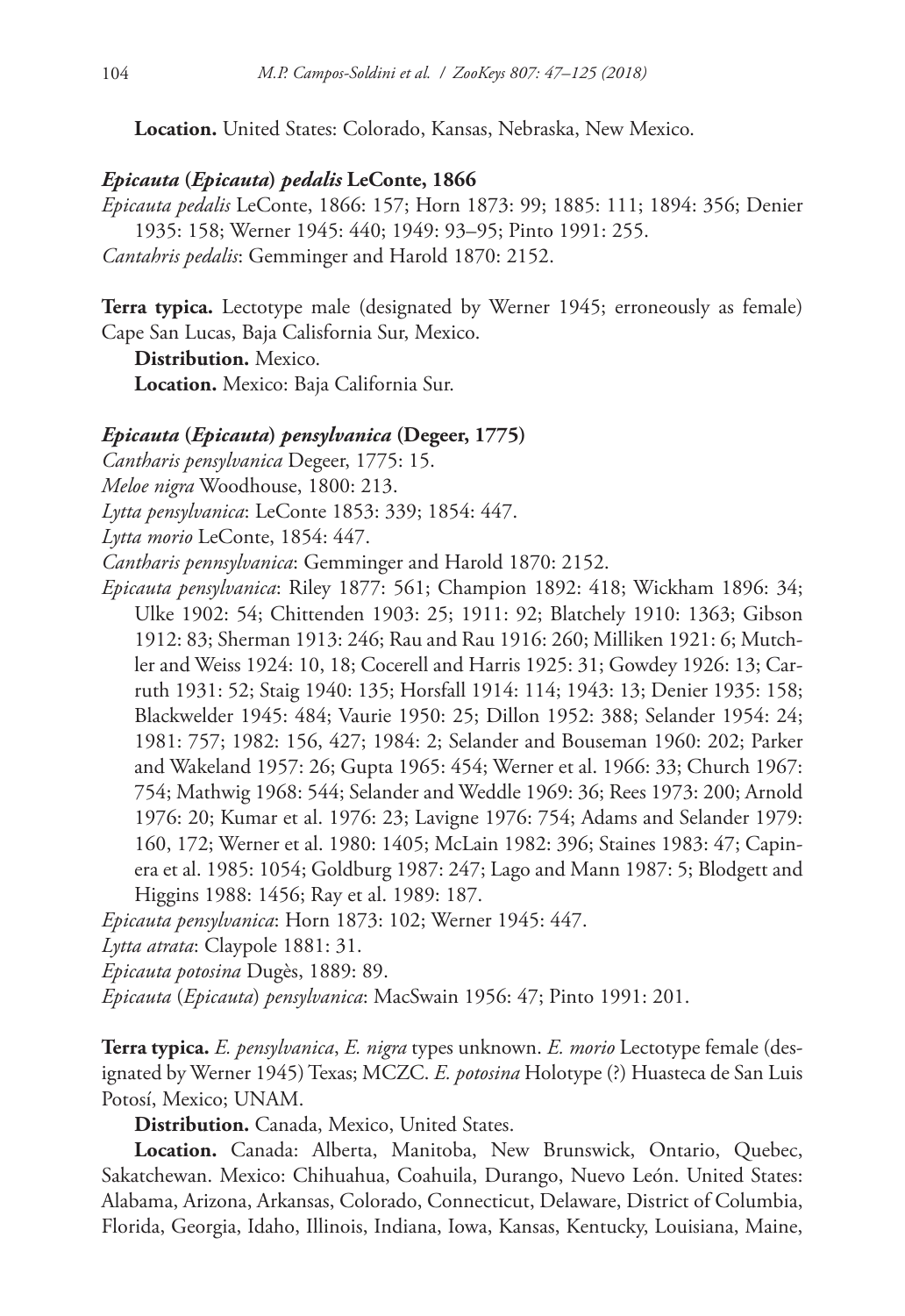Maryland, Massachusetts, Michigan, Minnesota, Mississippi, Missouri, Montana, Nebraska, New Hampshire, New Jersey, New Mexico, New York, North Carolina, North Dakota, Ohio, Oklahoma, Pennsylvania, Rhode Island, South Carolina, South Dakota, Tennessee, Texas, Utah, Vermont, Virginia, West Virginia, Wisconsin, Wyoming.

#### *Epicauta* **(***Epicauta***)** *peruensis* **Kaszab, 196**0

*Epicauta peruensis* Kaszab, 1960: 407; Pinto and Bologna 2016: 205.

**Terra typica.** Holotype male, Tarma, Paru; SUM. **Distribution.** Peru. **Location.** Peru: Mountain near Tarma 3300 m; Junín.

#### *Epicauta* **(***Epicauta***)** *philaemata* **(Klug, 1825)**

*Lytta philaemata* Klug, 1825: 434.

*Cantharis philaemata*: Gemminger and Harold 1870: 2152.

*Epicauta philaemata*: Borchmann 1917: 69, Denier 1935b: 158, Blackwelder 1945: 484, Adams and Selander 1979: 259.

**Terra typica.** Syntype (s?) Brazil; ZMHU location unknown.

**Distribution.** Argentina, Brasil, Venezuela.

**Location.** Argentina: Misiones, Tucumán. Brazil: Río de Janeiro, São Paulo, Santa Catarina. Venezuela: country labeled only.

**New records** (Figure 7): Argentina: Misiones (Aristóbulo del Valle, Arroyo Yacutinga, Dos de Mayo) [MACN].

#### *Epicauta* **(***Epicauta***)** *phoenix* **Werner, 1944**

*Epicauta phoenix* Werner, 1944: 66; 1945: 443; Werner et al. 1966: 39; Pinto 1980: 55; 1991: 279.

**Terra typica.** Holotype male, Phoenix, Arizona; MCZC. **Distribution.** United States. **Location.** United States: country labeled only.

#### *Epicauta* **(***Epicauta***)** *pilme* **Molina, 1758**

*Epicauta pilme* Molina, 1758.

*Epicauta langei* Borchmann, 1930: 95; Denier 1935b: 156; Blackwelder 1945: 483; Di Iorio 2004: 168; Campos-Soldini et al. 2009: 4 **New Synonymy**.

*Epicauta nigripes* Borchmann, 1930: 91; Denier 1935b: 158; Blackwelder 1945: 483; Di Iorio 2004: 170 **New Synonymy**.

**Diagnosis.** The species *E. langei* and *E. nigripes* are phentically very similar to *Epicauta pilma* by the combination of the following characters: body length 7–14mm. Tegument black. Legs with femora orange with apex black, tibiae and tarsi black. Body vestiture black, setae short, erect and minimal (6–9 setae along one mm long line)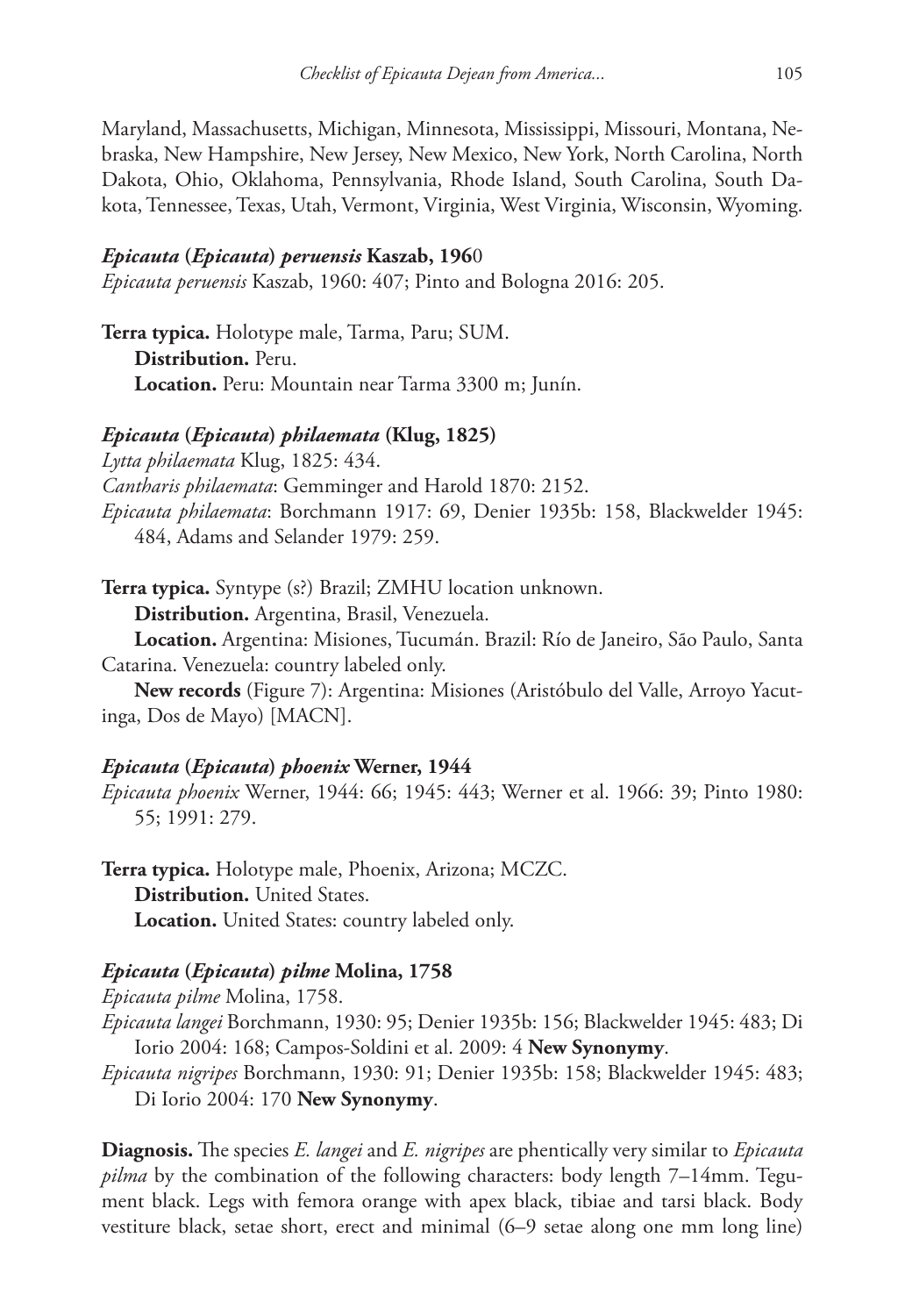allowing to see tegument. Head subrectangular. Antenna subcylindrical, tapering to apex; ratios length  $(L_{\text{Ant}})$  vs. width  $(W_{\text{Ant}})$  of antennomere female  $(L_{\text{Ant}}/W_{\text{Ant}}): 1.5$  (I), 1.3 (II), 1.6 (III), 1.2 (IV), 1 (V-VII), 2.5 (VIII-X) 3.5 (XI); male: 1.6 (I), 0.8 (II), 2 (III), 1.3 (IV-X), 2.6 (XI). Pronotum subcampaniform. For this reason, we consider these species as a single specific entity whose valid name is *E. pilma* by priority.

**Terra typica.** *E. nigripes*, Syntypes, Catamarca, Valle de Santa María; MCNBR. *E. langei*, Type (s?) Catamarca, La Rioja; MCNBR.

**Distribution.** Argentina and Chile.

**Location.** Argentina: Buenos Aires, Catamarca, Chubut, Mendoza, Neuquén, Río Negro, Salta. Chile: Antofagasta, Arica, Atacama, Aysén, Bío Bío, Cautín, Coaquimbo, Chiloe, Lonquihue, Maule, O'Higgins, Parincota, Tarapacá, Valdivia, Valparaiso, Villa Rica.

**New records** (Figure 7): Argentina: Buenos Aires (Sierra de la Ventana); Chubut (El Ojo del Epuyen); Mendoza (Godoy Cruz, Las Heras); Neuquén (Huiliche, Lago Lacar, Parque Nacional Lanin, Perdriel, Pino Hachado, Pucará, Rinconada, San Martín de los Andes); Río Negro (Bariloche, El Bolsón, Chimpay) Salta (Cachipampa, Cuesta del Obispo, Isonza). Chile: Antofagasta; Arica; Atacama; Aysén; Bío Bío; Cautín (Temuco); Coaquimbo; Chiloe; Lonquihue; Maule; O'Higgins, Parincota; Santiago de Chile; Tarapacá; Valdivia; Valparaiso; Villa Rica (Lago Caburgua) [MLPA, IADIZA, Barriga-Tuñón, FIMLA, MACN].

## *Epicauta* **(***Epicauta***)** *pluvialis* **Borchmann, 1930**

*Epicauta pluvialis* Borchmann, 1830: 95; Denier 1935b 158; Bosq 1943: 11; Blackwelder 1945: 484; Viana and Williner 1974: 11; Martínez 1992: 7; Di Iorio 2004: 171; Campos-Soldini and Roig-Juñent 2015: 33.

## **Terra typica.** Type (s?) Buenos Aires and Mendoza; MCNBR.

## **Distribution.** Argentina.

**Location.** Argentina: Buenos Aires, Catamarca, Córdoba, Chubut, Entre Ríos, La Pampa, La Rioja, Mendoza, Salta, San Juan, San Luís, Río Negro.

**New records** (Figure 7): Argentina: Buenos Aires (Miramar); Catamarca (Hualfín, Punta Balasto, Santa María); Chubut ( Península de Valdés); Córdoba (Ascochinga, Los Cocos); Entre Ríos (Victoria); Mendoza (Barrancas, El Azufre, Challao, La Cuenca, La Agüadita, Las Heras, Lujan del Cuyo, Malargüe, Potrerillo, San Carlos Estrada, San Rafael, Villavisencio); Neuquén (Las Lajas); Río Negro (Choele Choel, Río Colorado); San Luis (Coralina) [IADIZA, Barriga-Tuñón, FIMLA, MACN].

## *Epicauta* **(***Epicauta***)** *proscripta* **Pinto, 1980**

*Epicauta proscripta* Pinto, 1980: 71; 1991: 279.

**Terra typica.** Holotype male, Jackson, Mississippi; USNM. **Distribution.** United States. **Location.** United States: Kansas, Mississippi, Tennessee.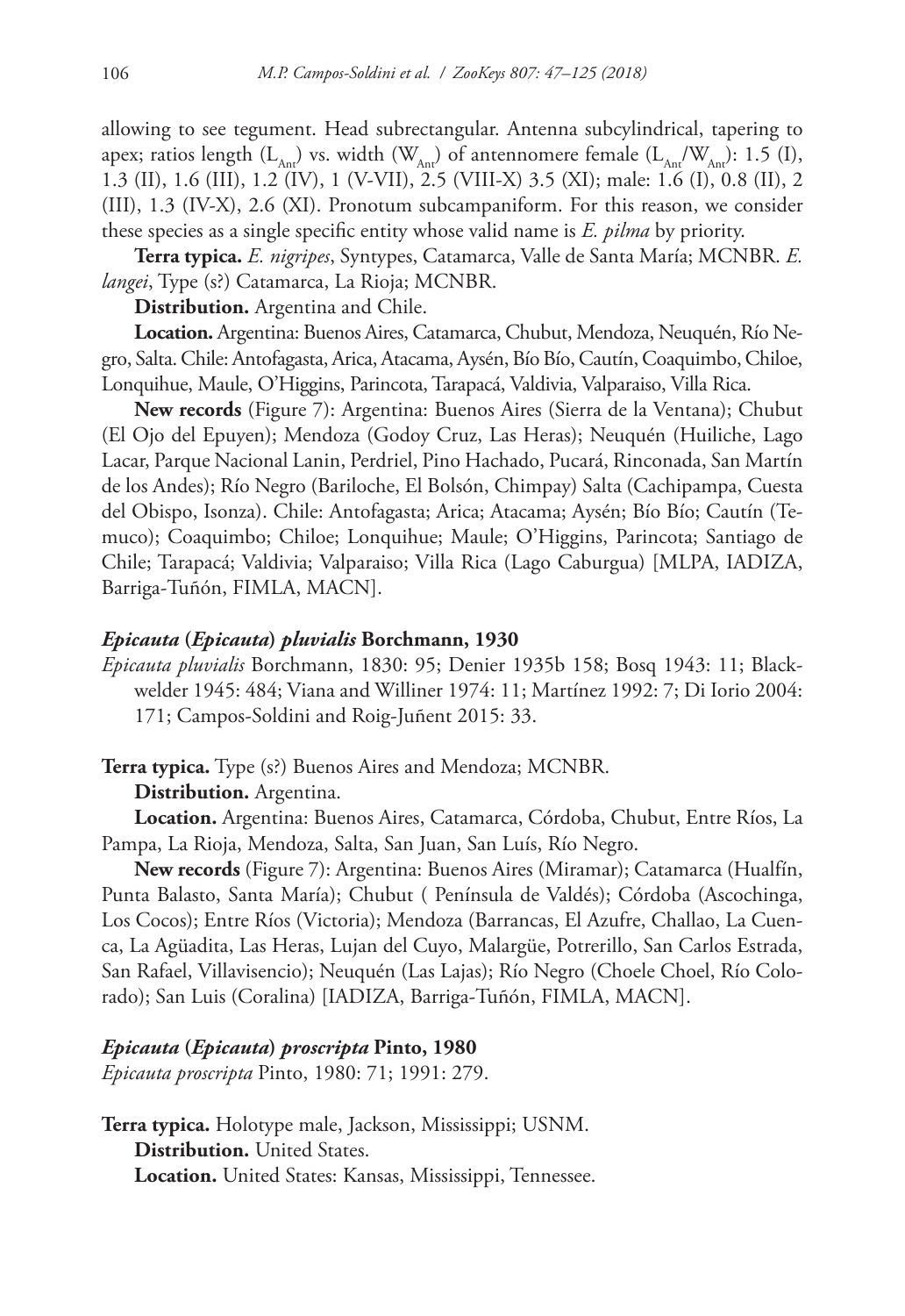### *Epicauta* **(***Epicauta***)** *pruinosa* **LeConte, 1866**

*Epicauta pruinosa* LeConte, 1866: 158; Horn 1873: 98; Maybell 1934: 327; Denier 1940: 422; Werner 1945: 471; Hatch 1965: 106; Werner et al. 1966: 44; Pinto 1991: 317.

*Lytta immertia* Walker, 1866: 330.

*Cantharis pruinosa*: Gemminger and Harold 1870: 2153.

*Epicauta piceiventris* Maydell, 1934: 327; Werner 1945: 472; Hatch 1965: 106.

*Epicauta elongatocalcarata* Maydell, 1934: 328.

*Epicauta lupini* Selander, 1952: 131.

*Epicauta werneri* Hatch, 1965: 105.

**Terra typica.** *E. pruinosa*, Lectotype female (designated by Werner 1945) Colorado Territory; MCZC. *E. immerita*, Holotype female, British Columbia; BMNH. *E. piceiventris*, Holotype male, Utah; MCZC. *E. elongatocalcarata*, Holotype female, Atlanta, Idaho; MCZC. *E. lupini*, Holotype male, Tygh Valley, Oregon; USNM. *E. werneri*, Holotype female

**Distribution.** Canada, United States.

**Location.** Canada: Alberta, British Columbia, Manitoba. United States: Arizona, California, Colorado, Idaho, Montana, Nebraska, New Mexico, North Dakota, Oregon, South Dakota, Utah, Washington, Wyoming.

#### *Epicauta* **(***Epicauta***)** *pullata* **(Berg, 1889)**

*Lytta* pullata Berg, 1889: 121; Bruch 1914: 405; Borchmann 1917: 97. *Epicauta pullata*: Denier 1935b: 158; Blackwelder 1945: 484; Campos-Soldini et al. 2009: 5.

**Terra typica.** Syntypes (sex?) Chacabuco, Mendoza.

**Distribution.** Argentina.

**Location.** Argentina: Buenos Aires, Mendoza.

**New records** (Figure 7): Argentina: Buenos Aires: Chacabuco; Mendoza (Province labeled omly) [MLPA].

### *Epicauta* **(***Epicauta***)** *puncticollis* **Mannerheim, 1843**

*Epicauta puncticollis* Mannerheim, 1843: 288; LeConte 1851: 162; Horn 1873: 97; 1885: 111; Gibson 1912: 87; Wickham 1914: 492; Maydell 1934: 327; Denier 1935: 158; Moore 1937: 42; Werner 1945: 474; Parker and Wakeland 1957: 27; Middlekauff 1958: 9; Gupta 1965: 453; Hatch 1965: 106; Church 1967: 757; Pinto 1973: 968; 1975: 451; Rees 1973: 202; Cohen and Pinto 1977: 741; Ballmer 1980: 78; Pinto and Mayor 1986: 602; Pinto 1991: 333.

*Cantharis puncticollis*: Gemminger and Harold 1870: 2153.

*Epicauta oblita*: LeConte 1853: 339; Horn 1873: 97; 1885: 111; Fall 1901: 184; Maydell 1934: 327; Moore 1937: 41; Rees 1973: 198; Pinto1977: 141; Werner 1945: 475.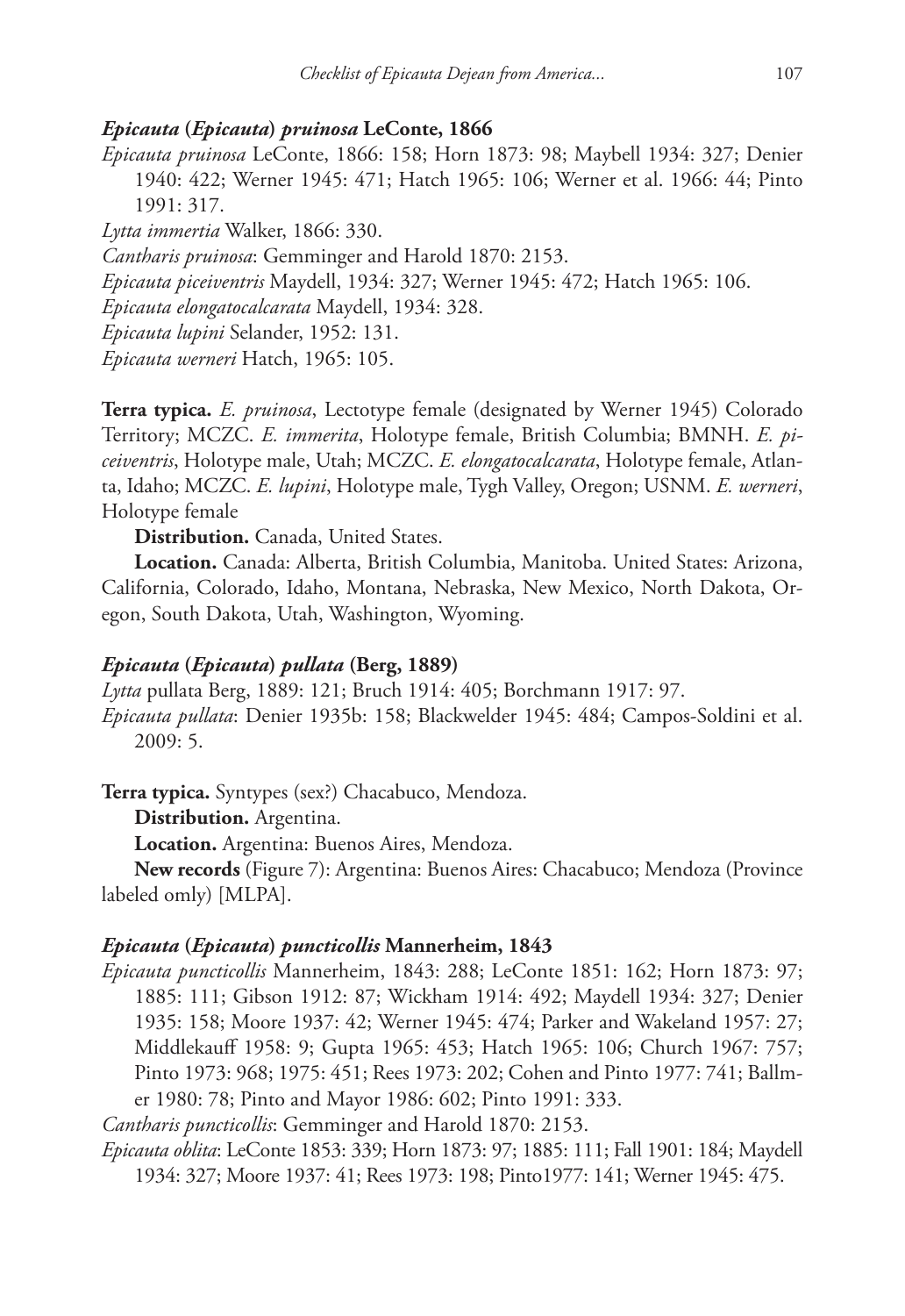*Lytta oblita*: LeConte 1853: 339. *Lytta puncticollis*: LeConte 1853: 339. *Epicauta barberi*: Werner 1944: 69; 1945: 475. *Epicauta* (*Epicauta*) *oblita*: MacSwain 1956: 64. *Epicauta* (*Epicauta*) *puncticollis*: MacSwain 1956: 62; Pinto 1974: 5.

**Terra typica.** *E. puncticollis*, Holotype male, "Calif. Bor."; UZMH; *E. oblita* Lectotype female (designated by Werner 1945) San Francisco, California; MCZC. *E. barberi*, Holotype male, La Panza, California; USNM.

**Distribution.** México, United States.

**Location.** Mexico: El Sauzi, Ensenada, San Antonio del Mar, Santo Tomás. United States: British Columbia, California, Montana, Nevada, San Francisco, Utah, Wayoming.

## *Epicauta* **(***Epicuta***)** *punctipennis* **Werner, 1944**

*Epicauta punctipennis* Werner, 1944: 68; Dillon 1952: 391; Pinto 1975: 437; 1991: 119. *Epicauta pallidilabra* Dillon, 1952: 390.

**Terra typica.** Holotype male, Victoria, Texas; USNM.

**Distribution.** Canada, United States.

**Location.** Canada: British Columbia east to Manitoba. United States: Missouri, Nevada, New Mexico, South Dakota, Washington.

## *Epicauta* **(***Epicauta***)** *purpureiceps* **(Berg, 1889)**

*Lytta purpureiceps* Berg, 1889: 123; Bruch 1914: 405; Borchmann 1917: 97. *Cantharis purpureiceps*: Chmapion 1899: 186. *Epicauta purpureiceps*: Borchmann 1917: 97. *Epicauta kraussi* var. *purpureiceps*: Denier 1935: 156; 1940: 156.

**Terra typica.** Holotype female (?) Cordoba, Argentina; MLPA. **Distribution.** Argentina, Brazil.

**New records** (Figure 7): Argentina: Córdoba, Santa Fe (provinces labeled only) [MLPA].

#### *Epicauta* **(***Epicauta***)** *rehni* **Maydell, 1934**

*Epicauta rehni* Maydell, 1934: 329; Denier 1940: 422; Werner 1945: 485; 1949: 107; 1955: 5; Werner et al. 1966: 41; Pinto 1972: 254; 1991: 153.

**Terra typica.** Holotype female, Schaeffer Canyon, Bobaquivari Mts., Arizona; ANSP. **Distribution.** United States.

**Location.** United States: Arizona, New Mexico.

## *Epicauta* **(***Epicauta***)** *rileyi* **Horn, 1874**

*Epicauta rileyi* Horn, 1874: 43; 1891: 43; Van Dyke 1929: 129; Maydell 1934: 329, 330; Denier 1935: 159; Pinto 1991: 154.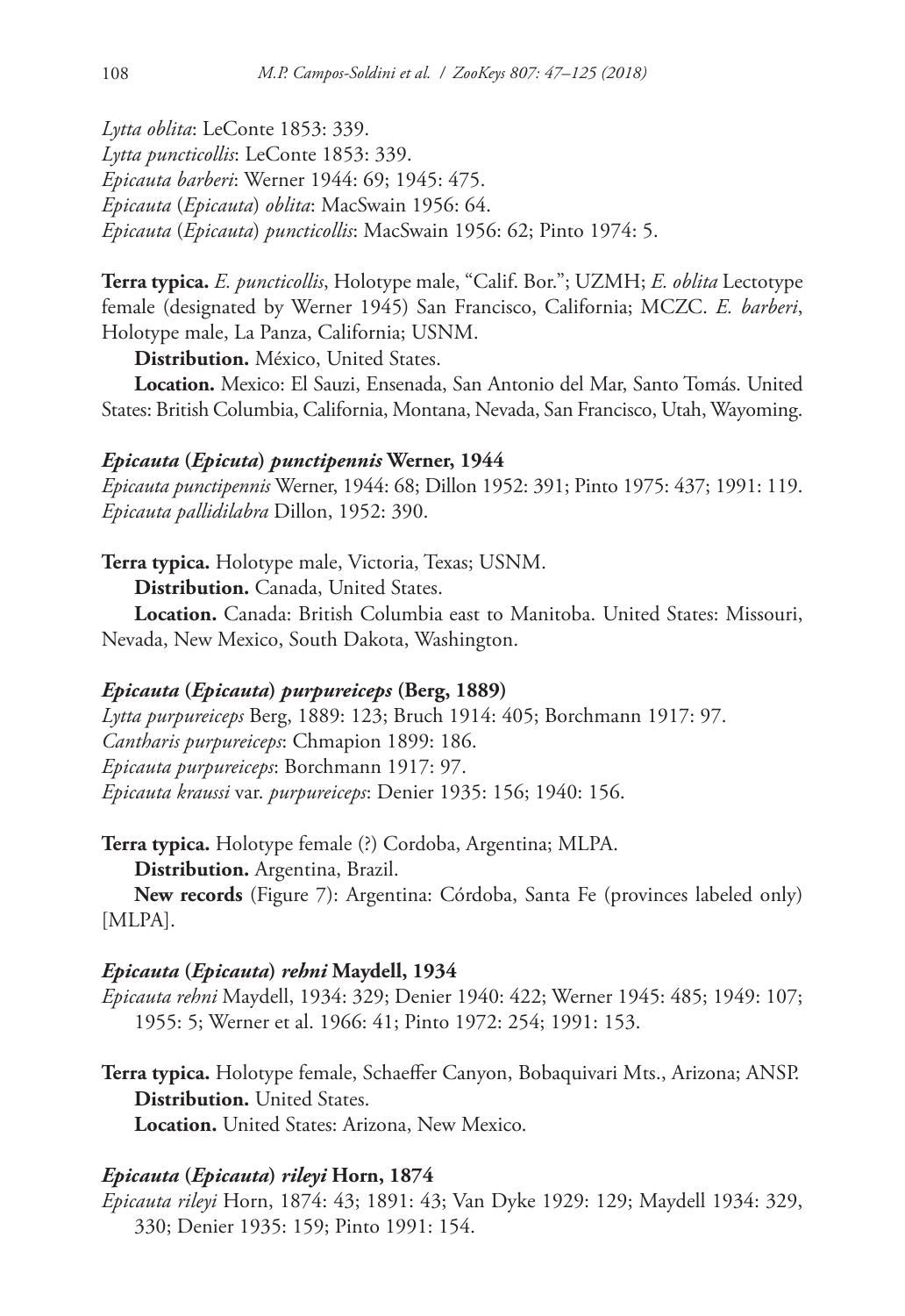**Terra typica.** Lectotype female: (designated by Werner 1945) Arizona; MCZC. **Distribution.** Mexico, United States. **Location.** Mexico: Sonora. United States: Arizona.

#### *Epicauta* **(***Epicauta***)** *riojana* **(Fairmaire, 1892)**

*Cantharis griseonigra* var. *riojana* Fairmaire, 1892: 252. *Lytta griseonigra* var*. riojana*: Bruch 1914: 405. *Epicauta griseonigra* var. *riojana*: Borchmann 1917: 76; Denier 1935b: 156; Black-

welder 1945: 483.

*Epicauta riojana*: Campos-Soldini 2011: 582.

**Terra typica.** Unknown.

**Distribution.** Argentina.

**Location.** Argentina: Córdoba; Entre Ríos, La Rioja, Salta, Tucumán.

**New records** (Figure 8): Argentina: Córdoba (Mansilla); Entre Ríos (Villa Elisa); Salta (Santa Salta Forestal); Tucumán (Gobernador Garmendia) [IADIZA, Barriga-Tuñón].

#### *Epicauta* **(***Epicauta***)** *rubella* **Denier, 1940**

*Epicauta rubella* Denier, 1940: 182; Blackwelder 1945; Campos-Soldini et al. 2009: 6; Campos-Soldini and Roig-Juñent 2015: 35.

**Terra typica.** Holotype male, Paraguay: Puerto Max; MLPA. Allotype female, Salta: Esteco (MLPA).

**Distribution.** Argentina, Paraguay. **Location.** Argentina: Salta: Departamento Salta Forestal. Paraguay: Puerto Max.

*Epicauta* **(***Epicauta***)** *rufipennis* (Chevrolat, 1834) *Canthris rufipennis* Chevrolet, 1834: 80; Dugès 1870: 127. *Cantharis ocreaceipennis* Dugès, 1870: 164. *Cantharis rufipennis*: Gemminger and Harold 1870: 2153. *Cantharis ochreipennis* Dugès, 1877: 57. *Epicauta rufipennis*: Dugès 1889: 60; Champion 1892: 408; Denier 1935; 159; Blackwelder 1945: 484; Pinto 1991: 256.

**Terra typica.** *E. rufipennis* Holotype (sex?) Mexico; probably in UZMH.

**Distribution.** Guatemala, Mexico.

**Location.** Guatemala: Guatemala, Purulha, Baja Vera Paz. Mexico: Chihuahua, Distrito Federal, Guanajuato, Guerrero, Hidalgo, Jalisco, Mexico, Michoacán, Morelos, Nayarit, Oaxaca, Puebla, Sinaloa, Veracruz.

#### *Epicauta* **(***Epicauta***)** *rutilifrons* **Borchmann, 1930**

*Epicauta rutilifrons* Borchmann, 1930: 91; Blackwelder 1945: 484; Martínez 1992: 8; Campos-Soldini et al. 2009: 6; Campos-Soldini and Roig-Juñent 2015: 40.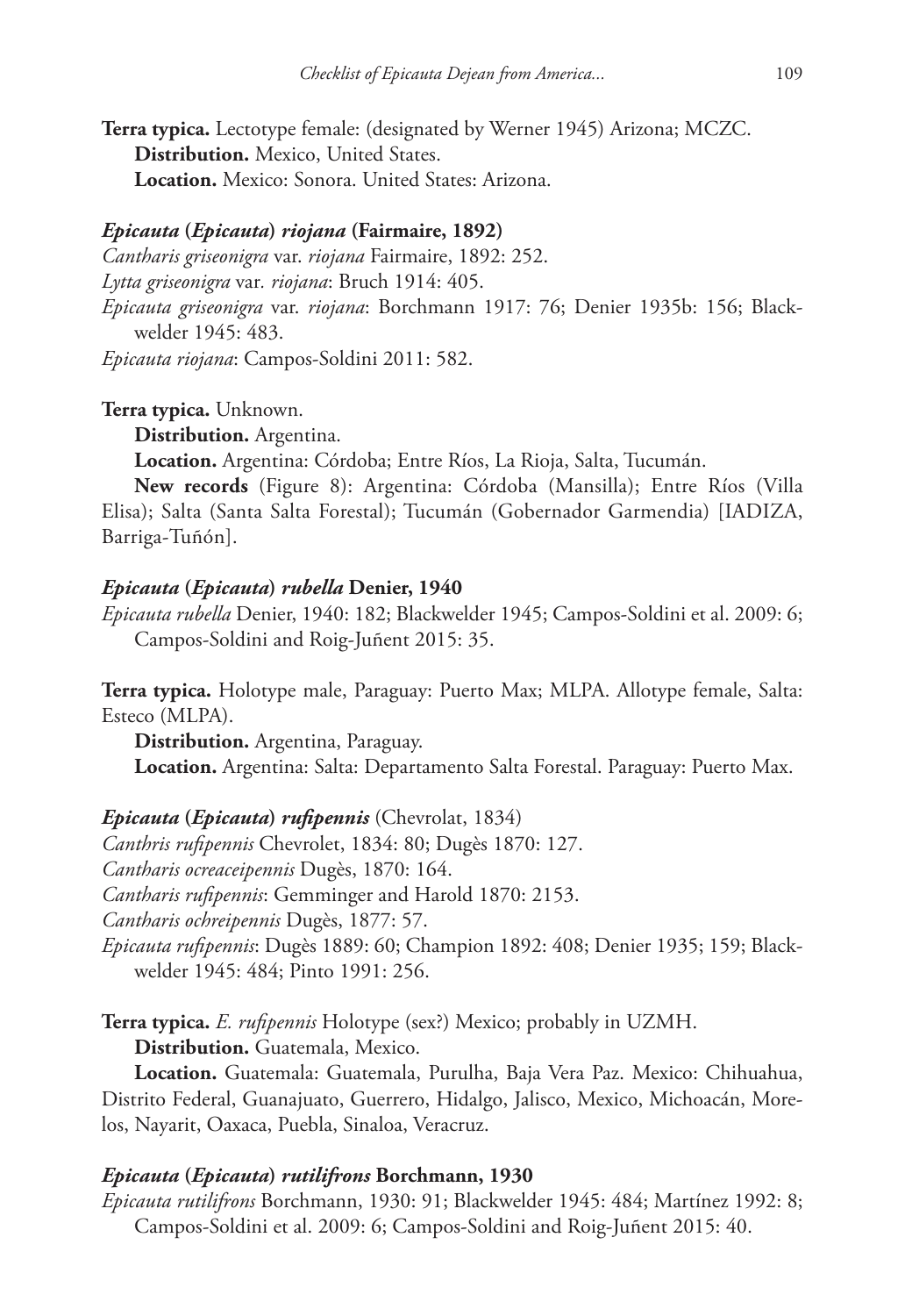**Terra typica.** Syntypes, Ledesma, Jujuy and Senillosa; MACN. **Distribution.** Argentina, Brazil. **Location.** Argentina: Jujuy, Salta. Bolivia. Brazil: Matto Grosso. **New records**: Bolivia (country labeled only) (FIMLA, MACN).

## *Epicauta* **(***Epicauta***)** *sanguinicollis* **(LeConte, 1853)**

*Lytta sanguinicollis* LeConte, 1853: 344. *Cantharis sanguinicollis*: Gemminger and Harold 1870: 2153. *Epicauta sanguinicollis*: Horn 1873: 103; 1874: 37; Denier 1935: 159; Werner 1945: 473; Selander 1984: 3; Pinto 1991: 334.

**Terra typica.** Neotype female (designated by Pinto 1991) Florida; MCZC. **Distribution.** United States. **Location.** United States: Florida, Georgia, South Carolina.

## *Epicauta* **(***Epicauta***)** *sanguinithorax* **(Haag-Rutenberg, 1880)** *Lytta sanguinithorax* Haag-Rutenberg, 1880: 34. *Epicauta sanguinithorax*: Borchmann 1917: 82.

**Terra typica.** Holotype male, Peru; ZSBS. **Distribution.** Argentina, Peru. **Location.** Argentina: La Rioja. Peru. **New records** (Figure 8): Argentina: La Rioja (Guayapa) (FIMLA).

## *Epicauta* **(***Epicauta***)** *saopaoloana* **Kaszab, 1960**

*Epicauta saopaoloana* Kaszab, 1960: 285.

**Terra typica.** Allotype and Paratype female, São Paulo, Brazil; Sammlung des Museums G. Frey. Holotype male, Quimadas, Brazil; SUNM.

**Distribution.** Brazil. **Location.** Brazil: São Paulo.

## *Epicauta* **(***Epicauta***)** *semivittata* **(Fairmaire, 1875)**

*Cantharis semivittata* Fairmaire, 1875: 200. *Cantharis hemigramma* Mäklin, 1875: 632. *Cantharis virgata* Burmeister, 1881: 25. *Epicauta semivittata*: Bruch 1914: 404; Borchmann 1917: 82; Denier 1935b: 159; Bosq 1934: 327; 1943: 12; Blackwelder 1945: 484; Viana and Williner 1974: 16;

Di Iorio 2004: 171; Campos-Soldini and Roig-Juñent 2015: 40. *Pyrota virgata*: Borchmann 1917: 69.

**Terra typica.** Unknown. **Distribution.** Argentina, Chile, Uruguay.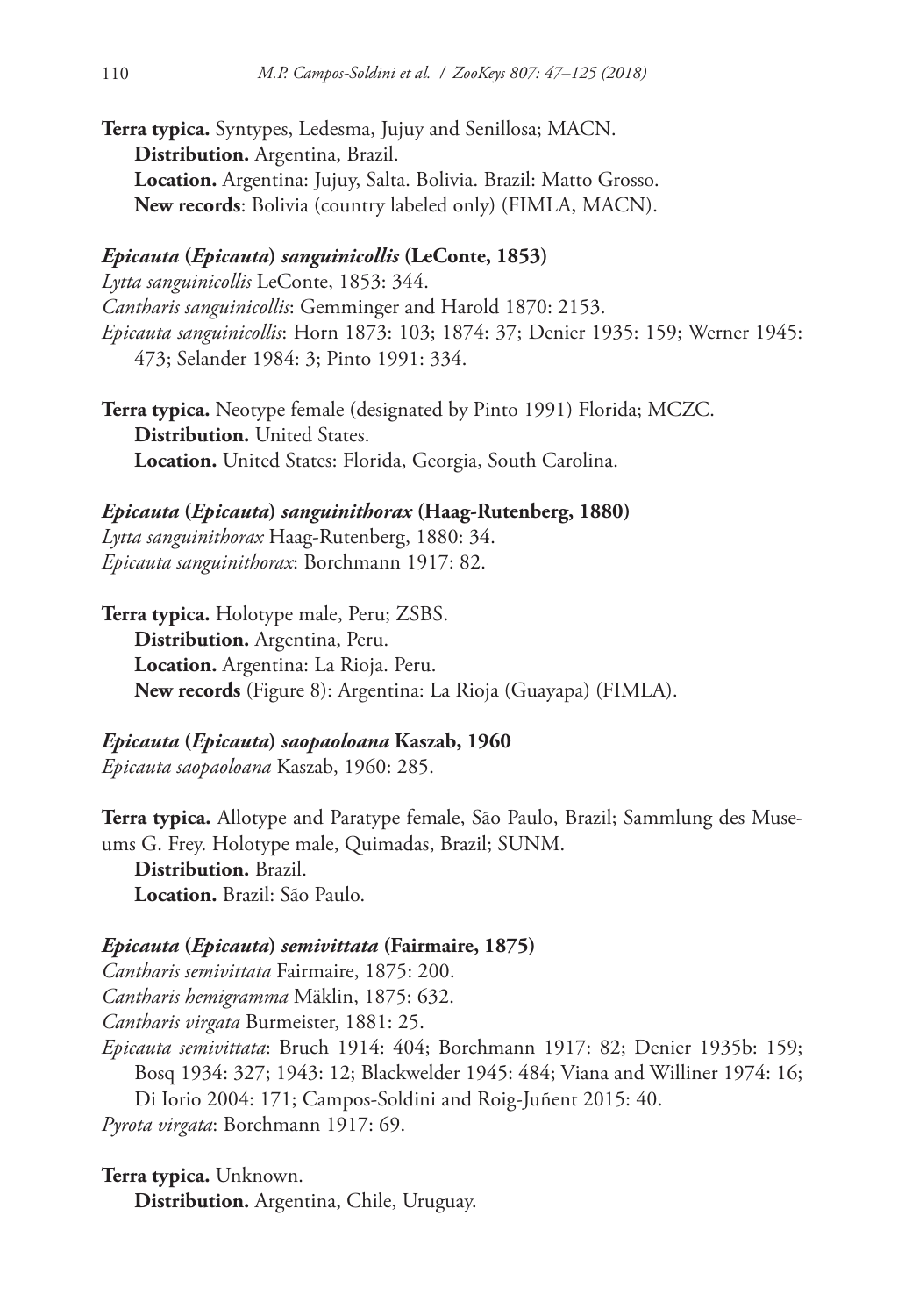

**Figure 8.** New distribution records for: *E. riojana*; *E. sanguinithorax*; *E. semivittata*; *E. subvittata*; *E. suturalis*; and *E. talpa*.

**Location.** Argentina: Buenos Aires, Catamarca, Córdoba, Corrientes, Jujuy, La Pampa, Mendoza, Santa Fé, San Luis, Tucumán. Uruguay: Carrasco.

**New records** (Figure 8): Argentina: Buenos Aires (province labeled only); Córdoba (Calamuchita, El Sauce) [Barriga-Tuñón, MACN].

#### *Epicauta* **(***Epicauta***)** *senilis* **Werner, 1949**

*Epicauta senilis* Werner, 1949: 102; Werner et al. 1966: 44; Pinto 1991: 155. *Epicauta candidata*: Dillon 1952: 395.

**Terra typica.** Holotype male, Luna Co., New Mexico Pinto (1991) indicates that the type is unknown.

**Distribution.** Mexico, United States.

**Location.** Mexico: Chihuahua, Durango. United States: Arizona, New Mexico, Texas.

## *Epicauta* **(***Epicauta***)** *sericans* **LeConte, 1866**

*Lytta sartorii* Haag-Rutenberg, 1880: 56.

*Epicauta sericans* LeConte, 1866: 158; Horn 1873: 98; 1891: 43; Blair 1921: 281; Milliken 1921: 6; Carruth 1931: 52; Denier 1935: 159; Werner 1945: 469; Vau-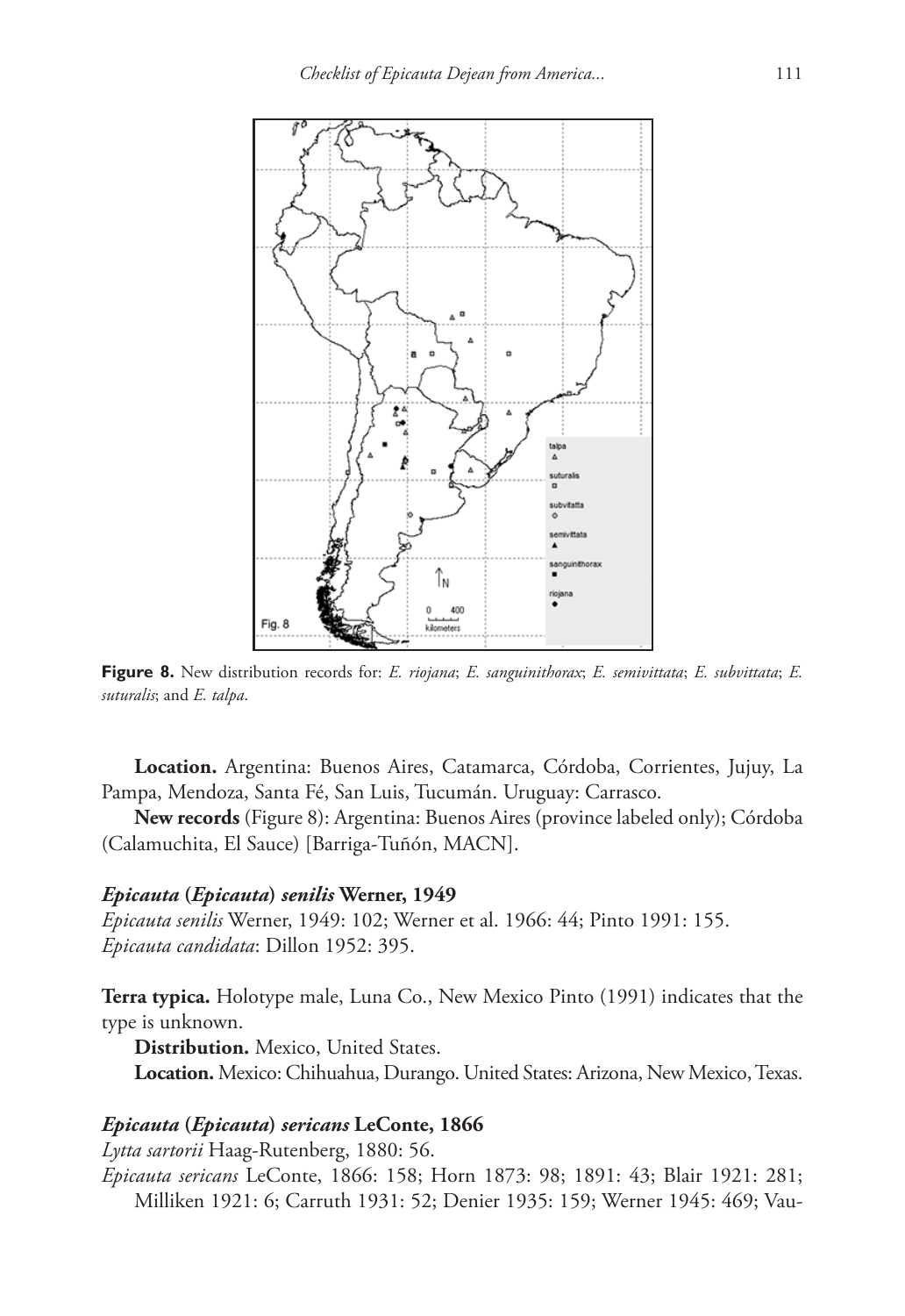rie 1950: 29; Dillon 1952: 385; Parker and Wakeland 1957: 26; Burke 1963: 53; Werner et al. 1966: 44; Church 1967: 756; Goeden 1971: 42; Rees 1973: 205; Arnold 1976: 26; Selander 1952: 131; 1982: 427; Capinera et al. 1985: 1054. *Cantharis sericans*: Gemminger and Harold 1870: 2153. *Epicauta* (*Epicauta*) *callosa*: MacSwain 1956: 56.

**Terra typica.** *E. sericans*, Lectotype female (designated by Werner 1945) Kansas; MCZC. *E. sartorii*, types from "Mexico, Mirador", location of syntypes is unknown.

**Distribution.** Canada, Mexico, United States.

**Location.** Canada: Alberta, Saskatchewan. Mexico: Chihuahua, Coahuila, Durango, Hidalgo, Jalisco, Mexico, Nuevo León, Puebla, Querétero, San Luis Potosí, Tamaulipas, Veracruz. United States: Alabama, Arkansas, Colorado, Georgia, Indiana, Iowa, Kansas, Kentucky, Louisiana, Minnesota, Missouri, Montana, Nebraska, New Mexico, North Dakota, Oklahoma, South Dakota, Tennessee, Wyoming.

#### *Epicauta* **(***Epicauta***)** *singularis* **Champion, 1892**

*Epicauta singularis* Champion, 1892: 427; Denier 1935: 159; Blackwelder 1945: 484; Vauri 1950: 30; Werner 1955: 5; Pinto 1982: 407; 1991: 157.

**Terra typica.** Lectotype male (designated by Pinto 1982) Monterrey, Nuevo León; BMNH.

**Distribution.** Mexico, United States. **Location.** Mexico: Nuevo León, Texas.

## *Epicauta* **(***Epicauta***)** *solaniperda* **Denier, 1940**

*Epicauta solaniperda* Denier, 1940: 422.

**Terra typica.** Holotype male and Allotype female, Huancayo, Peru; MLPA type locality unknown.

**Distribution.** Peru.

#### *Epicauta* **(***Epicauta***)** *straba* **Horn, 1891**

*Epicauta straba* Horn, 1891: 42; Fall 1901: 184; Van Dayke 1929: 129; Denier 1935: 159; Moore 1937: 42; Werner 1945: 483; 1955: 5; Pinto 1972: 254; 1991: 158.

**Terra typica.** *E. straba* Lectotype (designated by Werner 1945) San Bernardino California; MCZC. *E. foxi* Holotype female, Jacumba, San Diego Co., California. **Distribution.** Mexico, United States. **Location.** Mexico: Baja California Norte. United States: California.

## *Epicauta* **(***Epicauta***)** *strigata* **(Gyllenhal, 1817)**

*Lytta strigata* Gyllenhal, 1817: 18. *Cantharis strigata*: Fischer 1827: 19. *Epicauta strigata*: Borchmann 1917: 83; Martínez 1955: 58.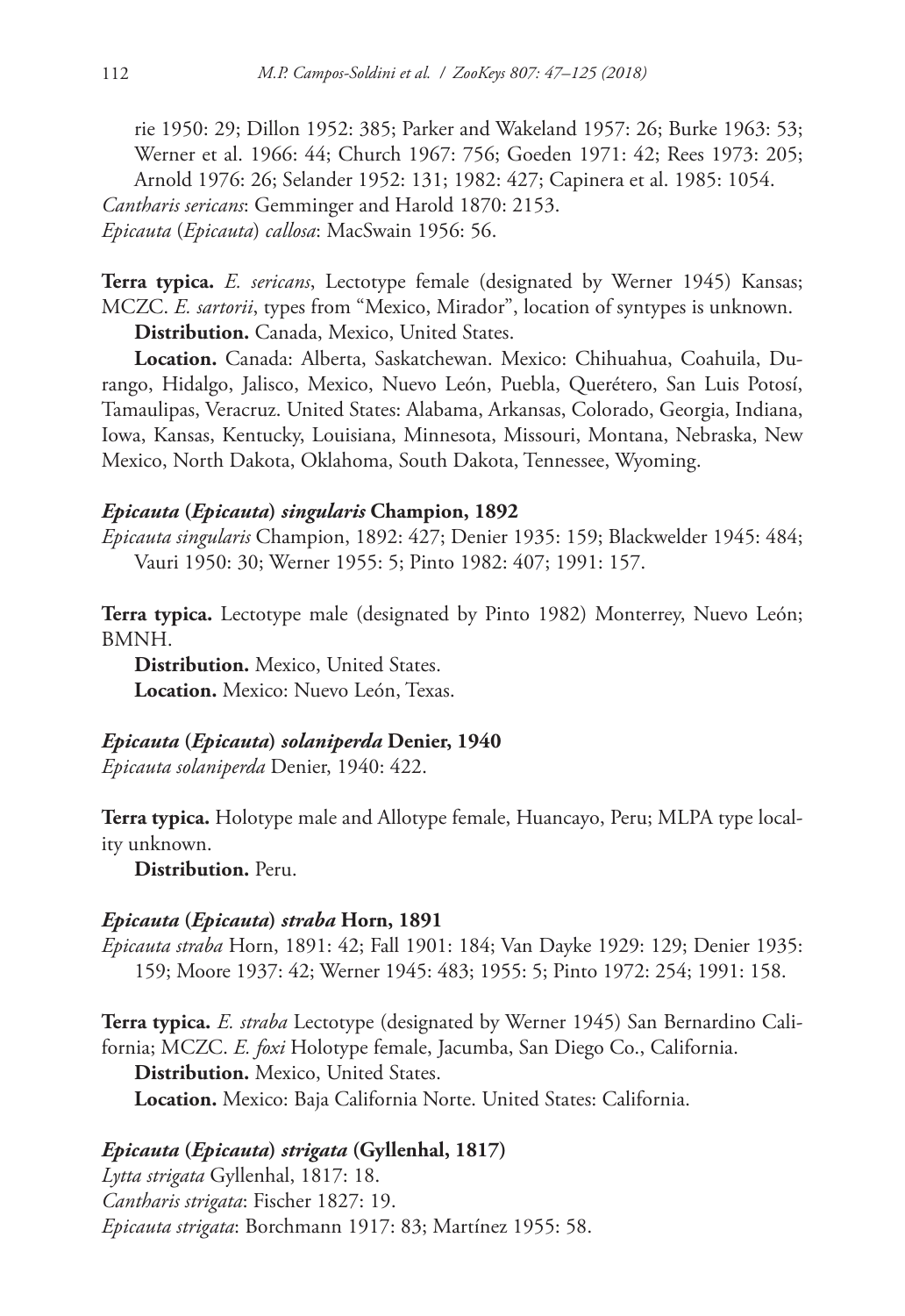**Terra typica.** Type (s?) from Brazil; ZMU, type loction unknown. **Distribution.** Brazil.

#### *Epicauta* **(***Epicauta***)** *strigosa* **(Gyllenhal, 1817)**

*Lytta strigosa* Gyllenhal, 1817: 18; LeConte 1853: 314.

*Cantharis strigosa*: Fischer 1827: 19.

*Cantharis nigricornis* Melsheimer, 1846: 53.

*Cantharis strigosa*: Gemminger and Harold 1870: 2154.

*Epicauta strigosa*: Horn 1873: 97; 1875: 153; Blatchely 1910: 1361; Ulke 1902: 54; Sherman 1913: 246; Mutchler and Weiss 1924: 9, 18; Denier 1935: 159; Werner 1945: 467; 1957: 97, 98; Dillon 1952: 384; Selander 1952: 131; 1984: 3; Staines 1983: 48; Pinto 1991: 341.

**Terra typica.** *E. strigosa*, type (s?) presumably in ZUMU. *E. nigricornis* Lectotype (sex?) (designated by Werner 1945) Alabama; MCZC.

**Distribution.** United States.

**Location.** United States: Alabama, Connecticut, District of Columbia, Florida, Georgia, Louisiana, Massachusetts, Mississippi, New Jersey, New York, North Carolina, Rhode Island, South Carolina, Texas, Virginia.

#### *Epicauta* **(***Epicauta***)** *stuarti* **LeConte, 1868**

*Epicauta stuarti* LeConte, 1868: 54; Horn 1873: 101; Maydell 1934: 333; Werner 1945: 462; 1955: 3,4; Selander 1954: 24; Werner et al. 1966: 42; Pinto 1991: 160.

**Terra typica.** Lectotype female (designated by Werner 1945) Ft. Union, New Mexico; MCZC.

**Distribution.** United States.

**Location.** United States: Arizona, Colorado, Kansas, Nebraska, New Mexico, Oklahoma, Texas, Wyoming.

#### *Epicauta* **(***Epicauta***)** *subatra* **Dugès, 1889**

*Epicauta subatra* Dgès, 1889: 72; Champion 1892: 421; Denier 1935: 159; Blackwelder 1945: 484; Pinto 1991: 205.

**Terra typica.** Holotype female, Mexico (Pinto 1991) indicates that the types is probably lost).

**Distribution.** Mexico. **Location.** Mexico: Hidalgo, Nuevo León, Puebla.

## *Epicauta* **(***Epicauta***)** *subvittata* **(Erichson, 1848)**

*Lytta* (*Epicauta*) *subvittata* Erichson, 1848: 566. *Lytta sublineata*: Haag-Rutenberg 1880: 53. *Epicauta subvittata*: Borchmann 1917: 84.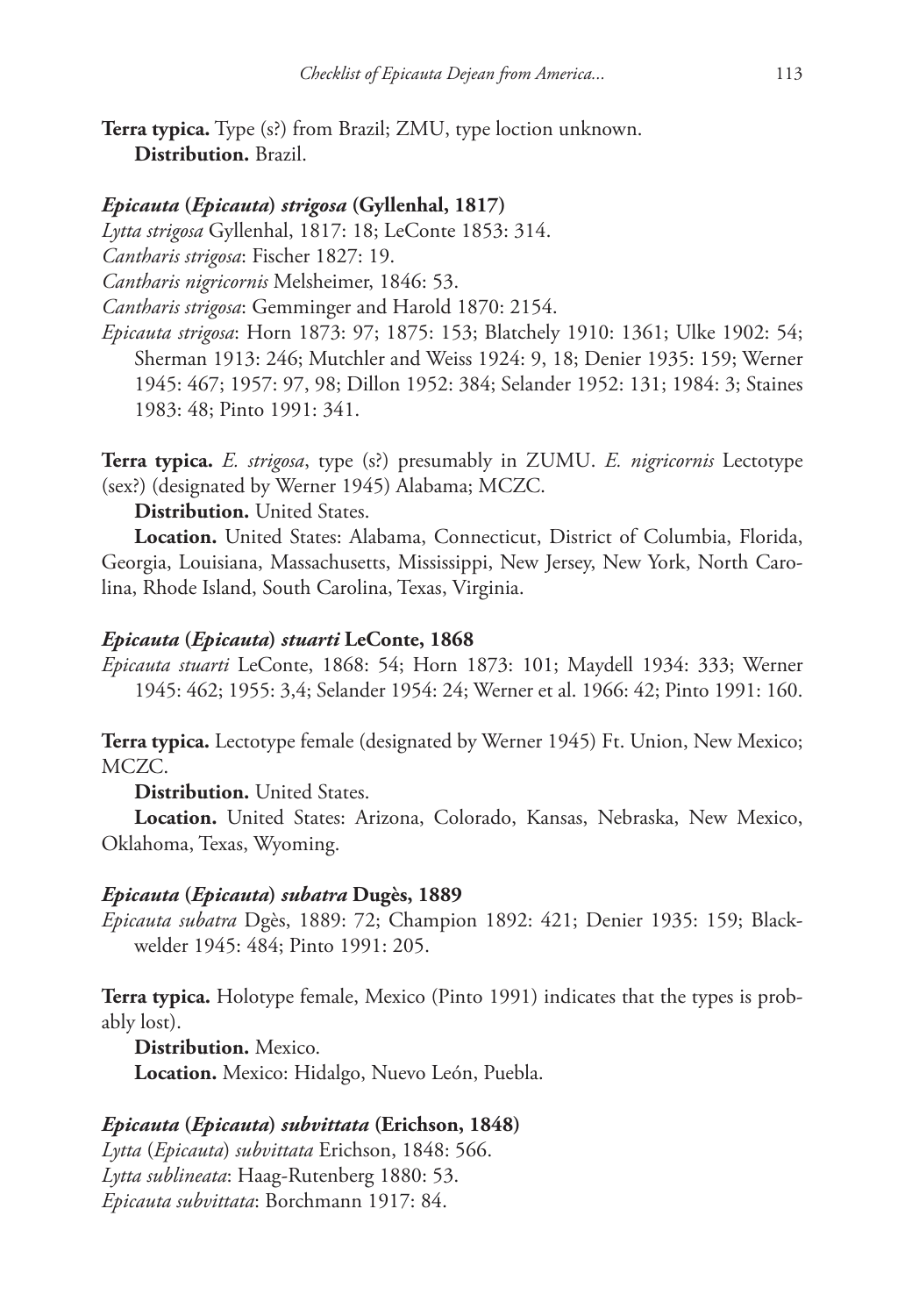**Terra typica.** Type (s?) Guayana (=British Guaiana); ZMHU, type location unknown. **Distribution.** Brazil, Guayana. **Location.** Brazil: São Paulo. **New records** (Figure 8): Brazil: São Paulo (state labeled ony) [MLPA].

## *Epicauta* **(***Epicauta***)** *suturalis* **(Haag-Rutenberg, 1880)**

*Lytta albicincta* Haag-Rutenberg, 1880: 23. **New Synonymy**. *Cantharis suturalis* Germar, 1821: 247; Gemminger and Harold 1870: 2154. *Epicauta suturalis*: Bruch 1911: 405; Borchmann 1917: 84; Denier 1935: 159; Blackwelder 1945: 484.

*Epicauta albicincta*: Borchmann 1917: 70; Denier 1935: 152; Blackwelder 1945: 482.

**Diagnosis.** *Epicauta sutrualis* is phenetically alike to *E. albicincta* by the combination of the following characters: body length large (> 17mm). Tegument black. Body vestiture cinereous, setae short, decumbent, dense (28–34 setae along one mm long line). Antenna flattened dorsoventraly in both sexes; ratios length  $(L_{\text{av}})$  vs. width  $(W_{\text{av}})$  of antennomere  $(L_{\text{Ar}}/W_{\text{Ar}})$  in female: 3.75 (I), 2.33 (II), 6 (III), 4.6 (IV) 4 (V-X) 4.3 (XI); in male 3 (I), 2 (II), 5 (III), 3.3 (IV), 3 (V-VIII), 5 (IX-XI).

**Terra typica.** Type (s?) Merida, Venezuela; ZSBS.

**Distribution.** Argentina, Bolivia, Brazil, Paragauay, Venezuela, Uruguay.

**Location.** Argentina: Buenos Aires, Misiones, Jujuy, Salta, Tucumán. Chile: Valparaiso. Bolivia: Chiquitos; Cuatro Ojos. Brazil: Campo Bello; Goyaz (Río Verde, Yathay); Matto Grosso; Río de Janeiro; São Paulo. Paraguay: Asunción. Uruguay: Canelones (La Floresta). Uruguay: Cerro Largo.

**New records** (Figure 8): Argentina: Buenos Aires (Cerro Largo); Misiones (Alto Paraná, Puerto Victoria); Sante Fe (Casilda, Rosario); Tucumán. Chile: Valparaiso (province labeled only). Bolivia: Santa Cruz (Chiquitos, Cuatro Ojos). Brazil: Goyaz (Río Verde,); Mato Grosso (state labeled only); Río de Janeiro (Río de Janeiro). Paraguay: Asunción. Uruguay: Cerro Largo (Cuhilla de Melo) [MLPA, FMILA, MACN].

#### *Epicauta* **(***Epicauta***)** *talpa* **(Haag-Rutenberg, 1880)**

*Lytta talpa* Haag-Rutenberg, 1880: 32.

*Cantharis talpa*: Berg 1881: 306.

*Epicauta talpa*: Beauregard 1890: 511; Bruch 1911: 404; Borchmann 1917: 85; Denier 1935: 160; Blackwelder 1945: 484; Martínez 1992: 8.

**Terra typica.** Type (s?) Cordoba; presumably in ZSBS.

**Distribution.** Argentina, Bolivia, Brazil, Paraguay, Uruguay.

**Location.** Argentina: Chaco, Córdoba, Corrientes, Misiones, Salta, Santiago del Estero. Bolivia: Andrés Ibáñez (Santa Cruz de la Sierra). Brazil: Mato Grosso (Rancho Grande, San Antonio das Barras, Utiariti); Paraná (Prudentrópolis). Paraguay: Concepción (Río aquidaban); San Pedro (Cororo). Uruguay: Tacuarembó (San Gregorio de Polanco).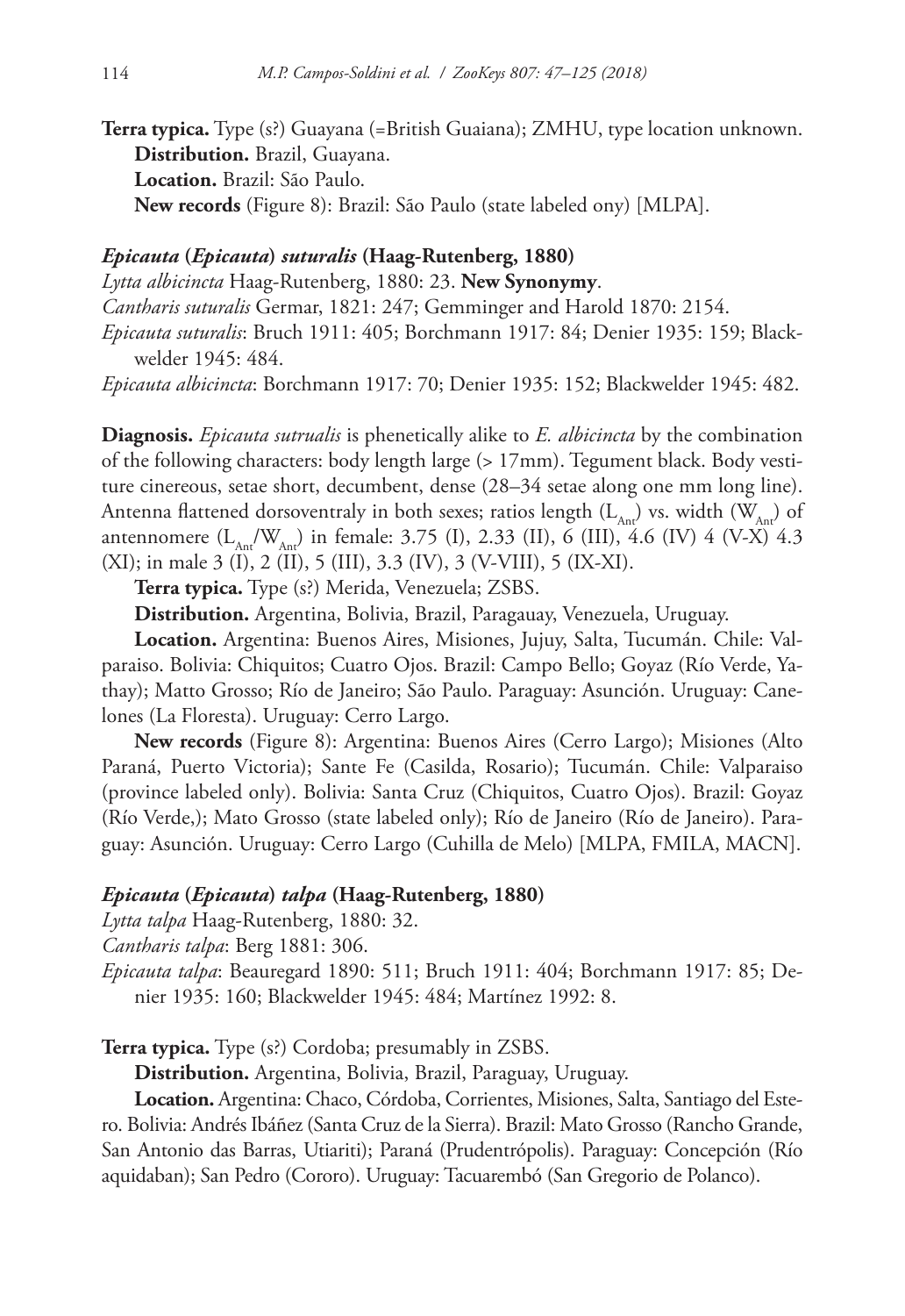**New records** (Figure 8): Argentina: Córdoba (Alta Gracia, Cruz del Eje, La Merced); Corrientes (Ituzaingó); Misiones (Dos de Mayo); Salta (Capiazutí, La Viña); Santiago del Estero (Río Salado). Bolivia: Andrés Ibáñez (Santa Cruz de la Sierra). Brazil: Mato Grosso (San Antonio das Barras, Utiariti); Parana (Prudentópolis). Paraguay: San Pedro (Cororo). Uruguay: Tacuarembó (San Gregorio de Polanco) [MLPA, MACN].

## *Epicauta* **(***Epicauta***)** *tamara* **Adams & Selander, 1979**

*Epicauta dugesi*: Werner, 1957: 107. *Epicauta tamara* Adams & Selander, 1979: 246; Pinto 1991: 349.

**Terra typica.** Holotype male, Culicán, Sinaloa, Mexico; AMNH. **Distribution.** Mexico. **Location.** Mexico: Sinaloa, Sonora.

## *Epicauta* **(***Epicauta***)** *tarasca* **Pinto, 1991**

*Epicauta tarasca* Pinto, 1991: 207.

**Terra typica.** Holotype male, 3 km E Quiroga, Michoacán, Mexico; CASC. **Distribution.** Mexico. **Location.** Mexico: Jalisco, Michoacán, Morelos, Oaxaca.

## *Epicauta* **(***Epicauta***)** *temexa* **Adams & Selander, 1979**

*Epicauta vittata*: Dugès 1889: 87. *Epicauta lemniscata*: Champion 1892: 415; Snow 1906: 149; Dillon 1952: 398 (in part). *Epicauta temexa* Adams & Selander, 1979: 248; Ray et al. 1989: 187.

**Terra typica.** Holotype male, Pearsall, Frio Co., Texas; AMNH.

**Distribution.** Mexico, United States.

**Location.** Mexico: Coahuila, Nuevo León, San Luis Potosí, Tamaulipas, Veracruz. United States: Texas.

## *Epicauta* **(***Epicauta***)** *tenebrosa* **Werner, 1949**

*Epicauta pedalis*: Horn 1894: 356 (in part); Werner 1945: 440 (in part). *Epicauta tenebrosa* Werner 1949: 93; Werner et al. 1966: 38; Pinto 1991: 259.

**Terra typica.** Holotype male, Tucson, Arizona; MCZC. **Distribution.** Mexico, United States. **Location.** Mexico: Sonora. United States: Arizona.

# *Epicauta* **(***Epicauta***)** *teresa* **Mathieu, 1983**

*Epicauta* (*Epicauta*) *teresa* Mathieu, 1983: 156. *Epicauta teresa*: Pinto 1984: 378; 1991: 268.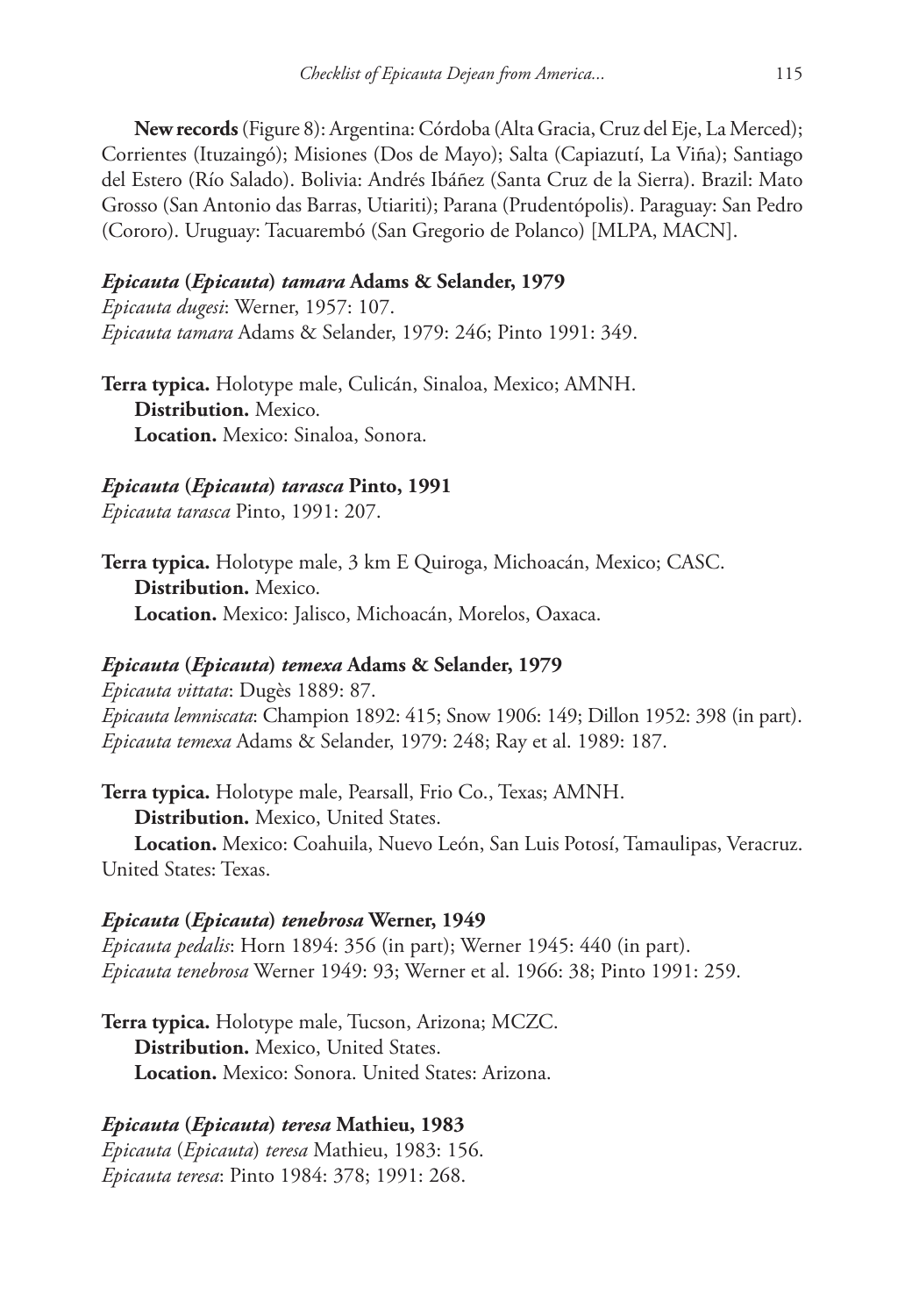**Terra typica.** Holotype male, 10 km northesast of Cintalapa, Chiapas, Mexico; CASC. **Distribution.** Mexico.

**Location.** Mexico: Chiapas, Oaxaca.

#### *Epicauta* **(***Epicauta***)** *tricostata* **(Werner, 1943)**

*Pleuropompha tricostata* Werner, 1943: 32; 1945: 426; Vaurie 1950: 39; Dillon 1952: 379; MacSwain 1956: 66; Werner et al. 1966: 54; Pinto 1973: 957; 1977: 136; Selander 1981: 780.

*Epicauta tricostata*: Pinto 1984: 381; 1991: 231; Pinto and Mayor 1986: 602.

**Terra typica.** Holotype male, Presidio, Texas; USNM.

**Distribution.** Mexico, United States.

**Location.** Mexico: Coahuila, San Luis Potosí. United States: Arizona, New Mexico, Texas.

## *Epicauta* **(***Epicauta***)** *tristis* **(Mäklin, 1875)**

*Cantharis tristis* Mäklin, 1875: 630.

*Lytta lugubris* Haag-Rutenberg, 1880; Borchmann 1917: 95.

*Epicauta tristis*: Beauregard 1890: 512; Denier 1935: 160; Blackwelder 1945: 484; Di Iorio 2004: 172.

*Epicauta lugubris*: Denier 1935: 156; Blackwelder 1945: 483 (Nudum erat nomen) *Epicauta luguberrima* Denier, 1935: 156 **New Synonymy.**

**Diagnosis.** *Epicauta tristis* and *E. lugubris* are alike regarding several features, such as: body length 10–12 mm. Tegument black; head with reddish patch on front. Superficial nonparallel sculpturing: head and pronotum punctuate. Body vestiture dorsally black, marginal and ventraly cinereous; seate dense (28–34 setae along one mm long line). Antenna similar in both sexes; ratios length  $(L_{\text{A}_{\text{nr}}})$  vs. width  $(W_{\text{A}_{\text{nr}}})$  antennomere  $(L_{\text{A}_{\text{nr}}}/W_{\text{A}_{\text{nr}}})$ : 2.3 (I), 1.6 (II), 3.5 (III-XI), in male 2.3 (I), 1.6 (II), 3.6 (III), 2.3 (IV-XI). For this reason, we consider these species (*E. tristis* and *E. lugubris*) as a single specific entity whose valid name is *E. tristis* by priority.

**Terra typica.** *Lytta lugubris* Type (s?) Brazil; ZSBS.

**Distribution.** Argentina, Bolivia, Brazil.

**Location.** Argentina: Córdoba, Jujuy, Misiones, Mendoza, San Juan, San Luis, Salta. Bolivia: Santa Cruz de la Sierra. Brazil.

**New records** (Figure 9): Argentina: Salta (province labeled only) [FIMLA].

## *Epicauta* **(***Epicauta***)** *unilineata* **Champion, 1892**

*Epicauta unilineata* Champion, 1892: 415; Denier 1935: 160; Blackwelder 1945: 484; Adams and Selander 1979: 250.

**Terra typica.** Lectotype male (designated by Admas and Selander 1979) San Jerónimo, Guatemala; location unknown.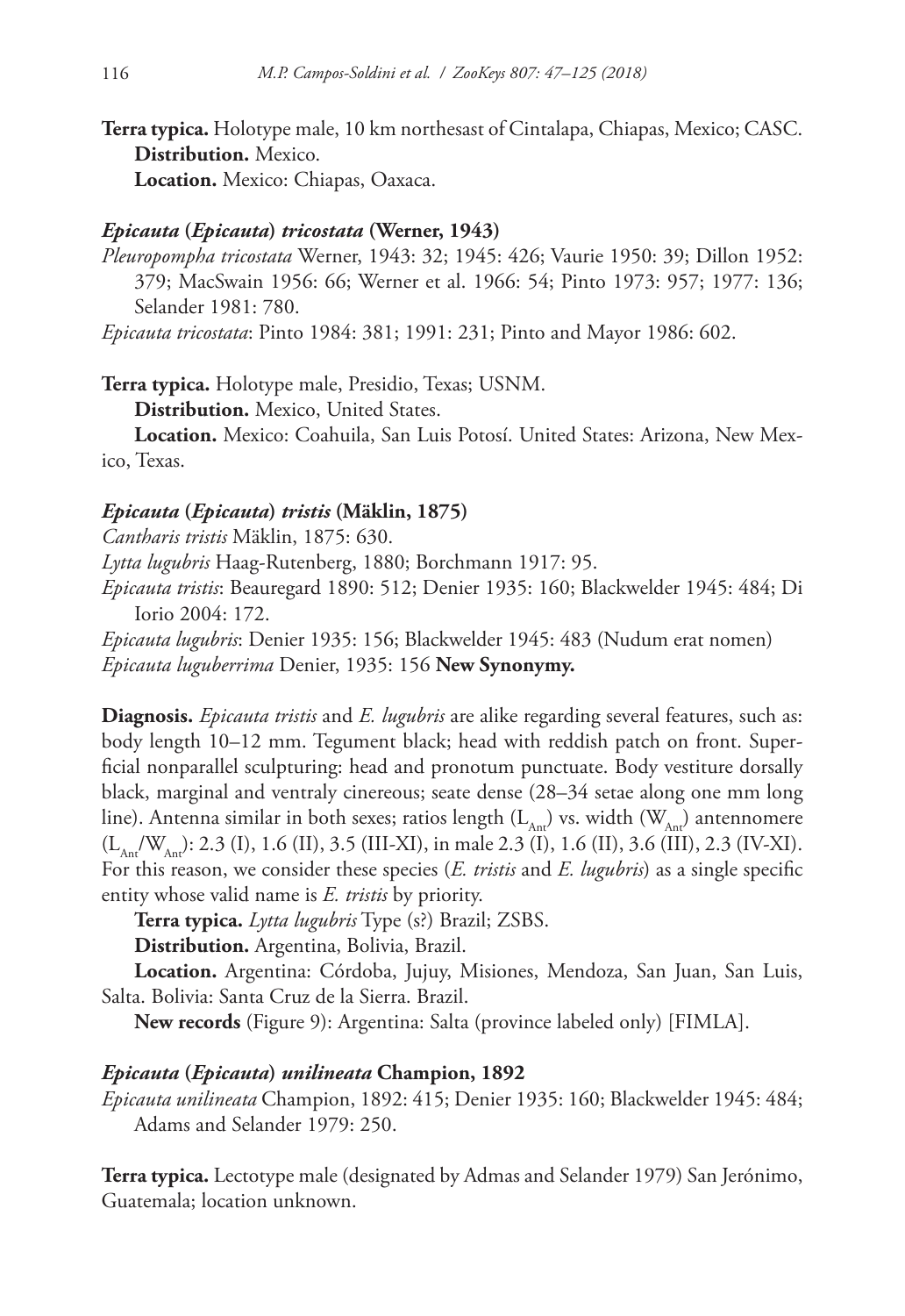**Distribution.** El Salvador, Guatemala, Mexico.

**Location.** El Salvador: La Unión, San Salvador, Santa Ana. Guatemala: Baja Verapaz, Guatemala. Mexico: Guerrero, Veracruz.

## *Epicauta* **(***Epicauta***)** *ventralis* **Werner, 1945**

*Epicauta ventralis* Werner, 1945: 444; Pinto 1975: 430; 1980: 48. *Epicauta normalis*: Werner 1944: 65 (in part); 1945: 442 (in part); Hatch 1965: 105; Werner et al. 1966: 38 (in part).

**Terra typica.** Holotype male, Walsenburg, Colorado; FMNH.

**Distribution.** Canada, United States.

**Location.** Canada: Alberta, Saskatchewan. United States: Arizona, California, Colorado, Idaho, Kansas, Montana, Nebraska, Nevada, New Mexico, North Dakota, Oregon, South Dakota, Utah, Washington, Wyoming.

## *Epicauta* **(***Epicauta***)** *vicina* **(Haag-Rutenberg, 1880)**

*Lytta vicina* Haag-Rutenberg, 1880: 27. *Epicauta vicina*: Borchmann 1917: 85; Denier 1935: 160; Blackwelder 1945: 484. *Epicauta wagneri* Pic, 1916: 10; Denier 1935: 160; Blackwelder 1945: 484 **New Synonymy**.

**Diagnosis.** The tegument color (pale brown with head and pronotum black); body vestiture dense (28–34 setae along one mm long line); and seate elongate, disheveled apparance and yellow of *E. vicina* are similar to *E. wagneri*. For this reason, we consider this species as a single specific entity whose valid name is *E. vicina* by priority.

**Terra typica.** Type (s?) Brazil; "Mus. Vind. and Haag-Rutenberg (in part); ZSBS. **Distribution.** Argentina, Brazil, Paraguay.

**Location.** Argentina: Chaco; Corrientes; Entre Ríos; Misiones; Santiago del Estero. Brazil: Guaiaba. Paraguay: Villa Rica.

**New records** (Figure 9): Argentina: Entre Ríos (Concordia, Paraná); Corrientes (Chavarría); Misiones (Pindapoy); Santiago del Estero (Río Dulce). Paraguay: Guairá (Villa Rica) [MLPA].

## *Epicauta* **(***Epicauta***)** *vidua* **(Klug, 1825)**

*Lytta vidua* Klug, 1825: 11.

*Causima luctuosa* Dejean, 1837: 248.

*Causima lugubris* Dejean, 1837: 248.

*Cantharis vidua*: Burmeister 1881: 23; Berg 1881: 303; Gemminger and Harold 1870: 2155.

*Causima vidua*: Denier 1935: 161; Blackwelder 1945: 484; Di Iorio 2004: 165.

**Distribution.** Argentina, Bolivia, Brazil.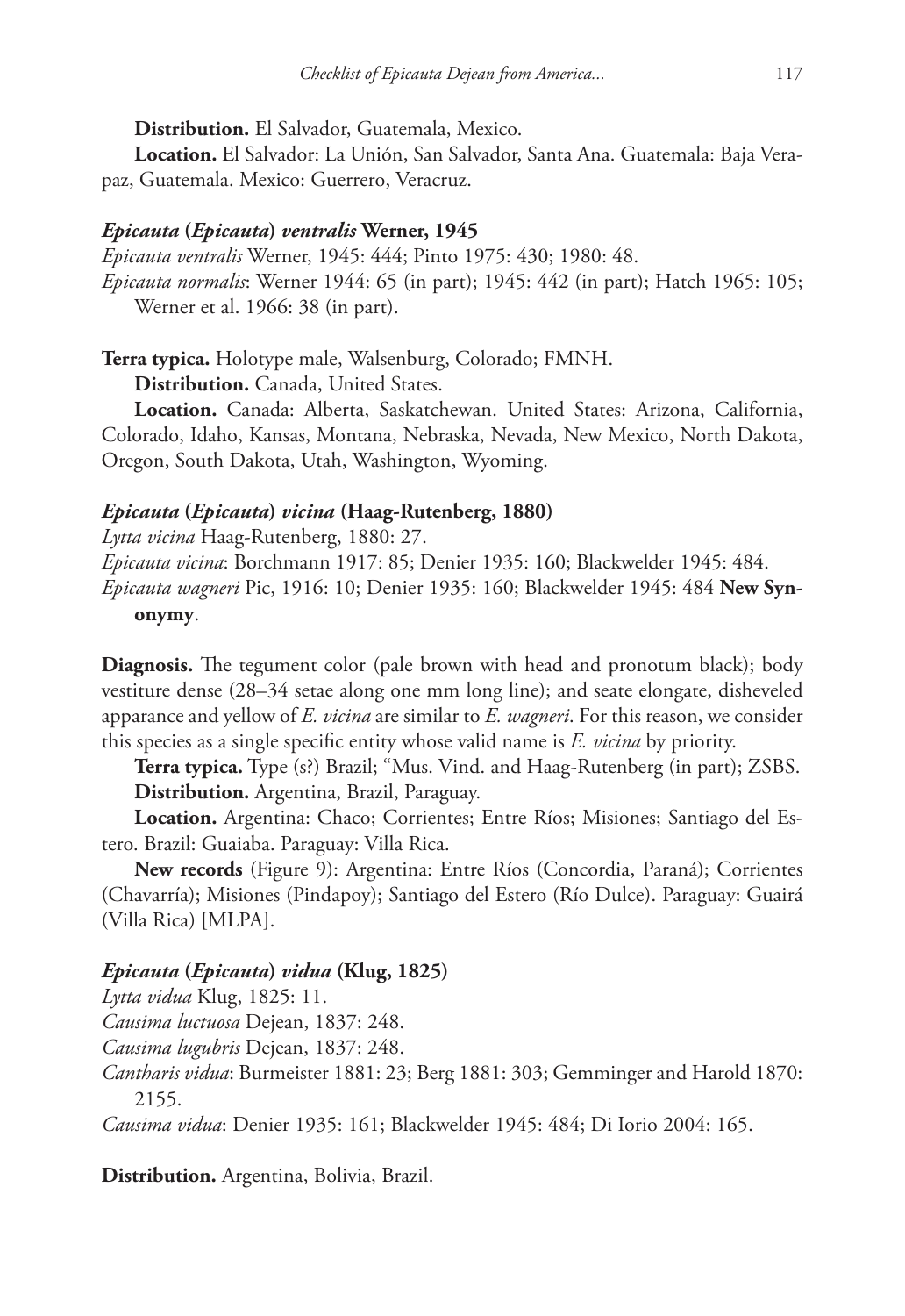**Location.** Argentina: Córdoba, Corrientes, Misiones (General Belgrano, Puerto Aguirre, and Santa Ana). Bolivia. Brazil: Parana.

**New records** (Figure 9): Argentina: Córdoba (Salsacate); Misiones (Aristóbulo del Valle, Arroyo Cañapirú, Arroyo Uruguaí, Puerto Aguirre, Ruta Nac. 12, Santa Ana, Salto Encantado). Brazil: Parana (state labled only) [IADIZA, MLPA, FIMLA, MACN].

## *Epicauta* **(***Epicauta***)** *vittata* **(Fabricius, 1775)**

Typical race *Lytta vittata* Fabricius, 1775: 260. *Meloe vittatus*: Thunberg 1781–1791: 109. *Meloe chapmani*: Woodhouse 1800: 214. *Cantharis vittata*: Gemminger and Harold 1870: 2155. *Epicauta vittata*: Horn 1873: 100; Denier 1935: 160; Staig 1940: 139; Werner 1945: 464; Admas and Selander 1979: 240; Pinto 1991: 352. *Epicauta lemniscata*: Putnam 1876: 173; Werner 1945: 463 (in part); Blodgett and Higgins 1988: 1456. *Epicauta* (*Epicauta*) *vittata*: MacSwain 1956: 49. Lemniscate race *Lytta lemniscata* Fabricius, 1801: 79. *Cantharis lemnsicata*: Fischer 1827: 19. *Epicauta lemniscata*: Schwarz 1878: 464; Chitenden 1903: 115; Swingle and Mayer 1944: 141; Frost 1964: 140; Kirk 1969: 63 (in part). *Epicauta vittata*: Watson 1917: 64.

*Epicauta* (*Epicauta*) *vittata*: Kirk 1970: 61 (in part).

**Terra typica.** *E. vittata*, Lectotype (sex?) (designated by Werner 1945) GUHC. *E. chapmani*, Types, Bucks Co., Pennsylvania (apparently destroyed). *E lemniscata*, Type male, "Carolina"; UZMH.

**Distribution.** Typical race: Canada, United States. Lemniscate race: United States. **Location.** Typical race: Canada: Ontario, Quebec. United States: Alabama, Arkansas, Connecticut, Delaware, District of Columbia, Florida, Georgia, Illinois, Indiana, Iowa, Kansas, Kentucky, Louisiana, Maryland, Massachusetts, Michigan, Minnesota, Mississippi, Missouri, Nebraska, New Jersey, New York, North Carolina, Ohio, Oklahoma, Pennsylvania, Rhode Island, South Carolina, South Dakota, Tennessee, Virginia, West Virginia. Lemniscate race: United States: Florida, Georgia, South Carolina.

## *Epicauta* **(***Epicauta***)** *vitticollis* **(Haag-Rutenberg, 1880)**

*Lytta vitticollis* Haag-Rutenberg, 1880: 52.

*Epicauta canoi* Dugès, 1889: 86.

*Epicauta vitticollis*: Champion 1892: 414; Denier 1935: 160; Blackwelder 1945: 484; Adams and Selander 1979: 250; Pinto 1991: 353.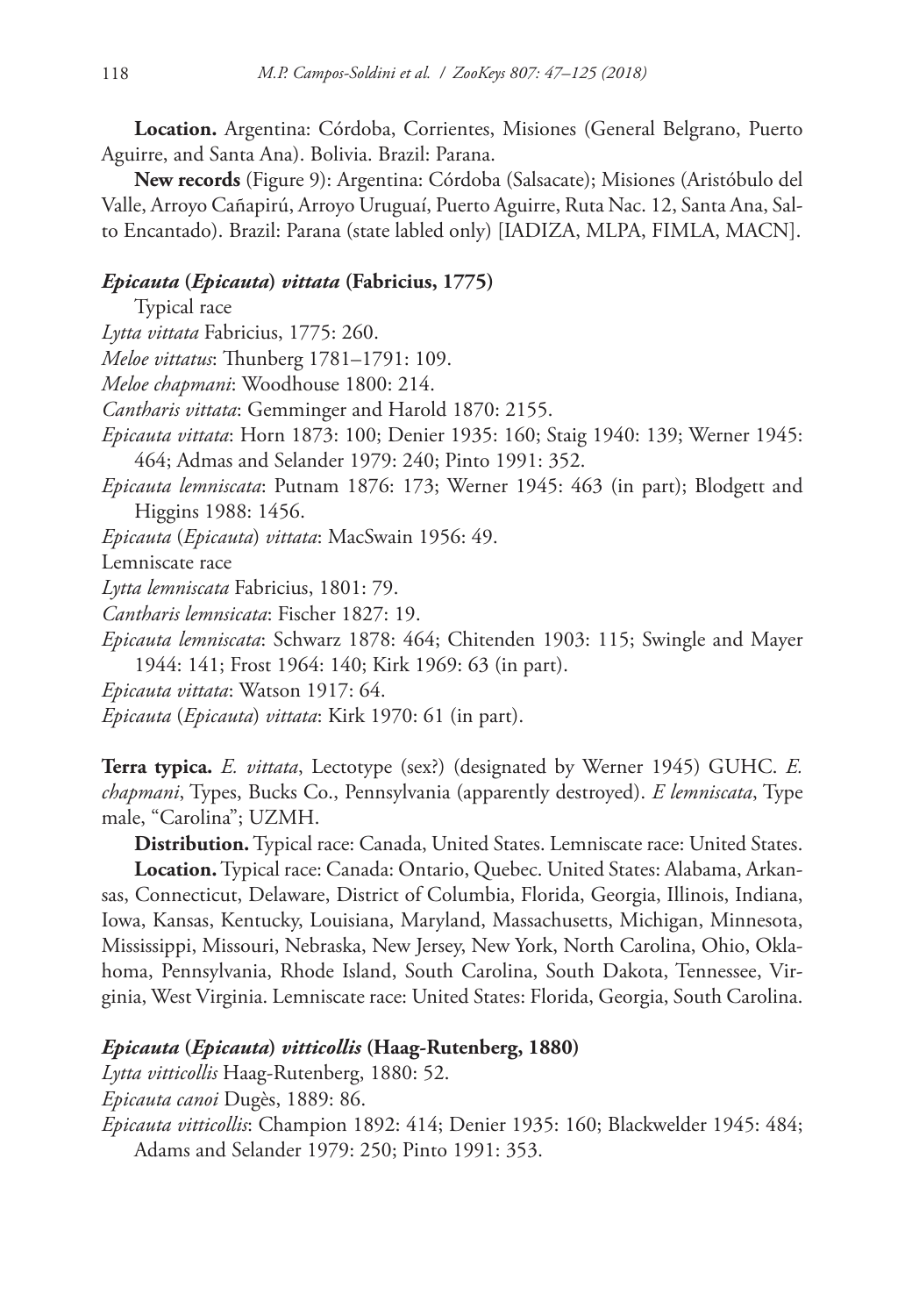

**Figure 9.** New distribution records for: *E. tristis*; *E. vicina*; *E. vidua*; *E. xanthocephala*; *E. xanthopterus*; *E. yungana*; and *E. zebra*.

**Terra typica.** *E. vitticollis*, Lectotype male, "Guatimal./Samml. Haag-Rutenberg/" (desgnated by Pinto 1991) ZSMC. *E. canoi*, Types, Veracruz, Mexico; apparently lost.

**Distribution.** Belize, Guatemala, Honduras, Mexico, Nicaragua.

**Location.** Belize: Corazal, Orange Walk, Toledo. Guatemala: Alta Verapaz, Petén. Honduras: Atlantida, Colón, Francisco Morazán, Yoro. Mexico: Chiapas, Oaxaca, Quintana Roo, Tabasco, Yucatán, Veracruz. Nicaragua: Río San Juan.

#### *Epicauta* **(***Epicauta***)** *weyrauchi* **Kaszab, 1960**

*Epicauta weyrauchi* Kaszab, 1960: 402. Pinto and Bologna 2016: 206.

**Terra typica.** Holotype and Paratype male, Andahuaylas, Peru. SMB. **Distribution.** Peru. **Location.** Peru: Apurimac.

#### *Epicauta* **(***Epicauta***)** *wheeleri* **Horn, 1873**

*Epicauta wheeleri* Horn, 1873: 101, 107; Werner 1945: 486; 1949: 107; 1955: 5; Werner et al. 1966: 41; Pinto 1972: 256, 1973: 968; 1991: 161.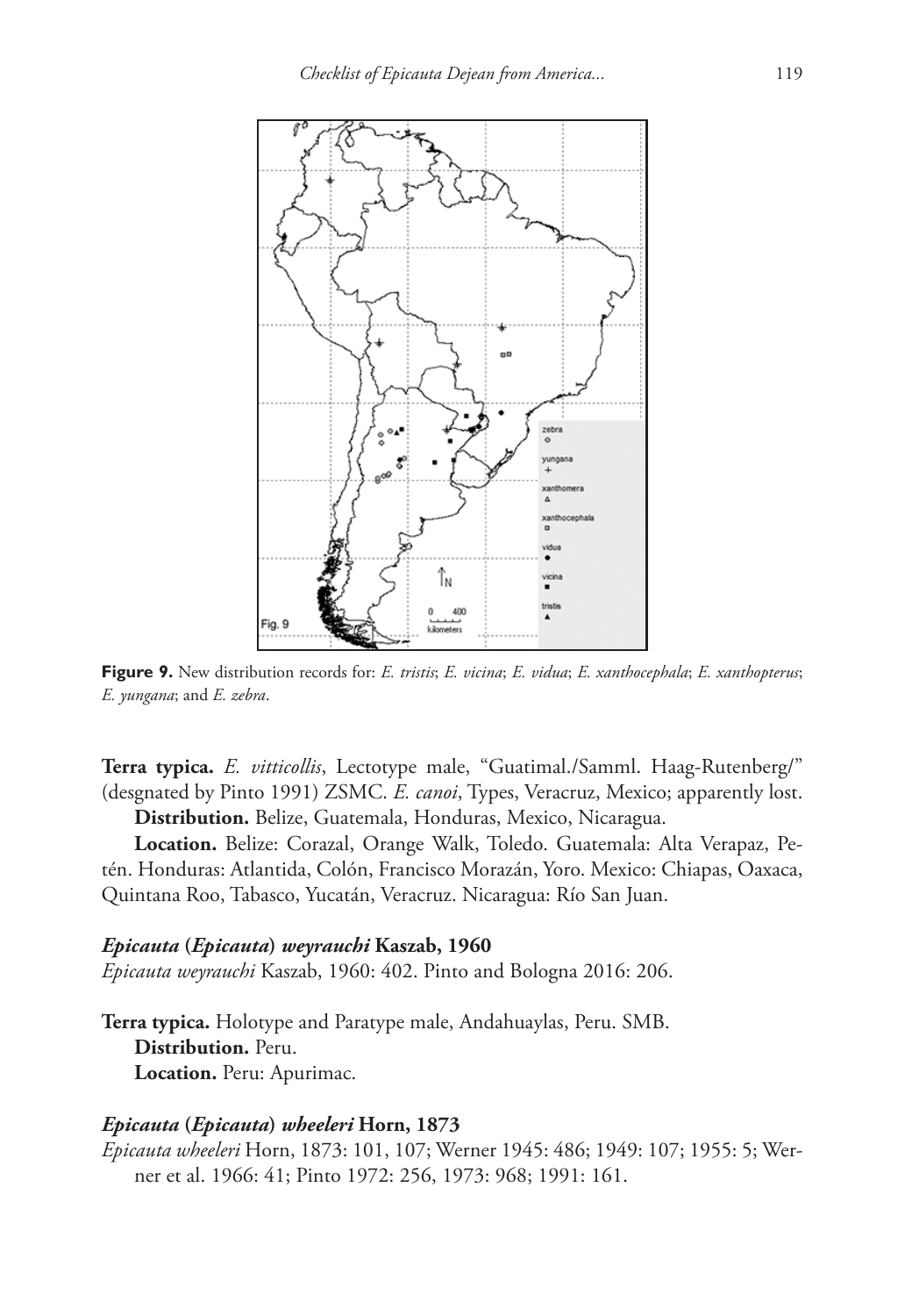**Terra typica.** six syntypes, Arizona; MCZC. **Distribution.** United States. **Records.** United States: Arizona, California, Nevada, Utha.

### *Epicauta* **(***Epicauta***)** *willei* **Denier, 1940**

*Epicauta willei* Denier, 1940: 422; Campos-Soldini et al. 2009: 6; Pinto and Bologna 2016: 206.

**Terra typica.** Holotype male, Allotype female, Paratypes male and female, Huancayo, Peru; MLPA.

**Distribution.** Peru. **Location.** Peru: Cuzco: Sicuani, Huancayo and Junín.

## *Epicauta* **(***Epicauta***)** *xanthomera* **(Fischer, 1827)**

*Cantharis xanthomeros* Fischer, 1827: 19; Geminnger and Harold 1870: 2155. *Epicauta xanthomera*: Denier 1935: 169.

#### **Terra typica.** Unknown.

**Distribution.** Argentina, Brazil, Uruguay.

**Location.** Argentina: Córdoba, La Rioja. Brazil: Mina Gerais; Río de Janeiro. Uruguay: Cerro Largo.

**New records** (Figure 9): Argentina: Córdoba (Calamuchita, Unquillo); La Rioja (province labeled only). Brazil: Mina Gerais (Belo Horizonte); Río de Janeiro (state labeled only). Uruguay: Cerro Largo (Cañada de los Burros) [MLPA, MACN].

# *Epicauta* **(***Epicauta***)** *xanthocephala* **(Klug, 1825)**

*Lytta xanthocephala* Klug, 1825: 434. *Cantharis xanthocephala*: Fischer 1827: 20. *Epicauta xanthocephala*: Borchmann 1917; Adams and Selander 1979: 260.

**Terra typica.** Type (s?) Brazil; ZMHU, type locality unknown. **Distribution.** Brazil. **Location.** Brazil: Goiáz. **New records** (Figure 9): Brazil: Goiáz (Jatahy, Río Verde) [MLPA].

### *Epicauta* **(***Epicauta***)** *yungana* **Denier, 1935**

*Epicauta yungana* Denier, 1935: 160; 1940: 422; Admas and Selander 1979: 260.

**Terra typica.** Holotype male, Coroico, 1300–1700 m, Nor Yungas, Bolivia; MLPA. **Distribution.** Argentina, Bolivia, Brazil, Guayana.

**Location.** Argentina: Chaco; Córdoba; Misiones. Bogotá: Campobello. Bolivia: Coroico; La Paz; Puerto Aguirre. Brazil: Itatiaya. Guayana: Puerto Pariacabo.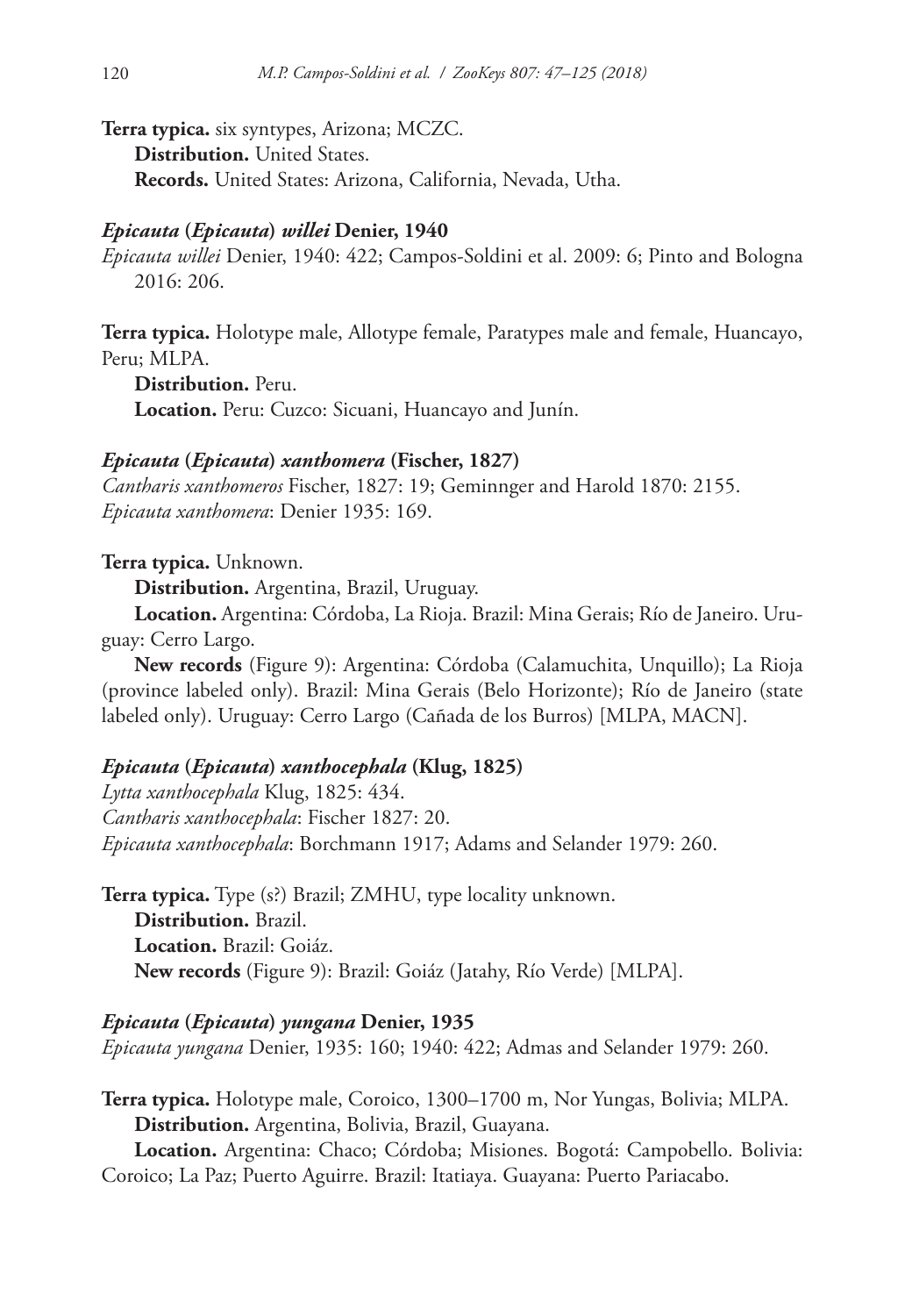**New records** (Figure 9): Argentina: Chaco (Resistencia); Misiones (Salto Iguazú). Bogotá: Campobello. Bolivia: Coroico, Puerto Aguirre. Brazil: Itaiaya. Guayana: Puerto Pariacabo [MLPA].

### *Epicauta* **(***Epicauta***)** *zebra* **(Dohrn, 1876)**

*Cantharis zebra* Dohrn, 1876: 411.

*Lytta albovittata* Haag-Rutenberg, 1880: 29.

*Cantharis albovittata*: Burmeister 1881: 23; Berg 1881: 303.

- *Epicauta somnolenta* Beauregard, 1890: 510; Bruch 1914: 404; Borchmann 1917: 83; Bosq 1934: 12, Viana and Williner 1974: 11.
- *Epicauta zebra*: Denier 1935b: 161; 1940: 422; Hayward 1942: 23; Blackwelder 1945: 484; Adams and Selander 1979: 162; Martínez 1992: 8; Di Iorio 2004: 172; Campos-Soldini 2011: 583.

**Terra typica.** *Cantharis zebra*, Type (s?) Córdoba, Argentina, present location unknown. *Lytta albovittata*, Syntypes Córdoba, Argentina; presumably in ZSBS.

### **Distribution.** Argentina.

**Location.** Argentina: Catamarca, Córdoba, La Rioja, Mendoza, Misiones, Salta, San Juan, San Luis, Santiago del Estero, Tucumán.

**New records** (Figure 9): Argentina: Catamarca (Andalgalá); Córdoba (La Falda, La Paz, San Javier); La Rioja (Chilecito, Tinogasta); Mendoza (Desaguadero, Ñacuñan, Santa Rosa); Misiones (Santa María); San Luis (Balde, San Gerónimo) [IADIZA, Barriga-Tuñón; FIMLA, MACN]

# *Epicauta* **(***Epicauta***)** *zischkai* **Martinez, 1955**

*Epicauta zischakai* Martínez, 1955: 55; Kaszab 1960: 404; Di Iorio 2004: 172; Pinto and Bologna 2016: 206.

**Terra typica.** Holotype male, Allotype female, 15 Paratype male and nine Paratype female in FML. 15 Paratype male and three Paratype female in the Universidad de Vermont in Burlington, Vermont, USA. One Paratype (sex?) in Munich Muesum, Gemany.

**Distribution.** Bolivia, Peru.

**Location.** Bolivia Chapare, Cochabamba. Peru: Lago Titicaca, Puno.

# **Acknowledgements**

We would like to extend our sincerest thanks and appreciation to Ivana Herdt for editing the manuscript. We would like to thank to the anonymous referees for their very useful comments and suggestions. We would like to thank the following people for access to specimens: Instituo Argentino de Investigaciones de las Zonas Áridas, Mendoza Argenitna (IADIZA, Sergio Roig-Juñent). Fundación e Instituto Miguel Lillo, San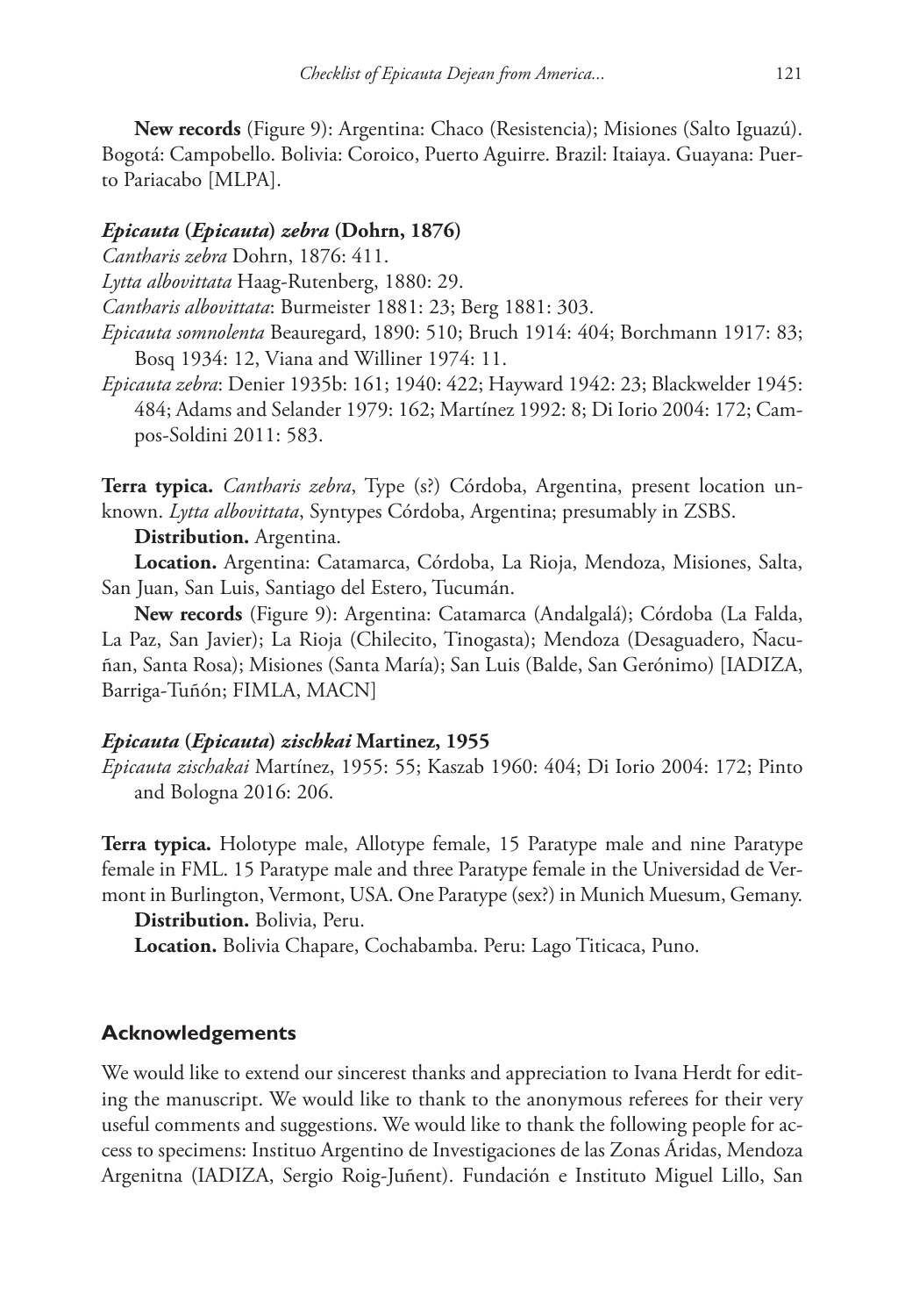Miguel de Tucumán, Argentina (FIMLA, Gustavo Scrocchi). Museo de La Plata, La Plata, Argenitna (MLPAC, Analía Lanteri). Museo Argentino de Ciencias Naturales "Bernardino Rivadavia", Buenos Aires, Argentina (MACN, Arturo Roig-Alsina). Private collection Barriga-Tuñón curicó (Chile).

## **References**

- Adams L, Selander RB (1979) The biology of blister beetles of the vittata group of the genus *Epicauta* (Coleoptera, Meloidae). Bulletin of the American Museum of Natural History 162: 139–266.
- Agafitei NJ, Selander RB (1980) The first instar larvae of the vittata group of the genus *Epicauta* (Coleoptera: Meloidae). Journal of Kansas Entomology Society 53: 1–26.
- Berg FGC (1881) Revision der argentinischen Arten der Gattung Cantharis. Entomologische Zeitung Heraus Entomologische Vereine zu Stetting 42: 301–309.
- Berg FGC (1883) Doce heterómeros nuevos de la fauna Argentina. Annales de la Sociedad Científica Argentina 15: 66–78.
- Blackwelder RE (1945) Checklist of the coleopterous insects of Mexico, Central America, the West Indies, and South America. Part 3. US National Museum Bulletin 185: 343–550.
- Borchmann F (1917) Coleopterorum Catalogus Pars 69, Meloidae, Cephaloidae. Berlin, 208 pp.
- Borchmann F (1930) Alleculidae y Meloidae. Revista de la Sociedad Entomológica Argentina 3: 85–100.
- Borchmann F (1937) Neue Alleculiden aus dem Deutscher Entomologischen Institut, Berlin. Borchmann F (1940) Neue Meloiden-Arten (Col.) II. Mitteilungen der Münchner.
- Bologna MA (1991) Coleoptera Meloidae. Fauna d'Italia. XXVIII. Calderini, Bologna, 541 pp.
- Borchmann F (1952) Meloidae, Lagriidae, Alleculidae und Nilionidae (Col.). In: Titschack E (Ed.) Beiträge zur Fauna Peru 2: 300–314.
- Bosq JM (1934) Primera lista de los coleópteros de la República Argentina dañinos a la agricultura. Boletín del Ministerio de Agricultura de la Nación 36: 313–346.
- Bosq JM (1943) Segunda lista de los coleópteros de la República Agentina dañinos a la agricultura. Boletín del Ministerio de Agricultura de la Nación 4 (1942): 1–80.
- Brèthes J (1910) Coleópteros Argentinos y Bolivianos. Annales de la Sociedad Científica Argentina 69: 205–227.
- Brèthes J (1915) Notas entomológicas. Bulletin of the Society Physics 8: 583–584.
- Burmeister HCC (1881) Die argentinischen Canthariden. Stettiner Entomologische Zeitung 42: 20–35.
- Campos Soldini MP, Suárez SM, Lanteri AA (2009) Types of Meloidae (Coleoptera: Tenebronoidea) housed at the Museo de La Plata entomological collection (Argentina) Revista de la Sociedad Entomologica Argentina 68(1–2): 1–9.
- Campos-Soldini MP (2011) A new species group of the genus *Epicauta* Dejean of southern South America, the *bella* Group (Coleoptera: Meloidae). Neotropical Entomology 40: 475–486.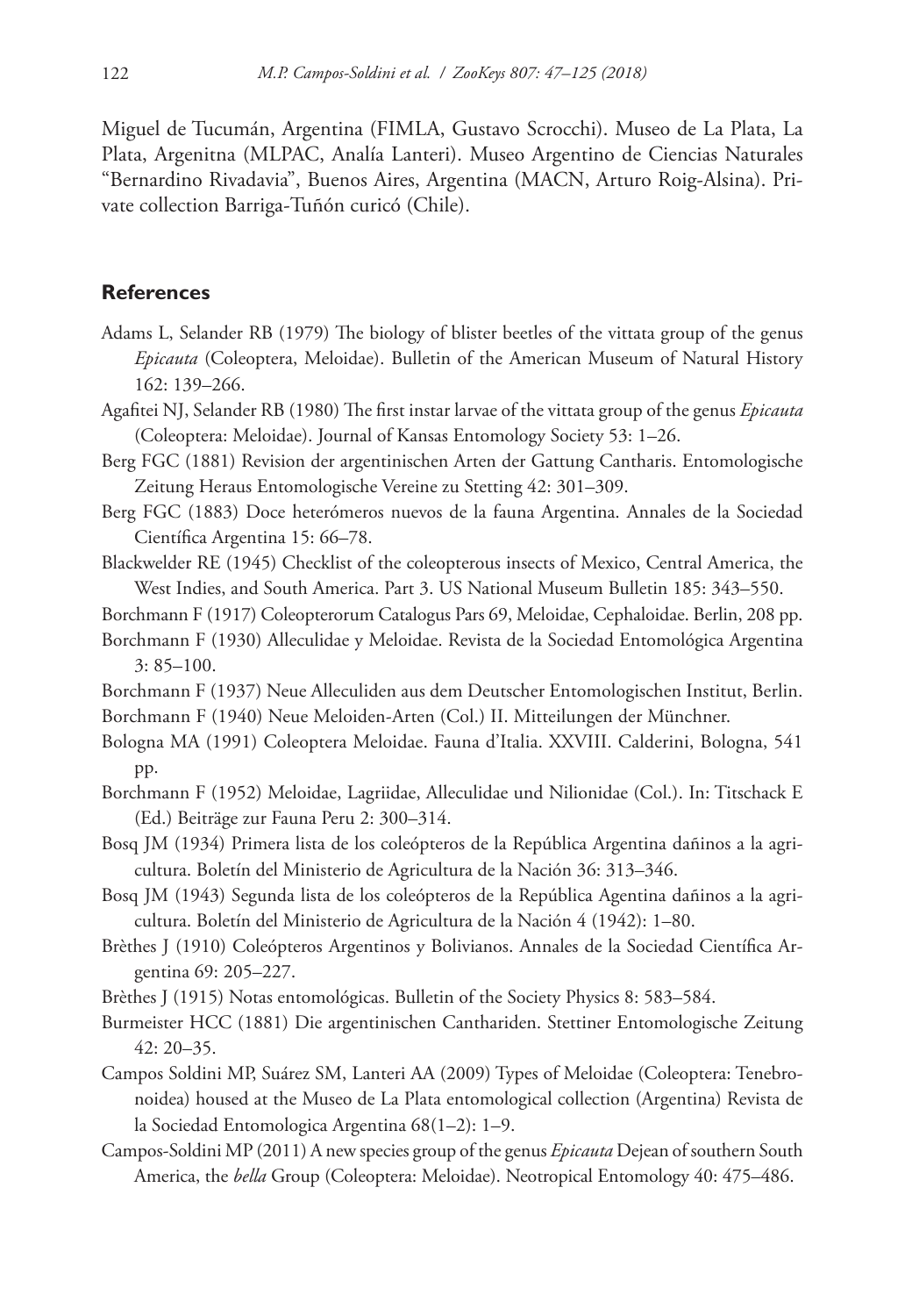- Campos-Soldini MP, Roig-Juñent SA (2011) Redefinition of the *vittata* species group of *Epicauta* Dejean (1834) (Coleoptera: Meloidae) and taxonomic revision of the species from southern South America. Zootaxa 2824: 21–43.
- Campos-Soldini MP, Roig-Juñent SA (2015) Phylogenetic analysis and redefinition of the maculata species group of *Epicauta* (Meloidae: Meloinae: Epicautini). Insect Systematics and Evolution 46: 431–470. <https://doi.org/10.1163/1876312X-45032126>
- Capinera J (2003) Striped Blister Beetle, *Epicauta vittata* (Fabricius) (Coleoptera: Meloidae). University of Florida, 1–4.
- Denier PCL (1933a) Contribución al estudio de los melóidos americanos. Revista Chilena de Historia Natural 37: 237–246.
- Denier PCL (1933b) Documentos para la clasificación de los meloidos americanos. Boletín del Ministerio de Agricultura de la Nación (Buenos Aires) 32(1): 35–52.
- Denier PCL (1934) Cinco especies nuevas de meloideos sudamericanos. Revisat de la Sociedad Entomológica Argentina 6: 268–275.
- Denier PCL (1935a) Coleopterorum americanorum familiae Meloidarum enumeratio synonymica. Revisat de la Sociedad Entomológica Argentina 1: 15–28.
- Denier PCL (1935b) Coleopterorum americanorum familiae meloidarum. Enumeratio synonymica. Revisat de la Sociedad Entomológica Argentina 7: 139–176.
- Denier PCL (1940) Enumeratio coleopterorum americanorum familiae Meloidarum. Corrigenda et addenda. Revista de la Sociedad Entomológica Argentina 10: 418–425.
- Di Iorio OR (2004) Meloidae. In: Cordo HA, Logarzo G, Braun K, Di Iorio O (Directores) Catálogo de insectos fitófagos de la Argentina y sus plantas asociadas. Revista de la Sociedad Entomológica Argentina 2004: 97–101, 104–108, 115–121.
- García-París M, Buckley D, Parra-Olea G (2007) Catálogo taxonómico-geográfico de los Coleópteros de la familia Meloidae de México. Graellsia 63(2): 165–258. [https://doi.](https://doi.org/10.3989/graellsia.2007.v63.i2.92) [org/10.3989/graellsia.2007.v63.i2.92](https://doi.org/10.3989/graellsia.2007.v63.i2.92)
- García-París M, Ruiz JL (2013) Description of a new species of Epicauta (Coleoptera: Meloidae) from Mexico and comments on the Epicautacupraeola species-group. Graellsia 69: 57–77.<https://doi.org/10.3989/graellsia.2013.v69.079>
- García-París MA, Ruizb JL, Sánchez-Vialascy A, López EK (2016) Una especie nueva de *Epicauta* de Venezuela y comentarios sobre el grupode especies de *Epicauta* (*E.*) *vittata* (Coleoptera: Meloidae). Revista Mexicana de Biodiversidad 87: 944–955. [https://doi.](https://doi.org/10.1016/j.rmb.2016.07.016) [org/10.1016/j.rmb.2016.07.016](https://doi.org/10.1016/j.rmb.2016.07.016)
- Hayward KJ (1942) Primera lista de insectos tucumanos perjudiciales. Revista Industrial y Agrícola de Tucumán 42: 1–110.
- Hayward KJ (1960) Insectos tucumanos perjudiciales. Revista Industrial y Agrícola de Tucumán 42: 1–144.
- Horn GH (1873) Revision of the species of several genera of Meloidae of the United Stated. Proceedings of the American Philosophical Society 13: 88–117.
- Kaszab Z (1959) Phylogenetische Beziehungen des Flügelgeäders der Meloiden (Coleoptera), nebst Beschreibung neuer Gattungen und Arten. Acta Zoologica Academidae Scientiarum Hungaricae 5: 67–114.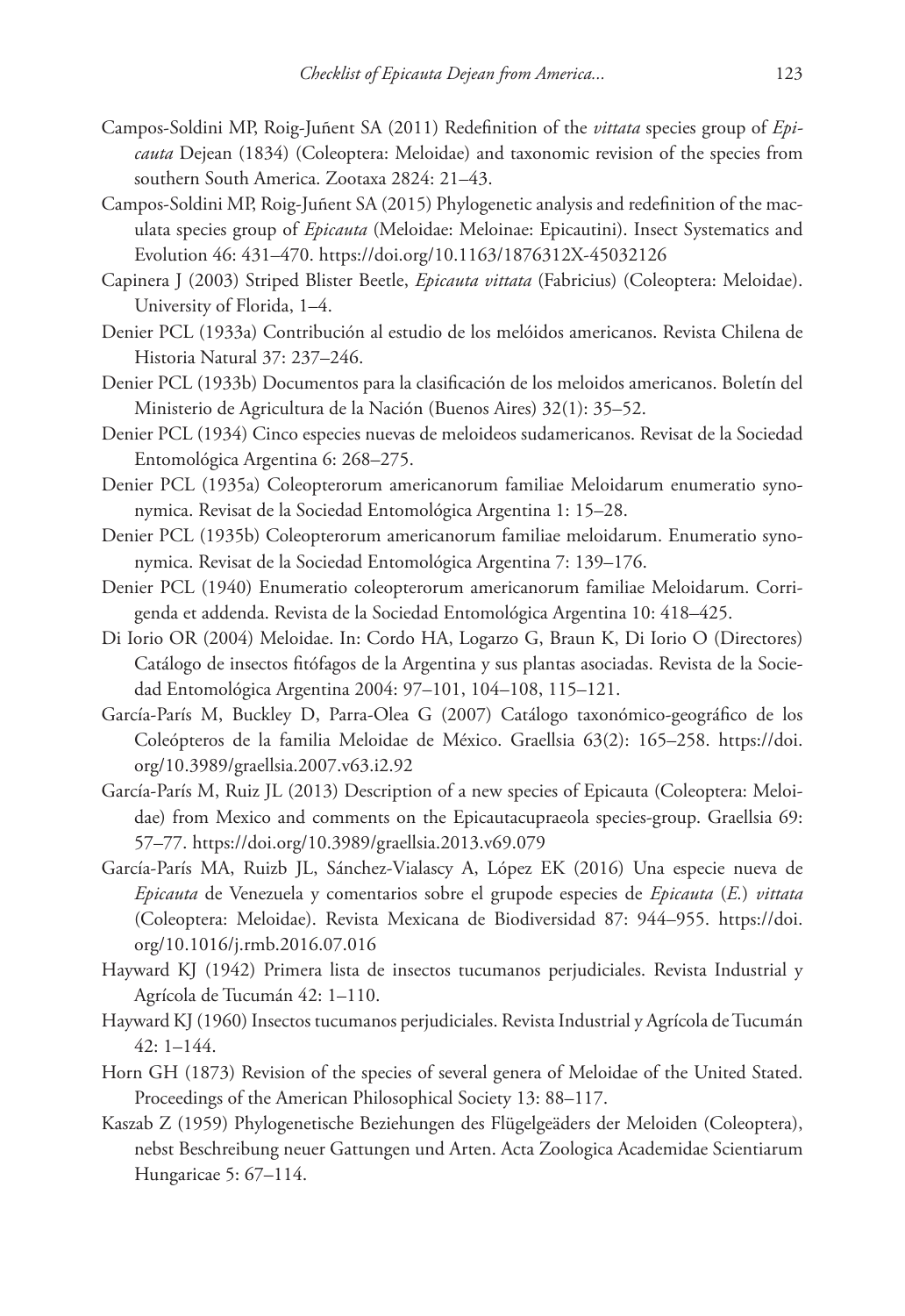- Kaszab Z (1960) Beiträge zur Kenntnis der Meloiden von Peru (Coleoptera). Studia Entomologica 3: 401–416.
- Kaszab Z (1963a) Studien über Meloiden (Coleoptera). Annales Historico-Naturales Musei Nationalis Hungarici 55(Pars Zoologica): 335–346.
- Kaszab Z (1963b) Merkmale der Adaptation, Spezialisation, Konvergenz, Korrelation und Progression bei den Meloiden (Coleoptera). Acta Zoologica Academidae Scientiarum Hungaricae 9: 137–175.
- MacSwain JW (1956) A classification of the first instar larvae of the Meloidae (Coleoptera). University of California Publication in Entomology 12: 1–182.
- Martínez A (1951) Notas sobre Meloidae. Una nueva especie del género Pseudomeloe F. et G. Comun. Instituto Nacional de Investigación de las Ciencias Naturales 2(7): 97–101.
- Martínez A (1952) Notas sobre Meloidae II. Annales de la Sociedad Científica Argentina 153: 254–258.
- Martínez A (1954) Notas sobre Meloidae III. Revista de Investigaciones Agropecuarias 8(3): 285–288.
- Martínez A (1955) Notas sobre Meloidae IV. Una nueva especie y un nuevo nombre de Epicautas bolivianas (Col. Meloidae). Neotropica 1: 55–58.
- Martínez A (1958) Notas sobre Meloidae (Col.) V. Neotropica 4(15): 77–80.
- Martínez A (1959) Notas sobre Meloidae VI. Dos nuevas especies de Zonitis de Bolivia. Acta Zoolgica Lilloana 17: 139–148.
- Martínez A (1992) Los Meloidae de Salta, Argentina (Coleoptera). Insecta Mundi 6: 1–12.
- Pic M (1928) Divers coléoptères nouveaux de la République Argentine. Revista de la Sociedad Argentina de Entomología 2: 99–102.
- Pinto JD (1975) The taxonomy of three species of maculate *Epicauta* (Coleptera: Meloidae), with descriptions of courtship behavior and first instar larvae. Journal of the Kansas Entomology Society 48: 429–452.
- Pinto JD (1980) Behavior and taxonomy of the *Epicauta maculata* Group (Coleoptera: Meloidae). University of California Publication in Entomology 89: 1–111.
- Pinto JD (1984) New generic synonymies in the Epicautina (Coleoptera: Meloidae: Meloinae). Proceeding of the Entomological Society of Washington 86: 378–382.
- Pinto JD (1991) The taxonomy of North American *Epicauta* (Coleoptera: Meloidae) with a revision of the nominate subgenus and a survey of courtship behavior. University of California Publications in Entomology 110: 435.
- Pinto JD, Bologna MA (2016) Beetles (Coleoptera) of Peru. Survey of the Families. Meloidae Gyllenhal, 1810. Journal of the Kansas Entomological Society 89(2): 202–209. [https://](https://doi.org/10.2317/JKES151211.1) [doi.org/10.2317/JKES151211.1](https://doi.org/10.2317/JKES151211.1)
- Pregill GK (1981) An appraisal of the vicariance hypothesis of Caribbean biogeography and its application toWest Indian terrestrial vertebrate. Systematic Zoology 30: 147–155 [https://](https://doi.org/10.2307/2992413) [doi.org/10.2307/2992413](https://doi.org/10.2307/2992413)
- Selander RB (1981a) The Custica group of the genus *Epicauta* (Coleoptera: Meloidae). Proceedings of the Entomological Society of Washington 83: 573–591. [https://biodiversityli](https://biodiversitylibrary.org/page/16364922)[brary.org/page/16364922](https://biodiversitylibrary.org/page/16364922)